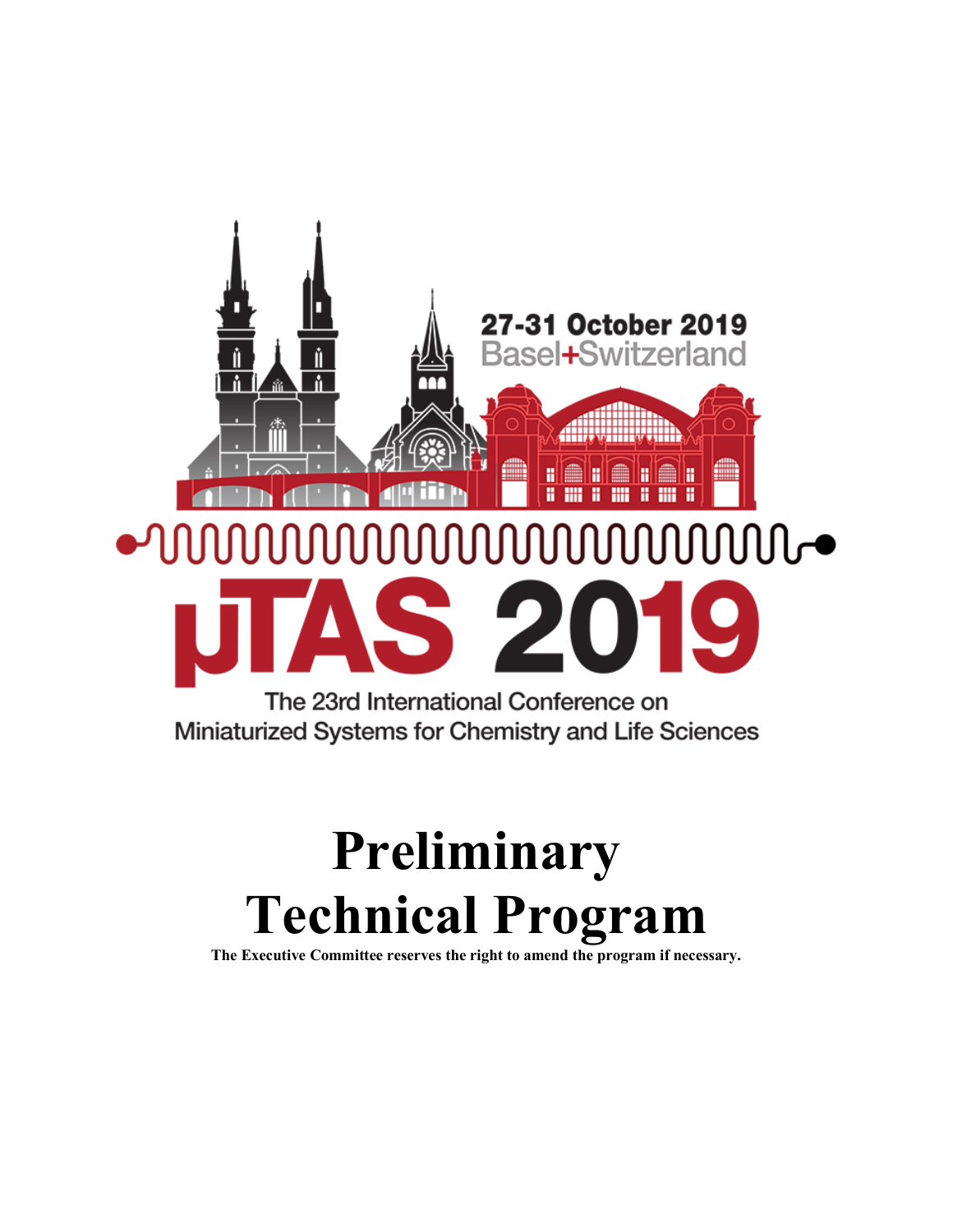### **Sunday, 27 October**

#### **08:30 Workshop Registration**

#### **09:00 - 12:00 Morning Workshops**

#### **Workshop 1**

#### **DESIGN TOOLS FOR MICROFLUIDIC DEVICES**

Robert Wille<sup>1</sup>, Jan Madsen<sup>2</sup>, and Ulf Schlichtmann<sup>3</sup> <sup>1</sup>Johannes Kepler University, AUSTRIA, <sup>2</sup> Technical University of Denmark, DENMARK, and *3Technische Universität München, GERMANY*

#### **Workshop 2**

#### **COMMERCIALIZATION OF MICROFLUIDIC DEVICES AND SYSTEMS** Holger Becker

*microfluidic ChipShop GmbH, GERMANY*

#### **Workshop 3**

#### **CARING FOR CELLS IN MICROSYSTEMS: ENSURING CELL-SAFE DEVICE DESIGN AND OPERATION**

Sarvesh Varma and Joel Voldman *Massachusetts Institute of Technology, USA*

#### **Workshop 4**

#### **AC ELECTROKINETICS IN MICROSYSTEMS FOR SINGLE-CELL CYTOMETRY, MANIPULATION AND SENSING**

Nathan Swami<sup>1</sup> and Federica Caselli<sup>2</sup> *1University of Virginia, USA and 2 University of Rome Tor Vergata, ITALY*

#### **Workshop 5**

### **SPICE UP YOUR CHIPS WITH ELECTRONIC GADGETS AND ARDUINO** Yuksel Temiz

*IBM Research - Zurich, SWITZERLAND*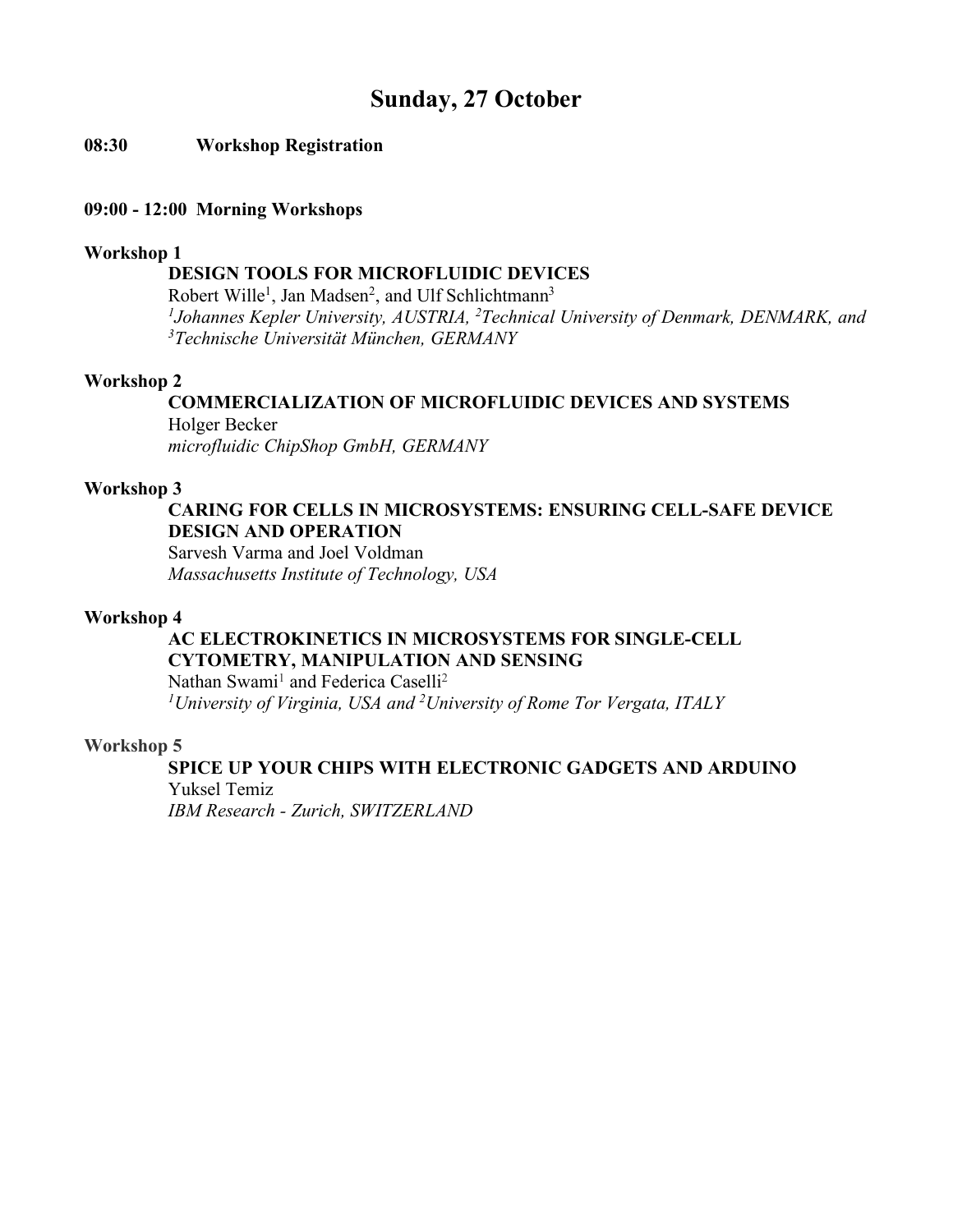#### **14:00 - 17:00 Afternoon Workshops**

#### **Workshop 6**

**INCORPORATING THE NEEDS OF USERS INTO POINT-OF-CARE DIAGNOSTICS**

Jaqueline Linnes *Purdue University, USA*

#### **Workshop 7**

#### **OPEN-SPACE MICROFLUIDICS: CONCEPTS, IMPLEMENTATIONS AND APPLICATIONS**

Govind Kaigala<sup>1</sup>, Patrick Misun<sup>2</sup>, and Tomaso Zambelli<sup>2</sup> <sup>1</sup>IBM Research Zürich, SWITZERLAND and <sup>2</sup>ETH Zürich, SWITZERLAND

#### **Workshop 8**

#### **LIFE CELL IMAGING IN MICROFLUIDICS**

Tom Lummen<sup>1</sup>, Oliver Biehlmayer<sup>2</sup>, and Gregor Schmidt<sup>1</sup> *1ETH Zürich, SWITRLAND and 2 University Basel, SWITZERLAND*

#### **Workshop 9**

#### **3D PRINTING TOOLS**

Michael Breadmore<sup>1</sup>, Rosanne Guijt<sup>2</sup>, Greg Nordin<sup>3</sup>, and Egan Doeven<sup>2</sup> *1University of Tasmania, AUSTRALIA, 2 Deakin University, AUSTRALIA, and 3 Brigham Young University, USA*

#### **Workshop 10**

#### **ORGAN-ON-A-CHIP: MERGING MICROFABRICATION WITH TISSUE ENGINEERING**

Peter Loskill<sup>1</sup>, Olivier Guenat<sup>2</sup>, and Olivier Frey<sup>3</sup>

<sup>1</sup> Fraunhofer Institute for Interfacial Engineering and Biotechnology IGB, GERMANY, *University of Bern, SWITZERLAND, and 3 InSphero AG, SWITZERLAND*

#### **17:00 - 19:00 Conference Registration and Check-In**

**17:00 - 19:00 Wine & Cheese Welcome Reception**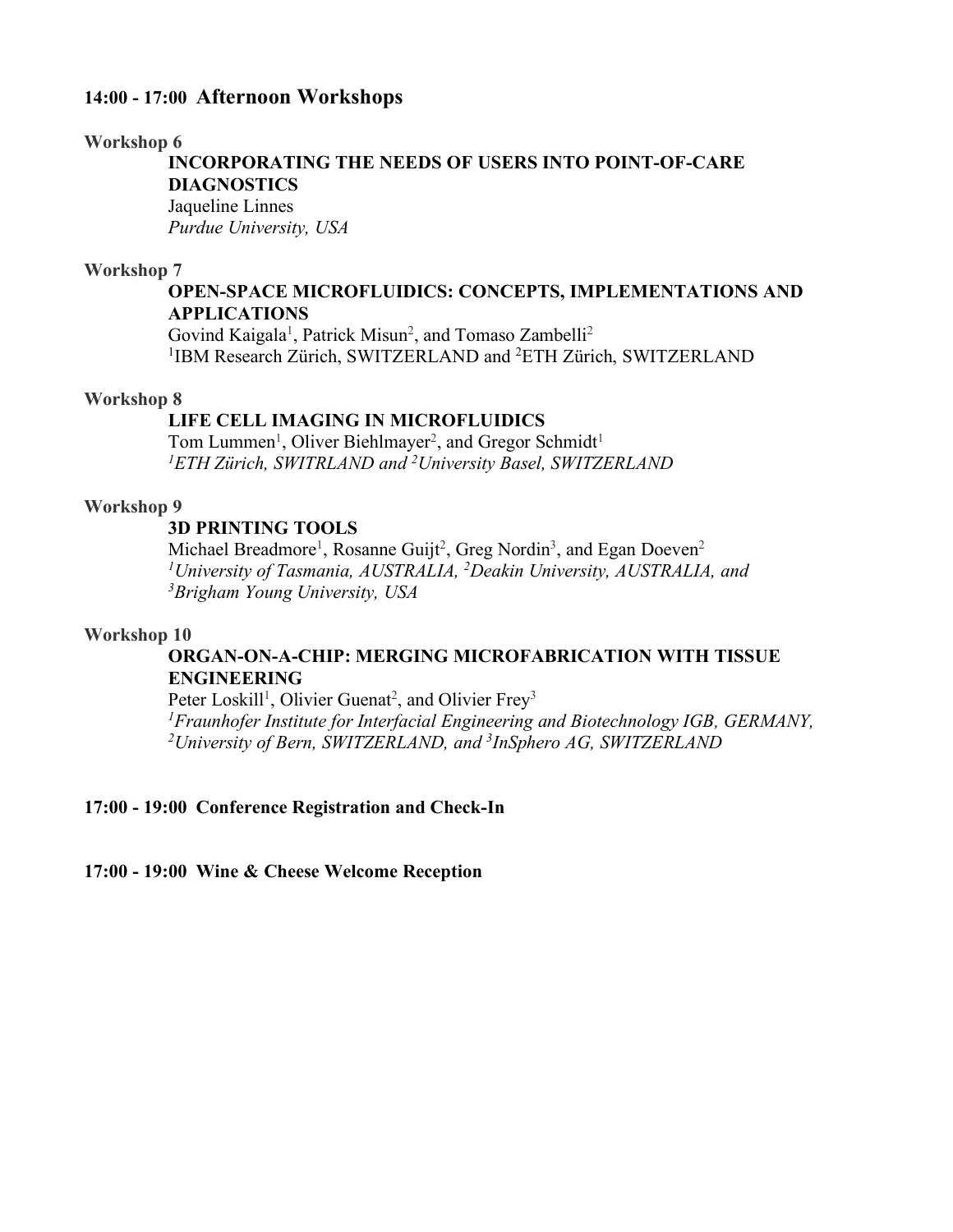### **Monday, 28 October**

### **08:15 Opening Remarks**

**CBMS President** Teruo Fujii, *University of Tokyo, JAPAN*

#### **MicroTAS 2019 Conference Chairs**

Petra Dittrich, *ETH Zürich, SWITZERLAND* Andreas Hierlemann, *ETH Zürich, SWITZERLAND* Emmanuel Delamarche, *IBM Research - Zürich, SWITZERLAND*

#### **Plenary Presentation I San Francisco Room**

#### **08:30 MINFLUX NANOSCOPY: SUPERRESOLUTION POST NOBEL** Stefan W. Hell *Max Planck Institute for Biophysical Chemistry, GERMANY*

**09:15 Transition**

#### **Session 1A1 - Exosomes Trapping and Isolation San Francisco Room**

#### **09:30 MULTINODAL HIGH THROUGHPUT ACOUSTIC TRAPPING OF EXOSOMES FROM URINE SAMPLES**

Axel Broman, Andreas Lenshof, Mikael Evander, Anson Ku, Yvonne Ceder, and Thomas Laurell *Lund University, SWEDEN*

#### **09:50 DIRECT AND SCALABLE ISOLATION OF CIRCULATING EXOSOMES FROM WHOLE BLOOD USING CENTRIFUGAL FORCES** Hui Min Tay<sup>1</sup>, Sheng Yuan Leong<sup>1</sup>, Megha Upadya<sup>1</sup>, Fang Kong<sup>1</sup>, Hong Kit Lim<sup>1</sup>, Rinkoo Dalan<sup>2</sup>, Chor Yong Dalton Tay<sup>1</sup>, Ming Dao<sup>1</sup>, and Han Wei Hou<sup>1</sup> *1 Nanyang Technological University, SINGAPORE and 2Tan Tock Seng Hospital, SINGAPORE*

### **10:10 SEPARATION OF SINGLE EXOSOMES UTILIZING A COMPOSITE NANOFLUIDIC STRUCTURE**

Haruka Ishibashi<sup>1</sup>, Osamu Ishibashi<sup>1</sup>, Aya Horikawa<sup>1</sup>, Mika Hayashi<sup>1</sup>, and Yan Xu<sup>1,2</sup> <sup>1</sup>Osaka Prefecture University, JAPAN and <sup>2</sup>Japan Science and Technology Agency (JST)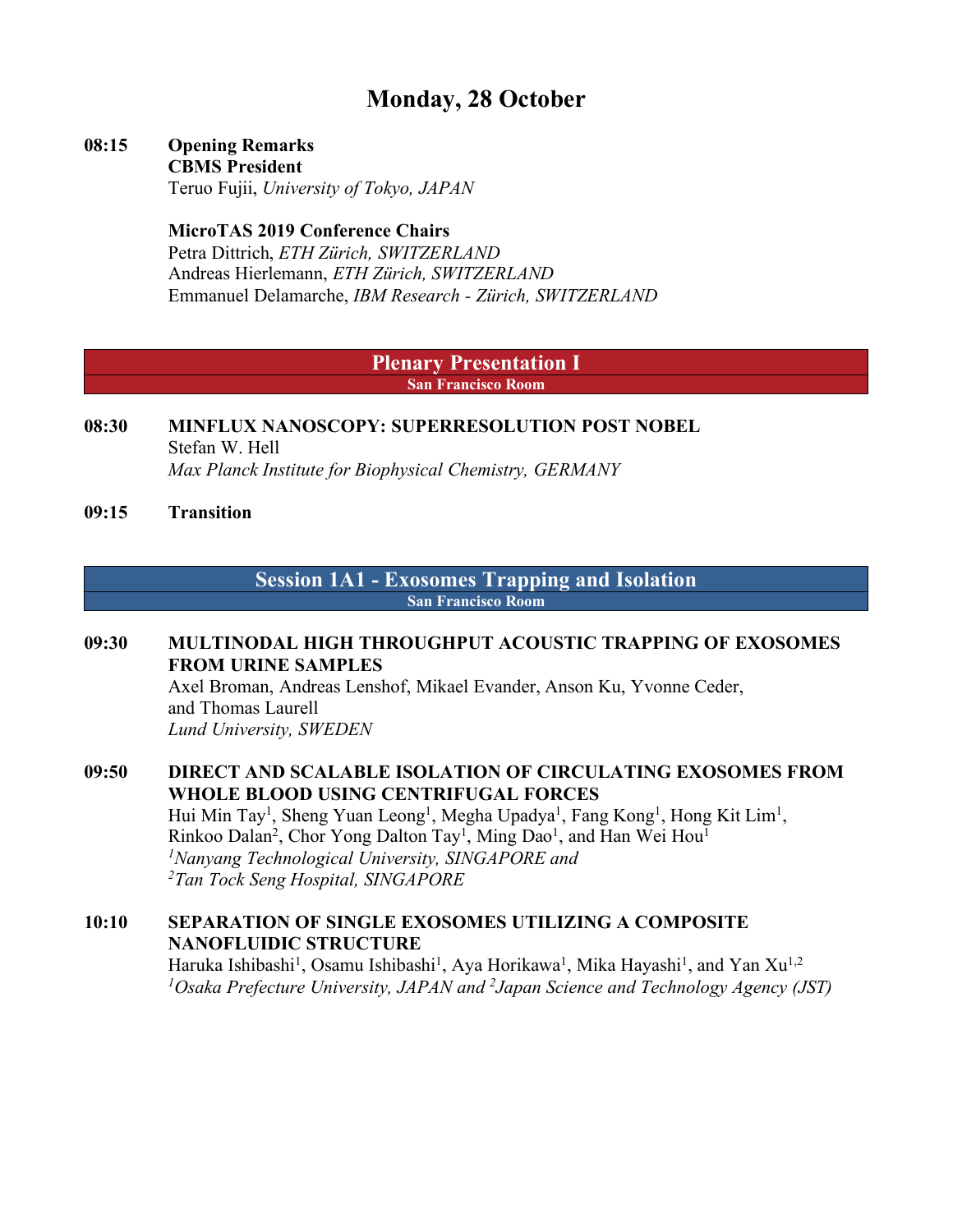#### **Session 1B1 - Particle Separation Singapore Room**

#### **09:30 MINIATURIZATION OF HYDROCYCLONE: THEORETICAL AND EXPERIMENTAL EXPLORATION**

Jung Y. Han, Beqir Krasniqi, Jung Kim, Melissa Keckley, and Don L. DeVoe *University of Maryland, USA*

#### **09:50 THE SEPARATION OF NANO-SIZED PARTICLES IN MICRO-SCALED POST ARRAYS**

Jason P. Beech<sup>1</sup>, Kevin Keim<sup>2</sup>, Bao Dang Ho<sup>1</sup>, Carlotta Guiducci<sup>2</sup>, and Jonas O. Tegenfeldt<sup>1</sup> *1 Lund University, SWEDEN and 2 École Polytechnique Fédérale de Lausanne, (EPFL) SWITZERLAND*

#### **10:10 SIZE-BASED BIOMOLECULAR SEPARATION ENABLED BY FIELD-EFFECT ELECTROOSMOSIS**

Vesna Bacheva<sup>1,2</sup>, Federico Paratore<sup>1,2</sup>, Shimon Rubin<sup>1</sup>, Govind V. Kaigala<sup>2</sup>, and Moran Bercovici<sup>1</sup> *1Technion - Israel Institute of Technology, ISRAEL and 2 IBM Research – Zürich,* 

#### **Session 1C1 - Synthetic Biology Using Droplets Sydney Room**

#### **09:30 DROPLET-BASED MICROFLUIDICS FOR BOTTOM-UP SYNTHETIC BIOLOGY**

Thomas Beneyton<sup>1</sup>, Dorothee Krafft<sup>2</sup>, Celina Love<sup>2</sup>, Mathias Girault<sup>1</sup>, Claudia Bednarz<sup>2</sup>, Christin Kleineberg<sup>2</sup>, Christian Woelfer<sup>2</sup>, Ivan Ivanov<sup>2</sup>, Tanja Vidakovic-Koch<sup>2</sup>, Kai Sundmacher<sup>2</sup>, T.-Y. Dora Tang<sup>2</sup>, and Jean-Christophe Baret<sup>1</sup> *1University of Bordeaux, FRANCE and 2 Max Planck Institute, GERMANY*

#### **09:50 CREATION OF DNA MICRODROPLETS BASED ON PHASE TRANSITION AND SEQUENCE DESIGN**

Yusuke Sato, Tetsuro Sakamoto, and Masahiro Takinoue *Tokyo Institute of Technology, JAPAN*

#### **10:10 A VERSATILE AND ROBUST DROPLET-BASED MICROFLUIDIC AUTOMATION SYSTEM FOR HIGH-THROUGHPUT OPTIMIZATION OF BIOSYNTHETIC PATHWAYS**

Kosuke Iwai<sup>1</sup>, Maren Wehrs<sup>2</sup>, Peter W. Kim<sup>1</sup>, Jess Sustarich<sup>1</sup>, Trent R. Northen<sup>2</sup>, Hector Garcia Martin<sup>2</sup>, Paul D. Adams<sup>3</sup>, and Anup K. Singh<sup>1</sup> *1Sandia National Laboratories, USA, 2Lawrence Berkeley National Laboratory, USA, and 3 Univeristy of California, Berkeley, USA*

#### **10:30 Break: Exhibit and Poster Inspection**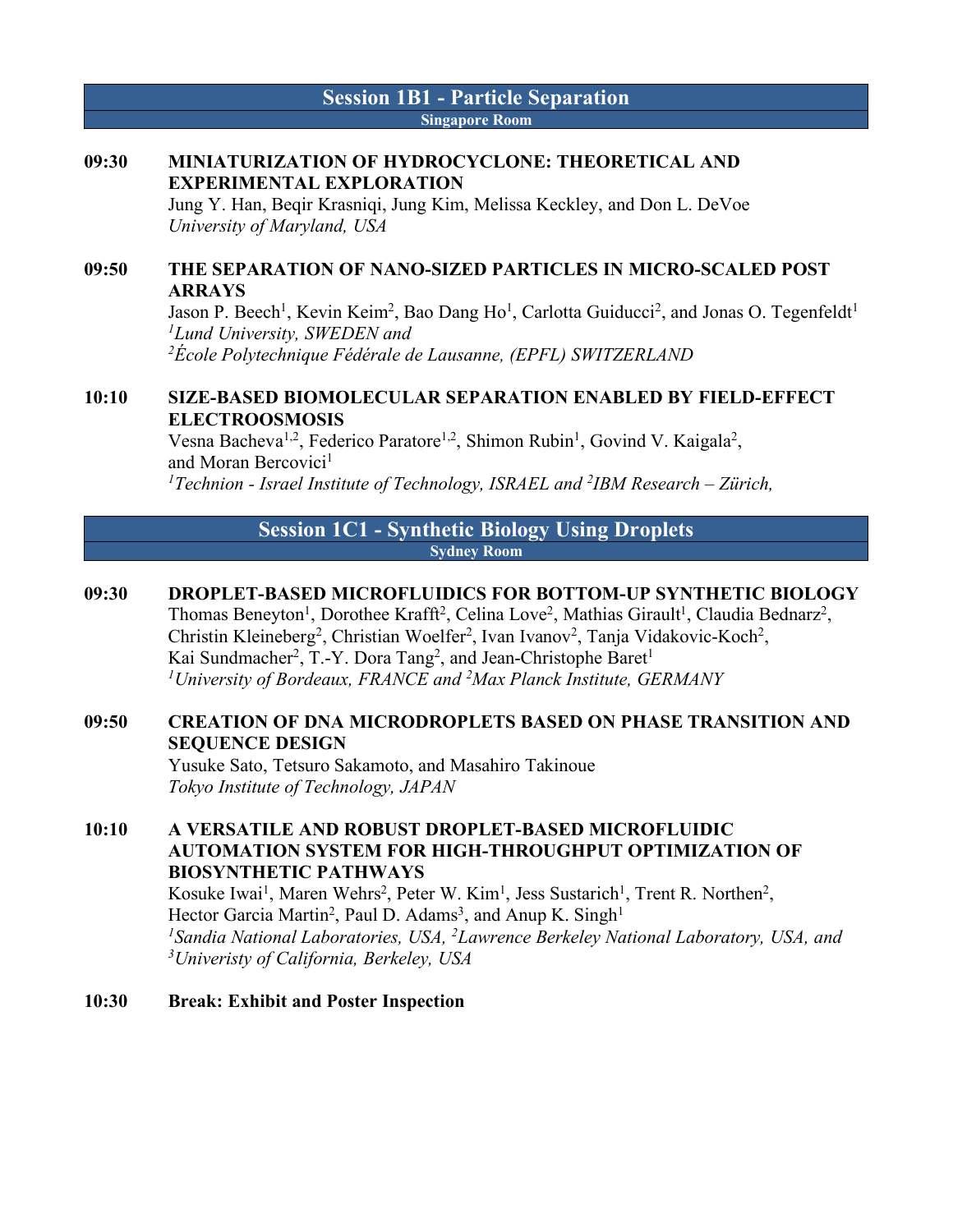#### **Session 1A2 - Single Cell Analysis (Secretion) San Francisco Room**

#### **11:00 PRESCIENT: A PLATFORM FOR THE RAPID EVALUATION OF SINGLE-CELL PRODUCED ANTIBODY SUCCESS USING INTEGRATED MICROFLUIDIC-ENABLED TECHNOLOGY**

Jose A Wippold<sup>1</sup>, Han Wang<sup>1,2</sup>, Joseph Tingling<sup>1</sup>, Julian Leibowitz<sup>1</sup>, Paul J. de Figueiredo<sup>1</sup>, and Arum Han<sup>1</sup>

<sup>1</sup>Texas A&M University, USA and <sup>2</sup>Tsinghua University, USA

#### **11:20 METABOLIC CHARACTERIZATION OF INDIVIDUAL IGG-SECRETING CELLS**

Mira ElKhoury<sup>1</sup>, Guilhem Chenon<sup>1</sup>, Andrew Griffiths<sup>1</sup>, Jean Baudry<sup>1</sup>, and Klaus Eyer<sup>1,2</sup> <sup>1</sup> Ecole Supérieure de Physique et de Chimie Industrielles (ESPCI), FRANCE and *2ETH Zürich, SWITZERLAND*

#### **11:40 SYNCHRONIZED DROP-SCREENING/SORTING FOR SINGLE CELL SECRETION MEASUREMENTS**

Guoyun Sun, Ming Wang, and Chia-Hung Chen *National University of Singapore, SINGAPORE*

#### **12:00 DEMOCRATIZED HIGH-THROUGHPUT SINGLE-CELL SECRETION SCREENING USING DROPLETS FORMED BY STRUCTURED MICROPARTICLES**

Joseph de Rutte, Robert Dimatteo, Mark van Zee, Robert Damoiseaux, and Dino Di Carlo *University of California, Los Angeles, USA*

**Session 1B2 - Reconfigurable and Self-Powered Devices Singapore Room**

#### **11:00 RECONFIGURABLE MICROFLUIDICS: REAL-TIME SHAPING OF VIRTUAL CHANNELS THROUGH HYDRODYNAMIC FORCES**

David Taylor<sup>1,2</sup> and Govind Kaigala<sup>2</sup> *1École Polytechnique Fédérale de Lausanne (EPFL), SWITZERLAND and 2IBM Research, SWITZERLAND*

#### **11:20 PROGRAMMABLE LIQUID CIRCUITS USING SMARTPHONE-CONTROLLED VALVES AND SELF-VENTED CHANNELS**

Yuksel Temiz, Yulieth Arango, Onur Gökçe, and Emmanuel Delamarche *IBM Research - Zurich, SWITZERLAND*

#### **11:40 DNA-ONLY BIOASSAY FOR SIMULTANEOUS DETECTION OF PROTEIN AND NUCLEIC ACID TARGETS ON THE SELF-POWERED ISIMPLE CHIP** Aida Montserrat Pagès, Saba Safdar, Karen Ven, Francesco Dal Dosso, Jeroen Lammertyn, and Dragana Spasic

*KU Leuven, BELGIUM*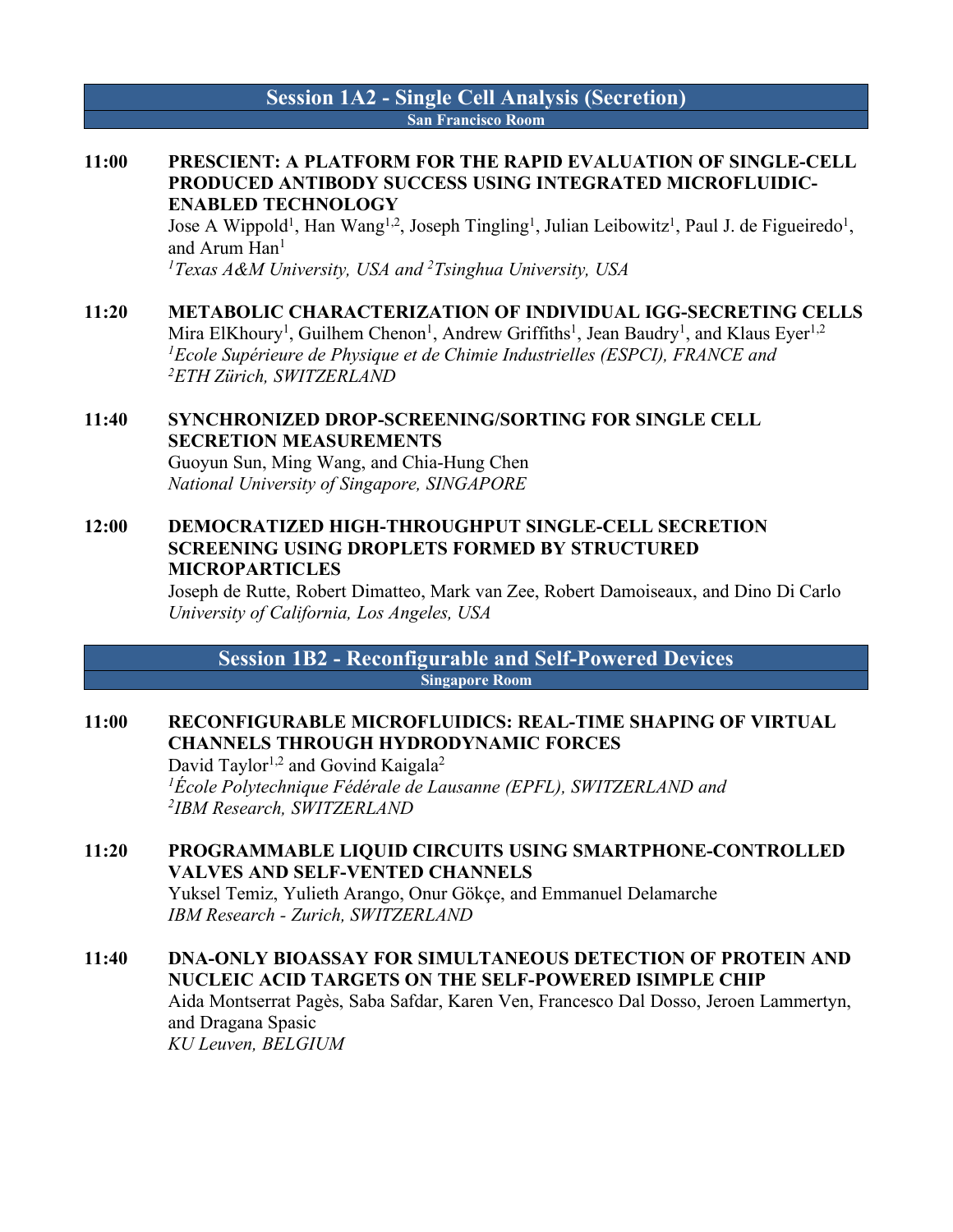### **12:00 SINGLE LAYER DOMINO CAPILLARICS FOR PERFORMING ADVANCED AUTONOMOUS BIOASSAYS**

Mohamed Yafia, Oriol Ymbern, Andy Ng, and David Juncker *McGill University, CANADA*

> **Session 1C2 - Separation and Assays in Droplets Sydney Room**

#### **11:00 DROPLET-BASED SINGLE EXTRACELLULAR VESICLE PROTEIN PROFILING FOR THE IMPROVEMENT OF IMMUNOTHERAPY**

Jina Ko, Yongcheng Wang, David Weitz, and Ralph Weissleder *Harvard University, USA*

#### **11:20 DROPLET-BASED INVESTIGATION OF A BIOCHEMICAL BISTABLE CIRCUIT FOR SENSITIVE AND NOISE-FREE DETECTION OF NUCLEIC ACIDS**

Robin Deteix<sup>1</sup>, Nicolas Lobato-Dauzier<sup>1</sup>, Elia Henry<sup>2</sup>, Shu Okumura<sup>1</sup>, Guillaume Gines<sup>3</sup>, Yannick Rondelez<sup>3</sup>, Teruo Fujii<sup>1</sup>, and Anthony J. Genot<sup>4</sup> *1University of Tokyo, JAPAN, 2 François Jacob Institute of Biology-INSERM/CEA, FRANCE, 3PSL Research University, FRANCE, and 4LIMMS-IIS/CNRS, JAPAN*

#### **11:40 IN-DROPLET ELECTROPHORETIC SEPARATION OF PROTEINS AND NUCLEIC ACIDS**

Mario A. Saucedo-Espinosa, Elisabeth F. Hirth, and Petra S. Dittrich *ETH Zürich, SWITZERLAND*

#### **12:00 ELECTROPHYSIOLOGICAL ANALYSIS OF Aß42 IN PLANAR LIPID BILAYER IMITATING NERVOUS CELL-MEMBRANE**

Yuri Numaguchi, Keisuke Shimizu, Kaori Tsukakoshi, Kazunori Ikebukuro, and Ryuji Kawano *Tokyo University of Agriculture and Technology, JAPAN*

**12:20 Grab 'n Go Lunch**

#### **13:10 Analytical Chemistry – Young Innovator Award Presentation** Award Receipient: Keisuke Goda, University of Tokyo, JAPAN

**Plenary Presentation II San Francisco Room**

#### **13:15 INTELLIGENT IMAGE-ACTIVATED CELL SORTING & BEYOND** Keisuke Goda *University of Tokyo, JAPAN*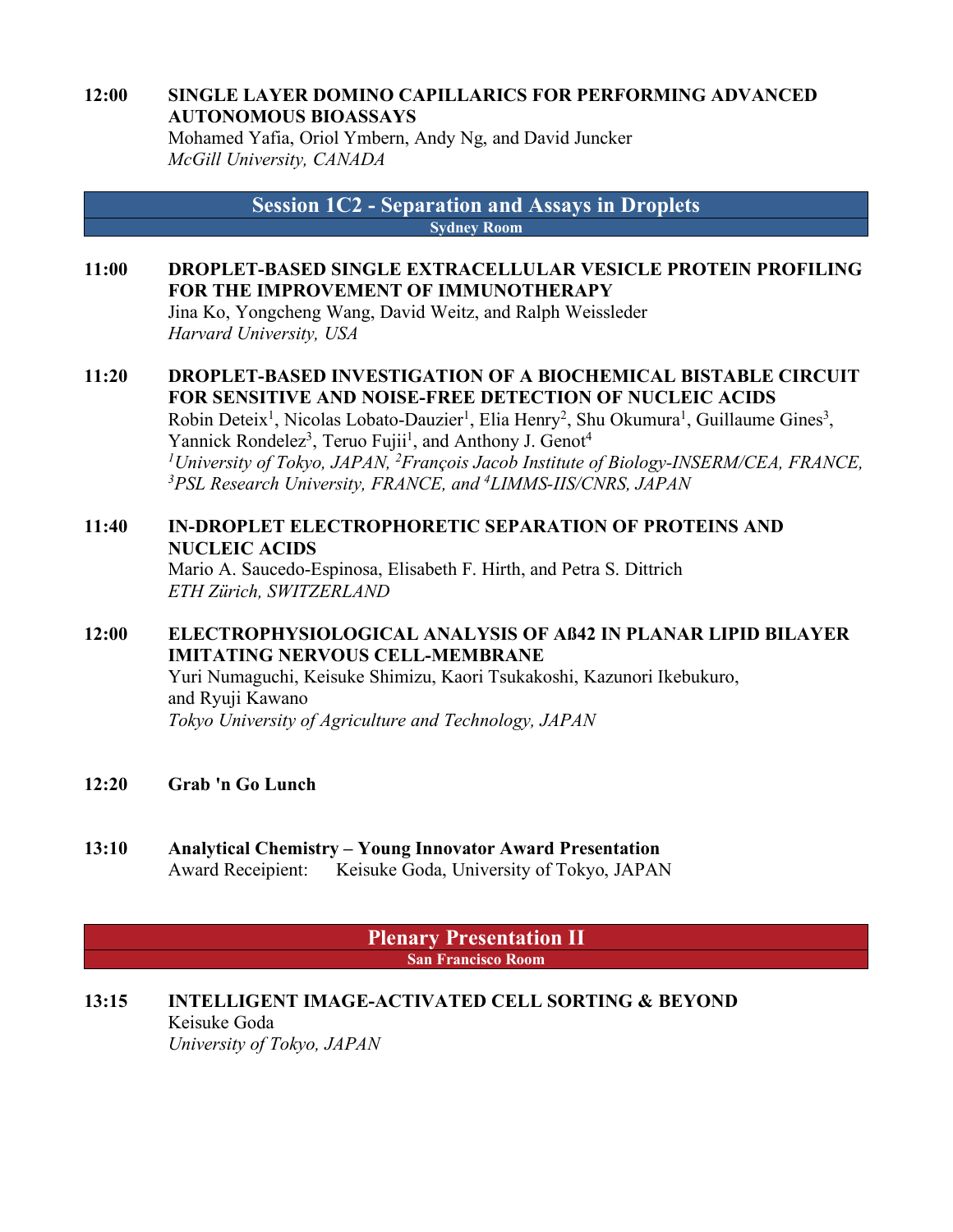#### **Poster Session 1 Hall 4.0 - Ground Floor and Hall 4.1 - First Floor**

**14:00** Presentations are listed by topic category with their assigned number starting on page 26.

#### **16:00 Break**

#### **Session 1A3 - Single-Cell Manipulation and Analysis San Francisco Room**

**16:30 Keynote Presentation ENGINEERING FOR SCIENCE: MICROFLUIDICS AS A PLATFORM TECHNOLOGY FOR BASIC BIOLOGY RESEARCH** Angela Wu *Hong Kong University of Science and Technology, HONG KONG*

#### **17:00 MICROFLUIDIC MONITORING HOST-VIRAL INTERACTION AT THE SINGLE-CELL LEVEL** Reya Ganguly<sup>1</sup>, Solib Kang<sup>1</sup>, Byungjin Lee<sup>1</sup>, Si H. JIn<sup>1</sup>, Yohei Yamuchi<sup>2</sup>, Jaeseong Kim<sup>1</sup>,

and Chang S. Lee<sup>1</sup> *1Chungnam National University*

#### **17:20 ONE CELL, ONE DROP, ONE CLICK: HYBRID MICROFLUIDIC MAMMALIAN SINGLE-CELL ENGINEERING** Kenza Samlali, Fatemeh Ahmadi, Angela B.V. Quach, Guy Soffer, and Steve C.C. Shih

*Concordia University, CANADA*

#### **17:40 ISOLATION OF CIRCULATING FETAL TROPHOBLAST USING FETAL-CHIP FOR NON-INVASIVE PRENATAL DIAGNOSIS** Huimin Zhang

*Shanghai Jiao Tong University School of Medicine, CHINA*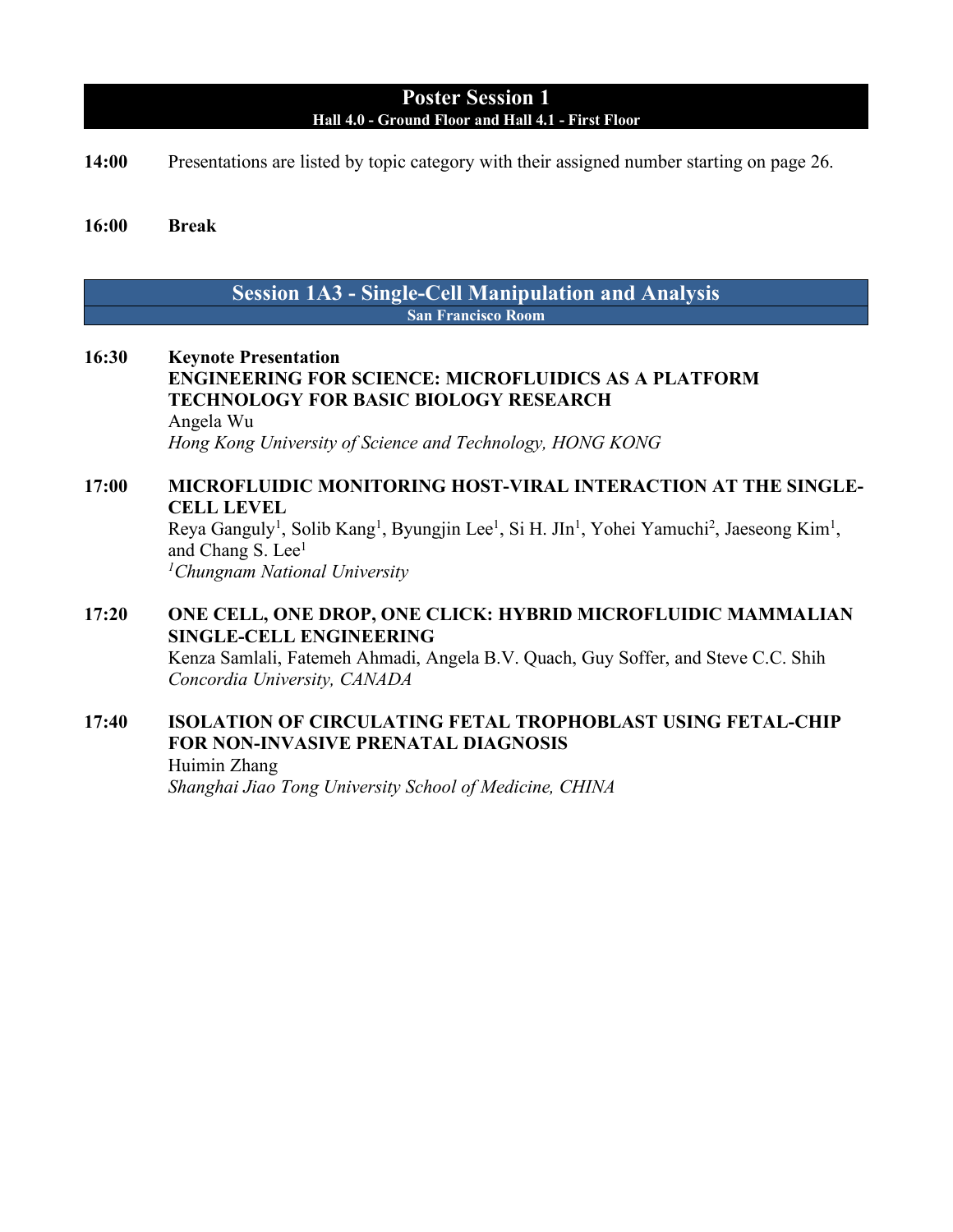#### **Session 1B3 - Organ-On-Chip Singapore Room**

#### **16:30 Keynote Presentation ADVANCED CELL MODELS, ORGANS ON CHIPS & MICROPHYSICAL SYSTEMS AS INNOVATIVE TOOLS TO SUPPORT DRUG DEVELOPMENT** Adian Roth

*Roche Innovation Center, Basel, SWITZERLAND*

#### **17:00 ASSESSING GUT MICROBIOME-LIVER CROSSTALK WITH A MODULAR MICROFLUIDIC PLATFORM**

Hsih-Yin Tan, Louis J.Y. Ong, Chak-Ming Leung, Lor-Huai Chong, and Yi-Chin Toh *National University of Singapore, SINGAPORE*

#### **17:20 NANOFABRICATED BONE-ON-CHIP: TOWARDS A BONE REGENERATION MODEL**

Víctor P. Galván Chacón<sup>1</sup>, David Barata<sup>1</sup>, Athanasia Zampouka<sup>1</sup>, Jiaping Li<sup>1</sup>, Bernhard Hesse<sup>2</sup>, Marc Bohner<sup>3</sup>, and Pamela Habibovic<sup>1</sup> *1Maastricht University, THE NETHERLANDS, 2European Synchrotron Radiation Facility, FRANCE, and 3 RMS Foundation, SWITZERLAND*

#### **17:40 INTEGRATION OF EX-VIVO PRECISION-CUT LIVER SLICE (PCLS) CULTURE WITH MICROFLUIDIC NMR METABOLOMICS**

Bishnubrata Patra<sup>1</sup>, Manvendra Sharma<sup>1</sup>, Ruby Karsten<sup>2</sup>, Maciej <sup>2</sup>Grajewski, Sabeth Verpoorte<sup>2</sup>, and Marcel Utz<sup>1</sup> *1 University of Southampton, UK and 2 University of Groningen, THE NETHERLANDS*

#### **Session 1C3 - Genetic Engineering Sydney Room**

#### **16:30 Keynote Presentation GENE EDITING AND DNA WRITING WITH CRISPR SYSTEMS** Randall J. Platt *ETH Zürich, SWITZERLAND*

#### **17:00 SPATIALLY-RESOLVED AND MULTIPLEX MICRORNA QUANTIFICATION FROM FORMALIN-FIXED, PARAFFIN-EMBEDDED TISSUE USING NANOLITER WELL ARRAYS** Maxwell B. Nagarajan<sup>1</sup>, Augusto M. Tentori<sup>1</sup>, Wen Cai Zhang<sup>2</sup>, Frank J. Slack<sup>2</sup>,

and Patrick S. Doyle<sup>1</sup> *1 Massachusetts Institute of Technology, USA and 2Beth Israel Deaconess Medical Center, USA*

#### **17:20 MICRORNA DIAGNOSTICS ON AN ELECTROCHEMICAL BIOSENSOR VIA CRISPR/CAS13A TECHNOLOGY**

Richard Bruch, Julia Baaske, Claire Chatelle, Wilfried Weber, Gerald A. Urban, and Can Dincer *University of Freiburg, GERMANY*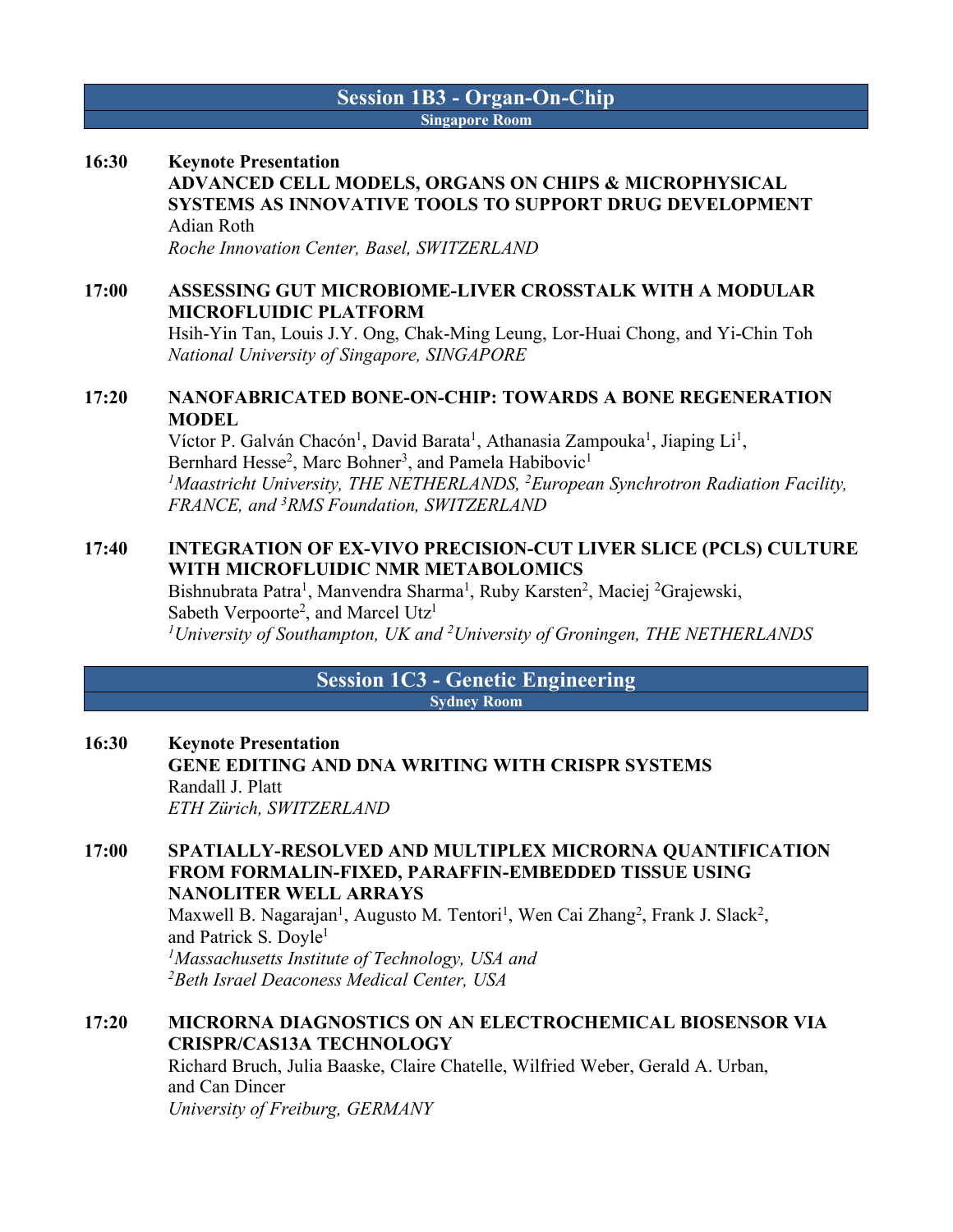#### **17:40 GENE EXPRESSION BASED DRUG SCREENING PLATFORM**

Sumin Lee, Seo Woo Song, Junhoi Kim, and Sunghoon Kwon *Seoul National University, KOREA*

- **18:00 - Student Mixer**
- **19:30**
- **18:00 - Women's Faculty Night Out**
- **19:30**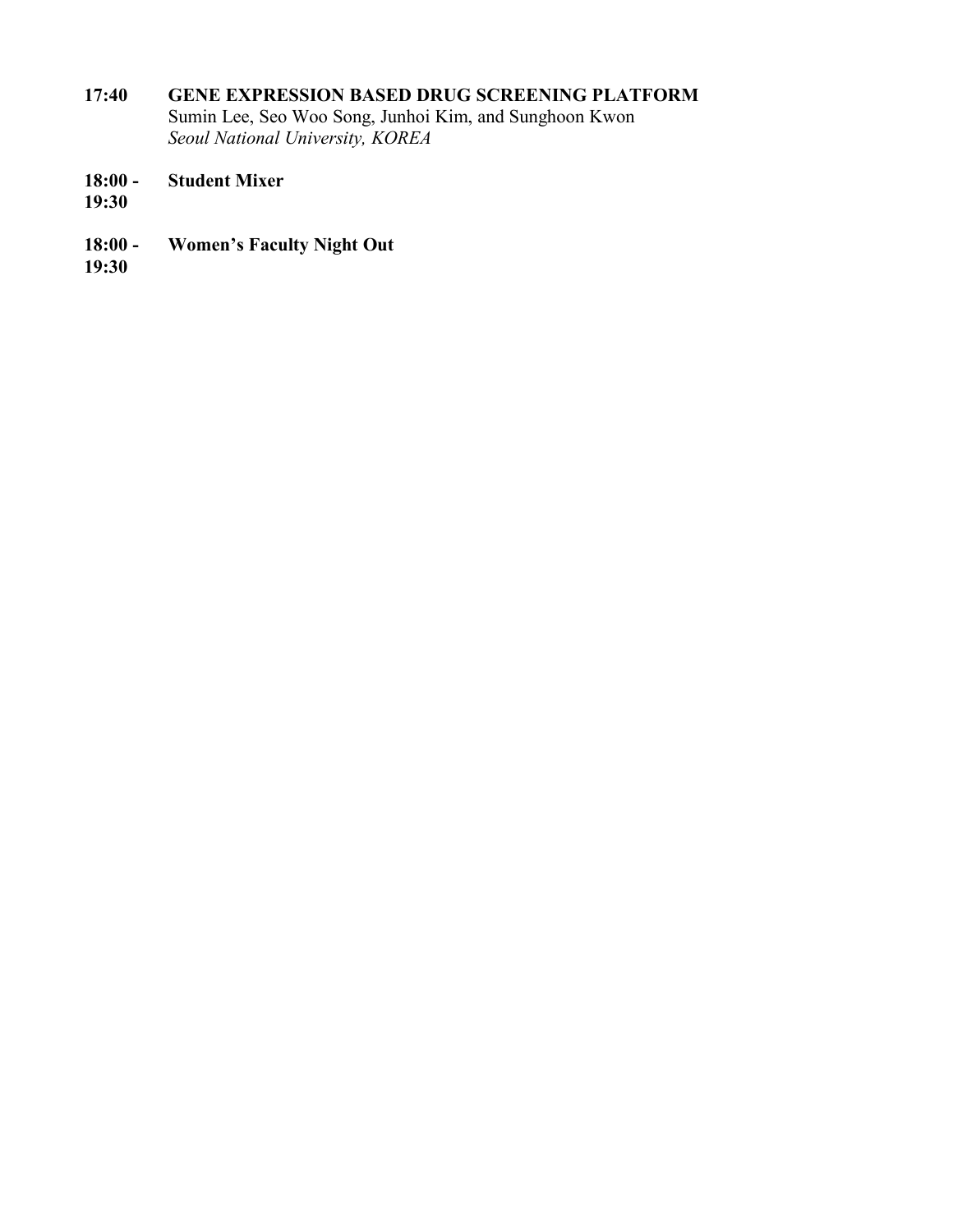### **Tuesday, 29 October**

#### **08:15 Announcements**

**Plenary Presentation III San Francisco Room**

#### **08:30 ENGINEERED TOOLS FOR IMMUNOTHERAPIES** James R. Heath *Institute for Systems Biology, USA*

#### **09:15 Transition**

**Session 2A1 - Exosomes and Extracellular Vesicles San Francisco Room**

### **09:30 IDENTIFYING EXTRACELLULAR-VESICLE POPULATIONS FROM LONG-TERM CULTURED SINGLE CELLS USING MULTI-COLOR TIRFM**

Jonas Nikoloff, Lucas Armbrecht, André Kling, and Petra S. Dittrich *ETH Zürich, SWITZERLAND*

#### **09:50 PLATELET MEMBRANE CLOCKED SURFACE FOR PLASMONIC SWITCH ON BINDING OF CANCER THREATS** Sumit Kumar *Ulsan National Institute of Science and Technology (UNIST), KOREA*

#### **10:10 NODE-PORE SENSING DEVICE TO DETECT TUMOR-DERIVED EXTRACELLULAR VESICLES** Thomas R. Carey, Jennifer Hall, and Lydia L. Sohn *University of California, Berkeley, USA*

#### **10:30 HIGHLY SENSITIVE DETECTION OF TUMOR-DERIVED EXTRACELLULAR VESICLES USING AN ENZYMATIC ASSAY AND REDOX CYCLING** Dilu G. Mathew<sup>1</sup>, Pepijn Beekman<sup>2</sup>, Serge G. Lemay<sup>1</sup>, Séverine Le Gac<sup>1</sup>, and Wilfred G. van der Wiel $<sup>1</sup>$ </sup>

*1 University of Twente, THE NETHERLANDS and 2 Wageningen University, THE NETHERLANDS*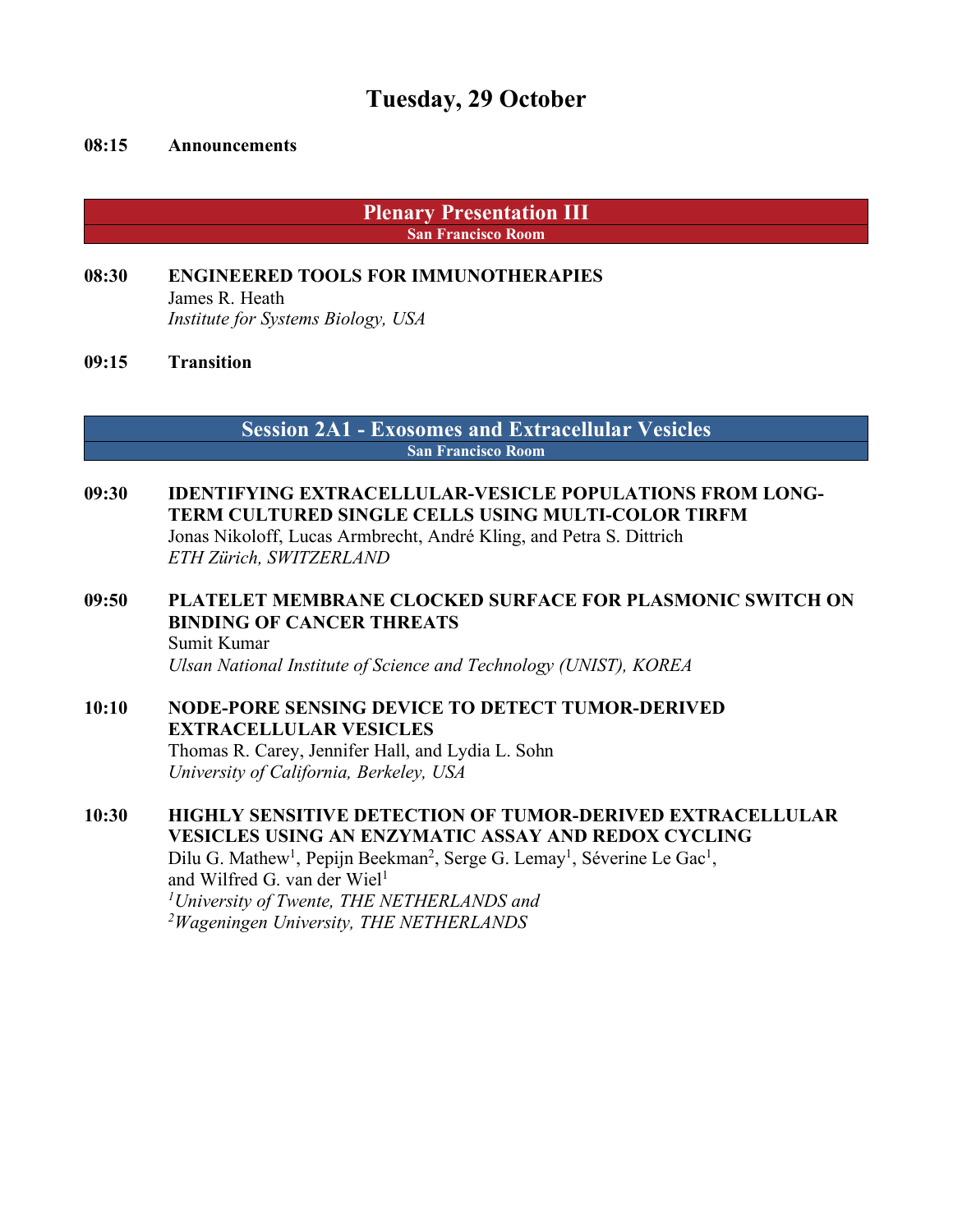#### **Session 2B1 - Paper Microfluidics and Devices Singapore Room**

**09:30 CITIZEN LED SAMPLING TO MONITOR PHOSPHATES IN RIVER WATER USING SIMPLE PAPER MICROFLUIDIC DEVICES** Samantha Richardson, Alexander Iles, Jeanette M. Rotchell, Mark Lorch, and Nicole Pamme *University of Hull, UK*

#### **09:50 VERSATILE PRINTED MICROHEATERS TO ENABLE LOW-POWER THERMAL CONTROL IN PAPER DIAGNOSTICS** Kristin M. Byers, Li-Kai Lin, Taylor J. Moehling, Lia Stanciu, and Jacqueline C. Linnes *Purdue University, USA*

#### **10:10 AN ALL-IN-ONE PAPER-BASED MICROFLUIDIC DEVICE FOR MULTIPLEXED DETECTION OF CARDIAC PROTEIN MARKERS** Hao Fu, Xiao Li, Zhen Qin, and Xinyu Liu *University of Toronto, CANADA*

#### **10:30 MICRO TOTAL ANALYSIS SYSTEM FOR DETERMINATION OF LITHIUM ION IN HUMAN WHOLE BLOOD WITH HYBRID DEVICE OF DMF AND TINY PAPER SENSORS**

Takeshi Komatsu<sup>1</sup>, Manabu Tokeshi<sup>1</sup>, and Shih-Kang Fan<sup>2</sup> *1Hokkaido University, JAPAN and 2National Taiwan University, TAIWAN*

**Session 2C1 - Microfluidic Culture for Cells, Organisms and Plants Sydney Room**

#### **09:30 STANDARDIZED, MODULAR MICROFLUIDIC BUILDING BLOCKS FOR AUTOMATED CELL CULTURING SYSTEMS**

Anke Vollertsen, Elsbeth Bossink, Dean de Boer, Jet Spalink, Robert Passier, Albert van den Berg, Loes Segerink, Andries van der Meer, and Mathieu Odijk *University of Twente, THE NETHERLANDS*

**09:50 INTEGRATED MICROFLUIDIC CHIP WITH FLOWING UPSTREAM SPERM SORTING AND ZP REMOVED OOCYTE INCUBATION FOR IN-VITRO FERTILIZATION**

Suei-Shen Wang<sup>1</sup>, Yung-Chin Tzeng<sup>1</sup>, Yueh-Jen Chen<sup>1</sup>, Li-Chen Pan<sup>2</sup>, and Fan-Gang Tseng<sup>1</sup> *1 National Tsing Hua University, TAIWAN and 2 Taipei Medical University, TAIWAN*

#### **10:10 DROPLET LIQUID EXCHANGER FOR CHEMICAL SCREENS IN CAENORHABDITIS ELEGANS** Guillaume Aubry, Marija Milisavljevic, and Hang Lu *Georgia Institute of Technology, USA*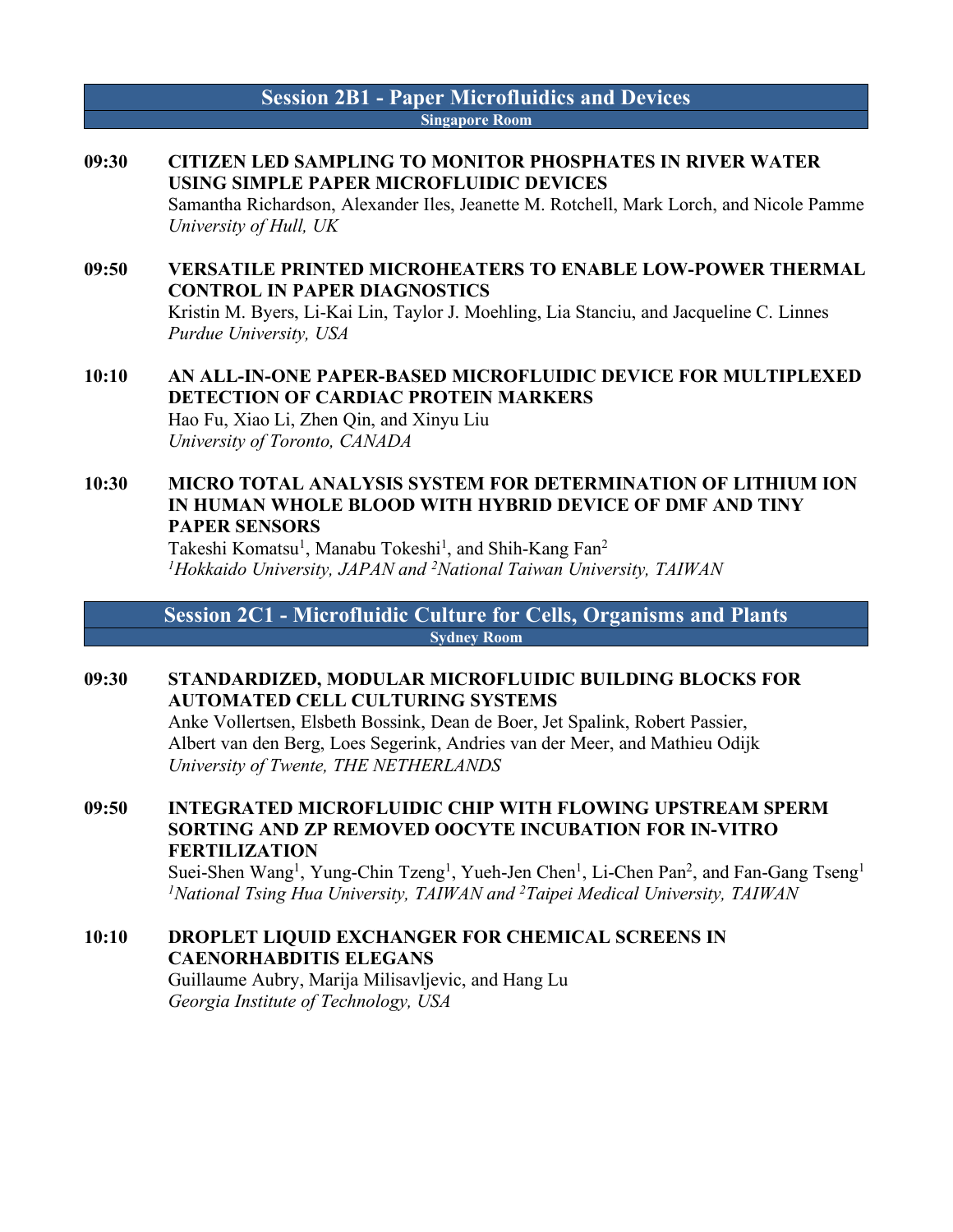#### **10:30 NOVEL MICRO-FLUIDIC CIRCUIT MODEL OF PLANT VASCULAR SYSTEM FOR THE GROWTH NAVIGATION**

Ryo Miyake<sup>1</sup>, Toshihiro Kasama<sup>1</sup>, Maia Godonoga<sup>1</sup>, Yoshishige Endo<sup>1</sup>, Takumi Okamoto<sup>2</sup>, Tetsushi Koide<sup>2</sup>, Chiharu Sone<sup>3</sup>, Masahiro Komine<sup>3</sup>, Yukio Yaji<sup>3</sup>, Yoshihiro Kaneta<sup>3</sup>, and Atsushi Ogawa<sup>3</sup> *1University of Tokyo, JAPAN, 2 Hiroshima University, JAPAN, and* 

*3Akita Prefectural University, JAPAN*

#### **10:50 Break: Exhibit and Poster Inspection**

## **Industrial Forum Session**

#### **San Francisco Room**

#### **11:20 HOW TO BRING RESEARCH FROM THE BENCH TO THE BEDSIDE, AND ALSO TO UNDERSTAND PITFALLS AND HOW TECHNOLOGY NEEDS TO MAP INTO THE REALITY**

**Moderator** Holger Becker, *microfluidic ChipShop GmbH, GERMANY*

**Panel** Vincent Linder, *BioMedical Consultant, PORTUGAL* Martin Kopp, *Roche Diagnostics, SWITZERLA*ND Oliver Nolte, *Center for Laboratory Medicine, SWITZERLAND* Xavier Ding, *FIND, SWITZERLAND*

#### **12:20 MicroTAS 2020 Announcement**

#### **12:35 Grab 'n Go Lunch**

#### **Industrial Stage 1 Singapore Room**

#### **12:40 Industrial Stage 1a** *Fluigent, FRANCE*

- **13:00 Industrial Stage 1b SE ROLE HEN VALYRĪHA KORZION ISSE MICROFLUIDICS - THE USEFULNESS OF VALYRIAN STEEL FOR MICROFLUIDICS** *microfluidic ChipShop GmbH, GERMANY*
- **13:20 Industrial Stage 1c THE TASTE OF PRECISION** *CETONI GmbH, GERMANY*
- **13:40 Industrial Stage 1d** *EVG Group (EVG)*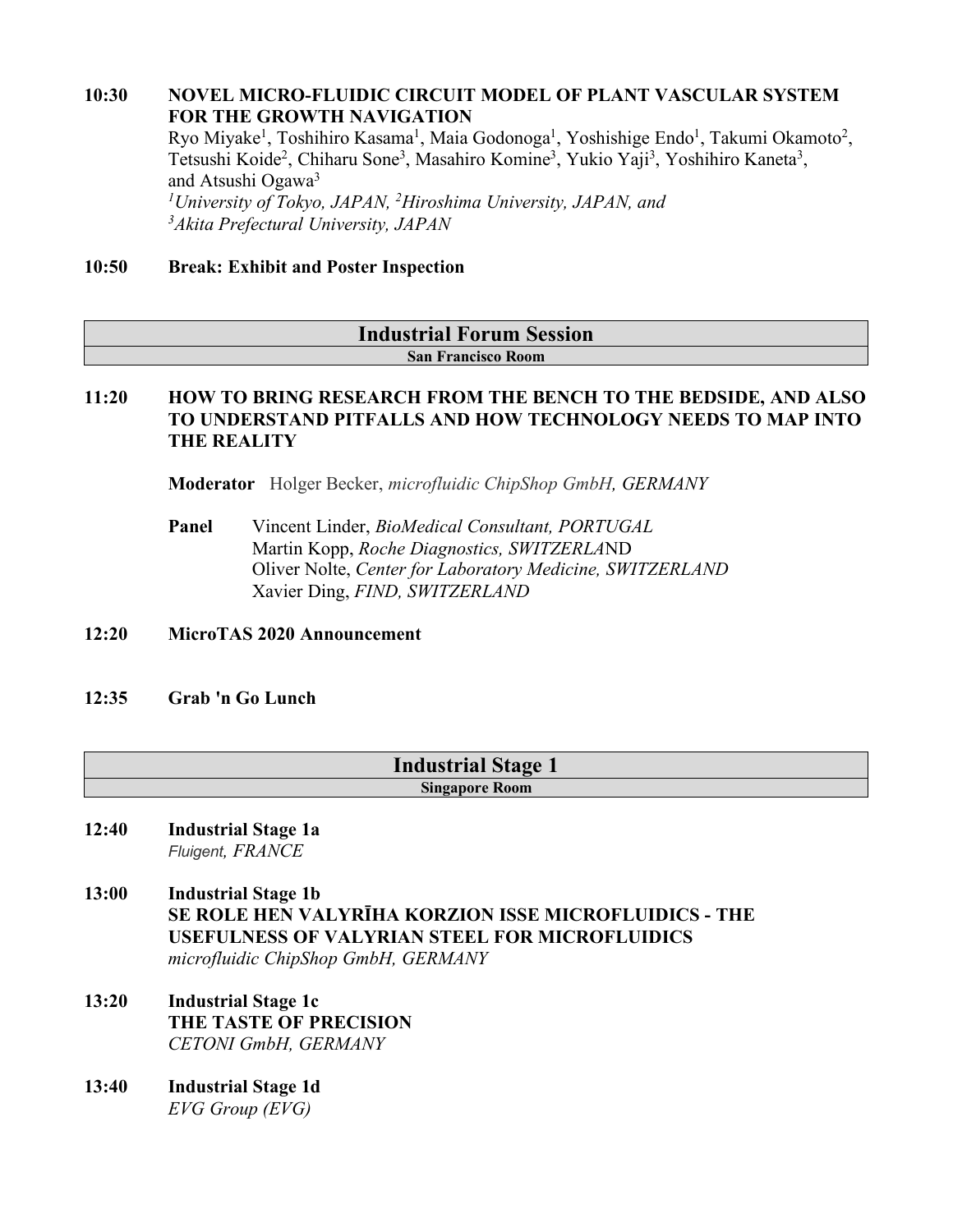#### **Poster Session 2 Hall 4.0 - Ground Floor and Hall 4.1 - First Floor**

**14:00** Presentations are listed by topic category with their assigned number starting on page 26.

#### **16:00 Break**

#### **Session 2A2 - Circulating Tumor Cells and Cancer Therapy San Francisco Room**

- **16:30 Keynote Presentation CIRCULATING TUMOR CELLS AS LIQUID BIOPSY: FINDING RARE EVENTS FOR A HUGE KNOWLEDGE OF CANCER DISSEMINATION** Catherine Alix-Panabieres *University of Montpellier, FRANCE*
- **17:00 MICROFLUIDIC 3D CELL SIEVING FOR CLOGGING-FREE RARE CELL ENRICHMENT WITH HIGH-THROUGHPUT AND LARGE VOLUME** Jie Cheng, Yiran Zhang, Yifei Ye, Xizhao Sui, Mingxiao Li, Wenjie Zhao, Xinyu Wei, Hongyan Guo, Yang Zhao, and Chengjun Huang

*Chinese Academy of Sciences, CHINA*

- **17:20 MICROFLUIDIC ISOLATION OF METABOLICALLY ACTIVE CIRCULATING TUMOR CELLS AND CIRCULATING STROMAL CELLS** Kinga Matula, Francesca Rivello, Aigars Piruska, Minke Smits, Niven Mehra, and Wilhelm T.S. Huck *Radboud University, THE NETHERLANDS*
- **17:40 AUTOMATION AND INTEGRATION OF COMPUTER VISION IMAGE ANALYSIS FOR CANCER IMMUNOTHERAPY RESEARCH WITH ON-CHIP CELL TRAPPING**

Chris P. Tostado<sup>1</sup>, Joel W.J. Heng<sup>2</sup>, Lucas X.D. Ong<sup>1</sup>, Ramanuj DasGupta<sup>2</sup>, Joel Voldman<sup>3</sup>, and Yi-Chin Toh<sup>1</sup>

<sup>1</sup>National University of Singapore, SINGAPORE, <sup>2</sup>Genomic Institute of Singapore, *SINGAPORE, and 3Massachusetts Institute of Technology, USA*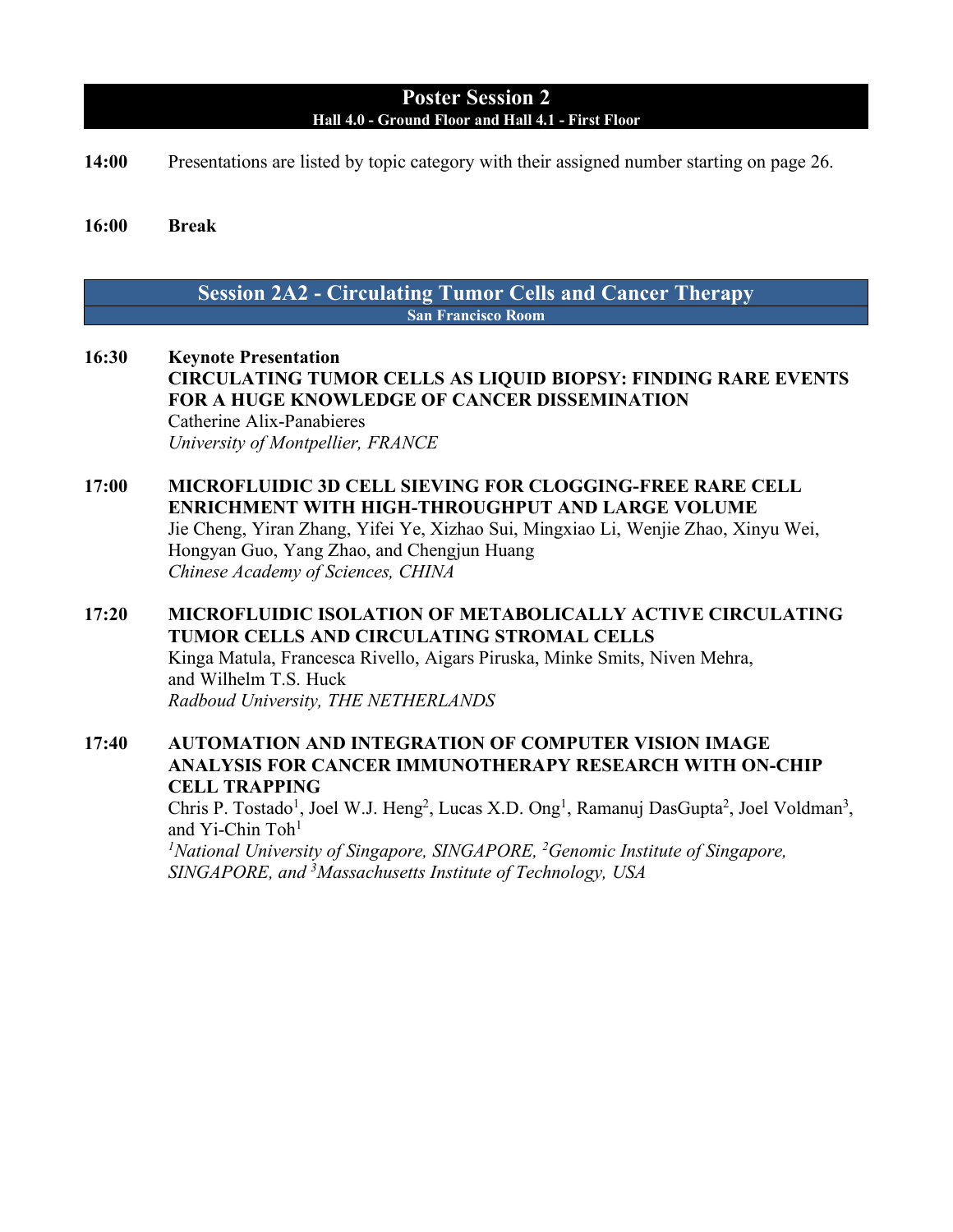#### **Session 2B2 - Immunoassays and Point-of Care Devices Singapore Room**

#### **16:30 Keynote Presentation COMMERCIALIZATION OF INNOVATIVE MICROFLUIDICS TECHNOLOGY IN AN EMERGING MARKET CONTEXT: PERSPECTIVES FROM ACHIRA LABS EXPERIENCE ON MARKET, REGULATORY AND SCALE-UP CHALLENGES** Dhananjaya Dendukuri *Achira Labs, Pvt. Ltd., INDIA*

#### **17:00 MICROGEL TEMPLATED DROPLET ELISA** Vishwesh Shah, Yilian Wang, Joseph de Rutte, Chueh-Yu Wu, and Dino Di Carlo *University of California, Los Angeles, USA*

#### **17:20 HIGHLY MULTIPLEXED DIGITAL ASSAYS VIA PHASE-CHANGING HYDROGEL BARCODE PARTICLES**

Luis F. Alonzo, Samantha A. Byrnes, Priscilla Delgado, Toan Huynh, Bernhard H. Weigl, and Kevin P. Nichols *Global Good / Intellectual Ventures Lab, USA*

#### **17:40 A LABEL-FREE PLASMO-FLUIDIC BIOSENSOR FOR ULTRASENSITIVE DETECTION OF VIRAL DISEASES** Xiangchao Zhu, Mustafa Mutlu, and Ahmet Ali Yanik *University of California, Santa Cruz, USA*

**Session 2C2 - Nanochannels Sydney Room**

**16:30 Keynote Presentation NANOFLUIDICS FOR ENERGY AND ENVIRONMENTAL APPLICATIONS** David Sinton *University of Toronto, CANADA*

#### **17:00 NANOFLUIDIC ENZYME REACTOR EXCEEDING LIMIT OF BULK REACTION RATE** Koki Yamamoto, Kyojiro Morikawa, Koreyoshi Imamura, Hiroyuki Imanaka, and Takehiko Kitamori *University of Tokyo, JAPAN*

#### **17:20 A NANOFLUIDIC MEMRISTOR BASED ON ION CONCENTRATION POLARIZATION**

Yang Bu, Zisun Ahmed, and Levent Yobas *Hong Kong University of Science and Technology, HONG KONG*

#### **17:40 NANOFLUIDIC FABRICATION AND MANIPULATION OF ATTOLITER DROPLETS**

Hiroto Kawagishi, Shuichi Kawamata, and Yan Xu *Osaka Prefecture University, JAPAN*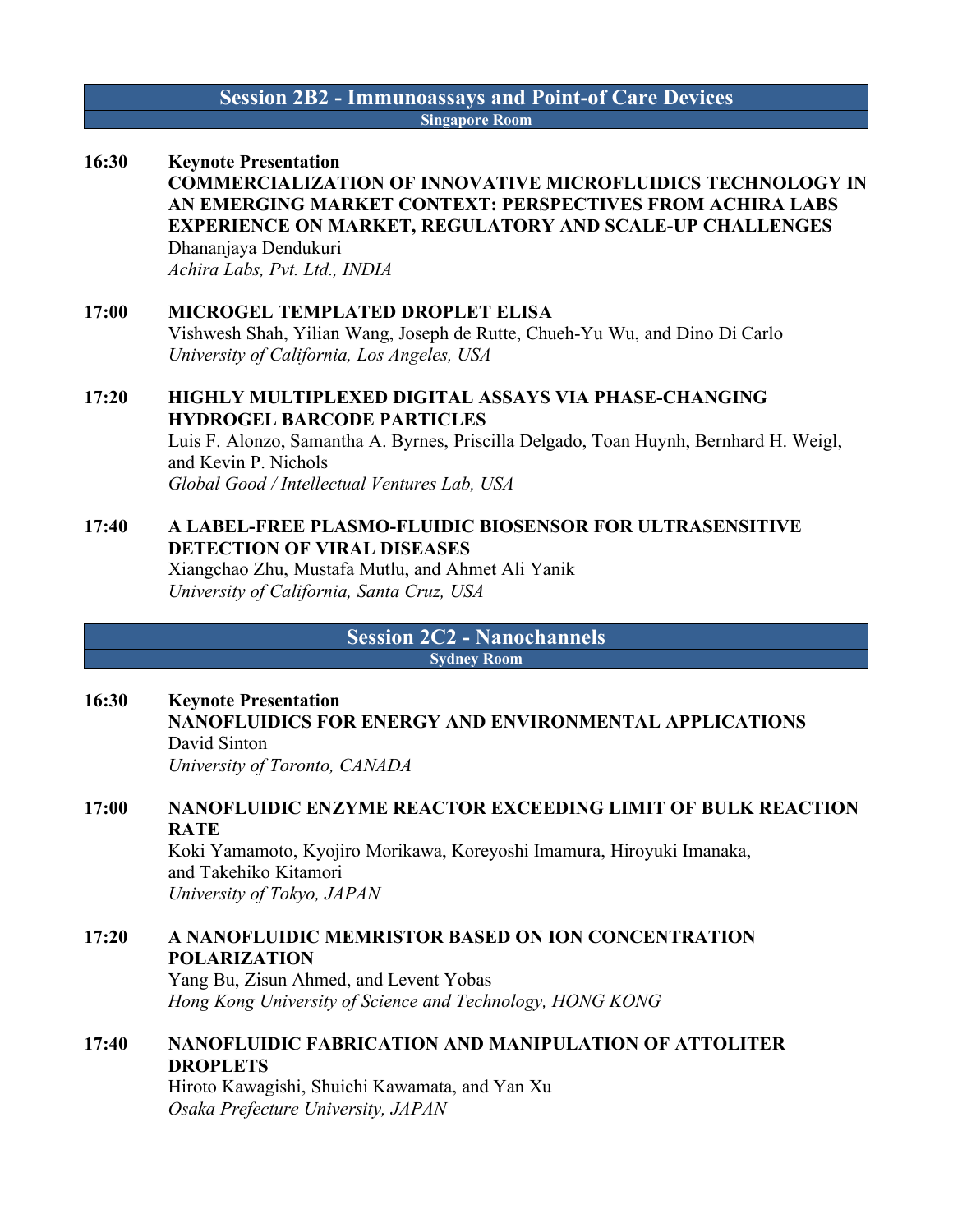**18:00 Adjourn for the Day**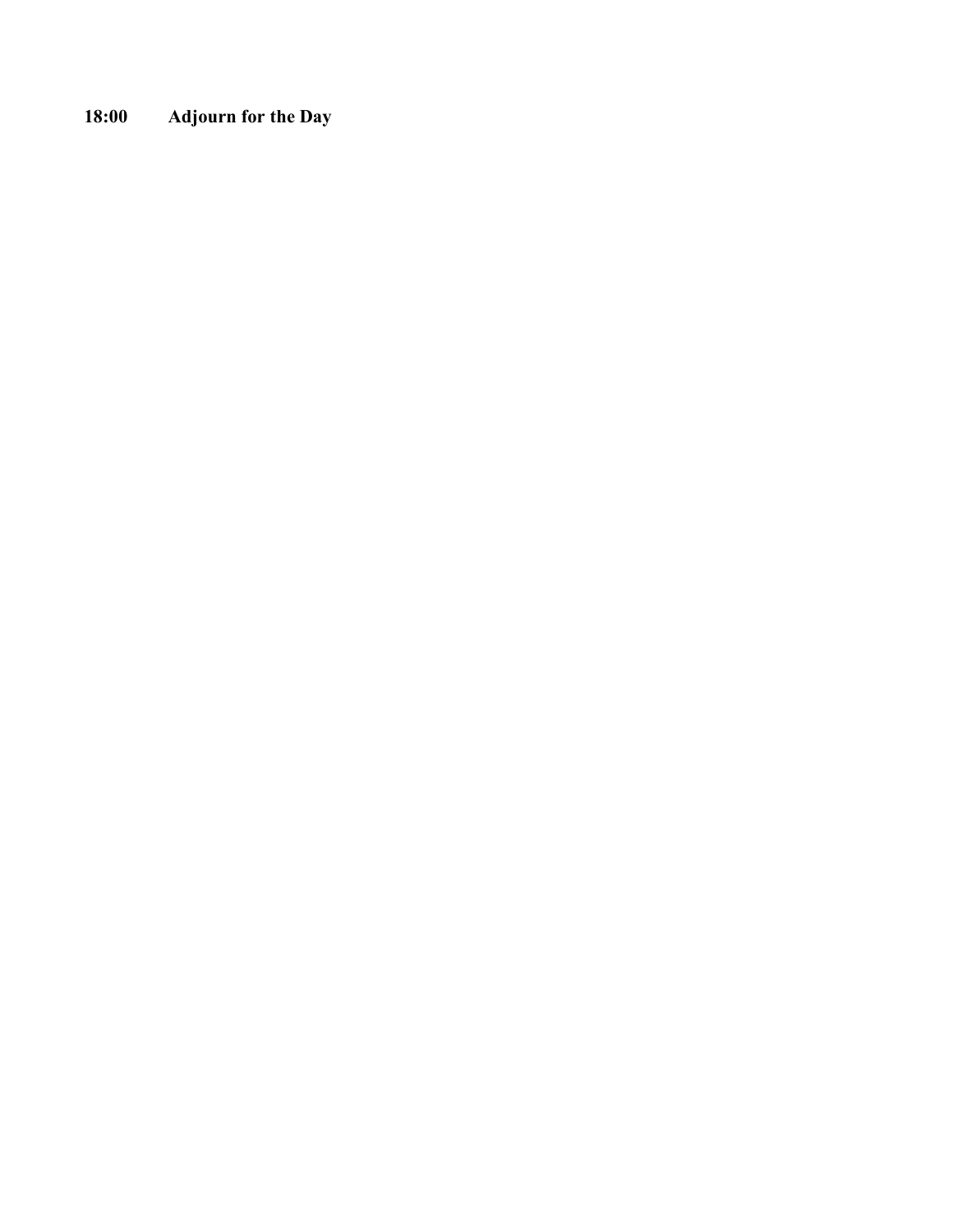### **Wednesday, 30 October**

#### **08:15 Announcements**

**Plenary Presentation IV San Francisco Room**

**08:30 To Be Determined**

**09:15 Transition**

**Session 3A1 - Detection and Analysis of Pathogens San Francisco Room**

#### **09:30 MULTIPLEX DROPLET PLATFORM FOR RAPID SINGLE-CELL ANTIBIOGRAM**

Pengfei Zhang, Aniruddha Kaushik, Kuangwen Hsieh, and Tza-Huei Wang *Johns Hopkins University, USA*

**09:50 EMBRACING CHAOS – A SIMPLIFIED PLATFORM FOR MULTIPLEXING DIGITAL ASSAYS IN POLYDISPERSE DROPLETS**

Samantha A. Byrnes, Tim Chang, Toan Huynh, Luis Alonzo, Caitlin Anderson, Anna Astashkina, Jim McDermott, Lex Ball, John Connelly, Bernhard H. Weigl, and Kevin P. Nichols

*Intellectual Ventures Laboratory, USA*

#### **10:10 MICROFLUIDIC PCR-BASED DETECTION OF SUB-ATTOMOLAR PATHOGENIC DNA IN URINE USING HIERARCHICAL SELECTIVE ELECTROKINETIC PRECONCENTRATION**

Wei Ouyang and Jongyoon Han *Massachusetts Institute of Technology, USA*

> **Session 3B1 - Devices for Detection and Imaging Singapore Room**

#### **09:30 ELECTRICAL DETECTION OF PATHOGENS BEYOND THE LIMITATION OF DEBYE SCREENING USING GRAPHENE FIELD-EFFECT TRANSISTORS IN MICRODROPLETS**

Takao Ono<sup>1</sup>, Yasushi Kanai<sup>1</sup>, Koichi Inoue<sup>1</sup>, Yohei Watanabe<sup>2</sup>, Shin-ichi Nakakita<sup>3</sup>, Toshio Kawahara<sup>4</sup>, Yasuo Suzuki<sup>4</sup>, and Kazuhiko Matsumoto<sup>1</sup> *1Osaka University, JAPAN, 2Kyoto Prefectural University of Medicine, JAPAN, 3 Kagawa University, JAPAN, and 4 Chubu University, JAPAN*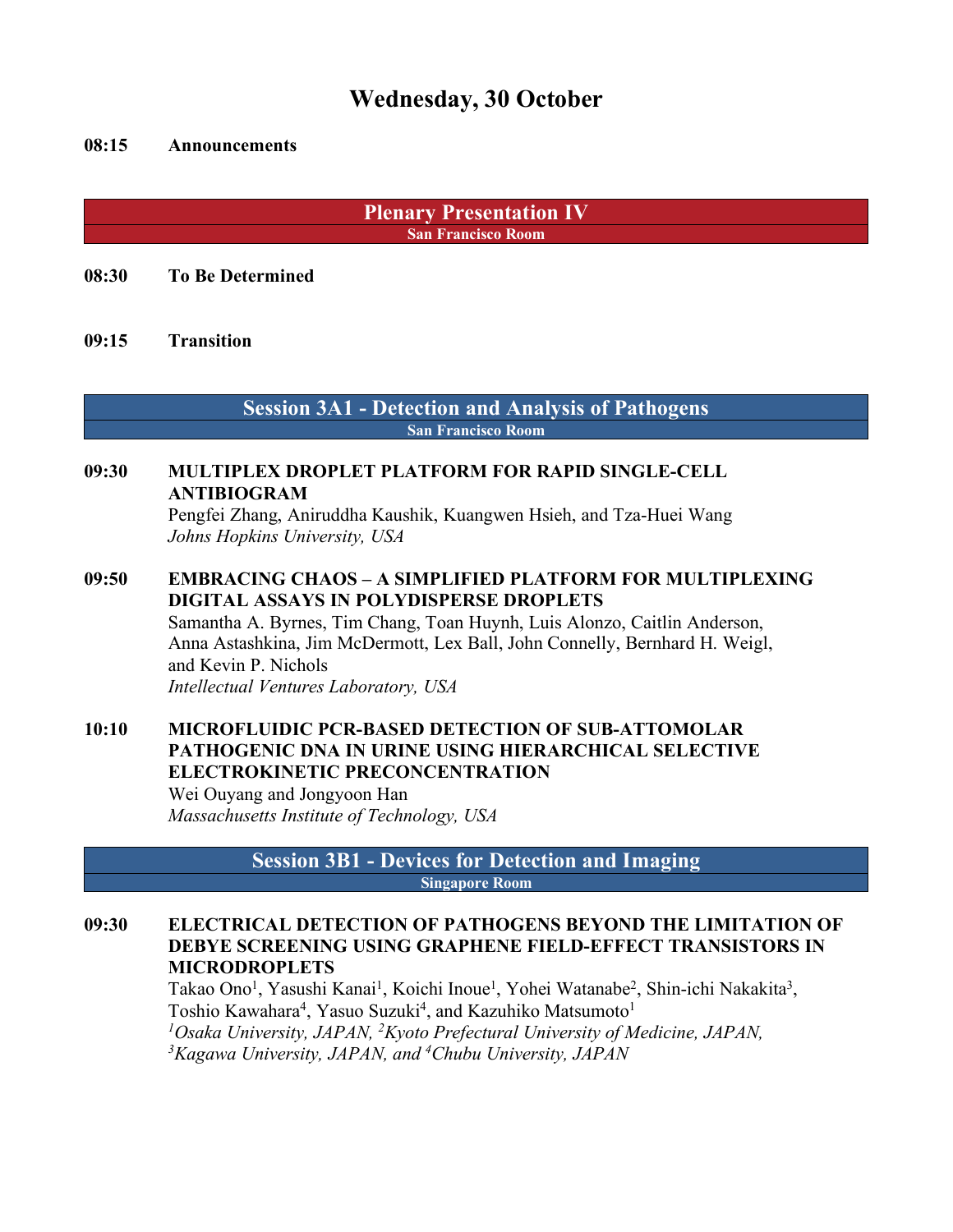#### **09:50 MINIMAL INSTRUMENT IMMUNOASSAY SYSTEM BY CARTRIDGE-INTEGRATED INKJET PRINTED OPTICAL DETECTION SYSTEM** Sebastian Schattschneider<sup>1</sup>, Falk Kemper<sup>2</sup>, Erik Beckert<sup>2</sup>, Peter Miethe<sup>3</sup>, Andreas Willems<sup>4</sup>, Holger Becker<sup>1</sup>, and Claudia Gärtner<sup>1</sup> *1Microfluidic ChipShop, GERMANY, 2Fraunhofer IOF, GERMANY, 3fzmb GmbH, GERMANY, and 4 inno-train Diagnostik GmbH, GERMANY*

#### **10:10 MICROFLUIDIC DEVICE FOR BIOLOGICAL SAMPLES IMAGING WITH USE OF A MINIATURE MEMS TRANSMISSION ELECTRON MICROSCOPE**

Micha Krysztof, Marcin Biaas, and Anna Górecka-Drzazga *Wroclaw University of Science and Technology, POLAND*

#### **Session 3C1 - Surface Patterning Sydney Room**

#### **09:30 PIXELATED CHEMICAL DISPLAY: TOWARDS MASSIVELY PARALLEL DYNAMIC SURFACE PROCESSING**

Pierre-Alexandre Goyette<sup>1</sup>, Dina Dorrigiv<sup>1</sup>, Maude Tremblay<sup>1</sup>, Simeone Kayla<sup>2</sup>, and Thomas Gervais<sup>1</sup> *1Polytechnique Montréal, CANADA and 2Université de Montréal, CANADA*

#### **09:50 FACILE ASSEMBLY OF LARGE AREA CELL ARRAYS USING PATTERNED ELASTOMERIC SURFACES**

Karla Perez-Toralla, Angel Olivera-Torres, Mark Rose, Ruiguo Yang, and Stephen Morin *University of Nebraska, USA*

#### **10:10 ELECTROKINETIC SCANNING PROBE FOR LOCALIZED SURFACE PATTERNING AND ANALYSIS**

Nadya Ostromohov<sup>1,2</sup>, Baruch Rofman<sup>2</sup>, Moran Bercovici<sup>2</sup>, and Govind V. Kaigala<sup>1</sup> *1IBM Research - Zurich, SWITZERLAND and 2 Technion-Israel Institute of Technology, ISRAEL*

#### **10:30 Break: Exhibit and Poster Inspection**

#### **Session 3A2 - Blood Cell and Blood Flow Analysis San Francisco Room**

#### **11:00 DEFORMABILITY BASED CELL SORTING ENABLING QUALITY CONTROL OF STORED RED BLOOD CELLS**

Emel Islamzada, Kerryn Matthews, Quan Guo, Aline T. Santoso, Mark D. Scott, and Hongshen Ma *University of British Columbia, CANADA*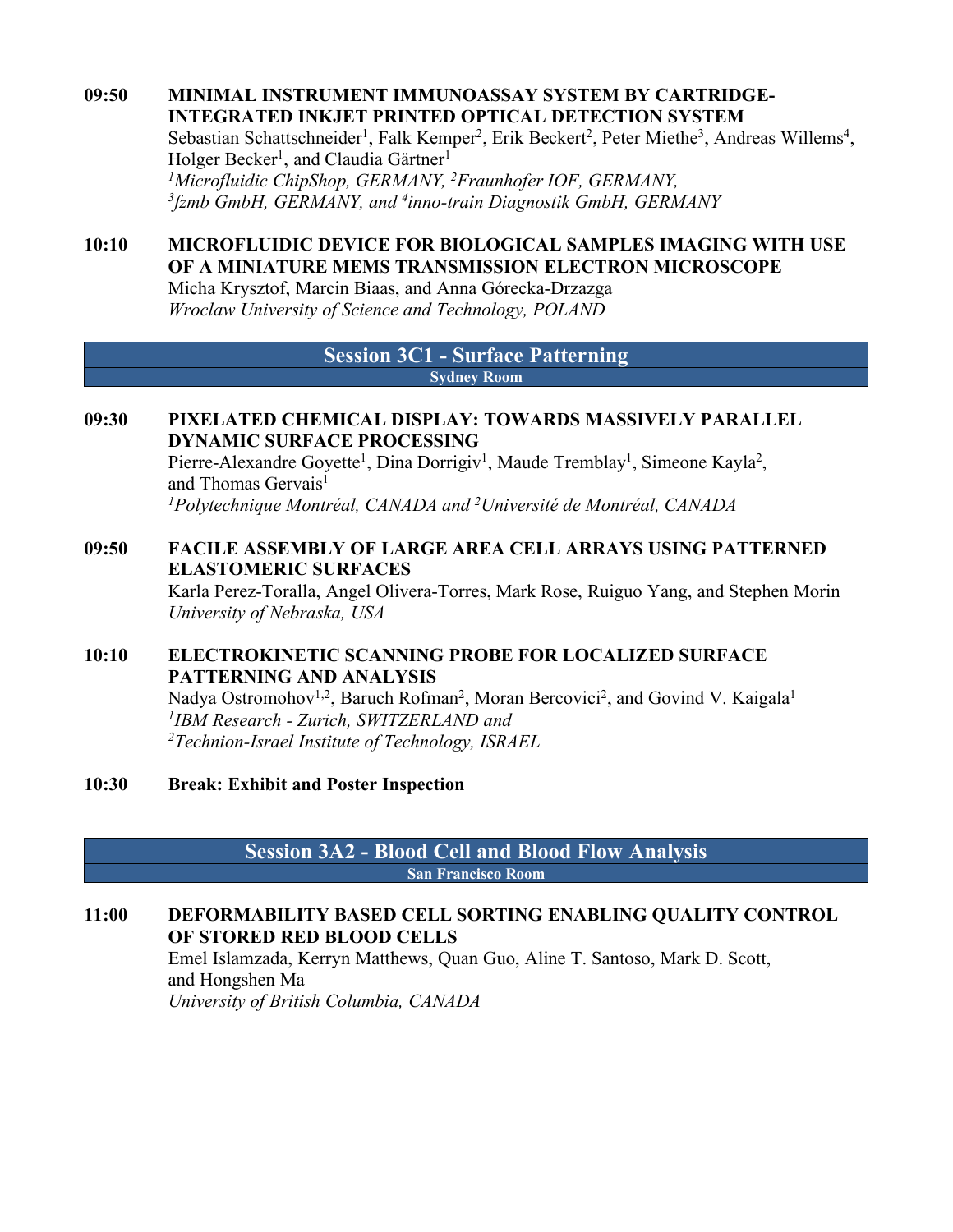#### **11:20 PLASMA GENERATION AND LABEL-FREE MONONUCLEAR CELL SEPARATION FROM WHOLE BLOOD BY ONE-STEP ACOUSTIC FOCUSING** Julia Alsved<sup>1</sup>, Anke Urbansky<sup>2</sup>, Pelle Ohlsson<sup>1</sup>, Klara Petersson<sup>1</sup>, Erling Nielsen<sup>1</sup>, Agnes Michanek<sup>1</sup>, and Per Augustsson<sup>2</sup> *1AcouSort AB, SWEDEN and 2Lund University, SWEDEN*

#### **11:40 FULLY AUTOMATED LAB-ON-A-DISC FOR LABEL-FREE ENRICHMENT OF HIGHLY PURE PLATELETS FROM WHOLE BLOOD**

Chi-Ju Kim, Dong Yeob Ki, Juhee Park, Vijaya Sunkara, and Yoon-Kyoung Cho *Ulsan National Institute of Science and Technology (UNIST), KOREA*

#### **12:00 ARTIFICIAL MICROCIRCULATION REPLICAS USING BACKSIDE LITHOGRAPHY FOR BLOOD FLOW ANALYSIS**

Marianne Fenech<sup>1</sup>, Vincent Girod<sup>2</sup>, VIviana Claveria<sup>2</sup>, Sebastien Meance<sup>2</sup>, Manouk Abkarian<sup>2</sup>, and Benoit Charlot<sup>2</sup> *1 University of Ottawa, CANADA and 2 University of Montpellier, FRANCE*

#### **Session 3B2 - 3D Writing and Printing Singapore Room**

### **11:00 DIRECT LASER WRITING OF THREE-DIMENSIONAL GRAPHENE-LADEN MICROSTRUCTURES INSIDE ENCLOSED MICROFLUIDIC CHANNELS**

Michael A. Restaino<sup>1</sup>, Noah J. Eckman<sup>1</sup>, Abdullah T. Alsharhan<sup>1</sup>, Andrew C. Lamont<sup>1</sup>, Asha J. Hall<sup>2</sup>, and Ryan D. Sochol<sup>1</sup>

### *1University of Maryland, USA and 2Army Research Laboratory, USA*

#### **11:20 OPTO-FLUIDIC 3D PRINTING PLATFORM FOR CELL MICRO-ENVIRONMENT AND TISSUE ENGINEERING**

Sandrine Assié-Souleille, Julie Foncy, Victor Fournié, Godefroi Saint Martin, Rémi Courson, Louisa Boyer, Justine Creff, Arnaud Besson, Xavier Dollat, Julien Roul, Emmanuelle Trévisiol, and Laurent Malaquin *Université de Toulouse, FRANCE*

#### **11:40 MICRO-3D PRINTED MICROFLUIDIC NOZZLES AND MIXERS FOR TIME-RESOLVED STRUCTURAL BIOLOGY**

Juraj Knoska<sup>1</sup>, and Michael Heymann<sup>2</sup> *1CFEL, GERMANY and 2MPI of Biochemistry, GERMANY*

#### **12:00 NEW 4D PRINTING USING DRY-ERASE MARKER**

Seo Woo Song<sup>1</sup>, Sumin Lee<sup>1</sup>, Junkyu Choe<sup>2</sup>, Junwon Kang<sup>1</sup>, Jiyun Kim<sup>2</sup>, and Sunghoon  $Kwon<sup>1</sup>$ *1Seoul National University, KOREA and 2 Ulsan National Institute of Science and Technology, KOREA*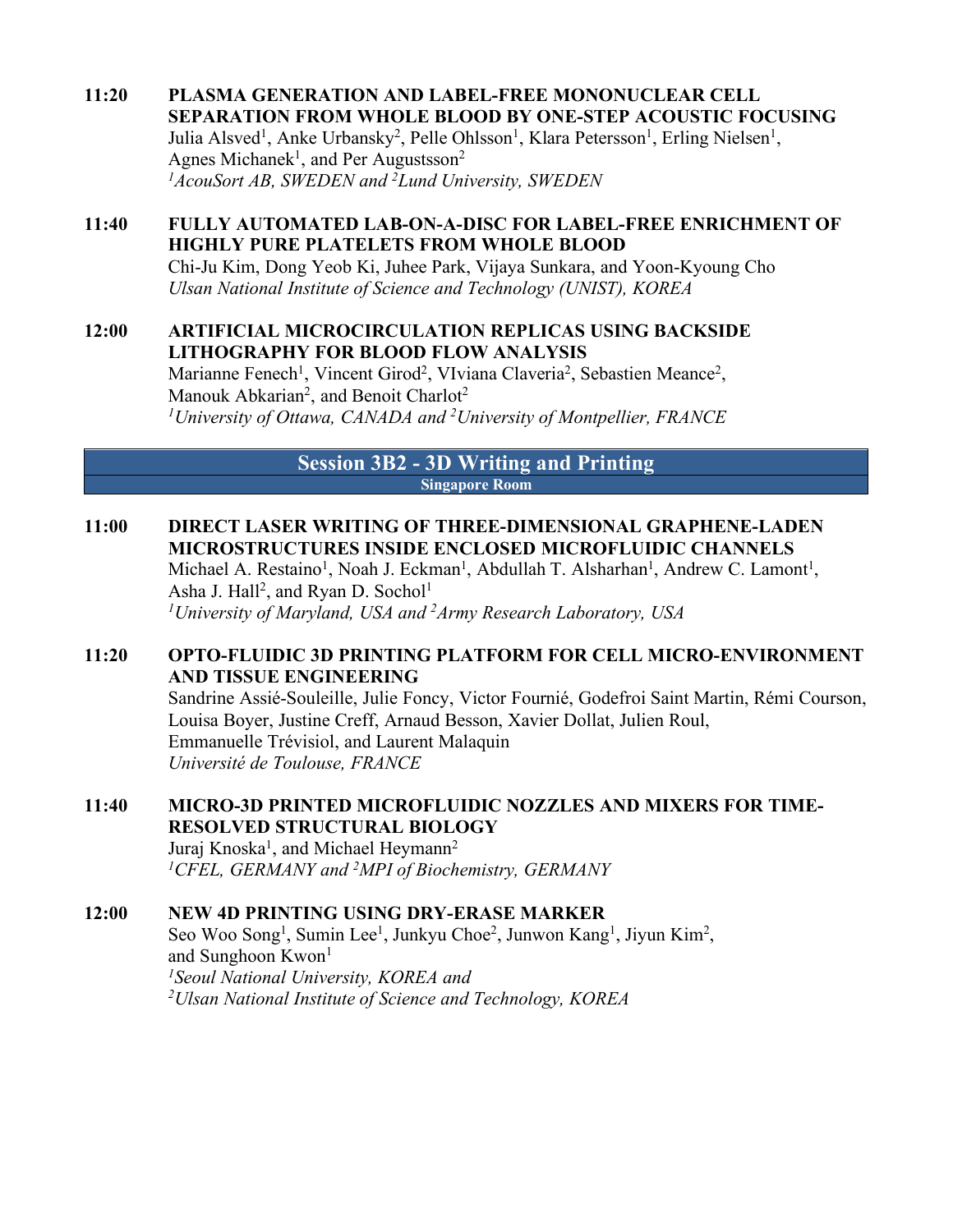#### **Session 3C2 - Active Particles and Particle Assemblies Sydney Room**

### **11:00 MICROFLUIDIC ASSISTED FABRICATION OF HIERARCHICAL PHOTONIC CRYSTAL MICROSPHERES AND THEIR APPLICATIONS**

Juan Wang *University of Twente, THE NETHERLANDS*

#### **11:20 FABRICATION OF A POROUS MICROPARTICLE WHOSE TRANSPARENCY CHANGE ACCORDING TO THE SURROUNDING ENVIRONMENT** Kibeom Kim and Wook Park *Kyung Hee University, KOREA*

**11:40 ACTIVE PARTICLES AS MOBILE MICROELECTRODES FOR UNIFIED, DIRECTED AND LABEL-FREE CARGO TRANSPORT AND DELIVERY** Xiaoye Huo, Yue Wu, Sinwook Park, Alicia Boymelgreen, and Gilad Yossifon *Technion - Israel Institute of Technology, ISRAEL*

#### **12:00 LIGHT-DRIVEN MICRO-ROBOT FOR MICRO-PARTICLE AND CELL MANIPULATION** Shuailong Zhang<sup>1</sup>, Erica Scott<sup>1</sup>, Nika Shakiba<sup>1</sup>, Peter W. Zandstra<sup>2</sup>, and Aaron R. Wheeler<sup>1</sup> *1University of Toronto, CANADA and 2University of British Columbia, CANADA*

**12:20 Grab 'n Go Lunch**

#### **Industrial Stage 2 Singapore Room**

- **12:25 Industrial Stage 2a** *SCHOTT Technical Glass Solutions GmbH, GERMANY*
- **12:45 Industrial Stage 2b** *PreSens Precision Sensing GmbH, GERMANY*

**Plenary Presentation V San Francisco Room**

#### **13:10 CURRENT CHALLENGES IN MATERNAL AND NEWBORN HEALTH GLOBALLY: THE ROLE OF APPROPRIATE TECHNOLOGY**

Zulfiqar A. Bhutta *Hospital for Sick Children, CANADA*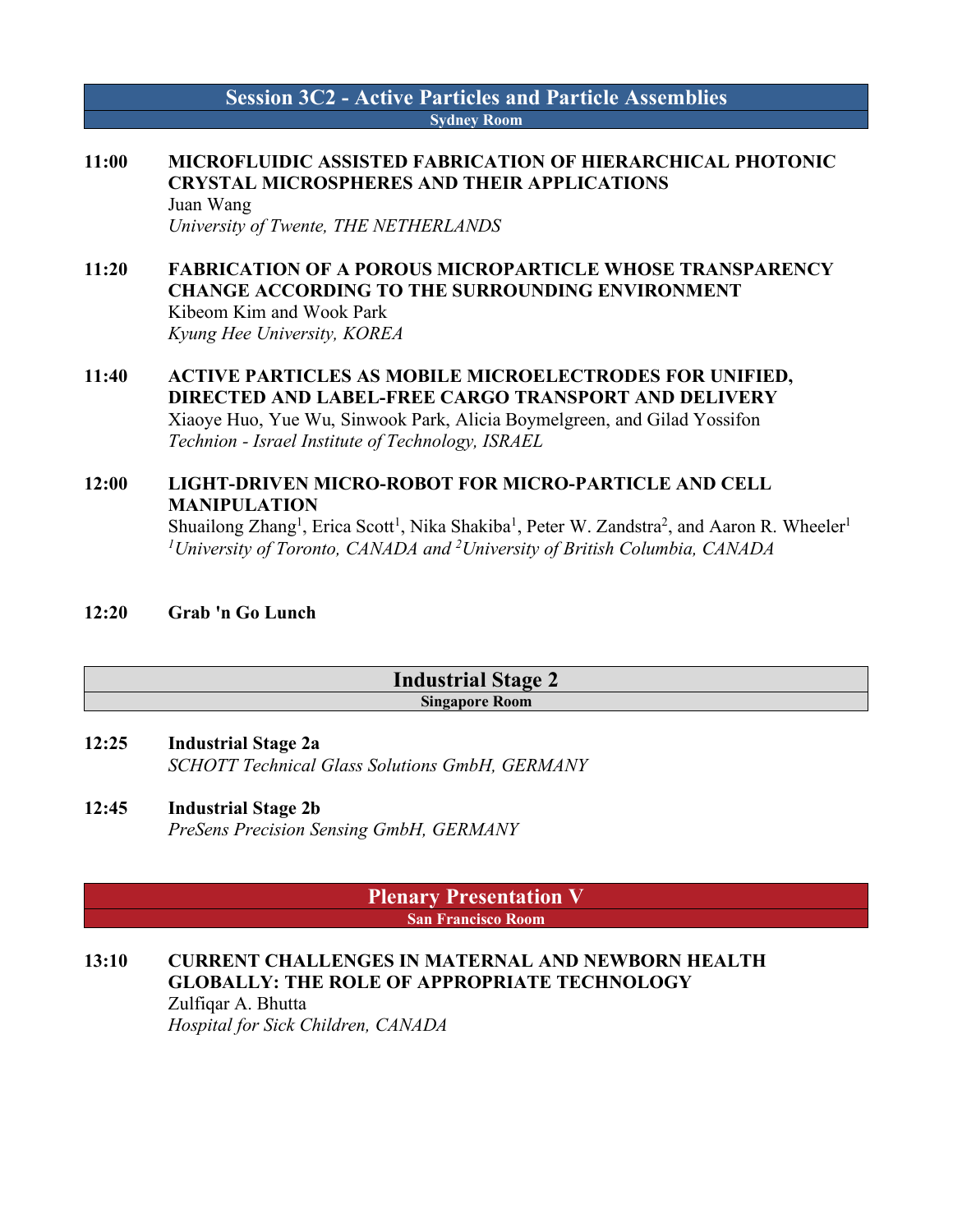#### **13:55 Lab on a Chip and Dolomite – Pioneers of Miniaturization Lectureship Prize and Presentation** Prize Receipient: Hang Lu, *Georgia Institute of Technology, USA*

#### **Poster Session 3 Hall 4.0 - Ground Floor and Hall 4.1 - First Floor**

- **14:15** Presentations are listed by topic category with their assigned number starting on page 26.
- **14:30 NIST and Lab on a Chip - Art in Science Award (in Royal Society of Chemistry Booth)**
- **16:16 Break**

#### **Session 3A3 - Spheroids and Organoids San Francisco Room**

- **16:45 Keynote Presentation HUMAN ORGANODS-ON-CHIPS TO ADVANCE HEALTH SCIENCE** Jianhua Qin *Chinese Academy of Sciences, CHINA*
- **17:15 MULTI-STEP IMMUNOSTAINING TOOL FOR SPHEROID ARRAY USING DROPLET CONTACT-BASED SPHEROID TRANSFER** Hwisoo Kim, Hyewon Roh, Chang Hyun Cho, and Je-Kyun Park *Korea Advanced Institute of Science and Technology (KAIST), KOREA*

#### **17:35 OPTIMIZING CO-CULTURE MEDIUM CONDITION FOR THE INTEGRATION OF KIDNEY ORGANOID AND VASCULAR BED** Ryu Okada<sup>1</sup>, Yoshikazu Kameda<sup>1</sup>, Kensuke Yabuuchi<sup>2</sup>, Toshikazu Araoka<sup>1</sup>,

Jun K. Yamashita<sup>1</sup>, Tatsuji Enoki<sup>3</sup>, Minoru Takasato<sup>2</sup>, Kenji Osafune<sup>1</sup>, and Ryuji Yokokawa<sup>1</sup> *1Kyoto University, JAPAN, 2 RIKEN, JAPAN, and 3 Takara Bio Inc., JAPAN*

#### **17:55 BRIDGING THE GAP: A MICROFLUIDIC DEVICE FOR STUDYING ORGANOTYPIC BARRIER TISSUES** Alec E. Richardson<sup>1</sup>, Luke A. Schwerdtfeger<sup>1</sup>, Diana Eaton<sup>2</sup>, Stuart A. Tobet<sup>1</sup>, and Charles S. Henry<sup>1</sup>

<sup>1</sup>Colorado State University, USA and <sup>2</sup>Applied Medical, USA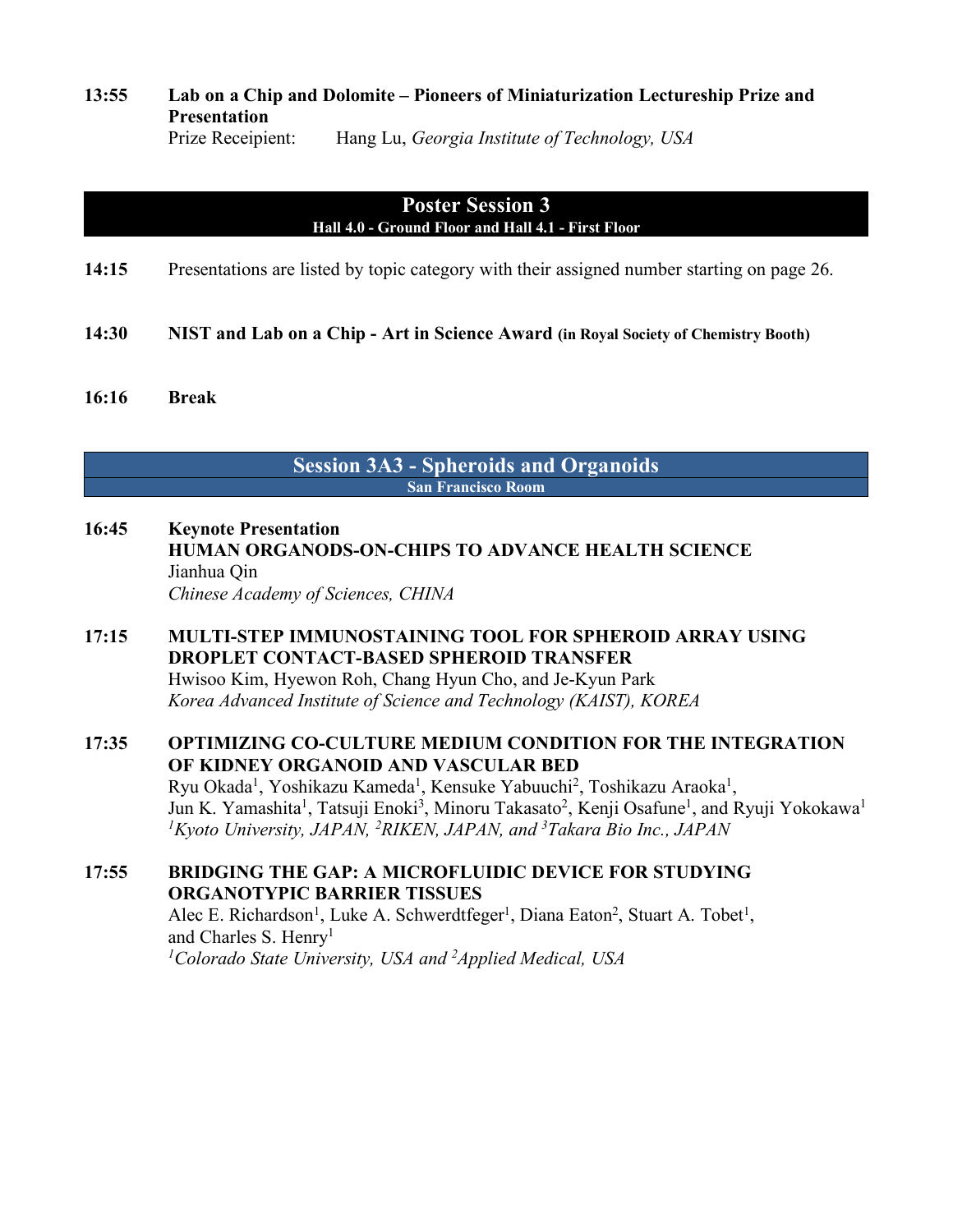#### **Session 3B3 - Manipulation of Cells Singapore Room**

### **16:45 Keynote Presentation AUTOMATED MICROFLUIDIC GENETIC MANIPULATION FOR HIGH THROUGHPUT BIOLOGY** Cullen Buie

*Massachusetts Institute of Technology, USA*

### **17:15 INTRACELLULAR DELIVERY OF ACTIVE BIOMOLECULES THROUGH VORTEX-INDUCED CELL DEFORMATION**

Jeongsoo Hur and Aram J. Chung *Korea University, KOREA*

#### **17:35 DIELECTROPHORESIS REVEALS THAT BACTERIAL ELECTROPORATION CORRELATES WITH CELL POLARIZABILITY**

Qianru Wang<sup>1</sup>, Sijie Chen<sup>2</sup>, and Cullen R. Buie<sup>2</sup> <sup>1</sup> Stanford University, USA and <sup>2</sup> Massachusetts Institute of Technology (MIT), USA

#### **17:55 VERSATILE ENGINEERING OF LYSINS: ONE DROP TO KILL**

Hans Gerstmans<sup>1,2</sup>, Fabrice Gielen<sup>3</sup>, Lorenz Van Hileghem<sup>2</sup>, Rob Lavigne<sup>2</sup>, Florian Hollfelder<sup>4</sup>, Jeroen Lammertyn<sup>2</sup>, and Yves Briers<sup>1</sup> *1Ghent University2KU Leuven, BELGIUM, 3University of Exeter, UK, and 4University of Cambridge, BELGIUM*

> **Session 3C3 - Nanopores and Nanochannels Sydney Room**

#### **16:45 Keynote Presentation BIPOLAR ELECTRODES FOR MICROFLUIDIC PUMPING** Sumita Pennathur *University of California, Santa Barbara, USA*

#### **17:15 CONTROLLING DNA FLOW IN NANOCHANNELS USING TOPOGRAPHY** Franziska M. Esmek and Irene Fernandez-Cuesta *Hamburg University, GERMANY*

**17:35 NANOPORE DECODING FOR MICRORNA PATTERN OF CANCER WITH DNA COMPUTATION** Nanami Takeuchi, Moe Hiratani, Asuka Tada, and Ryuji Kawano

*Tokyo University of Agriculture and Technology, JAPAN*

#### **17:55 SINGLE MOLECULE ELECTRICAL IDENTIFICATION OF EPIGENETIC VARIATIONS BY NANOFLUID INTEGRATED NANOGAP DEVICES** Takahito Ohshiro, Yuuki Komoto, Masamitsu Konno, Jun Koseki, Ayumu Koseki, Hideshi Ishii, and Masateru Taniguchi *Osaka University, JAPAN*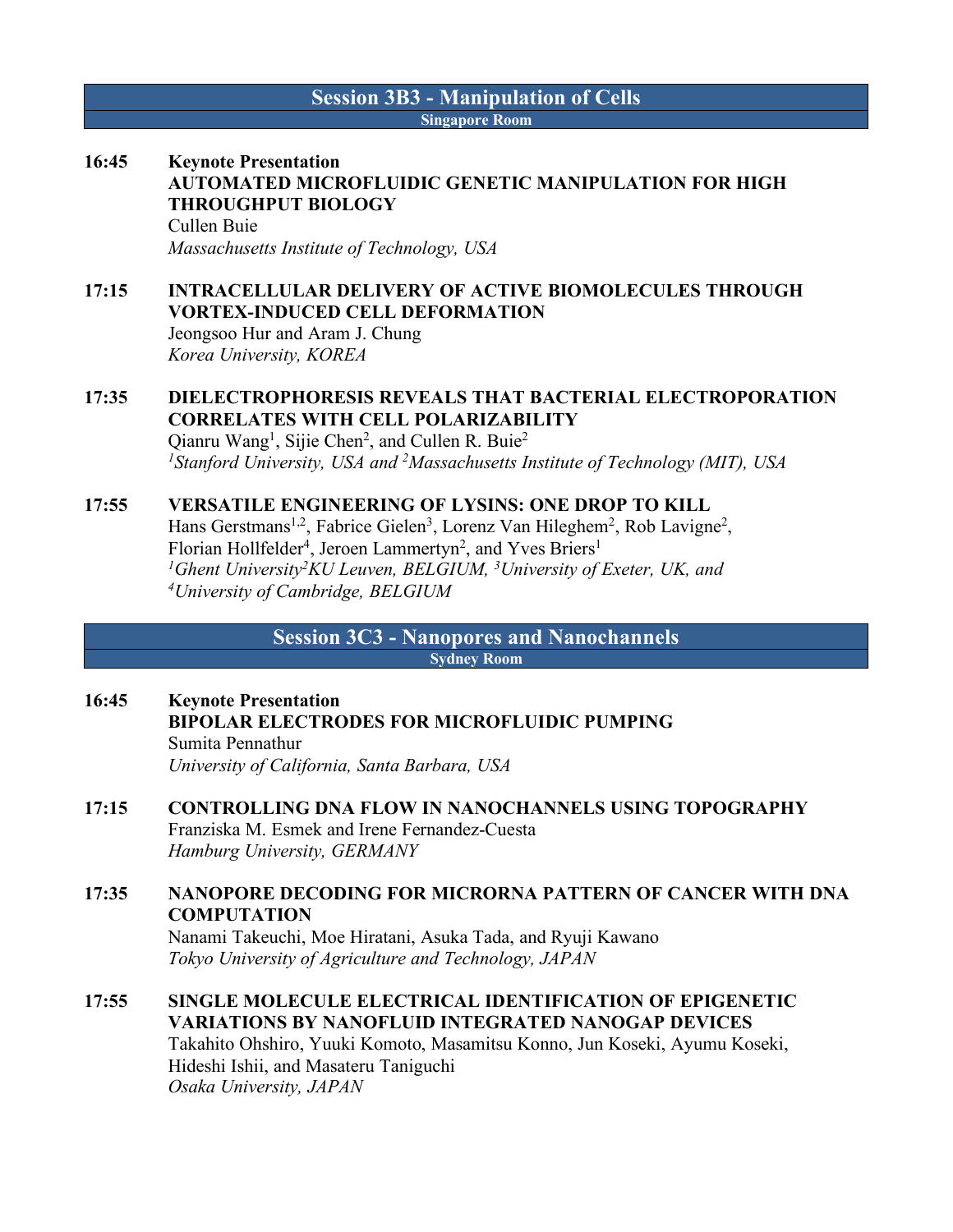- **18:15 Adjourn for the Day**
- **19:00 Conference Banquet**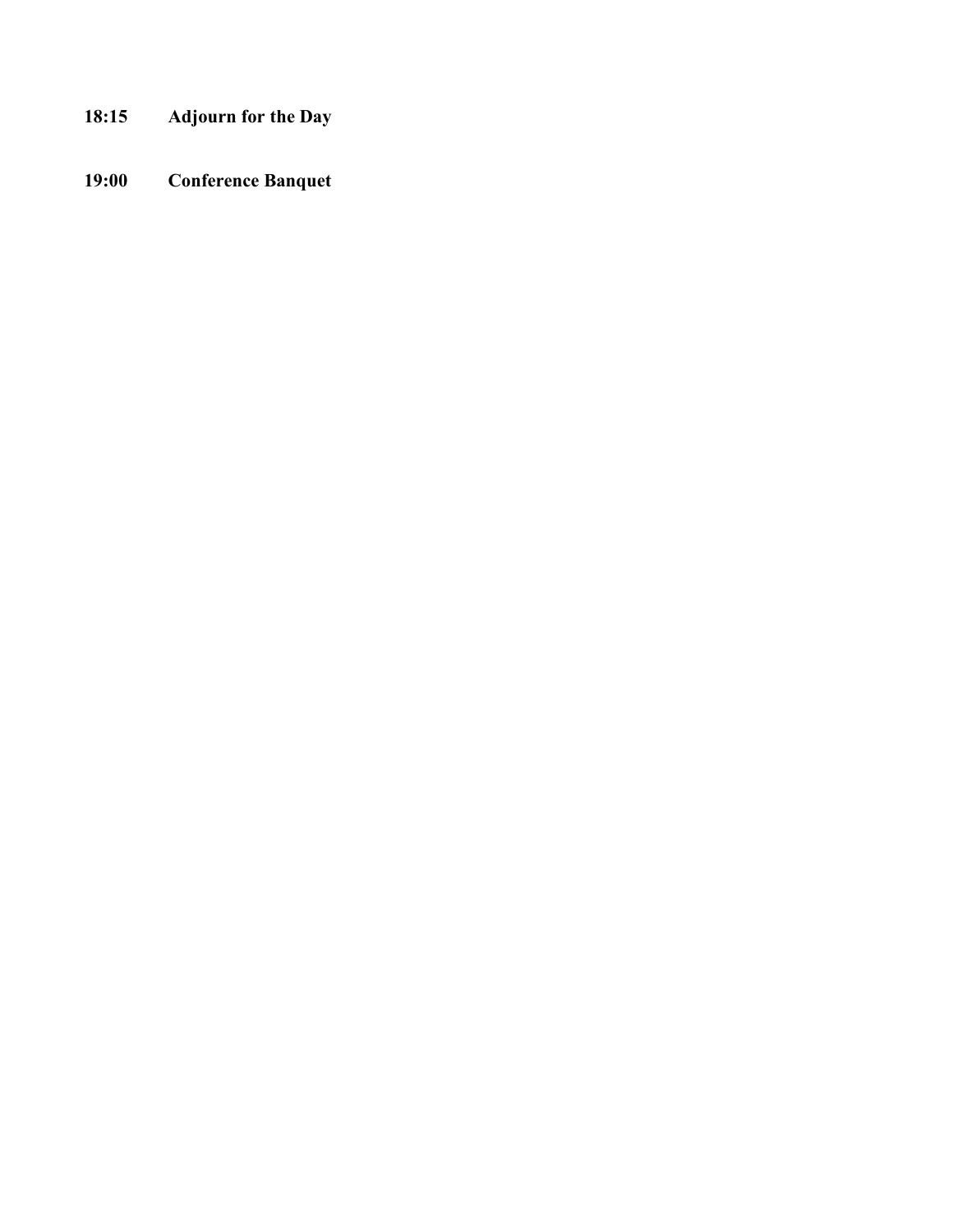### **Thursday, 31 October**

**Session 4A1 - Droplets, Mass Spectrometry or OMICS San Francisco Room**

#### **08:45 Keynote Presentation**

### **INTERFACING DROPLET CHIPS TO MASS SPECTROMETRY** Detlev Belder

*University of Leipzig, GERMANY*

#### **09:15 HIGH-THROUGHPUT X-RAY CRYSTALLOGRAPHY BASED ON THE PROTEIN CRYSTAL ARRAY**

Reo Takeda<sup>1</sup>, Masatoshi Maeki<sup>1,3</sup>, Sho Ito<sup>2,3</sup>, Go Ueno<sup>3</sup>, Kunio Hirata<sup>3</sup>, Akihiko Ishida<sup>1</sup>, Hirobumi Tani<sup>1</sup>, Masaki Yamamoto<sup>3</sup>, and Manabu Tokeshi<sup>1</sup> *1Hokkaido University, JAPAN, 2University of Hyogo, JAPAN, and 3RIKEN, JAPAN*

#### **09:35 MASSIVE SCREENING OF METABOLITES USING PICOLITER DROPLET ARRAY WITH NANOSTRUCTURE-INITIATOR MASS SPECTROMETRY** Noel S. Ha<sup>1</sup>, Markus de Raad<sup>1</sup>, Fangchao Song<sup>1</sup>, Kai Deng<sup>2</sup>, Nicole Ing<sup>2</sup>, Anup K. Singh<sup>2</sup>, and Trent R. Northen<sup>1</sup>

*1 Lawrence Berkeley National Laboratory, USA and 2 Sandia National Laboratories, USA*

#### **09:55 MULTI-OMIC DIGITAL MICROFLUIDIC APPROACH TO CHARACTERIZATION OF THE NEURAL STEM CELL ENVIRONMENT** Erica Y. Scott, Calvin Chan, Betty Li, Harrison Edwards, Julian Lamanna, Filip Stojic, Cindi Morshead, and Aaron Wheeler *University of Toronto, CANADA*

#### **Session 4B1 - Wearables Singapore Room**

**08:45 Keynote Presentation SKIN-LIKE, MICROFABRICATED GALLIUM-BASED SENSORS FOR MOTION CAPTURE** Stéphanie P. Lacour *École Polytechnique Fédérale de Lausanne (EPFL), SWITZERLAND*

### **09:15 ORGANIC TRANSDERMAL IONTOPHORESIS PATCH POWERED BY SERIALIZED LAYER-BUILT BIOFUEL CELLS** Takaya Mizuno, Kaito Sato, Shinya Kusama, Shotaro Yoshida, and Matsuhiko Nishizawa *Tohoku University, JAPAN*

#### **09:35 METAL WIRING ON FLEXIBLE ORIGAMI STRUCTURE FOR STABLE RESISTANCE VALUE AGAINST DEFORMATION** Takuya Uchida<sup>1</sup>, Hiroki Yasuga<sup>2</sup>, Eiji Iwase<sup>2</sup>, and Hiroaki Onoe<sup>1</sup>

*1Keio University, JAPAN and 2 Waseda University, JAPAN*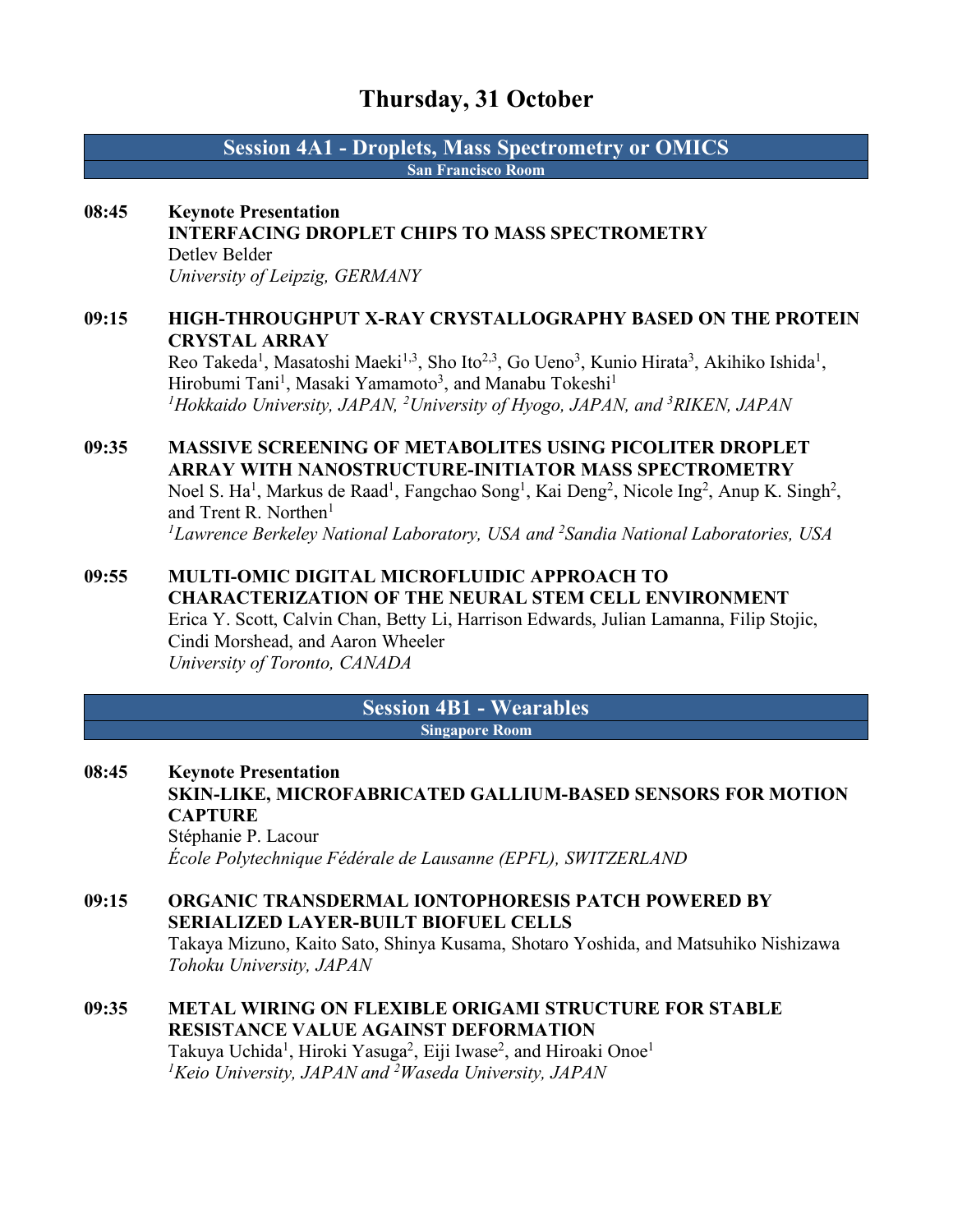#### **09:55 MEDIATOR-FREE WEARABLE ENZYMATIC SENSING TO MITIGATE IONIC AND ELECTROACTIVE INTERFERENCE FOR RELIABLE OPERATION IN COMPLEX BIOFLUID**

Bo Wang, Yichao Zhao, Hannaneh Hojaiji, Minsoo Kim, and Sam Emaminejad *University of California, Los Angeles, USA*

**Session 4C1 - Biofibers Dynamics and Assemblies at the Microscale Sydney Room**

**08:45 Keynote Presentation MICROSYSTEMS FOR SINGLE MOLECULE ANALYSIS OF MEMBRANE PROTEINS** Rikiya Watanabe *RIKEN, JAPAN*

#### **09:15 INFLUENCE OF TOPOLOGICAL CONSTRAINTS ON DIFFERENTIATION AND ALIGNMENT OF MULTINUCLEATED MYOTUBES**

Ki-Young Song<sup>1</sup>, Jorge Correia<sup>2</sup>, Gorge L. Ruas<sup>2</sup>, and Ana I. Teixeira<sup>2</sup> *1Beijing Institute of Technology, CHINA and 2Karolinska Institutet, SWEDEN*

#### **09:35 ASSEMBLY OF ACTOMYOSIN BUNDLES IN MICROFLUIDIC CHANNEL**

Shusei Kawara<sup>1</sup>, Yuichi Hiratsuka<sup>2</sup>, and Hiroaki Onoe<sup>1</sup> *1Keio University, JAPAN and 2Japan Advanced Institute Science Technology (JAIST), JAPAN*

#### **09:55 INVESTIGATING FIBROBLAST-INDUCED COLLAGEN GEL CONTRACTION USING A DYNAMIC MICROSCALE PLATFORM**

Tianzi Zhang<sup>1</sup>, John H. Day<sup>1</sup>, Xiaojing Su<sup>1</sup>, Arturo G. Guadarrama<sup>2</sup>, Nathan K. Sandbo<sup>2</sup>, Stephane Esnault<sup>2</sup>, Loren C. Denlinger<sup>2</sup>, Erwin Berthier<sup>1</sup>, and Ashleigh B. Theberge<sup>1</sup> *1University of Washington, USA and 2 University of Wisconsin School of Medicine and Public Health, USA*

#### **10:15 Break: Exhibit and Poster Inspection**

**Session 4A2 - Analysis of Neutrophils for Diagnosis of Sepsis and Inflammation San Francisco Room**

#### **10:45 RAPID MONITORING OF SEPSIS BY INTEGRATION OF SPIRAL INERTIAL MICROFLUIDICS AND ISODIELECTRIC SEPARATION**

Do-Hyun Lee<sup>1</sup>, Hyungkook Jeon<sup>1</sup>, Bakr Jundi<sup>2</sup>, Rebecca M. Baron<sup>2</sup>, Bruce D. Levy<sup>2</sup>, Jongyoon Han<sup>1</sup>, and Joel Voldman<sup>1</sup> *1Massachusetts Institute of Technology, USA and 2 Harvard Medical School, USA*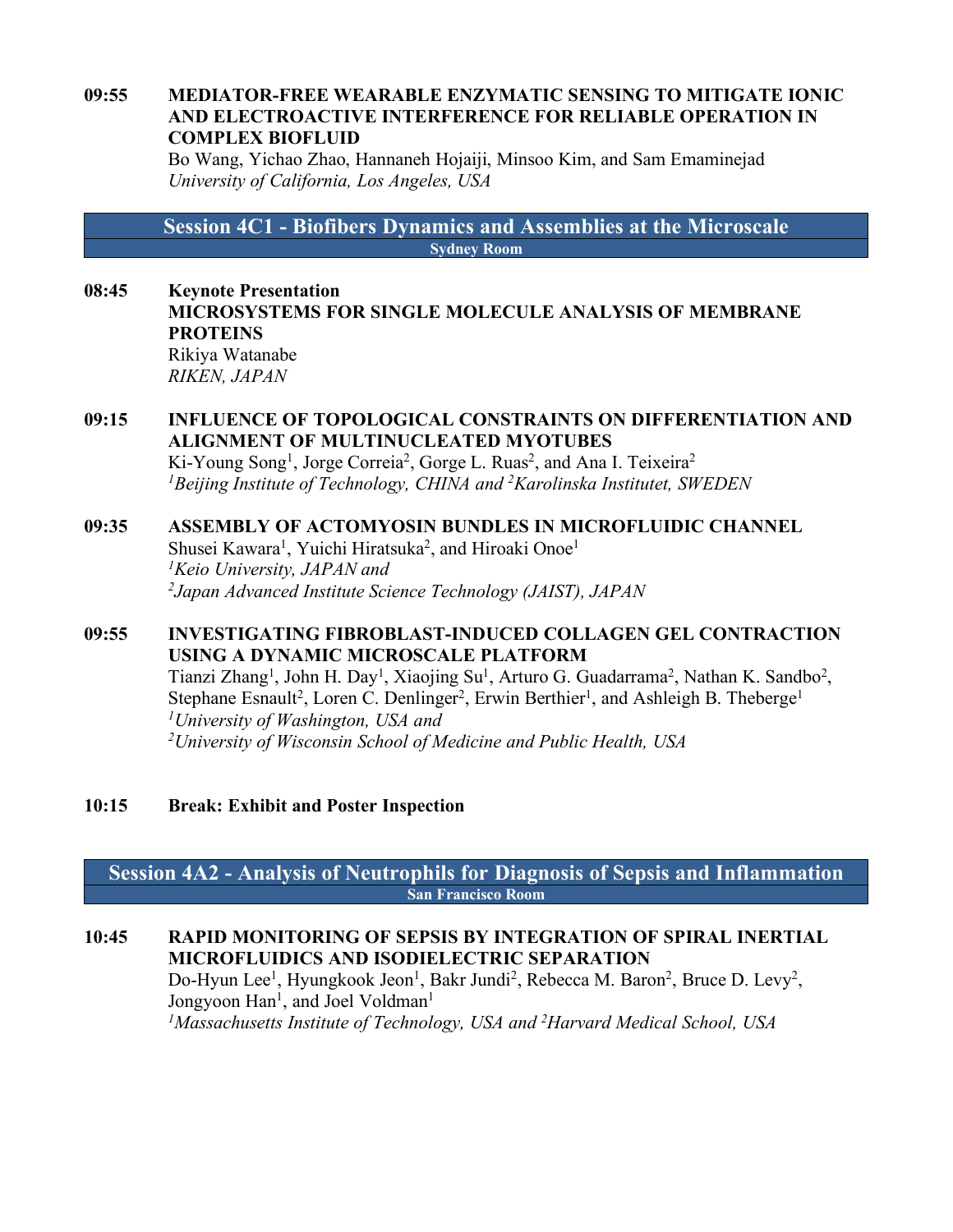**11:05 EARLY SEPSIS DIAGNOSIS BY MEASURING NEUTROPHIL SPONTANEOUS MIGRATION AND RESIDUAL-PHAGOCYTOSIS USING MICROFLUIDICS** Sinan Muldur<sup>1,2,3</sup>, Anika Marand<sup>1,2,3</sup>, Andreu Cullere<sup>1,2,3</sup>, Jarone Lee<sup>1,2,3</sup>, Michael Filbin<sup>1</sup>, Felix Ellett<sup>1</sup>, and Daniel Irimia<sup>1,2,3</sup> *1Massachusetts General Hospital, USA, 2Harvard Medical School, USA, and 3Shriners Burns Hospital, USA*

#### **11:25 LABEL-FREE IMPEDANCE MAPPING OF NEUTROPHIL DYNAMIC IMMUNE RESPONSES FOR RAPID MULTI-PARAMETRIC INFLAMMATORY PROFILING**

Chayakorn Petchakup<sup>1</sup>, Sheng Yuan Leong<sup>1</sup>, Hui Min Tay<sup>1</sup>, Rinkoo Dalan<sup>2</sup>, King Ho Holden Li<sup>1</sup>, and Han Wei Hou<sup>1</sup> *1 Nanyang Technological University, SINGAPORE and 2Tan Tock Seng Hospital, SINGAPORE*

> **Session 4B2 - Centrifugal Platforms Singapore Room**

#### **10:45 MINIATURIZED ALL-IN-ONE POWERED LAB ON A DISC PLATFORM**

Edwin En-Te Hwu, Marlitt Viehrig, Sriram Thoppe Rajendran, Laura Serioli, Kinga Zór, and Anja Boisen

*Technical University of Denmark, DENMARK*

#### **11:05 AUTOMATING PROTEIN IMMUNOPRECIPITATION IN CENTRIFUGAL MICROFLUIDICS**

Daniel Brassard<sup>1</sup>, Jamal Daoud<sup>1</sup>, Liviu Clime<sup>1</sup>, Matthias Geissler<sup>1</sup>, Lidija Malic<sup>1</sup>, Denis Charlebois<sup>2</sup>, and Teodor Veres<sup>1</sup> *1National Research Council, CANADA and 2Canadian Space Agency, CANADA*

#### **11:25 AUTOMATION AND INTEGRATION OF A CENTRIFUGAL MICRODEVICE FOR DNA PURIFICATION USING DYNAMIC SOLID PHASE EXTRACTION AND NOVEL LASER-ACTUATED VALVING** Leah M. Dignan, Kimberly R. Jackson, M. Shane Woolf, Christopher J. Tomley,

and James P. Landers *University of Virginia, USA*

> **Session 4C2 - Gas Control for Cells Sydney Room**

#### **10:45 INVESTIGATION OF DRUG METABOLISM WITH LIVER ZONATION MODEL USING OXYGEN GRADIENT IN A MICROFLUIDIC DEVICE**

Satomi Matsumoto<sup>1</sup>, Eric Leclerc<sup>2</sup>, Astia R. Safitri<sup>1</sup>, Mathieu Danoy<sup>1</sup>, Toshiro Maekawa<sup>1</sup>, Haruyuki Kinoshita<sup>1</sup>, Marie Shinohara<sup>1</sup>, Kikuo Komori<sup>1</sup>, Yasuyuki Sakai<sup>1</sup>, and Teruo Fujii<sup>1</sup> *1University of Tokyo, JAPAN and 2LIMMS/CNRS-IIS, JAPAN*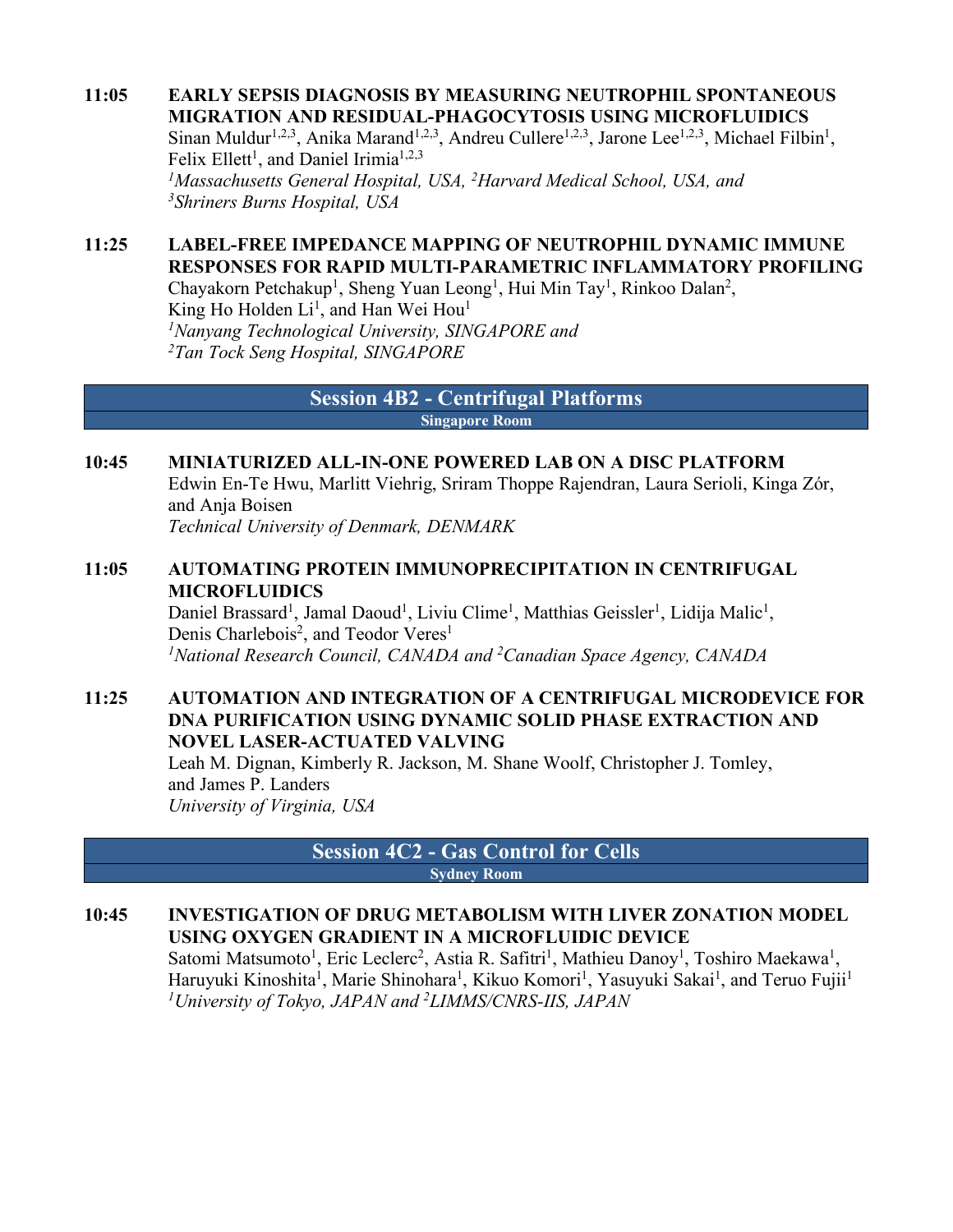#### **11:05 A MICROFLUIDIC OXYGENATOR WITH LARGE GAS EXCHANGE SURFACE**

Julie Lachaux<sup>1</sup>, Gilgueng Hwang<sup>1</sup>, Caterina Casari<sup>2</sup>, Nassim Arouche<sup>2</sup>, Valeria Lotito<sup>1</sup>, Alisier Paris<sup>1</sup>, Cécile Denis<sup>2</sup>, Peter Lenting<sup>2</sup>, Georges Uzan<sup>2</sup>, Pierre Molinie<sup>3</sup>, Olaf Mercier<sup>3</sup>, and Anne-Marie Haghiri-Gosnet<sup>1</sup> <sup>1</sup> C2N CNRS, FRANCE, <sup>2</sup>Institut National de la Santé et de la Recherche Médicale *(INSERM), FRANCE, and 3HML, FRANCE*

#### **11:25 3D PRINTED DEVICES FOR 96-WELL GAS CONTROL** Adam Szmelter, Jason Jacob, and David T. Eddington *University of Illinois, Chicago, USA*

**11:45 Transition**

**Plenary Presentation VI San Francisco Room**

- **11:50 A TALE OF SINGLE PORE IN QUASI 2D MEMBRANES** Aleksandra Radenovic *École Polytechnique Fédérale de Lausanne (EPFL), SWITZERLAND*
- **12:35 CHEMINAS - Young Researcher Poster Awards**
- **12:45 Lab on a Chip - Widmer Poster Award**
- **12:55 IMT Masken und Teilungen AG - Microfluidics on Glass Poster Award**
- **13:05 Sensors (MDPI) - Outstanding Sensors and Actuators, Detection Technologies Poster Award**
- **13:15 Closing Remarks - Conference Adjourns**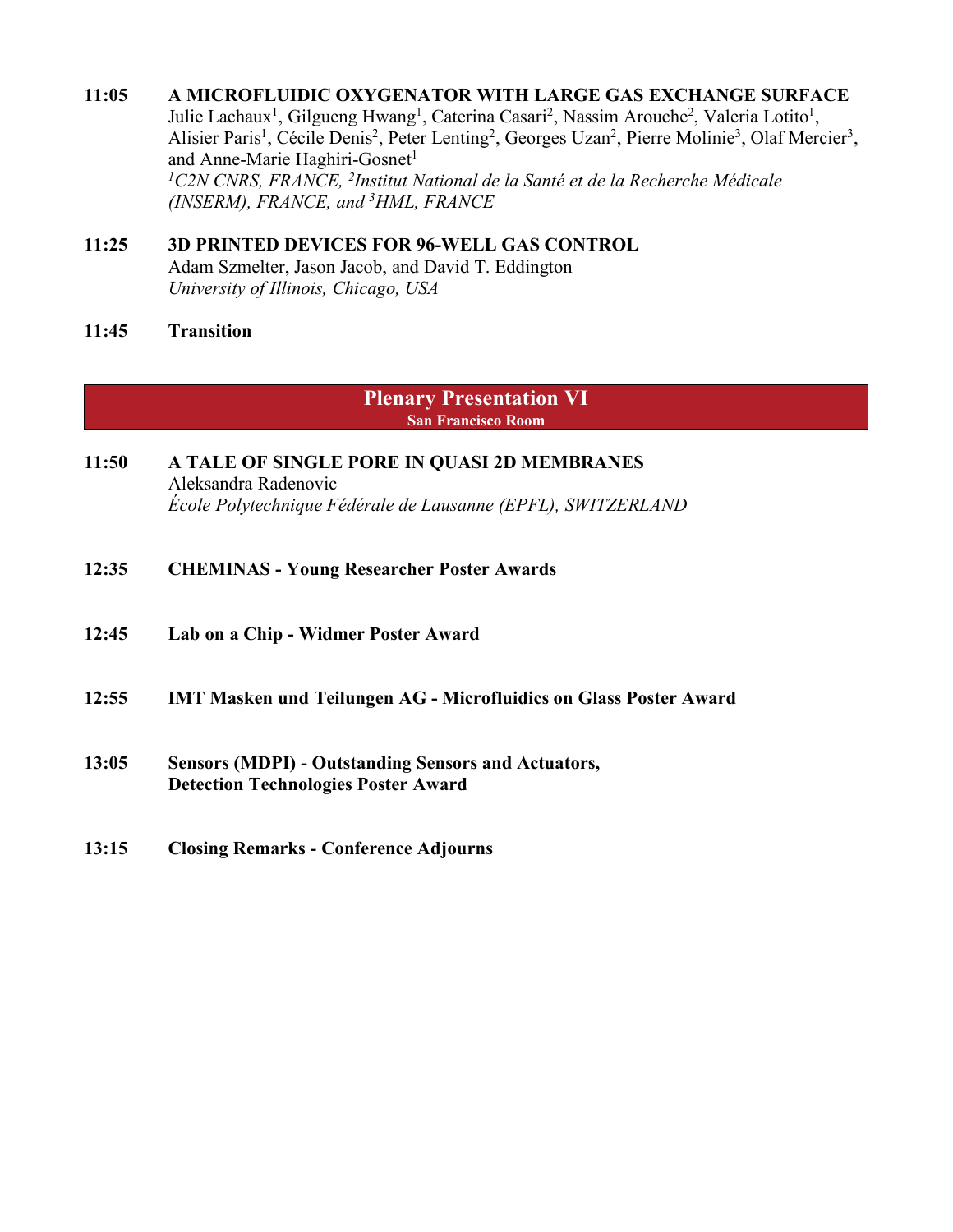**Poster Presentations**<br>4:00 - 16:30) T – Tuesday, 29 October (14:00 - 16:30) **M** – Monday, 28 October (14:00 - 16:30) **W** – Wednesday, 30 October (14:15 - 16:45)

### **Classification Chart**

(last character of poster number)

| $\mathbf{a}$ | <b>Cells, Organisms and Organs on a Chip</b>                    |
|--------------|-----------------------------------------------------------------|
| b            | <b>Chemical Applications: Separations, Mixers and Reactions</b> |
| $\mathbf{c}$ | <b>Diagnostics, Drug Testing &amp; Personalized Medicine</b>    |
| d            | <b>Fundamentals in Microfluidics and Nanofluidics</b>           |
| e            | <b>Micro- and Nanoengineering</b>                               |
| $\mathbf f$  | <b>Sensors and Detection Technologies</b>                       |
| g            | <b>Other Applications of Microfluidics</b>                      |
| k            | <b>Late News</b>                                                |

### **a - Cells, Organisms and Organs on a Chip Bioinspired, Biomimetic & Biohybrid Devices**

**M001.a ANTI-FOULING SURFACES FEATURED WITH MAGNETIC ARTIFICIAL CILIA** Shuaizhong Zhang<sup>1</sup>, Ye Wang<sup>1</sup>, Patrick R. Onck<sup>2</sup>, and Jaap M.J. den Toonder<sup>1</sup> *1 Eindhoven University of Technology, THE NETHERLANDS and 2University of Groningen, THE NETHERLANDS*

**M002.a BIOMECHANICALLY TUNED LUNG-ON-CHIP: TUNING INTRINSIC STIFFNESS OF THE AIR-LIQUID INTERFACE AND ON-CHIP ORIENTATION OF MEMBRANE STRAIN** Lisa D. Muiznieks, Jessica Ayache, Sasha Cai Lesher-Perez, and Guilhem Velvé Casquillas *Elvesys, FRANCE*

**M003.a SENSING OF OXYGEN CONCENTRATION IN A MICROFLUIDIC DEVICE MIMICKING LIVER 3D MICROARCHITECTURE** Manon Boul<sup>1,2</sup>, Satomi Matsumoto<sup>3</sup>, Marie Shinohara<sup>3</sup>, Yasuyuki Sakai<sup>3</sup>, Teruo Fujii<sup>3</sup>, Anne Dubart Kupperschmitt<sup>2</sup>, Eric Leclerc<sup>3</sup>, and Bruno Le Pioufle<sup>1</sup> <sup>1</sup> ENS Paris Saclay, FRANCE, <sup>2</sup> Université Paris-Saclay, FRANCE, and *3Tokyo University, JAPAN*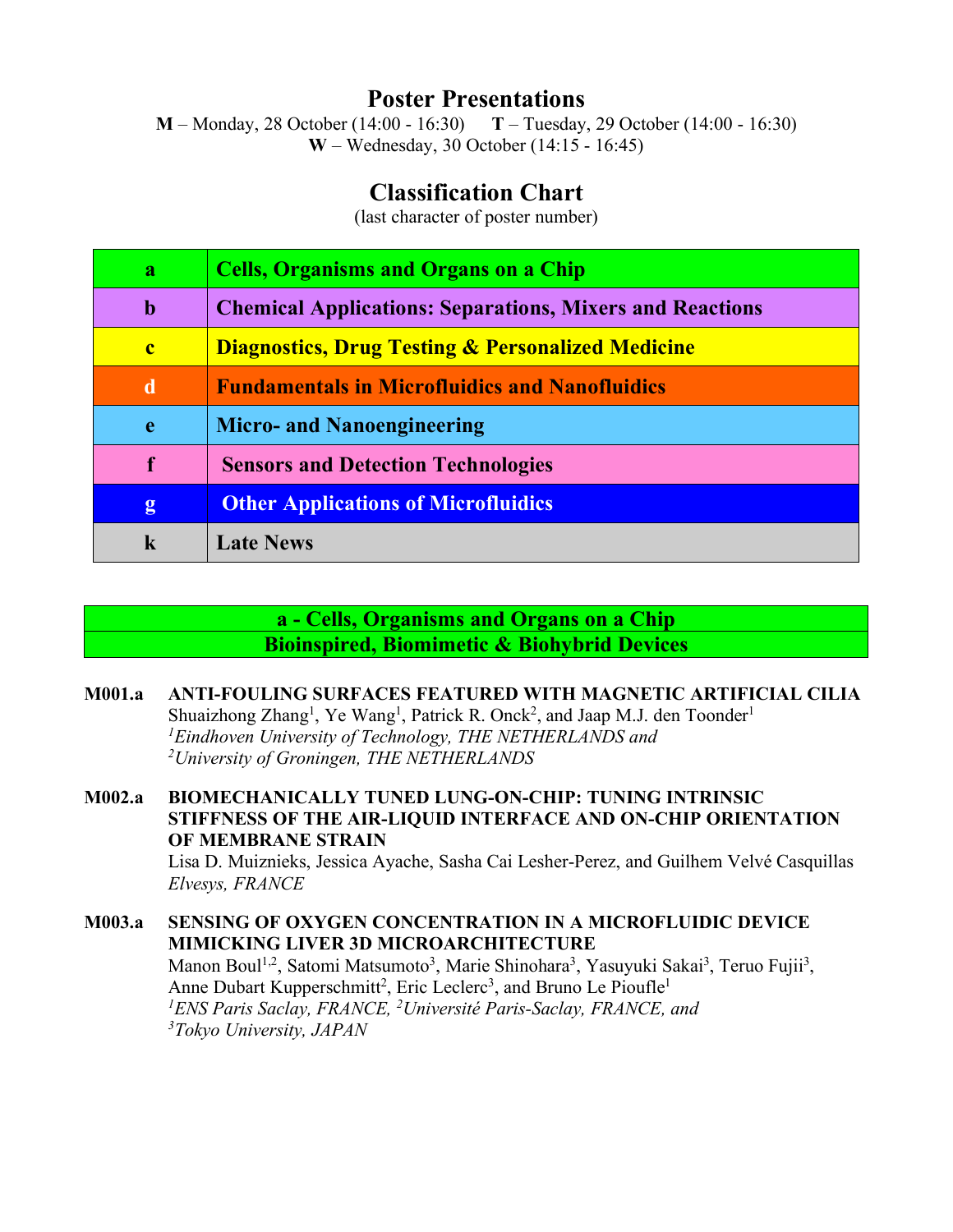**T001.a BIOSENSING AND POWER GENERATION ROBOTS USING ANHYDROBIOSIS OF CHIRONOMID FOR SPACE EXPRORING**

Yo Tanaka<sup>1</sup>, Satoshi Amaya<sup>1</sup>, Doudou Ma<sup>1</sup>, Yigang Shen<sup>1</sup>, Oleg Gusev<sup>1</sup>, Takahiro Kikawada<sup>2</sup>, and Yaxiaer Yalikun<sup>1</sup> *1RIKEN, JAPAN and 2NARO, JAPAN*

### **T002.a MICROFLUIDIC FABRICATION OF BIO-ACTUATORS DRIVEN BY ARTIFICIAL MUSCLES MADE FROM MOLECULAR MOTORS** Yingzhe Wang<sup>1</sup>, Yuichi Hiratsuka<sup>2</sup>, Takahiro Nitta<sup>3</sup>, Kaoru Uesugi<sup>1</sup>, and Keisuke Morishima<sup>1</sup>

*1Osaka University, JAPAN, 2Japan Advanced Institute of Science and Technology (JAIST), JAPAN, and 3Gifu University, JAPAN*

#### **T003.a STEREOLITHOGRAPHY (SLA) 3D PRINTED TEMPLATES FOR ENGINEERING PERFUSABLE BIOMIMETIC VASCULATURES IN ALGINATE HYDROGEL** Terry (Tsz Him) Ching<sup>1</sup>, Yi-Chin Toh<sup>2</sup>, and Michinao Hashimoto<sup>1</sup>

*1Singapore University of Technology and Design, SINGAPORE and 2 National University of Singapore, SINGAPORE*

#### **W001.a BASOLATERAL COMPARTMENT PRESSURE MEASUREMENT IN THE CULTURE DEVICE WITH FILTRATION FOR THE EVALUATION OF CELL LAYER CONDITION**

Kotaro Doi<sup>1</sup>, Hiroshi Kimura<sup>2</sup>, Masaomi Nangaku<sup>3</sup>, and Teruo Fujii<sup>1</sup> *1Fujii Laboratory, JAPAN, 2Kimura Laboratory, JAPAN, and 3University of Tokyo, JAPAN*

#### **W002.a PROTEIN BASED TUBULAR STRUCTURE MICROFLUIDIC BIOPRINTER** Wuyang Gao, Nima Vaezzadeh, Kelvin Chow, and Axel Guenther *University of Toronto, CANADA*

**a - Cells, Organisms and Organs on a Chip Cell Capture, Counting, & Sorting**

#### **M004.a A HANDHELD MICROFLOW CYTOMETER FOR ENUMERATION OF RESIDUAL WHITE BLOOD CELLS** Byeongyeon Kim, Suyeon Shin, and Sungyoung Choi *Kyung Hee University, KOREA*

### **M005.a DIELECTROPHORETIC CANCER-TYPE SORTING CHIP AS ADVANCED LIQUID BIOPSY**

Yuto Sasaki, Mio Mizoguchi, Ken Yamamoto, and Masahiro Motosuke *Tokyo University of Science, JAPAN*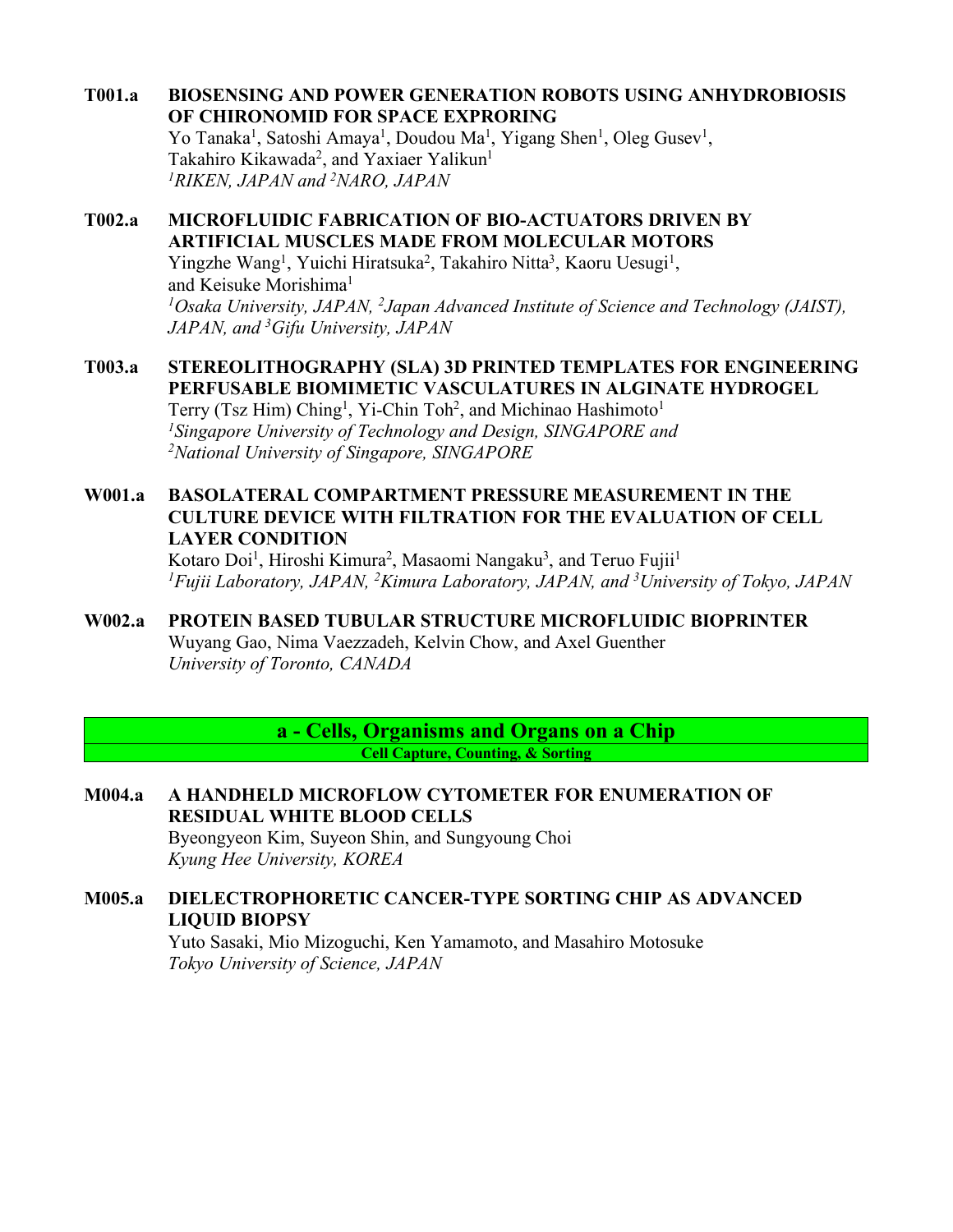#### **M006.a MICROFLUIDIC CHIP FOR T CELL-ANTIGEN PRESENTING CELL INTERACTION CHARACTERIZATION.**

Margaux Duchamp<sup>1</sup>, Marion Arnaud<sup>2</sup>, Clarisse Vaillier<sup>1</sup>, Sara Bobisse<sup>2</sup>, George Coukos<sup>2</sup>, Alexandre Harari<sup>2</sup>, and Philippe Renaud<sup>1</sup> *1École Polytechnique Fédérale de Lausanne (EPFL), SWITZERLAND and 2Université de Lausanne, SWITZERLAND*

#### **M007.a PARALLELIZED ELECTROROTATION IN SINGLE CELL DEP MICRO CAGES** Kevin Keim, Mohamed Z. Rashed, and Carlotta Guiducci *École Polytechnique Fédérale de Lausanne (EPFL), SWITZERLAND*

- **T004.a AN OPTICAL TWEEZERS INTEGRATED MICROFLUIDIC PLATFORM FOR THE IDENTIFICATION AND RETRIEVAL OF ANTIGEN-SPECIFIC B CELLS** Jolien Breukers, Sara Horta, Nick Geukens, Karen Vanhoorelbeke, and Jeroen Lammertyn *KU Leuven, BELGIUM*
- **T005.a GROWTH PHENOTYPE BASED REPORTER-FREE SCREENING OF FILAMENTOUS FUNGI IN MICROFLUIDIC DROPLETS** Jing Dai, Huijuan Yang, Won-Bo Shim, and Arum Han *Texas A&M University, USA*
- **T006.a INERTIAL MICROFLUIDICS-BASED SEPARATION OF MICROALGAE USING A CONTRACTION–EXPANSION ARRAY MICROCHANNEL** Ga-Yeong Kim, Jaejung Son, Jong-In Han, and Je-Kyun Park *Korea Advanced Institute of Science and Technology (KAIST), KOREA*
- **T007.a ONE-STEP SEPARATION AND TRAPPING OF SINGLE LEUKOCYTES FROM WHOLE BLOOD IN A MICROFLUIDIC DEVICE** Oriana Gerallin Chavez Pineda, Diana Fabiola Cedillo Alcantar, and Jose Luis Garcia Cordero *Unidad Monterrey, MEXICO*
- **T008.a VISCOELASTIC PARTICLE FOCUSING BASED IMAGING FLOW CYTOMETRY: AN APPLICATION TO YEAST CELLS** Sun Ok Hong<sup>1</sup>, Bo-Hyun Choi<sup>1</sup>, Pyung Cheon Lee<sup>1</sup>, Sung Sik Lee<sup>2</sup>, and Ju Min Kim<sup>1</sup> *1Ajou University, KOREA and 2 ETH Zürich, SWITZERLAND*
- **W003.a A FULLY-AUTOMATED MICROFLUIDIC ROBOT FOR CIRCULATING ENDOTHELIAL PROGENITOR CELL SORTING AND ANALYSIS** Yu Wang<sup>1</sup>, Dong-Fei Wang<sup>2</sup>, Hui-Feng Wang<sup>1</sup>, Bei-Bei Sun<sup>1</sup>, Jian-Wei Wang<sup>1</sup>, Xiao-Gang Guo<sup>2</sup>, and Qun Fang<sup>1</sup> *1 Zhejiang University, CHINA and 2 Zhejiang University School of Medicine, CHINA*
- **W004.a CTC ENRICHMENT USING A 3D PRINTED DEVICE COMBINING IMMUNOAFFINITY AND FILTRATION** Chia-Heng Chu, Ruxiu Liu, Tevhide Ozkaya-Ahmadov, and Ali Fatih Sarioglu *Georgia Institute of Technology, USA*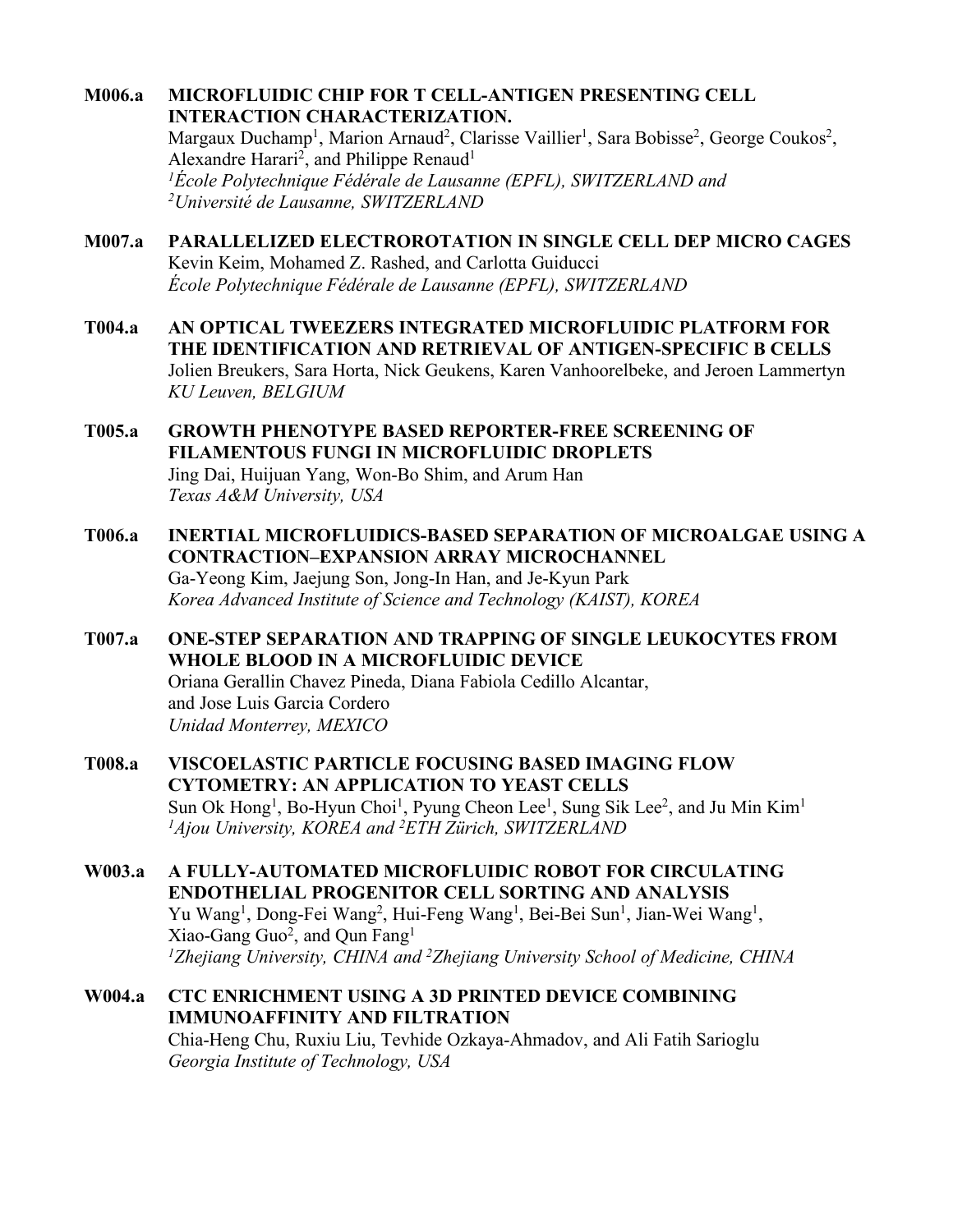#### **W005.a A CIRCULATING FILTRATION SYSTEM FOR CELL RECOVERY**

Tingting Hun, Yaoping Liu, and Wei Wang *Peking University, CHINA*

**W006.a MICRO-ELECTRO-FLUIDIC-PROBE FOR SEQUENTIAL CELL SORTING AND PATTERNING**

Ayoola Brimmo, Anoop Menachery, and Mohammad Qasaimeh *New York University, USA*

**W007.a TOWARDS CENTRIFUGATION-ASSISTED CELL TRAPPING AND ISOLATION IN A TWO-PHASE LIQUID** Wilfred V. Espulgar, Yuga Okui, Masato Saito, Shohei Koyama, Atsushi Kumanogoh, Hyota Takamatsu, and Eiichi Tamiya *Osaka University, JAPAN*

> **a - Cells, Organisms and Organs on a Chip Cell-Culturing & Perfusion (2D & 3D)**

**M008.a A PERFUSABLE 3D IN VITRO ARTERY MODEL INCORPORATING HUMAN VASCULAR SMOOTH MUSCLE CELLS AND ENDOTHELIAL CELLS IN WRINKLED PDMS CHANNELS**

Minkyung Cho and Je-Kyun Park *Korea Advanced Institute of Science and Technology (KAIST), KOREA*

- **M009.a CELL BEADS TECHNOLOGY USING MICROFLUIDIC DEVICE AS A NEW PLATFORM FOR VASCULARIZED ORGANOID FORMATION** Shogo Nagata and Shoji Takeuchi *University of Tokyo, JAPAN*
- **M010.a COMPOSITE PDMS-BASED IN SITU PATTERNING OF COLLAGEN MICROGELS FOR PERFUSION CELL CULTURE MICROSYSTEMS** Misaki Kato, Mayu Fukushi, Masumi Yamada, Rie Utoh, and Minoru Seki *Chiba University, JAPAN*
- **M011.a DEVELOPMENT OF A HYDROGEL-ASSISTED MACRO-PATTERNED PLATFORM FOR MIMICKING THE NATIVE MYOCARDIUM** Tae Hoon Shin, Da Jung Jung, and Gi Seok Jeong *Asan Medical Center, KOREA*
- **M012.a FABRICATION OF SPATIALLY-CONTROLLED 3D LIVER TISSUE VIA LAYERING CELL-LADEN COLLAGEN SHEETS** Jaejung Son and Je-Kyun Park *Korea Advanced Institute of Science and Technology (KAIST), KOREA*
- **M013.a GENERATION OF HIGH ASPECT-RATIO PDMS MICROFIBERS FOR 3D MYELINATION CULTURE OF SCHWANN CELLS** Hui-Ying Lin, Ing Ming Chiu, Horng-Dar Wang, and Chia-Hsien Hsu *National Tsing Hua University, TAIWAN*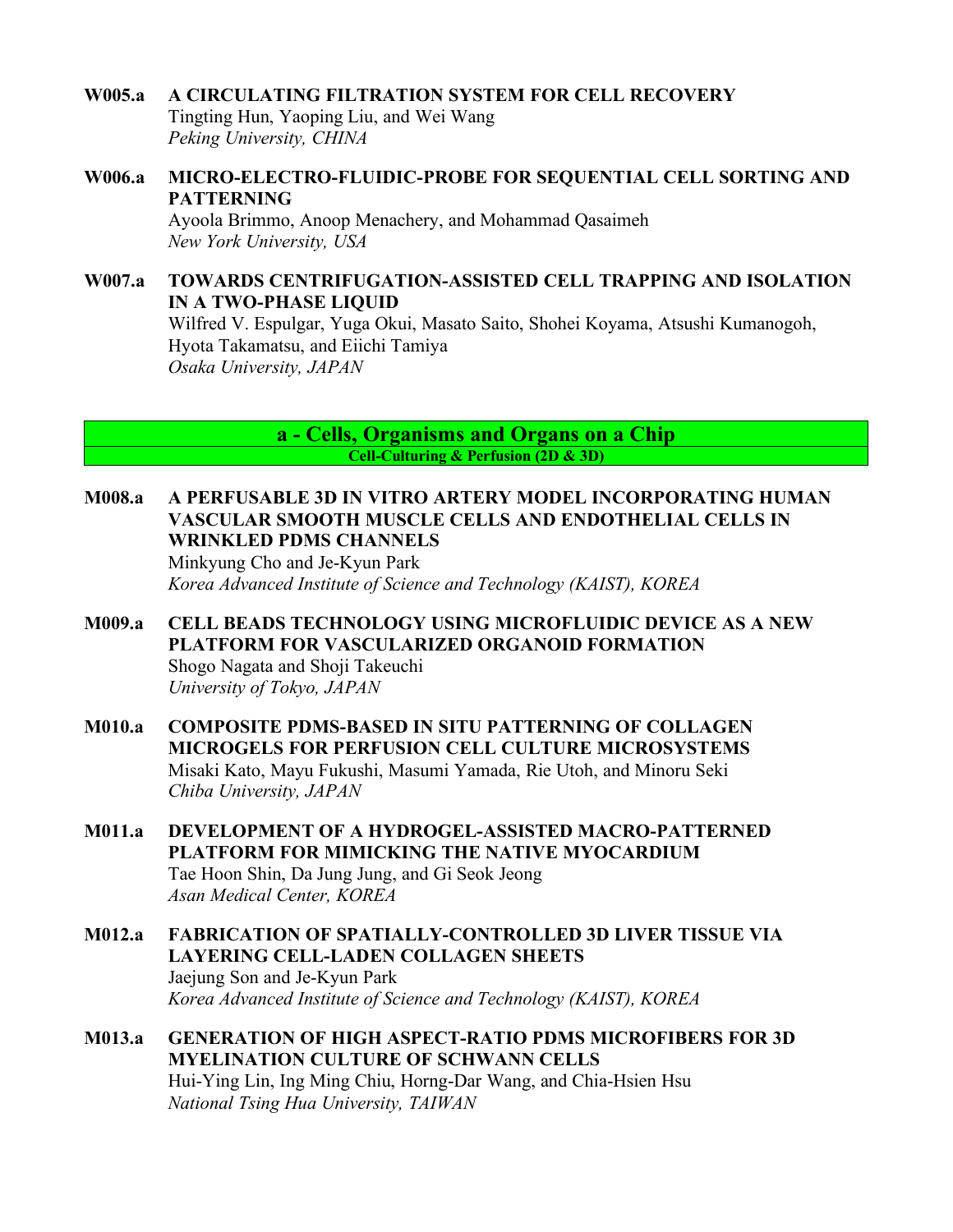**M014.a MODULATING THE CELL ADHESION MICROENVIRONMENT TO MECHANICALLY DRIVE TROPHECTODERM-LIKE ORGANOID FORMATION FROM HUMAN IPS CELLS**

Kennedy O. Okeyo<sup>1</sup>, Osamu Kurosawa<sup>2</sup>, Hidehiro Oana<sup>3</sup>, and Masao Washizu<sup>3</sup> *1Kyoto University, JAPAN, 2 RIKEN, JAPAN, and 3 University of Tokyo, JAPAN*

#### **M015.a PARALLEL FORMATION OF CELL SPHEROIDS BASED ON VIBRATION-INDUCED FLOW**

Nanami Minoshima and Takeshi Hayakawa *Chuo University, JAPAN*

- **M016.a STUDY OF SYNERGISTIC EFFECT OF PHOTO-CHEMOTHERAPY ON A NEW 3D BREAST CANCER MODEL UNDER MICROFLUIDIC CONDITIONS** Magdalena Flont, Elzbieta Jastrzebska, and Zbigniew Brzozka *Warsaw University of Technology, POLAND*
- **M017.a TUBING-FREE MICROFLUIDIC PLATFORM FOR CO-CULTURING OF 2D ADHERENT CELLS AND 3D MICROTISSUE SPHEROIDS** Furkan Gökçe, Andreas Hierlemann, and Mario M. Modena *ETH Zürich, SWITZERLAND*
- **T009.a ALGINATE TUBE PROVIDES WITH FIBROBLAST GROWTH ORIENTATION BY THE SUB-MICROSTRUCTURES GENERATED DURING LIQUID ROPE-COILING PROCESS APPLIED TO CONSTRUCT TUBULAR CARDIAC TISSUE** Bo-Heng (Henry) Liu and Fan-Gang Tseng *National Tsing Hua University, TAIWAN*
- **T010.a CELL ORIENTATION CONTROL BASED ON GEOMETRY SENSING IN SELF-ORGANIZED CELL SHEET FORMATION UNDER LIMITED ADHESION CONDITION**

Yoshikiyo Kibe, Kennedy O. Okeyo, and Taiji Adachi *Kyoto University, JAPAN*

**T011.a CONTROLLING THE FORMATION OF OSTEOBLAST-OSTEOCYTE INTERACTIONS BY MICROPATTERNING TO STUDY BONE CELL MECHANOBIOLOGY**

Charlotte Yvanoff<sup>1</sup>, Gintare Garbenciute<sup>2</sup>, Vytautas Navikas<sup>3</sup>, Ramunas Valiokas<sup>2</sup>, and Ronnie Willaert<sup>1</sup>

*1 Vrije Universiteit Brussel, BELGIUM, 2 Center for Physical Sciences and Technology, LITHUANIA, and 3 École Polytechnique Fédérale de Lausanne (EPFL), SWITZERLAND*

### **T012.a EVALUATION OF NEURONAL ACTIVITY IN A NEURON-ASTROCYTE CO-CULTURE SYSTEM USING A MICROPOROUS SIN MEMBRANE**

Ayaka Nakama and Takashi Yasuda *Kyushu Institute of Technology, JAPAN*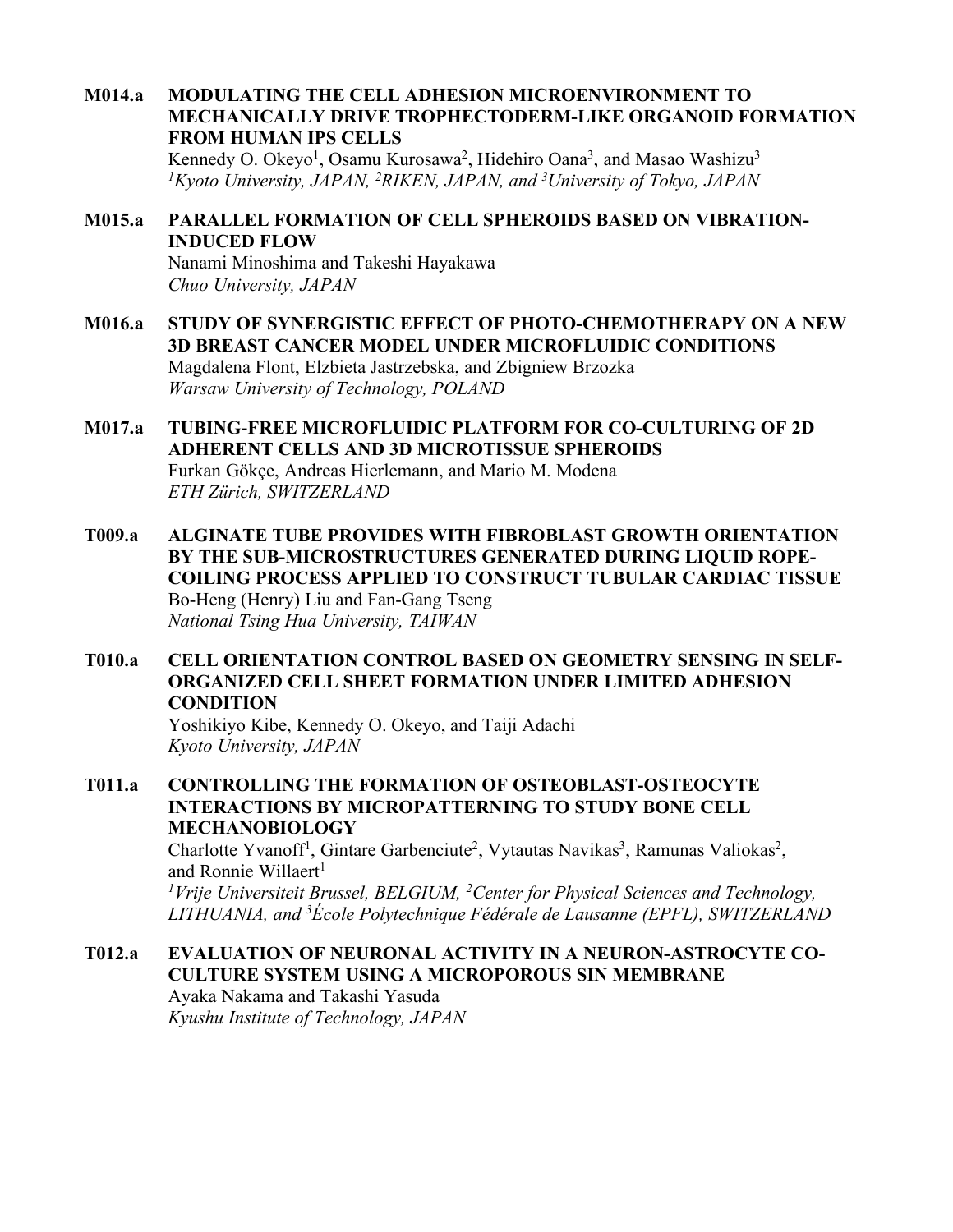**T013.a FAST, INEXPENSIVE, AND BIOCOMPATIBLE FABRICATION PROTOCOL OF 3D ENDOTHELIUM-ON-CHIP USING SOFT THERMOPLASTIC ELASTOMER AND WIRE MOLDS**

Nicolas Distasio, Hugo Salmon, Mohammadreza Rasouli, and Maryam Tabrizian *McGill University, CANADA*

- **T014.a HANGING DROP ARRAY CHIP FOR SPHEROID CULTURE WITH FINGER-ACTUATED MICROFLUIDIC MEDIUM EXCHANGE** Juhwan Park, Hwisoo Kim, Jieun Han, and Je-Kyun Park *Korea Advanced Institute of Science and Technology (KAIST), KOREA*
- **T015.a MICROFLUIDIC BIOREACTOR ARRAY FOR HIGH-THROUGHPUT SCREENING AND HATCH-LIKE EXTRACTION OF MUTANT LIBRARIES** Janghyun Ju, Juyeol Bae, and Taesung Kim *Ulsan National Institute of Science and Technology (UNIST), KOREA*
- **T016.a PATTERN-CONFINED ENDOTHELIAL CELL MONOLAYERS CONSISTENTLY ALIGN PERPENDICULAR TO FLOW** Andrew J.A. Kuo, Craig A. Simmons, and Edmond W.K. Young *University of Toronto, CANADA*
- **T017.a STRETCHING MOTION-DRIVEN ECM-BASED PULSATILE FLOW GENERATOR FOR MIMICKING VENOUS BLOOD FLOW IN VIVO** Azusa Shimizu<sup>1</sup>, Wei Huang Goh<sup>2</sup>, Shun Itai<sup>1</sup>, Michinao Hashimoto<sup>2</sup>, Shigenori Miura<sup>3</sup>, and Hiroaki Onoe<sup>1</sup> *1Keio University, JAPAN, 2Singapore University of Technology and Design, SINGAPORE, and 3 University of Tokyo, JAPAN*
- **T018.a UNDERSTANDING CELL PROLIFERATION AND MATERIAL-INDUCED CELL DEATH ON MICROFLUIDIC DEVICES MADE OF OFF-STOICHIOMETRIC THIOL-ENES**

Kati J. Piironen, Päivi P. Järvinen, Iiro M. Kiiski, and Tiina M. Sikanen *University of Helsinki, FINLAND*

- **W008.a A FULLY AUTOMATED BIOREACTOR SYSTEM FOR PRECISE CONTROL OF STEM CELL PROLIFERATION AND DIFFERENTIATION** Ki-Taek Lim *Kangwon National University, KOREA*
- **W009.a AN AIR-DRIVEN MICRODEVICE TO TUNE THE ANISOTROPIC CURVATURE OF CELL ADHESION PLANE TO PURSE THE MECHANOBIOLOGY OF CURVED SURFACE**

Tadahiro Yamashita, Ichiro Matsushita, and Ryo Sudo *Keio University, JAPAN*

**W010.a CENTIMETER-SIZED TISSUE WITH PERFUSABLE CHANNELS TOWARD CULTURED STEAK** Yasuaki Ishii, Yusuke Hirata, Yuya Morimoto, Ai Shima, and Shoji Takeuchi *University of Tokyo, JAPAN*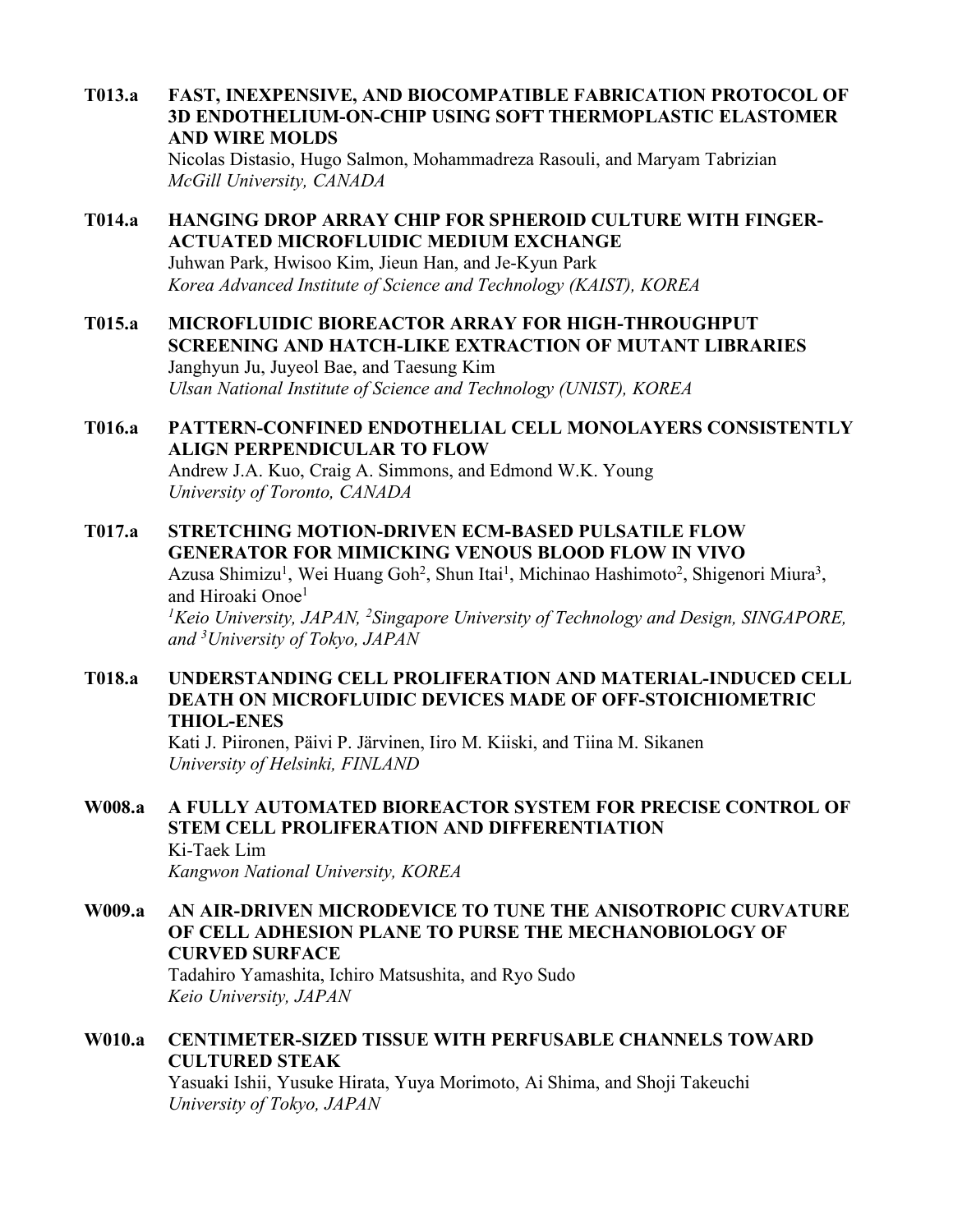- **W011.a ELECTRICAL STIMULATION INDUCED MICROALGAE GROWTH AND ASTAXANTHIN PRODUCTION ON A MICROFLUIDIC CHIP** Jaewon Park, Ziyi Song, Huixue Song, Junyi Yao, Yoon-e Choi, Hyunsoo Kim, and Yunhwan Park *Southern University of Science and Technology, CHINA*
- **W012.a FABRICATION OF CONTINUOUS MICROPORES IN CELL-ENCAPSULATING HYDROGELS USING DENSELY-PACKED MICROENGINEERED FIBERS** Yoshimasa Minoda, Aruto Hori, Rie Utoh, Masumi Yamada, and Minoru Seki *Chiba University, JAPAN*
- **W013.a GENERATION AND CHARACTERIZATION OF CYCLIC OXYGEN GRADIENTS IN MICROFLUIDIC DEVICE FOR CELL CULTURE** Dao-Ming Chang and Yi-Chung Tung *Academia Sinica, TAIWAN*
- **W014.a JELLY-FILLED DONUTS: PARALLEL HYDROGEL PLUGS WITH ISOLATION VALVES TO STUDY GROWTH EFFECTS OF TRANSIENT ANTIBIOTIC ADMINISTRATION**

Darius G. Rackus, Petra Jusková, Lucas Armbrecht, and Petra S. Dittrich *ETH Zürich, SWITZERLAND*

- **W015.a NEW MICROSYSTEM INTEGRATED WITH POROUS POLY(ETHYLENE TEREPHTHALATE) (PET) MEMBRANE FOR ANTICANCER DRUG ANALYSIS** Magdalena Flont, Zuzanna Mackiewicz, Elzbieta Jastrzebska, and Zbigniew Brzozka *Warsaw University of Technology, POLAND*
- **W016.a RAPID AND SPATIALLY SEPERATED HETEREOGENOUS 3D CELLULAR PATTERNING USING ELECTROHYDRODYNAMICS** Anoop Menachery and Abishek Vembadi *New York University, Abu Dhabi, UAE*
- **W017.a SURFACE MODIFICATION OF PDMS MICROFLUIDIC DEVICES FOR STABLE ENDOTHELIAL GROWTH UNDER HIGH SHEAR STRESS** Asma Siddique<sup>1</sup> and Robert W. Stark<sup>2</sup> *Technical University Darmstadt, GERMANY*

**a - Cells, Organisms and Organs on a Chip Inter-& Intracellular Signaling, Cell Migration**

**M018.a A SINGLE MOLECULE BARCODE NANOBIOSENSOR FOR DYNAMIC MULTIGENE ANALYSIS IN LIVE CELLS DURING TISSUE MORPHOGENESIS AND WOUND HEALING**

> Yi Lu and Pak Kin Wong *Penn State University, USA*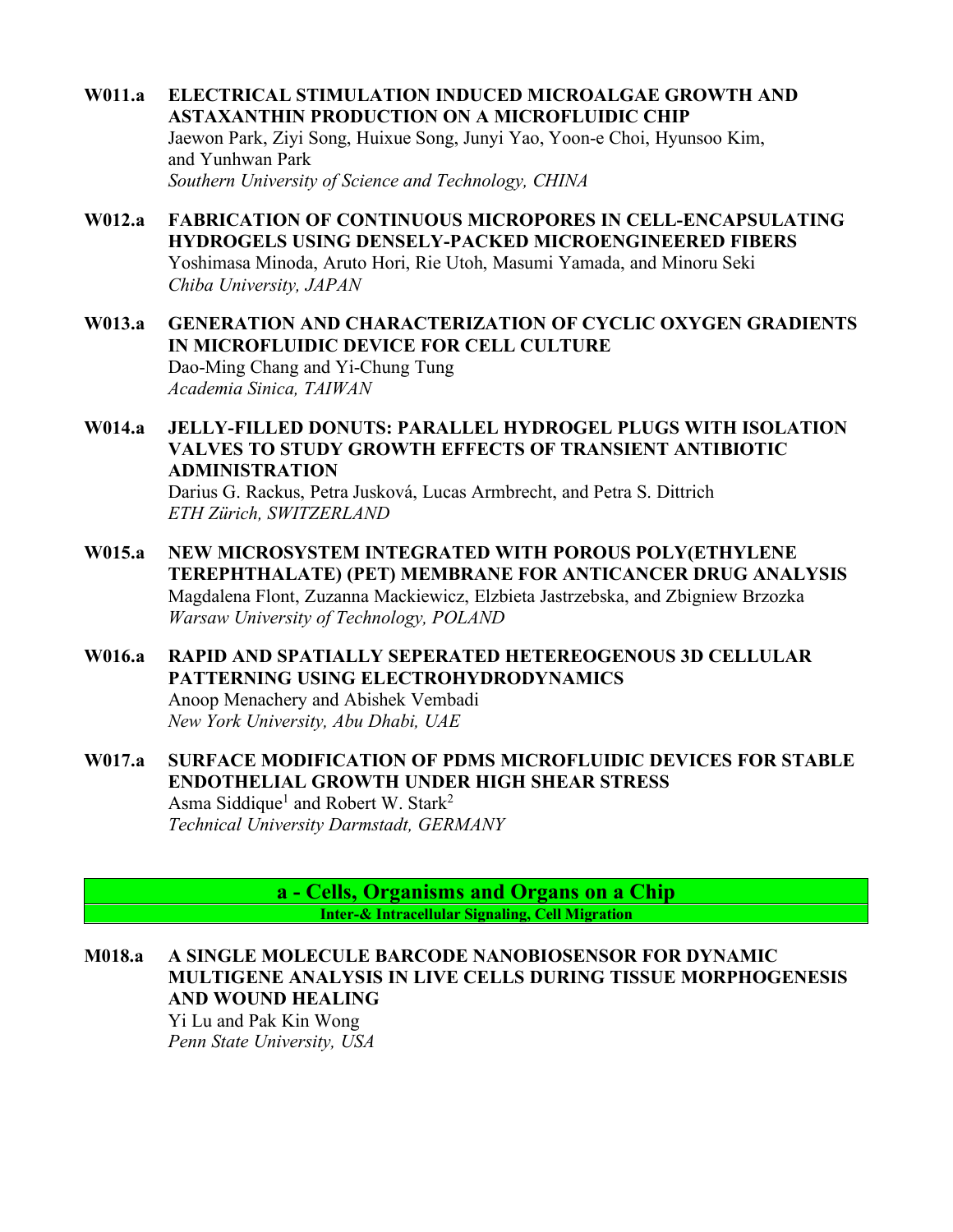**M019.a IN VITRO-IN SILICO INTERFACE PLATFORM: BRIDGING THE GAP BETWEEN EXPERIMENT AND THEORY BY INFORMATION SYSTEM TO ELUCIDATE CELLULAR BEHAVIOR SYSTEM**

Asuka Yamaguchi<sup>1</sup>, Masakazu Akiyama<sup>2</sup>, Ikuhiko Nakase<sup>1</sup>, and Masaya Hagiwara<sup>3</sup> *1Osaka Prefecture University, JAPAN, 2Meiji University, JAPAN, and 3RIKEN, JAPAN*

#### **M020.a MICROFLUIDIC MONITORING OF CELL RESPONSE IN COMPRESSIVE MECHANICAL STRESS**

Ranjan Mishra, Nevena Srejic, Frank van Drogen, Reinhdard Dechant, Sung Sik Lee, and Matthias Peter *ETH Zürich, SWITZERLAND*

- **T019.a DETERMINING MECHANICAL STIMULATION RESPONSES OF PRIMARY CILIA WITH AN INTEGRATED MICROFLUIDICS PLATFORM** Sheng-Han Chu and Nien-Tsu Huang *National Taiwan University, TAIWAN*
- **T020.a INVESTIGATING THE INTERCELLULAR INTERACTION BETWEEN 3D GUT EPITHELIAL MICROTISSUES AND CIRCULATING MAIT CELLS USING A MICROFLUIDIC TILTING PLATFORM**

Oanh T.P. Nguyen<sup>1</sup>, Patrick M. Misun<sup>1</sup>, Christian Lohasz<sup>1</sup>, Ramona Nudischer<sup>2</sup>, Olivier Frey<sup>3</sup>, Jan Devan<sup>3</sup>, Gennaro De Libero<sup>3</sup>, Andreas Hierlemann<sup>1</sup>, and Kasper F. Renggli<sup>1</sup> *1 ETH Zürich, SWITZERLAND, 2 Hoffmann-La Roche, SWITZERLAND, 3 InSphero AG, SWITZERLAND, and 4 University of Basel, SWITZERLAND*

**T021.a OPEN MICROFLUIDIC COCULTURE FACILITATES BIDIRECTIONAL SIGNALING BETWEEN ENDOTHELIAL AND EPITHELIAL CELLS**

Tianzi Zhang, Daniel Lih, Ryan Nagao, Jun Xue, Erwin Berthier, Jonathan Himmelfarb, Ying Zheng, and Ashleigh Theberge *University of Washington, USA*

**W018.a A MULTIMODAL TRANSFECTION DEVICE FOR HIGH EFFICIENCY, INTRACELLULAR DELIVERY OF BIOMOLECULES** Mohammad Aghaamoo, Neha Garg, Xuan Li, and Abraham Lee *University of California, Irvine, USA*

**W019.a GLIOBLASTOMA MIGRATION ALONG CONSTRAINTS WITH DIFFERENT GEOMETRIES: HOW TO MIMICK BRAIN PARENCHYMA INVASION?** Mehmet C. Tarhan<sup>1</sup>, Alexandre Mutel<sup>2</sup>, Laurence Desrues<sup>2</sup>, Dominique Collard<sup>3</sup>, and Hélène Castel<sup>2</sup> <sup>1</sup>IEMN UMR-8520, FRANCE, <sup>2</sup>UNIROUEN, INSERM, DC2N, FRANCE, and *3LIMMS/CNRS-IIS, FRANCE*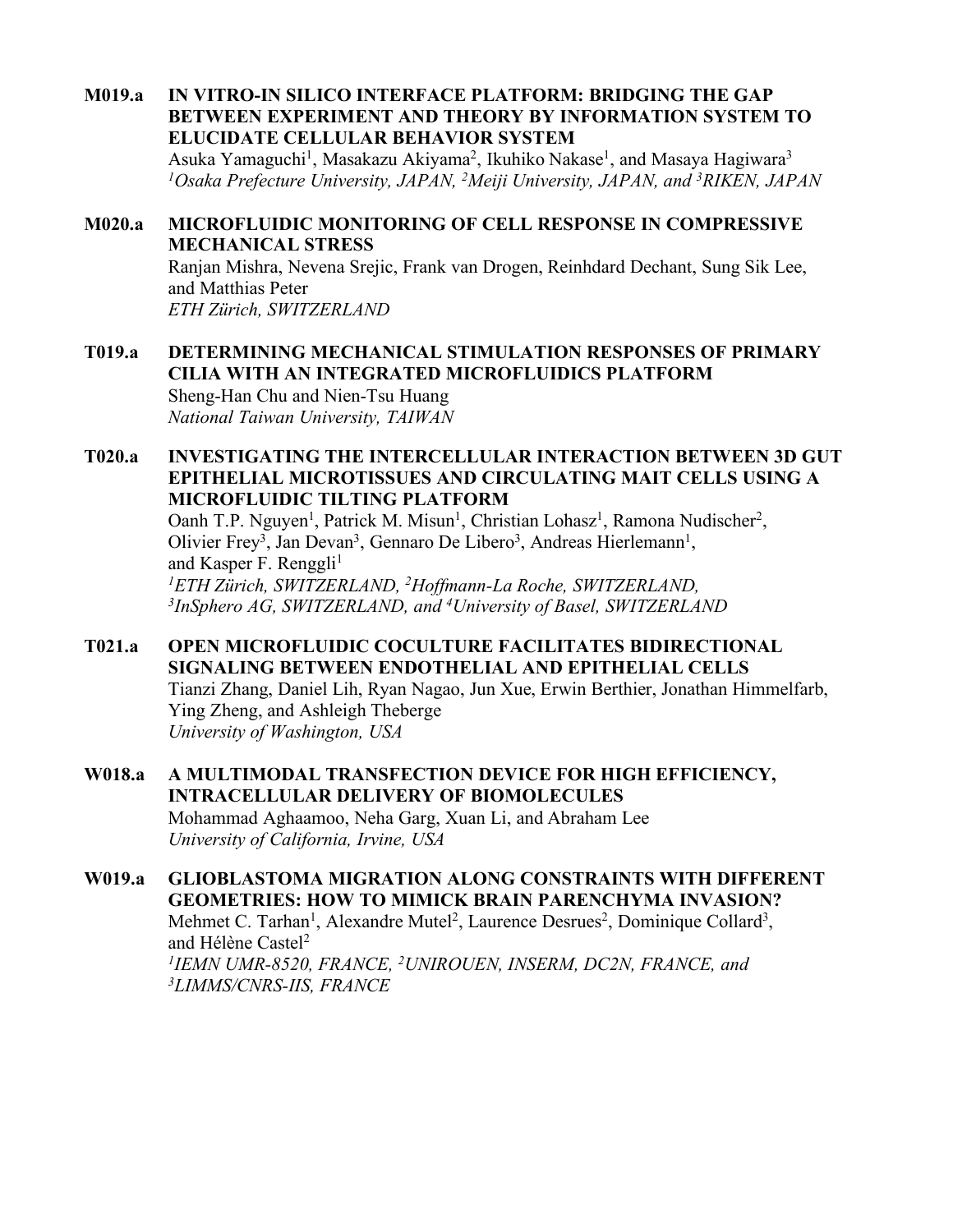#### **W020.a MICROFLUIDIC DEVICE FOR ELECTRICAL MEASUREMENT OF GAP JUNCTION MEDIATED INTERCELLULAR COMMUNICATION WITH INTEGRATED CALIBRATION**

Joel H. Dungan, Juanita Mathews, Michael Levin, and Valencia J. Koomson *Tufts University, USA*

> **a - Cells, Organisms and Organs on a Chip Liposomes/Membranes**

#### **M021.a AUTOMATED OBSERVATION OF CELL-SIZED LIPOSOME WITH FEEDBACK CONTROL OF OUTER ENVIRONMENT** Hironori Sugiyama, Toshihisa Osaki, Shoji Takeuchi, and Taro Toyota

*University of Tokyo, JAPAN*

**M022.a EJECTION OF LARGE PARTICULATE MATERIALS FROM GIANT UNILAMELLAR VESICLES** Shota Katsuta, Taiji Okano, and Hiroaki Suzuki *Chuo University, JAPAN*

**M023.a RAPID FORMATION OF LIPID BILAYER MEMBRANES IN PARYLENE-C COATED CHIPS BY PSEUDO-PAINTING OF AN AIR BUBBLE FOR THE FUSION AND DETECTION OF OUTER MEMBRANE VESICLES (OMVS)**

Tanzir Ahmed<sup>1</sup>, Jayesh A. Bafna<sup>2</sup>, Sander van den Driesche<sup>1</sup>, Martin Oellers<sup>1</sup>, Roland Hemmler<sup>3</sup>, Karsten Gall<sup>3</sup>, Richard Wagner<sup>2</sup>, Mathias Winterhalter<sup>2</sup>, and Michael J. Vellekoop<sup>1</sup> *1University of Bremen, GERMANY, 2Jacobs University, GERMANY, and 2 Ionovation GmbH, GERMANY*

#### **T022.a DESIGNING PDMS-BASED MICROFLUIDICS FOR THE PRODUCTION OF SURFACTANT-FREE GIANT LIPID VESICLES** Naresh Yandrapalli and Tom Robinson

*Max Planck Institute, GERMANY*

#### **T023.a MICROFLUIDIC TRAPS TO PROBE THE MECHANICS OF BIOMIMETIC VESICLES AND THEIR INTERACTION WITH NANO-OBJECTS** Pierre Joseph<sup>1</sup>, Costanza Montis<sup>2</sup>, Chiara Magnani<sup>1,2</sup>, Adrien Dutoya<sup>1,3</sup>, Fabien Mesnilgrente<sup>1</sup>, Barbara Lonetti<sup>3</sup>, Debora Berti<sup>2</sup>, and Marianne Elias<sup>1</sup> *1LAAS-CNRS, FRANCE, 2University of Florence, ITALY, and 3 Université de Toulouse, FRANCE*

#### **W021.a ASSESSMENT OF THE FACTORS INFLUENCING LIPOSOME SIZE IN DEAN-FORCES BASED µMIXERS**

Rubén R. López Salazar<sup>1</sup>, Ixchel Ocampo<sup>2</sup>, Karl F. Bergeron<sup>3</sup>, Anas Alazzam<sup>4</sup>, Catherine Mounier<sup>3</sup>, Ion Stiharu<sup>5</sup>, and Vahé Nerguizian<sup>1</sup> *1École de Technologie Supérieure, CANADA, 2 Tecnológico de Monterrey, MEXICO,*  <sup>3</sup> Université du Québec à Montréal, CANADA, <sup>4</sup> Khalifa University, UAE, and *5Concordia University, CANADA*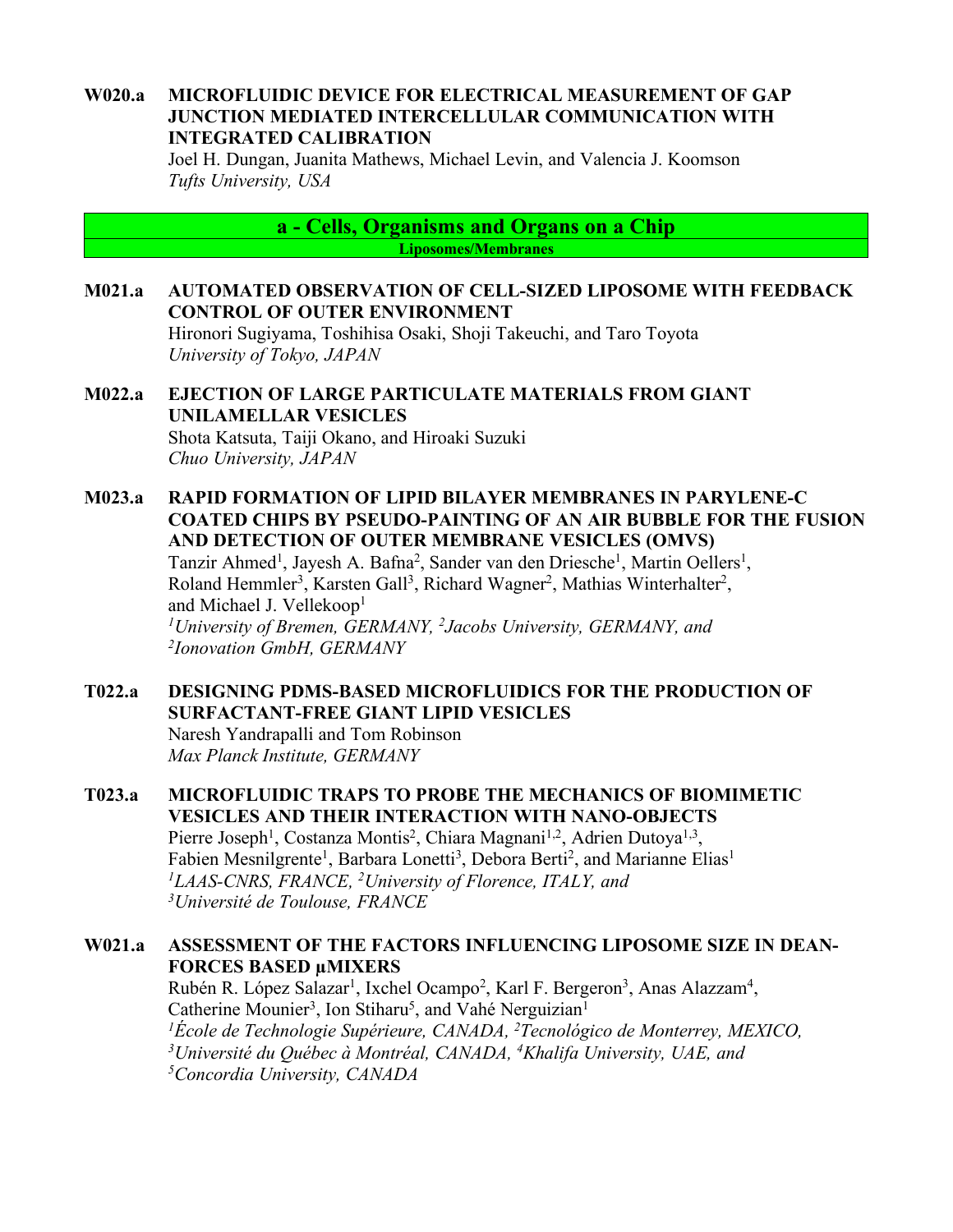# **W022.a DEVELOPMENT OF A THREE-DIMENSIONAL MICROMIXER DEVICE FOR PRODUCTION OF VARIOUS LIPID-BASED NUCLEIC ACID NANOCARRIERS**

Niko Kimura, Masatoshi Maeki, Yusuke Sato, Kosuke Sasaki, Akihiko Ishida, Hirofumi Tani, Hideyoshi Harashima, and Manabu Tokeshi *Hokkaido University, JAPAN*

## **W023.a LIVING IN A BUBBLE: ON CHIP MONITORING OF MICROBIAL PRODUCTION IN LIPID VESICLES**

Petra Juskova, Yannick R.F. Schmid, Steven Schmitt, Martin Held, and Petra S. Dittrich *ETH Zürich, SWITZERLAND*

> **a - Cells, Organisms and Organs on a Chip Multi-Organ Arrangements and Body on a Chip**

**M024.a CUBE IN A CHIP: ONE TOUCH 3D TISSUE INTEGRATION AND REMOVAL SYSTEM FOR BODY ON A CHIP PLATFORM** Masaya Hagiwara

*RIKEN, JAPAN*

# **T024.a A LIVER-TUMOR CO-CULTURE SYSTEM TO ASSESS METABOLISM-RELATED DRUG-DRUG-INTERACTIONS**

Christian Lohasz<sup>1</sup>, Flavio Bonanini<sup>1</sup>, Kasper Renggli<sup>1</sup>, Olivier Frey<sup>2</sup>, and Andreas Hierlemann<sup>1</sup> *1ETH Zürich, SWITZERLAND and 2InSphero AG, SWITZERLAND*

# **T025.a INTEGRATED GUT-LIVER ON A CHIP FOR MODELLING NON-ALCOHOLIC FATTY LIVER DISEASE IN VITRO**

Jiandong Yang, Yoshikazu Hirai, Ken-ichiro Kamei, Toshiyuki Tsuchiya, and Osamu Tabata *Kyoto University, JAPAN*

## **W024.a A MULTI-MODULE MICROFLUIDIC GASTROINTESTINAL TRACT FOR TESTING FOOD AND DRUGS**

Pim de Haan<sup>1</sup>, Milou J.C. Santbergen<sup>2</sup>, Meike van der Zande<sup>2</sup>, Hans Bouwmeester<sup>2</sup>, Michel W.F. Nielen<sup>2</sup>, and Elisabeth Verpoorte<sup>1</sup> *1University of Groningen, THE NETHERLANDS and 2Wageningen University, THE NETHERLANDS*

**W025.a MICROPHYSIOLOGICAL NETWORK AND CO-CULTURE OF FIVE MICRO-ORGANS (HIPPOCAMPAL AND CORTICAL BRAIN, CARDIAC, LIVER, AND TUMOR 3D MICROTISSUES) ON 96-WELL FORMAT-BASED BODY ON A CHIP** Chae-won Jin, Hongsoo Choi, and Jin-young Kim *Daegu Gyeongbuk Institute of Science and Technology, KOREA*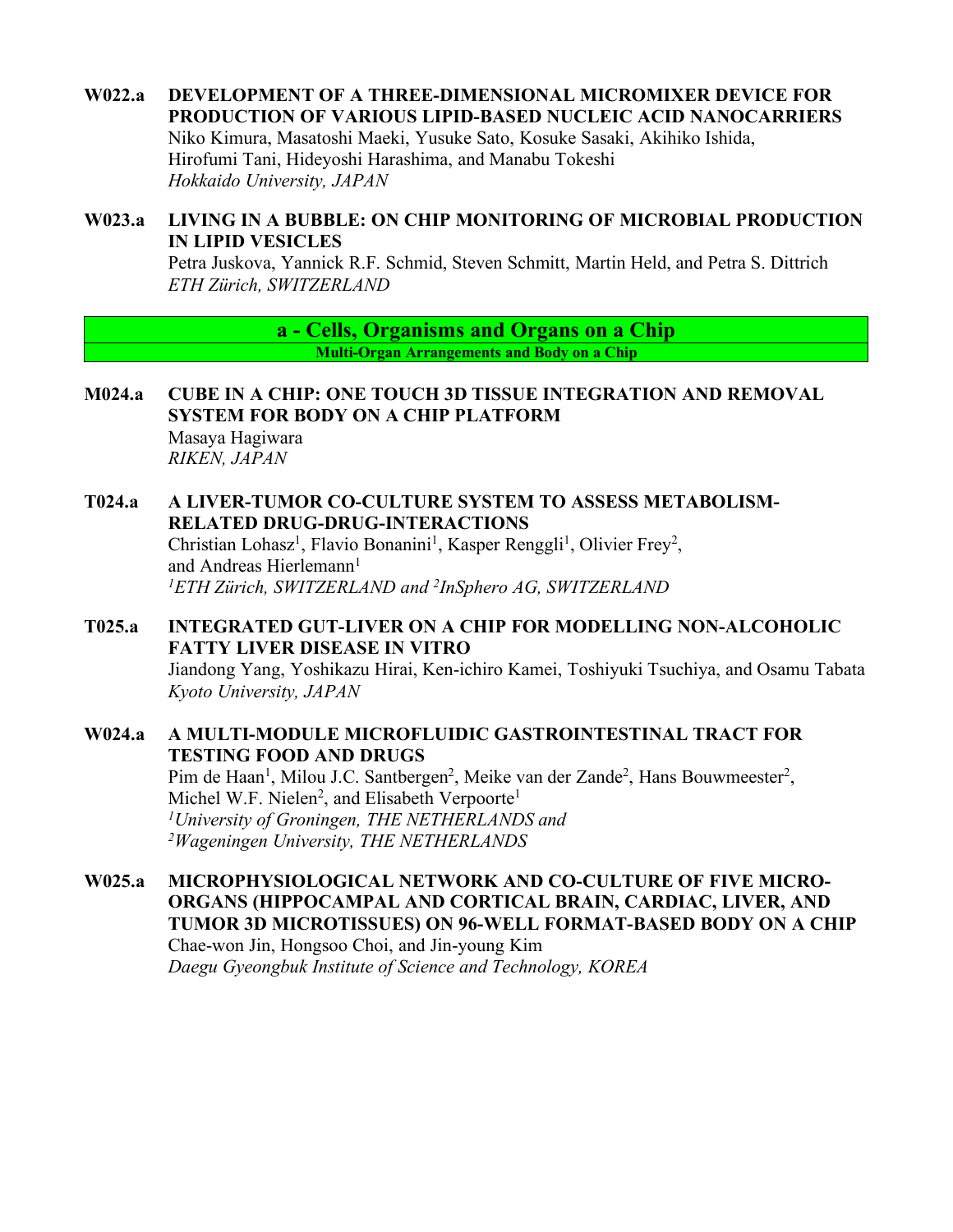**a - Cells, Organisms and Organs on a Chip Organisms on Chip (C. elegans, Zebrafish, Arabidopsis, etc.)**

### **M025.a A MICROFLUIDIC DEVICE TO ENHANCE THE THROUGHPUT OF ELECTROTAXIS SCREENING WITH CAENORHABDITIS ELEGANS MODELS OF PARKINSON'S DISEASE**

Khaled Youssef<sup>1</sup>, Daphne Archonta<sup>1</sup>, Terry Kubiseski<sup>1</sup>, Anurag Tandon<sup>2</sup>, and Pouya Rezai<sup>1</sup> *1York University, CANADA and 2 University of Toronto, CANADA*

## **M026.a HIGH-THROUGHPUT MECHANICAL PHENOTYPING OF C. ELEGANS DIABETES MODELS USING ELASTOMERIC MICROPILLAR ARRAYS**

Samuel Sofela<sup>1</sup>, Sarah Sahloul<sup>2</sup>, Christopher Stubbs<sup>1</sup>, Ajymurat Orozaliev<sup>2</sup>, and Yong-Ak Song2 *1 New York University, USA and 2 New York University, Abu Dhabi, UAE*

## **M027.a MULTI-PHENOTYPIC MOVEMENT AND CARDIAC SCREENING OF ZEBRAFISH LARVAE USING BIDIRECTIONAL IMAGING IN A MICROFLUIDIC DEVICE**

Arezoo Khalili, Ellen V. Wijngaarden, Georg Zoidl, and Pouya Rezai *York University, CANADA*

## **T026.a A MICROFLUIDIC SYSTEM FOR NEMATODE IMMOBILIZATION AND BACTERIAL COLONIZATION STUDIES IN C. ELEGANS**

Vittorio Viri, Maël Arveiler, Thomas Lehnert, and Martin A.M. Gijs *École Polytechnique Fédérale de Lausanne (EPFL), SWITZERLAND*

### **T027.a MICROFLUIDIC ARRAY FOR LARGE SCALE SMFISH TRANSCRIPTIONAL ANALYSIS OF CAENORHABDITIS ELEGANS EMBRYOS**

Seleipiri Charles, Guillaume Aubry, Han-Ting Chou, Annalise B. Paaby, and Hang Lu *Georgia Institute of Technology, USA*

# **T028.a ON-DEMAND ELECTRIC FIELD INDUCED EGG LAYING OF CAENORHABDITIS ELEGANS**

Khaled Youssef<sup>1</sup>, Daphne Archonta<sup>1</sup>, Terry Kubiseski<sup>1</sup>, Anurag Tandon<sup>2</sup>, and Pouya Rezai<sup>1</sup> *1York University, CANADA and 2 University of Toronto, CANADA*

## **W026.a A MICROFLUIDIC-BASED PIPELINE TO INVESTIGATE IN-SITU GENE EXPRESSION IN WHOLE ORGANISMS WITH CELLULAR AND INTER-INDIVIDUAL RESOLUTION**

Jason Wan<sup>1,2</sup>, Gongchen Sun<sup>1</sup>, and Hang Lu<sup>1</sup> *1 Georgia Institute of Technology, USA and 2 Emory University, USA*

## **W027.a MICROFLUIDIC-BASED ANESTHETIC-FREE MICROINJECTION OF INTACT DROSOPHILA LARVA TO INVESTIGATE THE EFFECT OF SEROTONIN ON HEARTRATE**

Alireza Zabihihesari, Arthur J. Hilliker, and Pouya Rezai *York University, CANADA*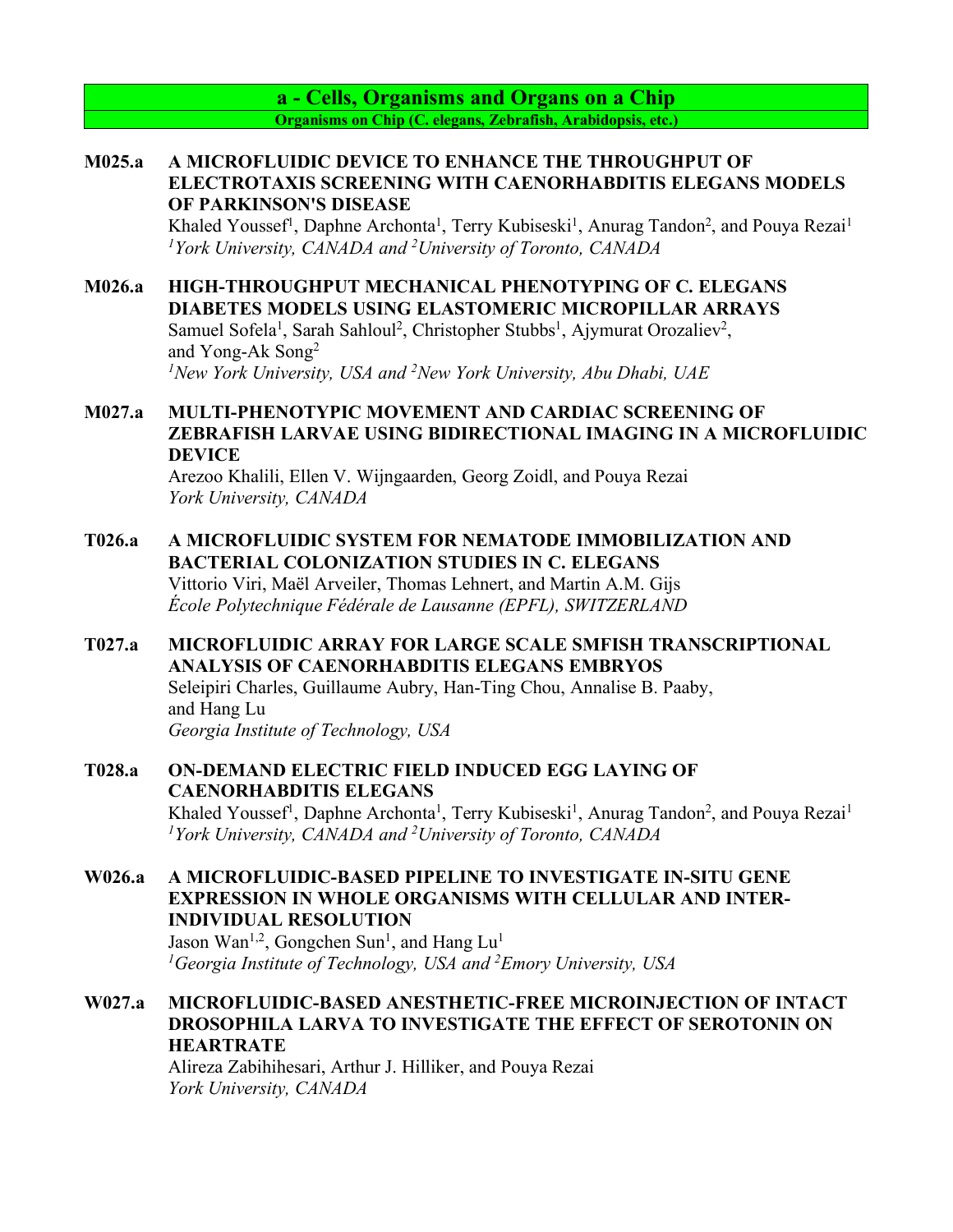## **W028.a RAPID ASSEMBLY OF CAENORHABDITIS ELEGANS ARRAY ON AN OPEN SURFACE BY CONTACT LINE COMBING FOR IMAGE-BASED SCREENING**

Gongchen Sun, Ga Hyun Lee, Guillaume Aubry, and Hang Lu *Georgia Institute of Technology, USA*

> **a - Cells, Organisms and Organs on a Chip Organs on Chip**

### **M028.a 3D DYNAMIC MICROVASCULATURE-ON-CHIP: CYCLIC STRETCH AND VASCULAR REMODELING**

Soheila Zeinali<sup>1</sup>, Merve Bulut<sup>1</sup>, Emily K. Thompson<sup>1</sup>, Thomas Geiser<sup>2</sup>, and Olivier T. Guenat<sup>1</sup> *1University of Bern, SWITZERLAND and 2University Hospital of Bern, SWITZERLAND*

## **M029.a 3D MICROENGINEERED VASCULARIZED TUMOR SPHEROID FOR DRUG DELIVERY AND EFFICACY TESTING**

Jungseub Lee<sup>1</sup>, Jungho Ahn<sup>1</sup>, Jungeun Lim<sup>1</sup>, Noo Li Jeon<sup>1</sup>, and YongTae Kim<sup>2</sup> *1 Seoul National University, KOREA and 2 Georgia Institute of Technology, KOREA*

### **M030.a A GLOMERULUS-ON-A-CHIP UTILIZING HIPSC-DERIVED PODOCYTES WITH 3D GLOMERULAR STRUCTURE**

Yang Liu, Ramin Banan Sadeghian<sup>1</sup>, Yoshiki Sahara<sup>2</sup>, Junichi Taniguchi<sup>2</sup>, Kensuke Yabuuchi<sup>2</sup>, Toshikazu Araoka<sup>3</sup>, Kenji Osafune<sup>3</sup>, Minoru Takasato<sup>2</sup>, and Ryuji Yokokawa<sup>3</sup> *1Kyoto University, JAPAN, 2 RIKEN, JAPAN, and 3 Kyoto University, JAPAN*

## **M031.a CARTILAGE-ON-CHIP: A PHYSIOLOGICALLY INSPIRED PLATFORM TO REPRODUCE ARTICULAR JOINT COMPRESSION AND SHEAR STRAIN** Carlo Alberto Paggi, Bastien Venzac, Jeroen Leijten, Liliana Moreira-Teixeira Leijten, Marcel Karperien, and Séverine Le Gac *University of Twente, THE NETHERLANDS*

## **M032.a EFFICIENT FABRICATION OF A PRE-INVASIVE BREAST CANCER MODEL VIA DOUBLE EMULSIFICATION OF MATRIGEL**

Jelle J.F. Sleeboom<sup>1</sup>, Cecilia M. Sahlgren<sup>2</sup>, and Jaap M.J. den Toonder<sup>1</sup> *1Eindhoven University of Technology, THE NETHERLANDS and 2Åbo Akademi University, FINLAND*

## **M033.a HIGH-THROUGHPUT MICROFLUIDIC PLATFORM FOR VASCULARIZATION OF 3D TISSUES: THE MISSING LINK IN TISSUE CULTURE.** Arnaud Nicolas, Sara Previdi, Dorota Kurek, Frederik Schavemaker, Sebastiaan J. Trietsch, Henriette Lanz, and Paul Vulto *Mimetas B.V., THE NETHERLANDS*

### **M034.a MICROFLUIDIC MODEL OF THE BLOOD-RETINAL-BARRIER FOR PERMEABILITY TESTS** Jaewon Park, Sihan Liu, Yau K. Chan, and Ho C. Shum *Southern University of Science and Technology, CHINA*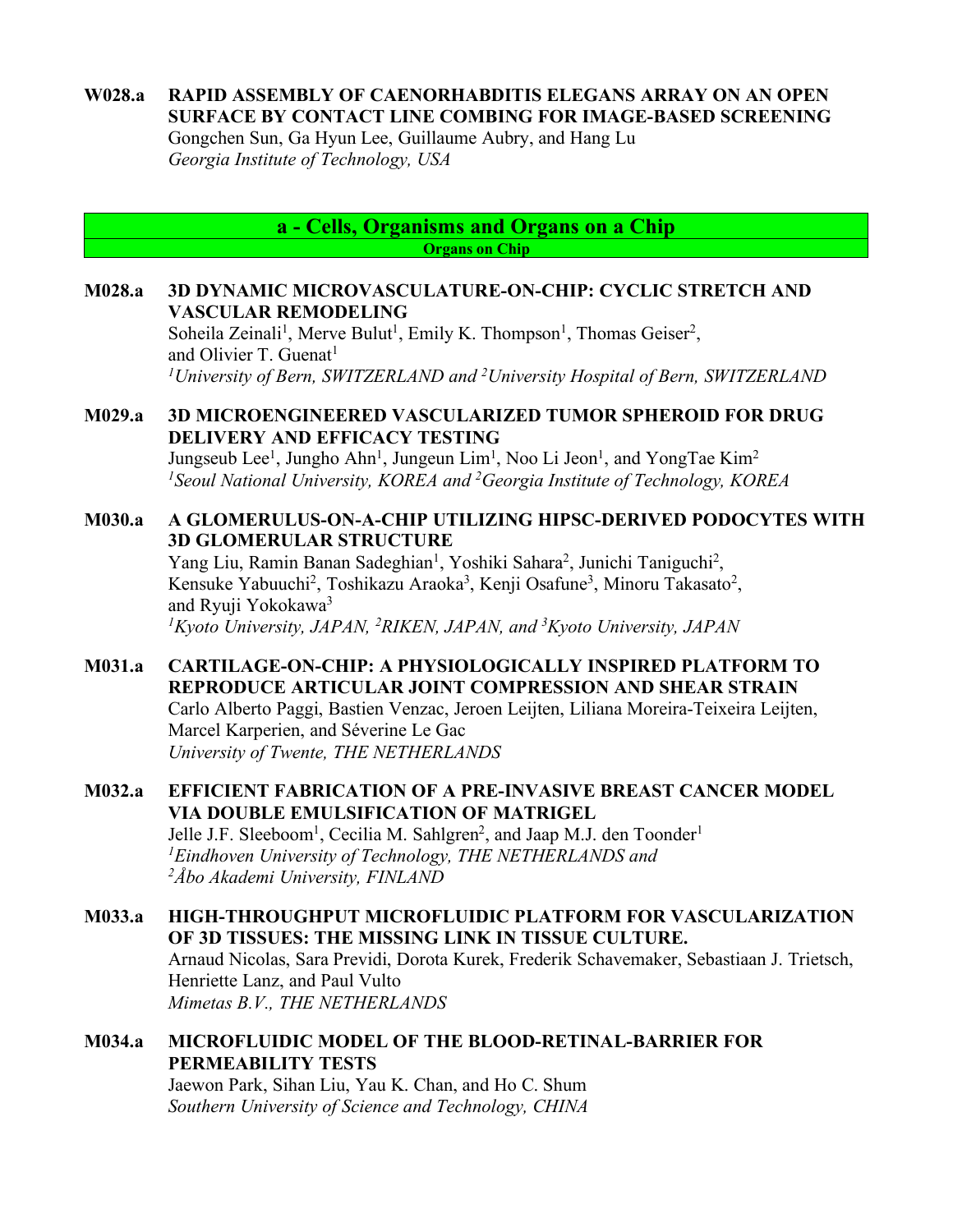## **M035.a NEW GENERATION OF AIR-BLOOD BARRIER MODEL: A LUNG-ON-CHIP WITH A STRETCHABLE BIOLOGICAL MEMBRANE**

Pauline Zamprogno<sup>1</sup>, Simon Wuethrich<sup>1</sup>, Sven Achenbach<sup>1</sup>, Janick D. Stucki<sup>1</sup>, Nina Hobi<sup>1</sup>, Nicole Schneider-Daum<sup>2</sup>, Claus-Michael Lehr<sup>2</sup>, Hanno Huwer<sup>3</sup>, Ralph A. Schmid<sup>4</sup>, and Olivier T. Guenat<sup>1</sup>

*1University of Bern, SWITZERLAND, 2 Helmholtz-Institute for Pharmaceutical Research Saarland (HIPS), GERMANY, 3 Völklingen Heart Center, Völklingen, Germany, GERMANY, and 4University Hospital of Bern, Bern, Switzerland, SWITZERLAND*

### **M036.a RESPONSE OF TUBULAR CELLS BY EXPOSING CONTROLLED SHEAR STRESS TO PRIMARY CILIA AFTER OXIDATIVE STRESS**

Masatomo Chikamori<sup>1</sup>, Hiroshi Kimura<sup>2</sup>, Soo Hyeon Kim<sup>1</sup>, Masaomi Nangaku<sup>3</sup>, and Teruo Fujii<sup>1</sup> <sup>1</sup>Institute of Industrial Science, JAPAN, <sup>2</sup>Tokai University, JAPAN, and *3 University of Tokyo, JAPAN*

## **M037.a TOWARD A BLOOD-BRAIN BARRIER MICROPHYSIOLOGICAL SYSTEM WITH IN-LINE MONITORING**

Ashlyn T. Young<sup>1,2</sup>, Vladimir A. Pozdin<sup>1</sup>, and Michael Daniele<sup>1,2</sup> <sup>1</sup> North Carolina State University, USA and <sup>2</sup> University of North Carolina, Chapel Hill, USA

## **T029.a 3D IN VITRO HIGH THROUGHPUT SCREENING MODEL FOR ANALYSIS OF COLORECTAL CANCER ORGANOID BY RADIOTHERAPY AND CHEMOTHERAPY FOR PRECISION MEDICINE** Dong-Hee Choi, Yong Hun Jung, Seung-Chul Shin, Ji Hun Yang, and Seok Chung *Korea University, KOREA*

### **T030.a ASSESSING BARRIER PROPERTIES USING IMPEDANCE SPECTROSCOPY IN A SEMI-CIRCULAR, BLOOD-BRAIN BARRIER ON-CHIP** Fotios Avgidis, Martijn Tibbe, Anne Leferink, and Loes Segerink *University of Twente, THE NETHERLANDS*

- **T031.a A CELL SHEET-BASED APPROACH FOR RECONSTITUTING IN VITRO BLOOD-BRAIN BARRIER MODEL PERMITING DIRECT PHYSICAL INTERACTION BETWEEN ENDOTHELIAL CELLS AND NEURAL CELLS** Kennedy Omondi Okeyo, Saki Kouno, and Taiji Adachi *Kyoto University, JAPAN*
- **T032.a CELLS NEVER DRY: MOTILE MICROORGANISMS IN A MICROBIOSPHERE REALIZED WITH A HIGH-SPEED DROP BY DROP CONTROL** Hironobu Maeda and Tomohiro Kawahara *Kyushu Institute of Technology, JAPAN*

## **T033.a ENGINEERED CORTICAL ORGANOIDS TO MODEL VALPROIC ACID EXPOSURE** Kang L. Cui, Ya Q. Wang, Yu J. Zhu, Ya Q. Guo, Fang C. Yin, and Jian H. Qin

*Dalian Insititute of Chemistry Physics, CHINA*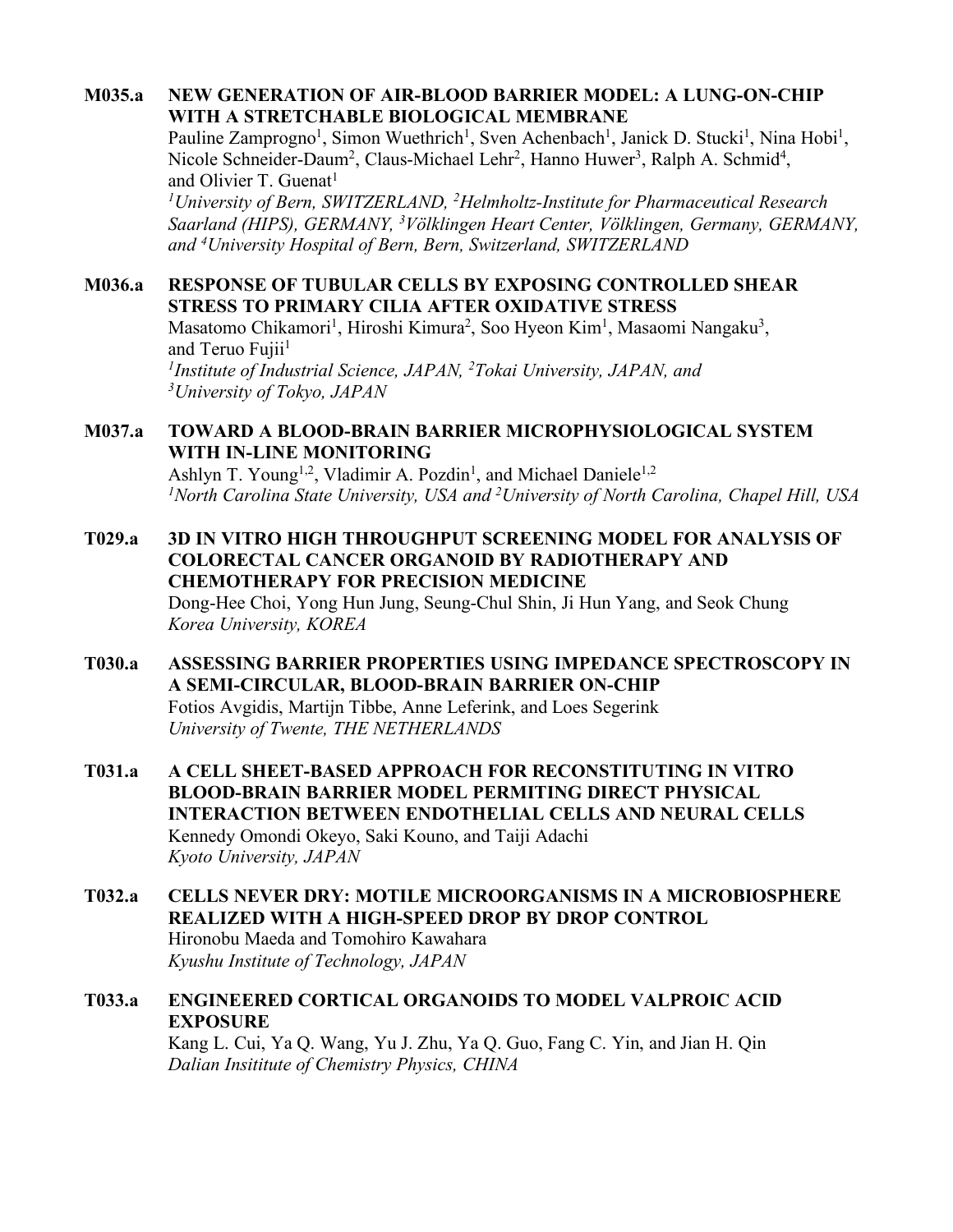- **T034.a LIVING SKIN-SECTION ON A CHIP** Minghao Nie and Shoji Takeuchi *University of Tokyo, JAPAN*
- **T035.a MULTIPLEXED ORGAN-ON-CHIP DEVICE FOR INCREASED THROUGHPUT ANALYSIS OF THE TISSUE BARRIER FUNCTION** Mariia Zakharova, Marinke van der Helm, Marciano Palma do Carmo, Hai Le-The, Martijn Tibbe, Andries van der Meer, Kerensa Broersen, Jan Eijkel, and Loes Segerink *University of Twente, THE NETHERLANDS*
- **T036.a PUMP-FREE MICROFLUIDIC SYSTEM FOR CELL CULTURE UNDER FLOW** Mohammad Paknahad, Morvarid Farhang Ghahremani, Caleb Horst, and Craig Simmons *University of Toronto, CANADA*
- **T037.a THE ORGANOTEER: A SENSITIVE TEER MEASUREMENT PLATFORM FOR HIGH THROUGHPUT SCREENING OF ORGANS-ON-CHIPS** Arnaud Nicolas<sup>1</sup>, Frederik Schavemaker<sup>1</sup>, Sebastiaan J. Trietsch<sup>1</sup>, Henriette Lanz<sup>1</sup>, Thomas Hankemeier<sup>2</sup>, and Paul Vulto<sup>1</sup> *1Mimetas B.V., THE NETHERLANDS and 2 Leiden University, THE NETHERLANDS*
- **T038.a TRICULTURE-BASED IN VITRO SYSTEM OF HUMAN BLOOD-BRAIN BARRIER WITH HIGH IN VIVO RELEVANCE AND ITS APPLICATION AS A DISEASE MODEL FOR DRUG SCREENING** Suyeong Seo<sup>1</sup>, Hyewhon Rhim<sup>1</sup>, Kangwon Lee<sup>2</sup>, Nakwon Choi<sup>1</sup>, and Hong Nam Kim<sup>1</sup> *1Korea Institute of Science and Technology (KIST)*
- **W029.a 3D LIVER TISSUE ENHANCED WITH PERFUSABLE VASCULAR CHANNEL AND SINUSOID-LIKE STRUCTURES** Nobuhito Mori, Yuzo Takayama, and Yasuyuki S. Kida *National Institute of Advanced Industrial Science and Technology (AIST), JAPAN*
- **W030.a A BIOMIMETIC PROXIMAL TUBULE-ON-A-CHIP TO ASSESS PROXIMAL TUBULE CELLS HARVESTED FROM HPSC-DERIVED KIDNEY ORGANOIDS AS A SUBSTITUTE FOR THE IMMORTALIZED CELL COUNTERPART** Ramin Banan Sadeghian<sup>1</sup>, Yang Liu<sup>1</sup>, Ryohei Ueno<sup>1</sup>, Toshikazu Araoka<sup>1</sup>, Jun Yamashita<sup>1</sup>, Tatsuji Enoki<sup>2</sup>, Minoru Takasato<sup>3</sup>, and Ryuji Yokokawa<sup>1</sup> *1Kyoto University, JAPAN, 2 Takara Bio, JAPAN, and 3 RIKEN, JAPAN*
- **W031.a A MICROFLUIDIC FLOW CELL FOR MAINTENANCE AND ANALYSIS OF HUMAN SKIN SAMPLES** Kamil Talar<sup>1</sup>, Alexander Iles<sup>1</sup>, Matthew J. Hardman<sup>2</sup>, and Nicole Pamme<sup>1</sup> *1 University of Hull, UK and 2 Hull York Medical School, UK*
- **W032.a EFFECTS OF BONE MARROW-DERIVED OP9 STROMAL CELLS STIMULATED IN A CELL STRETCHING DEVICE** Momoko Maeda<sup>1</sup>, Eriko Kamata<sup>1</sup>, Kenji Kitajima<sup>2</sup>, Takahiko Hara<sup>2</sup>, and Kae Sato<sup>1</sup> *1 Japan Women's University, JAPAN and 2Tokyo Metroplitan Institute of Medical Science, JAPAN*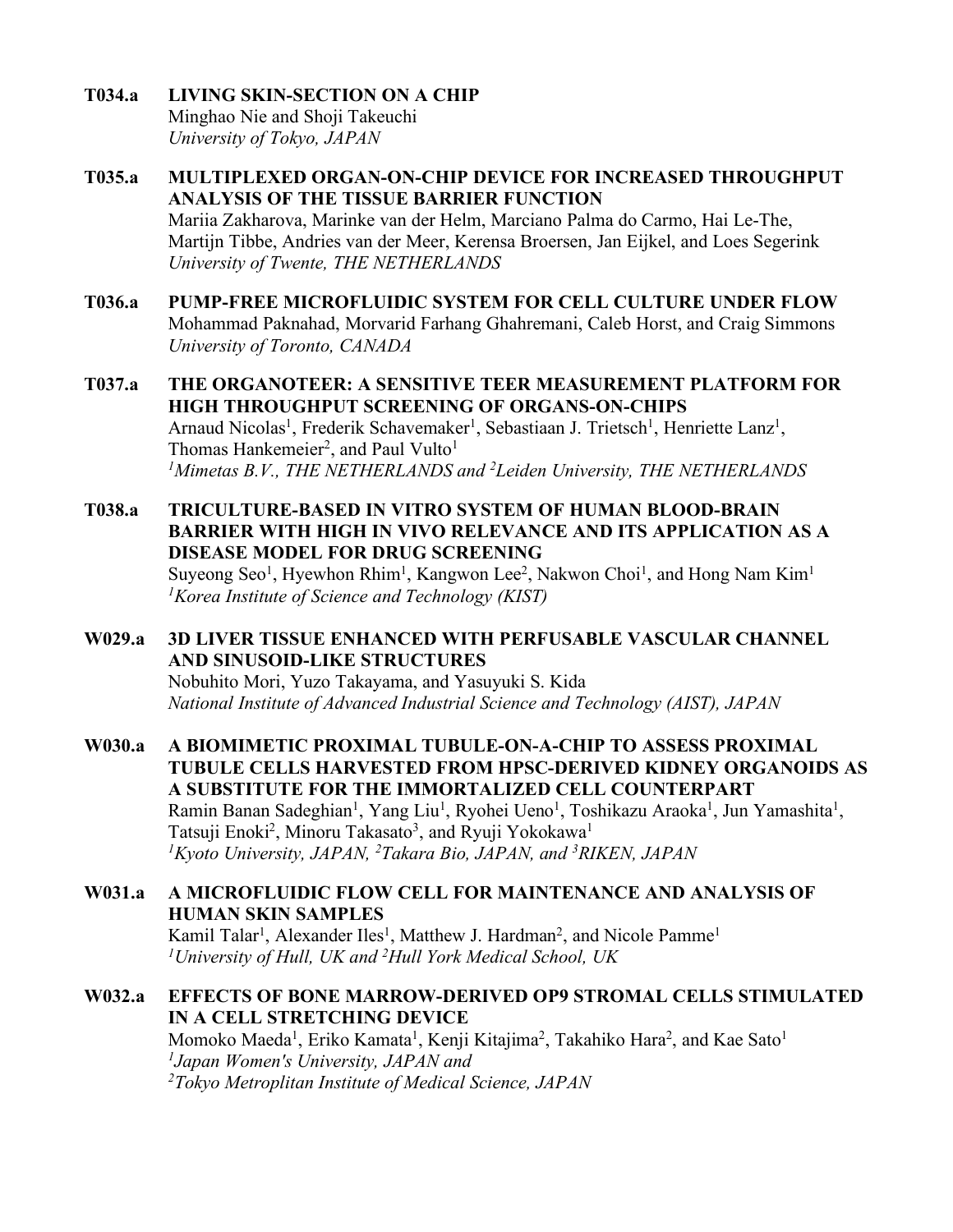- **W033.a ENGINEERING A NOVEL MICROPHYSIOLOGICAL SYSTEM TO RECAPITULATE BIOLOGIC BARRIER FUNCTIONS** Matthew Ishahak<sup>1</sup>, Quratulain Amin<sup>1</sup>, Jordan Hill<sup>1</sup>, Adiel Hernandez<sup>1</sup>, Laura Wubker<sup>1</sup>, Siddarth Rawal<sup>1</sup>, Alessia Fornoni<sup>2</sup>, and Ashutosh Agarwal<sup>1</sup> *1University of Miami, USA and 2University of Miami Miller School of Medicine, USA*
- **W034.a MODELING NEURAL CIRCUIT, BLOOD-BRAIN BARRIER, AND MYELINATION ON A MICROFLUIDIC 96 WELL PLATE** Seung-Ryeol Lee, Sujin Hyung, Seokyoung Bang, and Noo Li Jeon *Seoul National University, KOREA*
- **W035.a MUSCLE-ON-CHIP WITH A MECHANICALLY TUNABLE 3D MICROENVIRONMENT**

Chak Ming Leung, Hsih Yin Tan, Louis Jun Ye Ong, and Yi-Chin Toh *National University of Singapore, SINGAPORE*

**W036.a REAL-TIME MONITORING OF OXYGEN CONSUMPTION IN PRECISION-CUT LIVER SLICES**

Maciej Grajewski, Ruby E.H. Karsten, and Elisabeth M.J. Verpoorte *University of Groningen, THE NETHERLANDS*

**W037.a SEGREGATED TEER MEASUREMENT ON A DOUBLE TUBULAR RECAPITULATION OF THE BLOOD/KIDNEY BARRIER**

Todd P Burton<sup>1</sup>, Kelly Klaassen<sup>1,2</sup>, Arnaud Nicholas<sup>1</sup>, Linda Gijzen<sup>1</sup>, Marianne Vormann<sup>1</sup>, Bob Ronden<sup>1</sup>, Karel Domansky<sup>1</sup>, Sebastiaan Trietsch<sup>1</sup>, and Paul Vulto<sup>1</sup> *1Mimetas B.V., THE NETHERLANDS and 2 Saxion University of Applied Sciences, THE NETHERLANDS*

> **a - Cells, Organisms and Organs on a Chip Single-Cell Analysis**

**M038.a ASYMMETRICAL CONSTRICTION CHANNEL BASED MICROFLUIDIC IMPEDANCE FLOW CYTOMETRY ENABLING THE QUANTIFICATION OF SPECIFIC MEMBRANE CAPACITANCE, CYTOPLASM CONDUCTIVITY AND CELLULAR DIAMETER FROM 100,000 SINGLE CELLS** Yi Zhang<sup>1</sup>, Hongyan Liang<sup>1</sup>, Deyong Chen<sup>1</sup>, Junbo Wang<sup>1</sup>, Ying Xu<sup>2</sup>, and Jian Chen<sup>1</sup> *1Chinese Academy of Sciences, CHINA and 2 Shanghai Jiao-Tong University School of Medicine, CHINA*

- **M039.a CO-CAPTURE OF MAGNETIC BEADS AND CELLS FOR SINGLE-CELL ANALYSIS IN MICROFLUIDIC CHAMBERS** Lucas Armbrecht, Claudius Dietsche, Rafael S. Müller, Jonas Nikoloff, and Petra S. Dittrich *ETH Zürich, SWITZERLAND*
- **M040.a DROPLET-ENHANCED ON-CELL ENCODING OF SINGLE CELL SECRETORY FUNCTION** Robert Dimatteo and Dino Di Carlo

*University of California, Los Angeles, USA*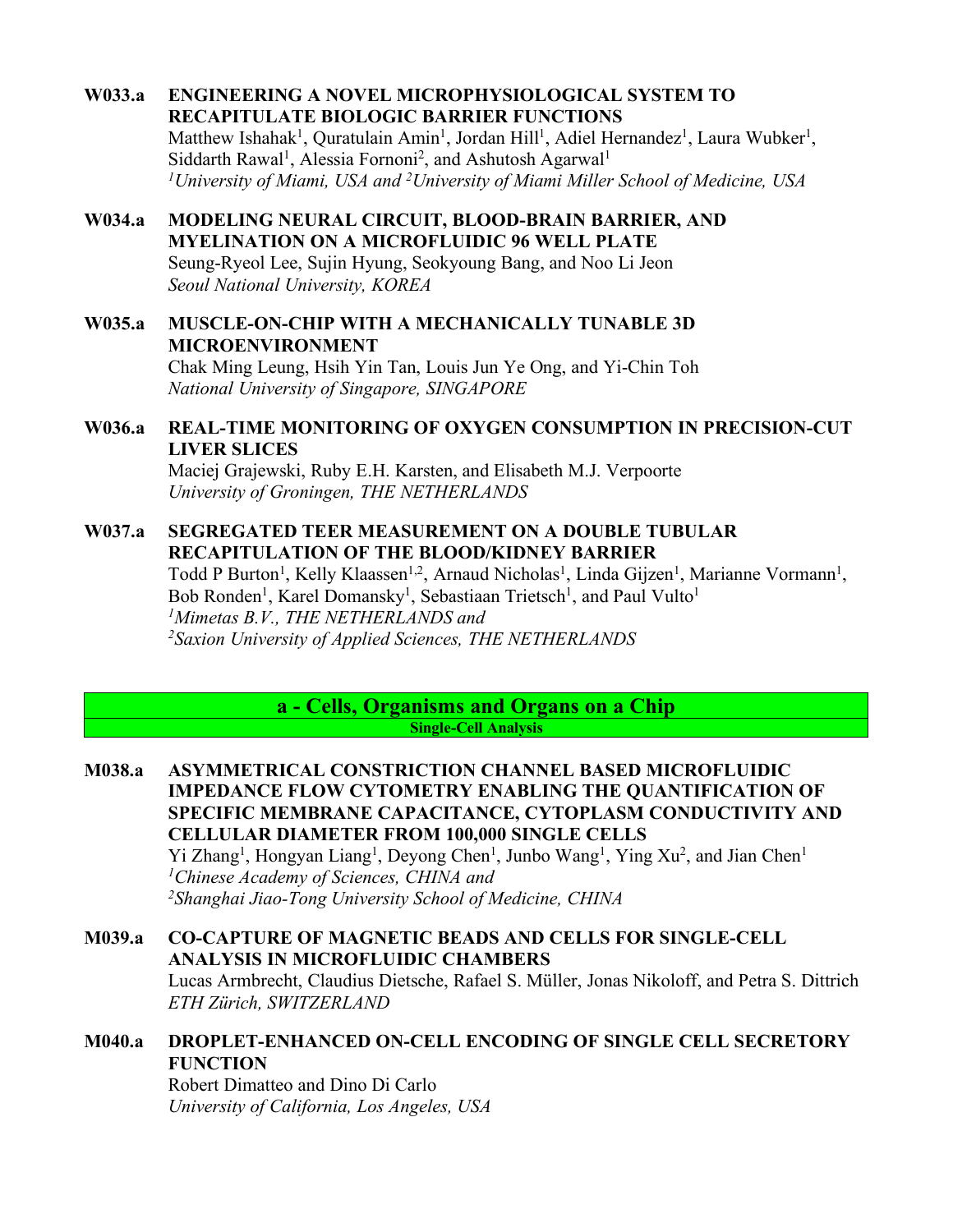- **M041.a HIGH-THROUGHPUT FORMATION OF CELL-MICROBEAD PAIRS FOR SINGLE CELL CYTOKINE SECRETION ANALYSIS** Diana F. Cedillo-Alcantar, Roberto Rodriguez-Moncayo, Alberto M. Solís-Serrano, and Jose L. García-Cordero *Centro de Investigación y de Estudios Avanzados del IPN, MEXICO*
- **M042.a LINKING PHYSICAL PHENOTYPE TO DRUG RESISTANCE: SINGLE-CELL MECHANICAL MEASUREMENTS OF ACUTE PROMYELOCYTIC LEUKEMIA** Brian Li, Annie Maslan, Aaron M. Streets, and Lydia L. Sohn *University of California, Berkeley, USA*
- **M043.a MICROFLUIDIC SYSTEM FOR CULTIVATION AND MONITORING OF INDIVIDUAL RIBOFLAVIN OVERPRODUCING ESCHERICHIA COLI CELLS** Petra Juskova, Lucas Armbrecht, Steven Schmitt, Martin Held, and Petra S. Dittrich *ETH Zürich, SWITZERLAND*
- **M044.a ON-LINE IMPEDIMETRIC MONITORING OF SINGLE CELL ELECTRICAL LYSIS IN A MICROFLUIDIC DEVICE** Sertan Sukas, Albert van den Berg, Leon Terstappen, and Séverine Le Gac *University of Twente, THE NETHERLANDS*
- **M045.a SINGLE CELL FLUOROMETRIC GRANZYME B PROFILING OF IMMUNOLOGICAL CELLS AS EARLY IMMUNOTHERAPY RESPONSE PREDICTOR**

Jonathan Briones, Wilfred Espulgar, Hiroyuki Yoshikawa, Masato Saito, Shohei Koyama, Atsushi Kumanogoh, Hyouta Takamatsu, and Eiichi Tamiya *Osaka University, JAPAN*

- **M046.a ULTRA-SIMPLE MULTIPLEX SINGLE-CELL MICROFLUIDICS** Mohammed Abdullah and Jun Wang *State University of New York, USA*
- **T039.a ADHERED CELL DROP-SCREEN: ULTRAHIGH THROUGHPUT QUANTITATIVE MORPHOLOGICAL PROFILING OF ADHERED SINGLE CELLS IN RESPONSE TO MECHANICAL CUES** Ming Wang, Hwa Liang Leo, Chwee Teck Lim, and Chia-Hung Chen *National University of Singapore, SINGAPORE*
- **T040.a DROPLET BASED MICROFLUIDIC FLOW CYTOMETRY CAPABLE OF QUANTIFYING COPY NUMBERS OF SPECIFIC SINGLE-CELL PROTEINS** Yuanchen Wei, Beiyuan Fan, Lixing Liu, Hongyu Yang, Deyong Chen, Junbo Wang, and Jian Chen *Chinese Academy of Sciences, CHINA*
- **T041.a IN VITRO SINGLE-CELL VISUALLIZATION AND PROFILING OF T CELL– ANTIGEN PRESENTING CELL (APC) INTERACTION** Hiroki Ide, Wilfred V. Espulgar, Masato Saito, Taiki Aoshi, and Eiichi Tamiya *Osaka University, JAPAN*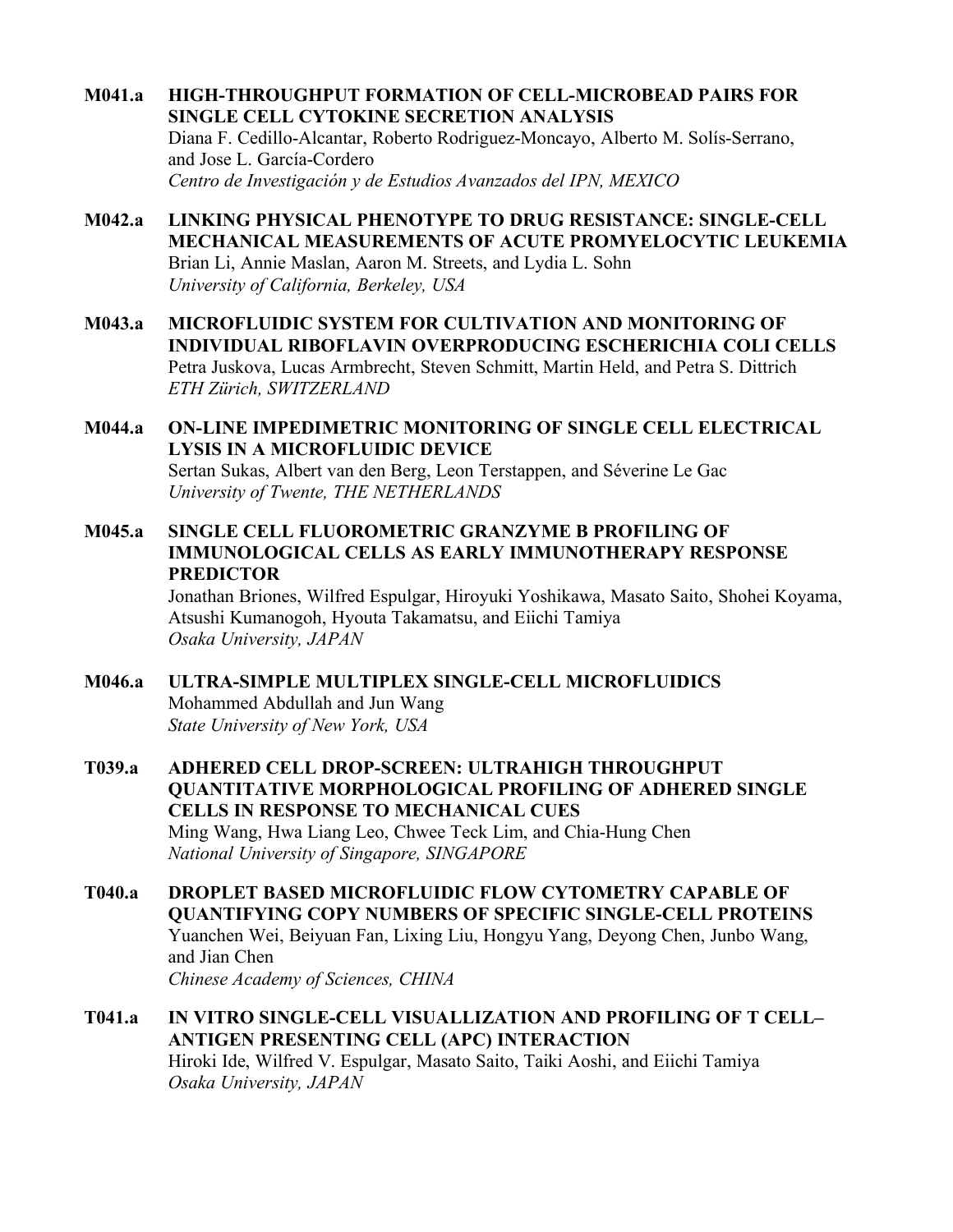- **T042.a MICHAELIS-MENTEN CYTOMETRY FOR THE EVALUATION OF CHRONIC MYELOGENOUS LEUKEMIA (CML) AT SINGLE-CELL RESOLUTION** Jinzhu Yu, Botond Antal, Ki Oh, Sitapriya Moorthi, Ling Li, Chiara Luberto, Helmut Strey, Phuong-Lan Quan, and Eric Brouzes *Stony Brook University, USA*
- **T043.a MICROVASCULAR IN VITRO CONSTRICTION MODEL FOR IMAGING CANCER CELL DAMAGE AND RECOVERY**

Kyohei Terao<sup>1</sup>, Hamizah Cognart<sup>2</sup>, Jean-Louis Viovy<sup>3</sup>, and Catherine Villard<sup>3</sup> <sup>1</sup> Kagawa University, JAPAN, <sup>2</sup> National University of Singapore, SINGAPORE, and *3Institut Curie, FRANCE*

**T044.a REVEALING MICRORNA NEUCLEO-CYTOPLASMIC HETEROGENEITY VIA NANO-PLASMONIC SINGLE-CELL DROPLET SCREENING** Ri Lu, Jia Liu, Guoyun Sun, Shih-Chung Wei, Song Guo, and Chia-Hung Chen *National University of Singapore, SINGAPORE*

## **T045.a SINGLE TO COUNTABE-MOLECULE ELISA BY DEVELOPING NANOFLUIDIC DEVICE**

Ryoichi Ohta, Kazuma Mawatari, Emi Mori, and Takehiko Kitamori *University of Tokyo, JAPAN*

**T046.a USING ELECTRICAL IMPEDANCE SPECTROSCOPY TO MONITOR THE DISSECTION EVENTS OF SINGLE BUDDING YEAST CELLS IN A MICROFLUIDIC DEVICE**

> Yangye Geng<sup>1</sup>, Haoxi Wang<sup>1</sup>, Yingying Wang<sup>1</sup>, Shuiping Ouyang<sup>2</sup>, Zixin Wang<sup>3</sup>, Dejing Pan<sup>4</sup>, and Zhen Zhu<sup>1</sup> <sup>1</sup> Southeast University, CHINA, <sup>2</sup> Nanjing Forestry University, CHINA, *3 Sun Yat-Sen University, CHINA, and 4 Soochow University, CHINA*

## **W038.a A LIQUID BIOPSY APPROACH TO EARLY DETECTION OF BONE MARROW FIBROSIS VIA SINGLE-CELL FUNCTIONAL PROTEOMICS**

Dongjoo Kim<sup>1,2</sup>, Jonathan Chen<sup>1</sup>, Zhuo Chen<sup>1,2</sup>, Maria Kleppe<sup>3</sup>, Ross L. Levine<sup>3</sup>, and Rong  $Fan<sup>1,2</sup>$ <sup>1</sup>Yale University, USA, <sup>2</sup>Yale Cancer Center and Yale Stem Cell Center, USA, and *3 Memorial Sloan Kettering Cancer Center, USA*

- **W039.a CELLULAR KINEMATIC ANALYSIS OF IMMOBILIZED SINGLE BUDDING YEAST CELLS IN CONTROLLED HYDRODYNAMIC MICROENVIRONMENT** Yingying Wang<sup>1</sup>, Xingyu Xu<sup>1</sup>, Shuiping Ouyang<sup>2</sup>, Qing-an Huang<sup>1</sup>, and Zhen Zhu<sup>1</sup> *1Southeast University, CHINA and 2Nanjing Forestry University, CHINA*
- **W040.a COMPARTMENTALIZED HYDROGEL MICROPARTICLE BASED DROP-SCREEN FOR MULTIMODAL SINGLE-CELL ASSAY** Myat Noe Hsu<sup>1</sup>, Ri Lu<sup>2</sup>, Sophie W.M. Lian<sup>2</sup>, and Chia-Hung Chen<sup>2</sup> *1Singapore-MIT Alliance for Research and Technology, SINGAPORE and 2National University of Singapore, SINGAPORE*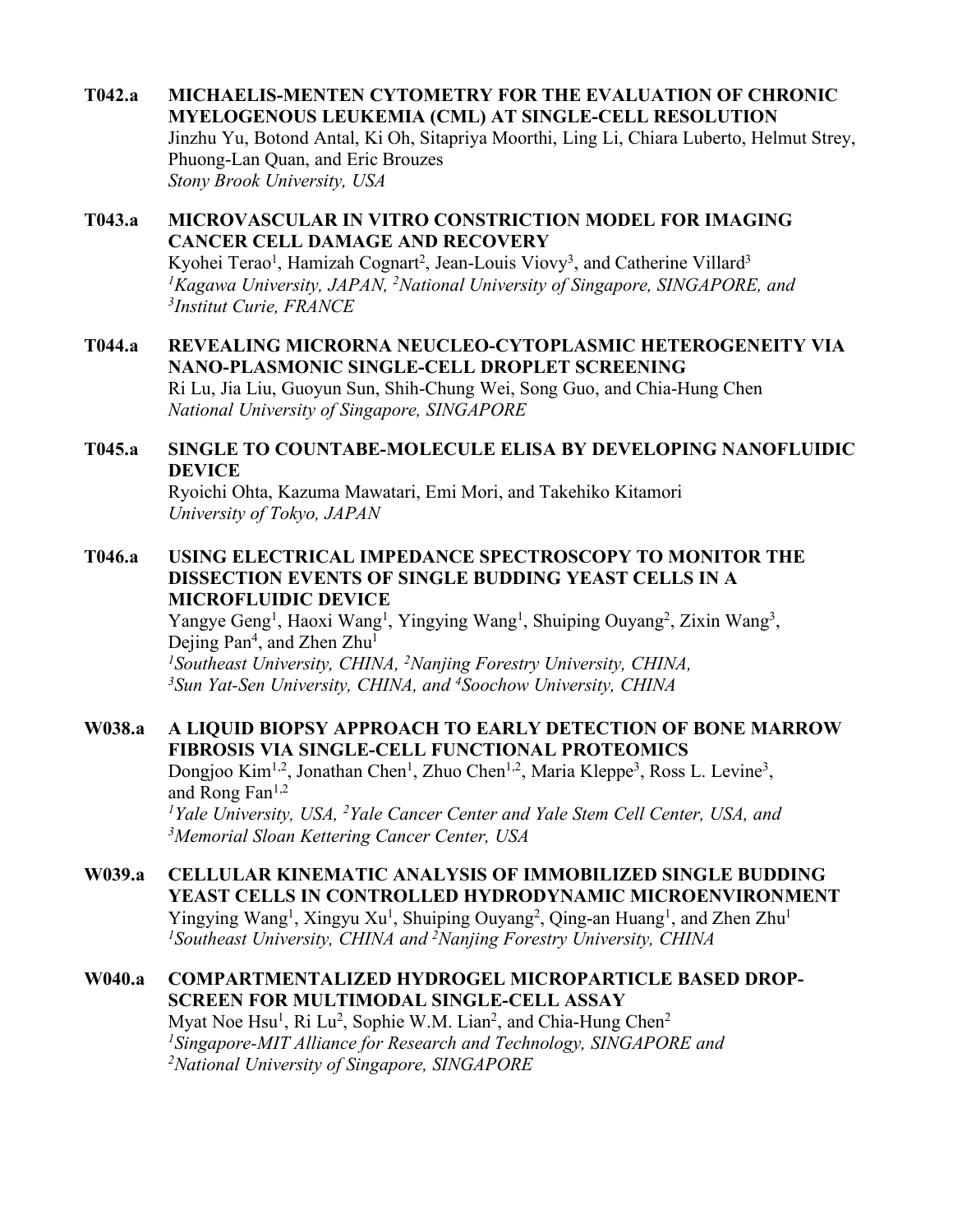**W041.a HIGH-THROUGHPUT SINGLE-CELL IMPEDANCE PHASE CONTRAST CYTOMETRY OF PATIENT DERIVED PANCREATIC TUMOR XENOGRAFTS TO STRATIFY TUMORIGINICITY** Nathan Swami *University of Virginia, USA*

- **W042.a INDROP RAID: SINGLE CELL TRANSCRIPTOMICS COMBINED WITH INTRACELLULAR (PHOSPHO)PROTEINS QUANTIFICATION** Francesca Rivello, Erik van Buijtenen, Kinga Matula, and Klaas Mulder *Radboud University, THE NETHERLANDS*
- **W043.a MAGNETIC RATCHETING OF HYDROGEL DROPS FOR SELECTION OF HIGH MAGNETIC BIOMASS PRODUCING BACTERIA** Hiromi Miwa, Haylay McCausland, Coleman Murray, Arash Komeili, and Dino Di Carlo *University of California, Los Angeles, USA*

### **W044.a MICROSTREAMING FLOW ARISING FROM CELLS EXCITED BY SURFACE ACOUSTIC WAVES** Alinaghi Salari, Appak-Baskoy, Michael Kolios, and Scott Tsai

*Ryerson University, CANADA*

**W045.a NANO-FOCUSED ELECTRIC FIELD FOR NANO-LOCALIZED SIGLE CELL ELECTROPORATION USING ITO NANO-ELECTRODE CHIP**

Tuhin S. Santra<sup>1</sup>, Srabani Kar<sup>2</sup>, and Fan-G. Tseng<sup>3</sup> *1Indian Institute of Technology (IITM), INDIA, 2University of Cambridge, UK, and 3National Tsing Hua University, TAIWAN*

## **W046.a SINGLE-CELL MICROFLUIDIC PLATFORM TO STUDY ANAEROBIC BACTERIA**

Yanqing Song<sup>1</sup>, Andrew Glidle<sup>1</sup>, Christopher Quince<sup>2</sup>, Gavin Collins<sup>3</sup>, William Sloan<sup>1</sup>, and Huabing Yin<sup>1</sup> *1 University of Glasgow, UK, 2 University of Warwick, UK, and* 

*3National University of Ireland, Galway, IRELAND*

**a - Cells, Organisms and Organs on a Chip Synthetic Biology**

- **M047.a A MULTIPLEXED CELL-FREE ASSAY TO SCREEN FOR MEMBRANE INTERACTING PEPTIDES IN DOUBLE EMULSION DROPLETS** Nicola Nuti, Philipp Rottmann, Ariane Stucki, Sven Krähenbühl, and Petra S. Dittrich *ETH Zürich, SWITZERLAND*
- **M048.a SELF-ASSEMBLED MONOLAYER ON CYTOP SURFACE ALLOWS ENCAPSULATION OF DYNAMIC PROTEIN SYSTEMS IN PATTERNED CHAMBERS** Hiromune Eto<sup>1</sup>, Naoki Soga<sup>2</sup>, Henri G. Franquelim<sup>1</sup>, Alena Khmelinskaia<sup>1</sup>, Lei Kai<sup>1</sup>, Michael Heymann<sup>1</sup>, Hiroyuki Noji<sup>2</sup>, and Petra Schwille<sup>1</sup> *1Max Planck Institute, GERMANY and 2 University of Tokyo, JAPAN*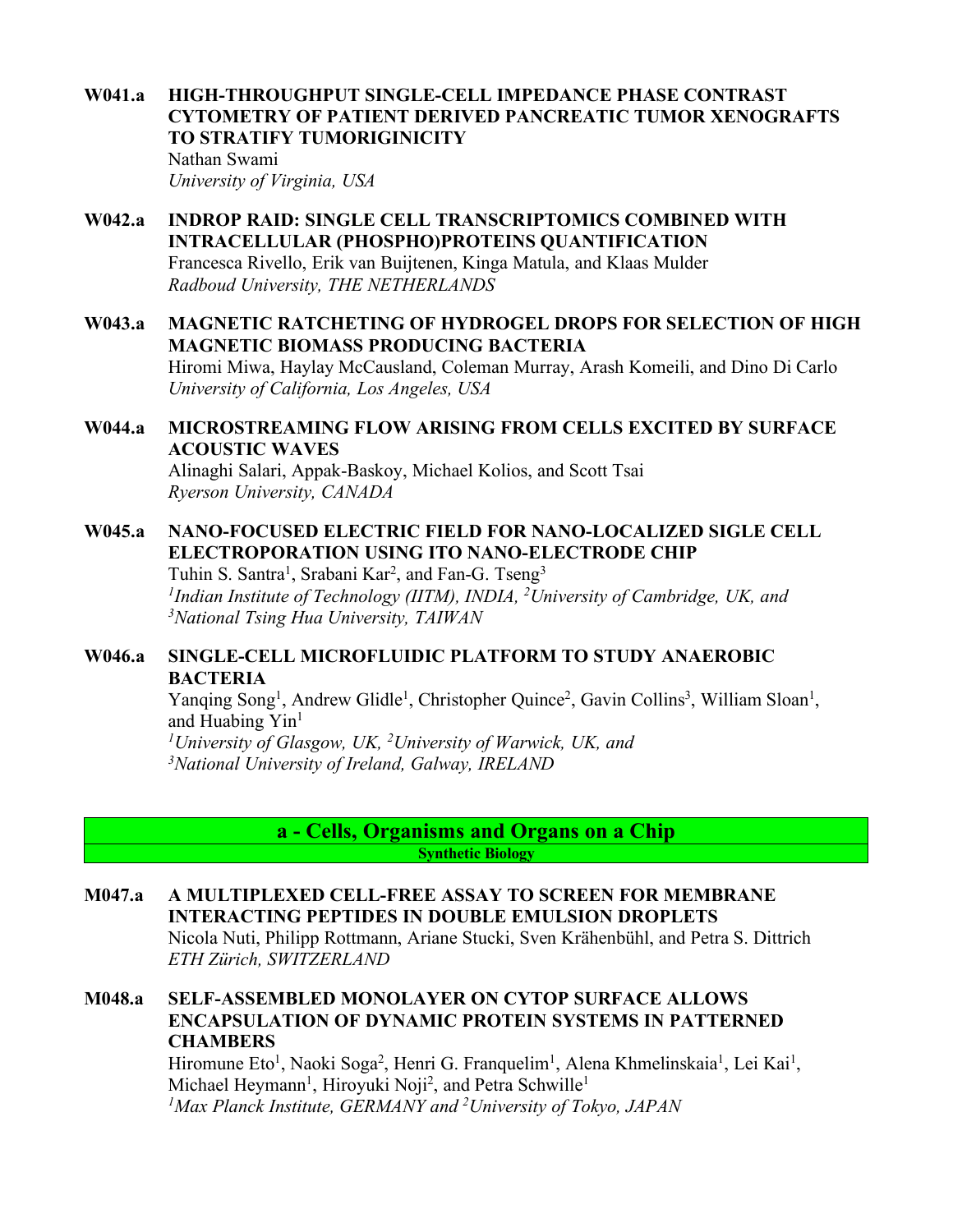### **T047.a HIGH-THROUGHPUT ERROR-FREE DNA PURIFICATION THROUGH MICRO-PILLAR CHIP AND LASER RETRIEVAL SYSTEM**

Huiran Yeom, Namphil Kim, Seo Woo Song, Sumin Lee, and Sunghoon Kwon *Seoul National University, KOREA*

## **W047.a A GENERALIZED KINETIC FRAMEWORK APPLIED TO WHOLE-CELL ELECTROCATALYSIS IN BIOFILM FLOW REACTORS CLARIFIES PERFORMANCE ENHANCEMENTS**

Mirpouyan Zarabadi, Manon Couture, Steve J. Charette, and Jesse Greener *Université Laval, CANADA*

### **W048.a QUORUM SENSING LIPOSOMES: LIPOSOME-BASED ARTIFICIAL CELLS THAT SENSE THEIR POPULATION DENSITY**

Taishi Tonooka<sup>1</sup>, Lev Tsimring<sup>2</sup>, and Jeff Hasty<sup>2</sup> *1 Kyoto Institute of Technology, JAPAN and 2 University of California, San Diego, USA*

> **a - Cells, Organisms and Organs on a Chip Vascularization**

### **M049.a ENHANCE CELL CONFLUENCE USING GRADUALLY-DEGRADED ALGINATE-COLLAGEN MATERIAL FOR TUNICA INTERMEDIA FORMATION**

Seok Oh<sup>1</sup>, Van Thuy Duong<sup>1</sup>, Huu Lam Phan<sup>1</sup>, HyeWon Son<sup>1</sup>, Trung Nguyen<sup>1</sup>, Hang Phuong Nguyen<sup>1</sup>, Thi Huong Le<sup>1</sup>, Suwon Lee<sup>1</sup>, HyoSeok Lee<sup>1</sup>, Chang Ho Hwang<sup>2</sup>, and Kyo-in Koo<sup>1</sup> *1University of Ulsan, KOREA and 2 University of Ulsan College of Medicine, KOREA*

## **T048.a ''ON–CHIP VASCULAR BED'' ENABLES INTEGRATION OF A SPHEROID AND PERFUSABLE VASCULATURE**

Yoshikazu Kameda<sup>1</sup>, Ryu Okada<sup>1</sup>, Kensuke Yabuuchi<sup>2</sup>, Toshikazu Araoka<sup>1</sup>, Jun K. Yamashita<sup>1</sup>, Tatsuji Enoki<sup>3</sup>, Minoru Takasato<sup>2</sup>, and Ryuji Yokokawa<sup>1</sup> *1 Kyoto University, JAPAN, 2 Riken, JAPAN, and 3 Takara Bio Inc., JAPAN*

**T049.a OVER-FIVE-MILLIMETER DIAMETER ALGINATE-COLLAGEN ENDOTHELIALIZED TUBULAR SCAFFOLD FORMATION** Van Thuy Duong<sup>1</sup>, Seok Oh<sup>1</sup>, Huu Lam Phan<sup>1</sup>, HyeWon Son<sup>1</sup>, Trung Nguyen<sup>1</sup>, Hang Phuong Nguyen<sup>1</sup>, Thi Huong Le<sup>1</sup>, Suwon Lee<sup>1</sup>, HyoSeok Lee<sup>1</sup>, Chang Ho Hwang<sup>2</sup>, and Kyo-in Koo<sup>1</sup> *1 University of Ulsan, KOREA and 2 University of Ulsan College of Medicine, KOREA*

### **W049.a DEVELOPMENT OF A MICROFLUIDIC DEVICE CAPABLE OF GENERATING OXYGEN GRADIENTS FOR THREE-DIMENSIONAL CELL CULTURE IN HYDROGEL**

Heng Hua Hsu<sup>1</sup>, Ping Liang Ko<sup>2</sup>, Hsiao Mei Wu<sup>2</sup>, Tse Ang Lee<sup>2</sup>, Hsi Chieh Lin<sup>2</sup>, and Yi Chung Tung2 <sup>1</sup>National Tsing Hua University, TAIWAN and <sup>2</sup>Academia Sinica, TAIWAN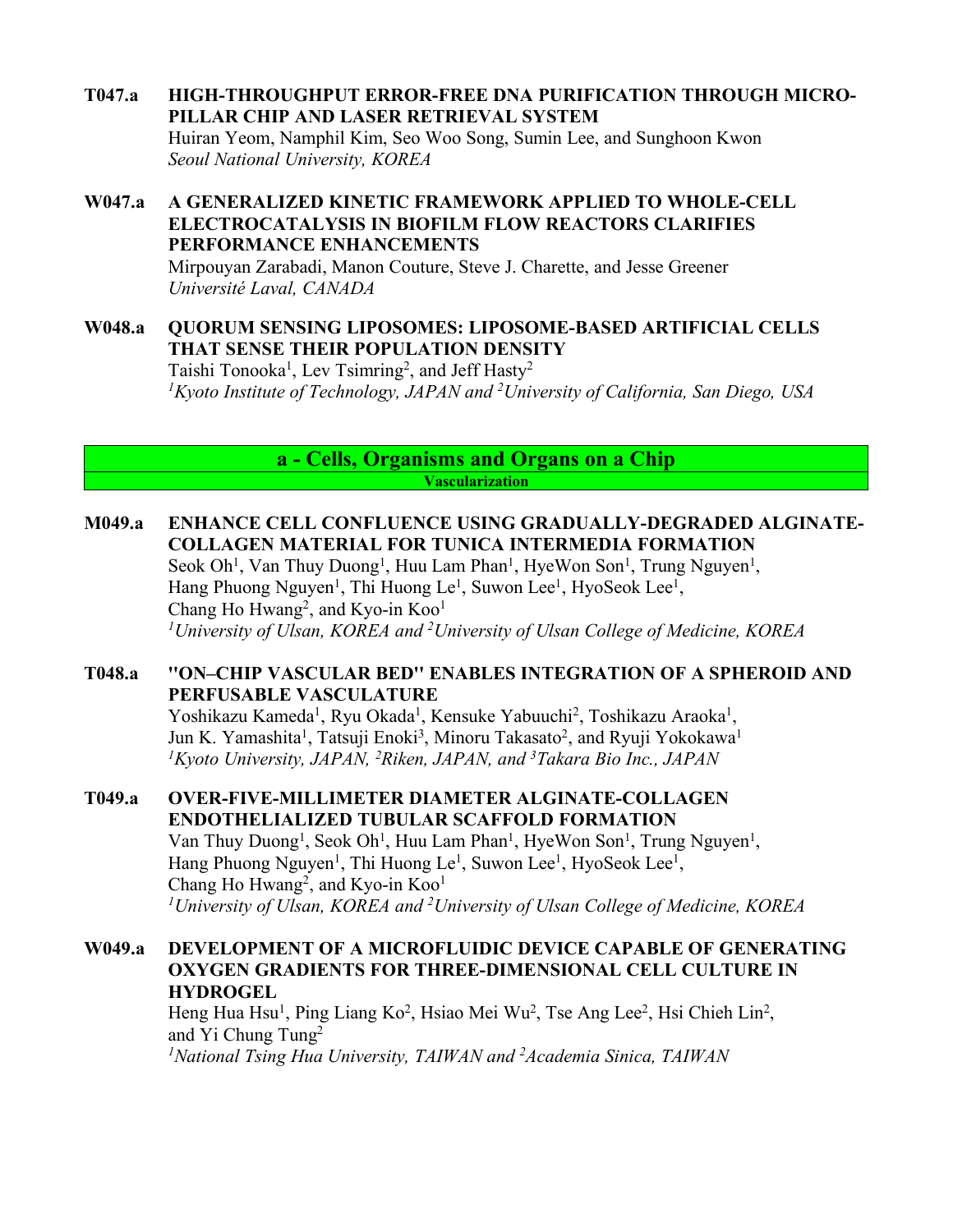**a - Cells, Organisms and Organs on a Chip Other Applications in Biology**

# **M050.a CULTIVATION OF 'UNCULTIVABLE' MARINE SEDIMENT BACTERIA USING A MICROBIAL DOMESTICATION POD (MD POD)**

Tartela Alkayyali, Emily Pope, Bradley Haltli, Russell G. Kerr, and Ali Ahmadi *University of Prince Edward Island, CANADA*

### **M051.a ON-CHIP DEFORMABILITY MEASUREMENT OF EUKARYOTIC CELLS: COMPARISON TO ANUCLEATE CELLS**

Hiroaki Ito<sup>1</sup>, Kohei Fujimoto<sup>2</sup>, and Makoto Kaneko<sup>3</sup> *1 Chiba University, JAPAN, 2 Osaka Univeristy, JAPAN, and 3 Meijo University, JAPAN*

# **T050.a GLASS MICROFLUIDIC HIGH THROUGHPUT HYPOXIA SCREENING SYSTEM FOR OXIDATIVE STRESS ON OCULAR SURFACE CELLS**

Jeongyun Kim<sup>1</sup>, Chiwan Koo<sup>2</sup>, Won Choi<sup>3</sup>, Eunjin Lee<sup>3</sup>, Kyongjin Cho<sup>1</sup>, Jongil Ju<sup>1</sup>, and Jiyeon Choi<sup>4</sup>

<sup>1</sup>Dankook University, KOREA, <sup>2</sup>Hanbat National University, KOREA, <sup>3</sup>Seoul National *University, KOREA, and 4Korea Institute of Machinery and Materials, KOREA*

### **W050.a A HIGH THROUGHPUT SCREENING PLATFORM TO REJUVENATE SKELETAL MUSCLE FUNCTION VIA ELECTRICAL STIMULATION** Min Young Kim, Hyun Young Shin, Seung Joon Lee, and Minseok S. Kim *Daegu Gyeongbuk Institute of Science and Technology, KOREA*

## **W051.a MICROFLUIDIC INVESTIGATION OF RED BLOOD CELL PHASE SEPARATION IN COMPLEX MICROCHANNEL NETWORKS**

Alberto Mantegazza, Francesco Clavica, and Dominik Obrist *University of Bern, SWITZERLAND*

**b - Chemical Applications: Separations, Mixers and Reactions Chemical & Particle Synthesis**

### **M052.b ESTABLISHMENT OF LABO-IN-A-MICRODROPLET FOR AZO COMPOUND SYNTHESIS**

Daiki Tanaka<sup>1</sup>, Shunsuke Sawai<sup>1</sup>, Takuo Sugaya<sup>1</sup>, Yoshito Nozaki<sup>1</sup>, Dong H. Yoon<sup>1</sup>, Taisuke Isano<sup>2</sup>, Hitoshi Yamagata<sup>2</sup>, Hiroyuki Fujita<sup>2</sup>, Tetsushi Sekiguchi<sup>1</sup>, Takashiro Akitsu<sup>3</sup>, and Shuichi Shoji<sup>1</sup>

*1Waseda University, JAPAN, 2Canon Medical Systems Corp., JAPAN, and 3 Tokyo University of Science, JAPAN*

## **M053.b SYNTHESIS OF AU@AG NANOPARTICLES AT A LOW-COST FDM-BASED 3D-PRINTED MICROFLUIDIC DEVICE**

Lucas P. Bressan, Taíssa M.S. Lima, Géssica D. da Silveira, and José A.F. da Silva *State University of Campinas, BRAZIL*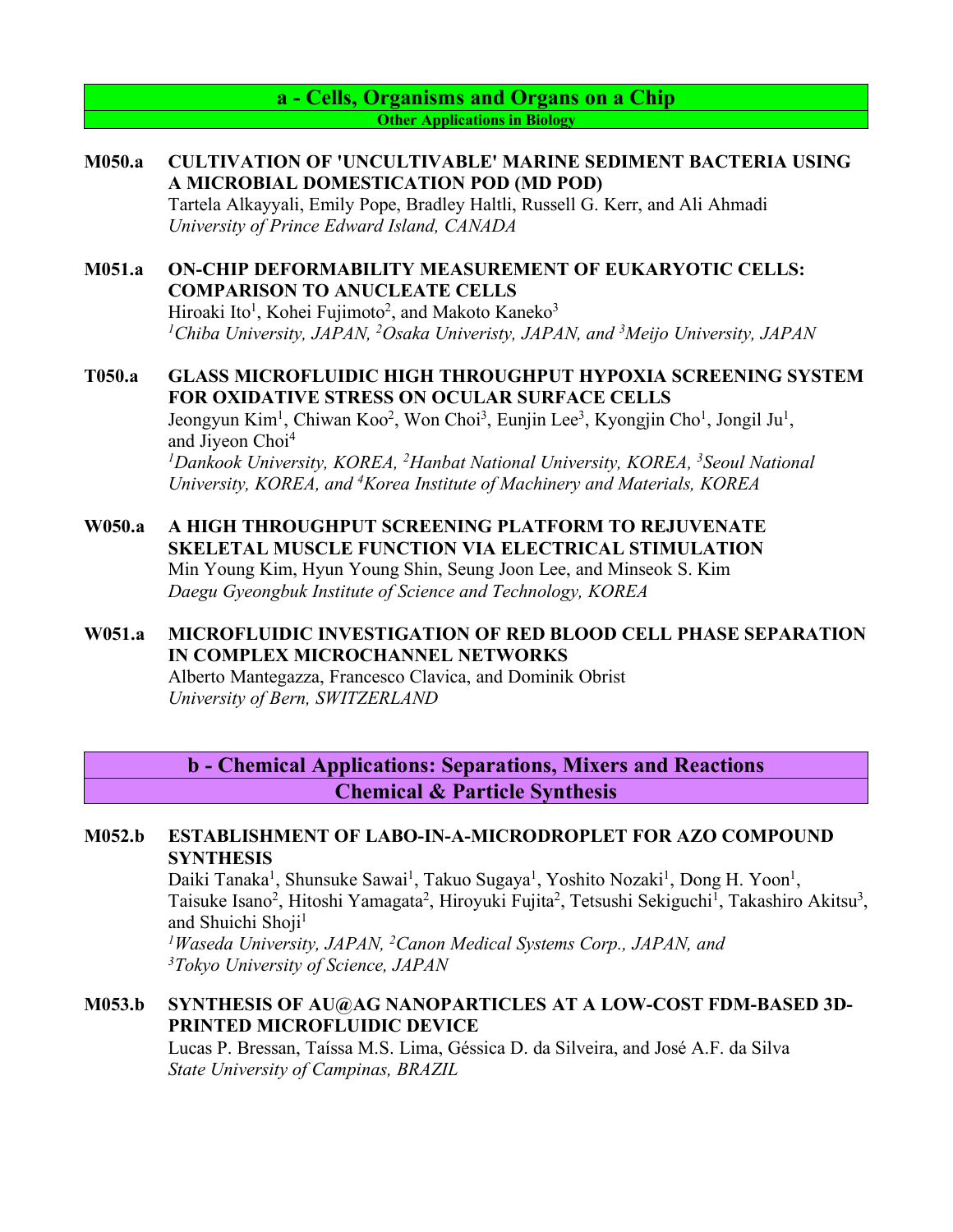- **T051.b AUTOMATED CAPILLARY, DROPLET REACTOR FOR THE SYNTHESIS OF IRON OXIDE – GOLD CORE-SHELL NANOPARTICLES** Christian D. Ahrberg, Ji Wook Choi, and Bong Geun Chung *Sogang University, KOREA*
- **T052.b ON-CHIP SYNTHESIS OF AU NANOPARTICLES BY MICROWAVE-INDUCED REACTION IN MICROCHANNEL EMBEDDED IN THE POST-WALL WAVEGUIDE**

Akinobu Yamaguchi<sup>1</sup>, Mitsuyoshi Kishihara<sup>2</sup>, Takao Fukuoka<sup>1</sup>, Masaya Takeuchi<sup>1</sup>, and Yuichi Utsumi<sup>1</sup> *1University of Hyogo, JAPAN and 2 Okayama Prefectural University, JAPAN*

- **W052.b COFFEE CUP-SIZED MICRODROPLET RADIOSYNTHESIZER** Jia Wang, Philip H. Chao, and R. Michael van Dam *University of California, Los Angeles, USA*
- **W053.b PARTICLE ENCAPSULATION IN MICROFLUIDIC DROPLETS WITH MASS-SPECTROMETRIC INVESTIGATION OF HETEROGENEOUS REACTIONS** Monique Kretzschmar and Detlev Belder

*Universität Leipzig, GERMANY*

**b - Chemical Applications: Separations, Mixers and Reactions Electrophoretic & Chromatographic Separation**

- **M054.b COUPLING ON-CHIP SEPARATIONS TO ION MOBILITY SPECTROMETRY** Nora T. Hartner, Sebastian K. Piendl, Christian-Robert Raddatz, Christian Thoben, Rico Warias, Stefan Zimmermann, and Detlev Belder *Leipzig University, GERMANY*
- **M055.b PAPER MICROFLUIDIC CASSETTE INTEGRATED WITH PINCHING ELECTRODES FOR SPRAY PLUM FOCUSING AND HIGH PERFORMANCE MS DETECTIONS**

Yi-Chieh Li and Che-Hsin Lin *National Sun Yat-sen University, TAIWAN*

- **M056.b TOWARDS USB POWERED µPADS: 5 VOLT PAPER ISOTACHOPHORESIS** Federico Schaumburg<sup>1</sup>, Pablo A. Kler<sup>1</sup>, Claudio L.A. Berli<sup>1</sup>, and Charles S. Henry<sup>2</sup> *1 Universidad Nacional del Litoral-CONICET, ARGENTINA and 2Colorado State University, USA*
- **T053.b CONTINUOUS BINARY PROTEIN SEPARATION IN A MICROFABRICATED ELECTRICAL SPLIT-FLOW THIN FRACTIONATION (SPLITT) DEVICE** Andrea Capuano<sup>1,2</sup>, Andrea Adami<sup>2</sup>, Viviana Mulloni<sup>2</sup>, and Leandro Lorenzelli<sup>2</sup> *1University of Trento, ITALY and 2Fondazione Bruno Kessler, ITALY*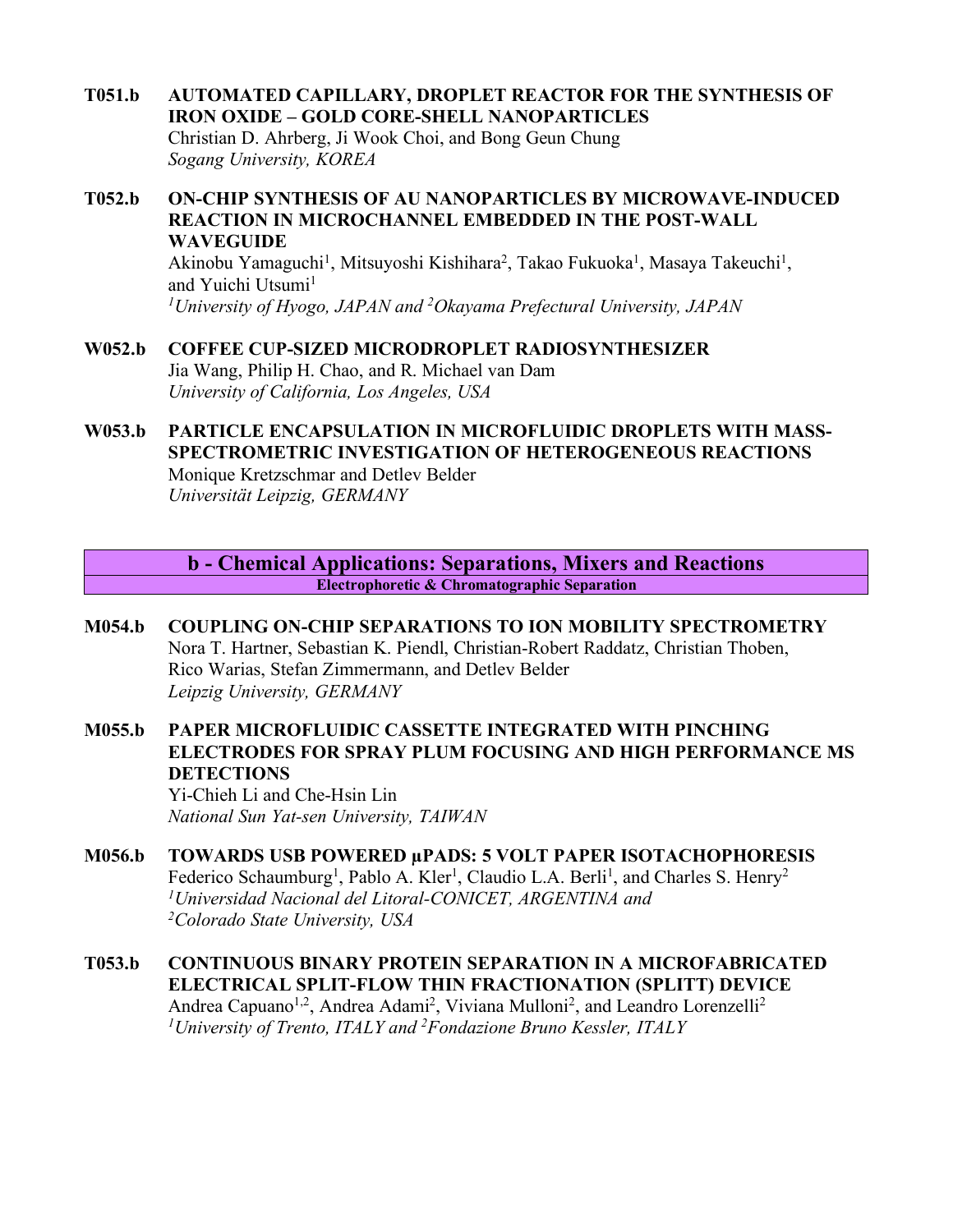**T054.b DEVELOPMENT OF ON-LINE DESALTING DEVICE BY MEMBRANE INTEGRATION INTO NANOFLUIDIC DEVICE** Kyojiro Morikawa, Yutaka Kazoe, Hisashi Shimizu, Kazuma Mawatari, and Takehiko Kitamori *University of Tokyo, JAPAN*

### **T055.b SINGLE STEP SEPARATION AND CONCENTRATION OF BIOMARKER PROTEINS USING AGAROSE BASED MINIATURIZED ISOELECTRIC GATES FOR BEDSIDE DIAGNOSTICS**

Sreekant Damodara<sup>1,3</sup>, Alison E. Fox-Robichaud<sup>1,2,3</sup>, Dhruva J. Dwivedi<sup>1,2,3</sup>, Patricia C. Liaw<sup>1,2,3</sup>, and P. Ravi Selvaganapathy<sup>1,3</sup> *1McMaster University, CANADA, 2Thrombosis and Atherosclerosis Research Institute, CANADA, and 3Canadian Critical Care Translational Biology Group, CANADA*

### **W054.b CONTINUOUS LITHIUM EXTRACTION FROM HIGH MG2+/LI+ RATIO BRINE BASED ON ION CONCENTRATION POLARIZATION**

Minsoo Lee<sup>1</sup>, Hyukjin J. Kwon<sup>2</sup>, Woochul Jung<sup>3</sup>, and Geunbae Lim<sup>1</sup> *1Pohang University of Science and Technology, KOREA, 2Massachusetts Institute of Technology, USA, and 3 Research Institute of Industrial Science and Technology, KOREA*

## **W055.b MICROSCALE FORMATION OF IMMOBILIZED PH GRADIENT IN SIMPLE STRAIGHT CHANNEL**

Sukyo Joung<sup>1</sup>, Dohyun Kim<sup>2</sup>, Jintae Kim<sup>3</sup>, and Minsub Chung<sup>1</sup> *1Hongik University, KOREA, 2Myongji University, KOREA, and 3Konkuk University, KOREA*

## **W056.b SMALL RNA EXTRACTION FROM CELL-LYSATE USING ISOTACHOPHORESIS**

Ruba Khnouf<sup>1</sup>, Crystal Han<sup>2</sup>, and Sarah Munro<sup>3</sup> *1 Jordan University of Science and Technology, JORDAN, 2San Jose State University, USA, and 3University of Minnesota, USA*

**b - Chemical Applications: Separations, Mixers and Reactions Micromixers & Microreactors**

- **M057.b EVALUATION OF MIXING PERFORMANCE OF ON-CHIP MICROMIXER WITH LOW DEAD VOLUME BASED ON VIBRATION-INDUCED FLOW** Toshiyuki Matsui, Hiroaki Suzuki, and Takeshi Hayakawa *Chuo University, JAPAN*
- **M058.b ORGANIC CHEMICAL REACTION ON AN ELECTROWETTING-ON-DIELECTRIC (EWOD) DIGITAL MICROFLUIDIC DEVICE** Matin Torabinia, Parham Asgari, Junha Jeon, and Hyejin Moon *University of Texas, Arlington, USA*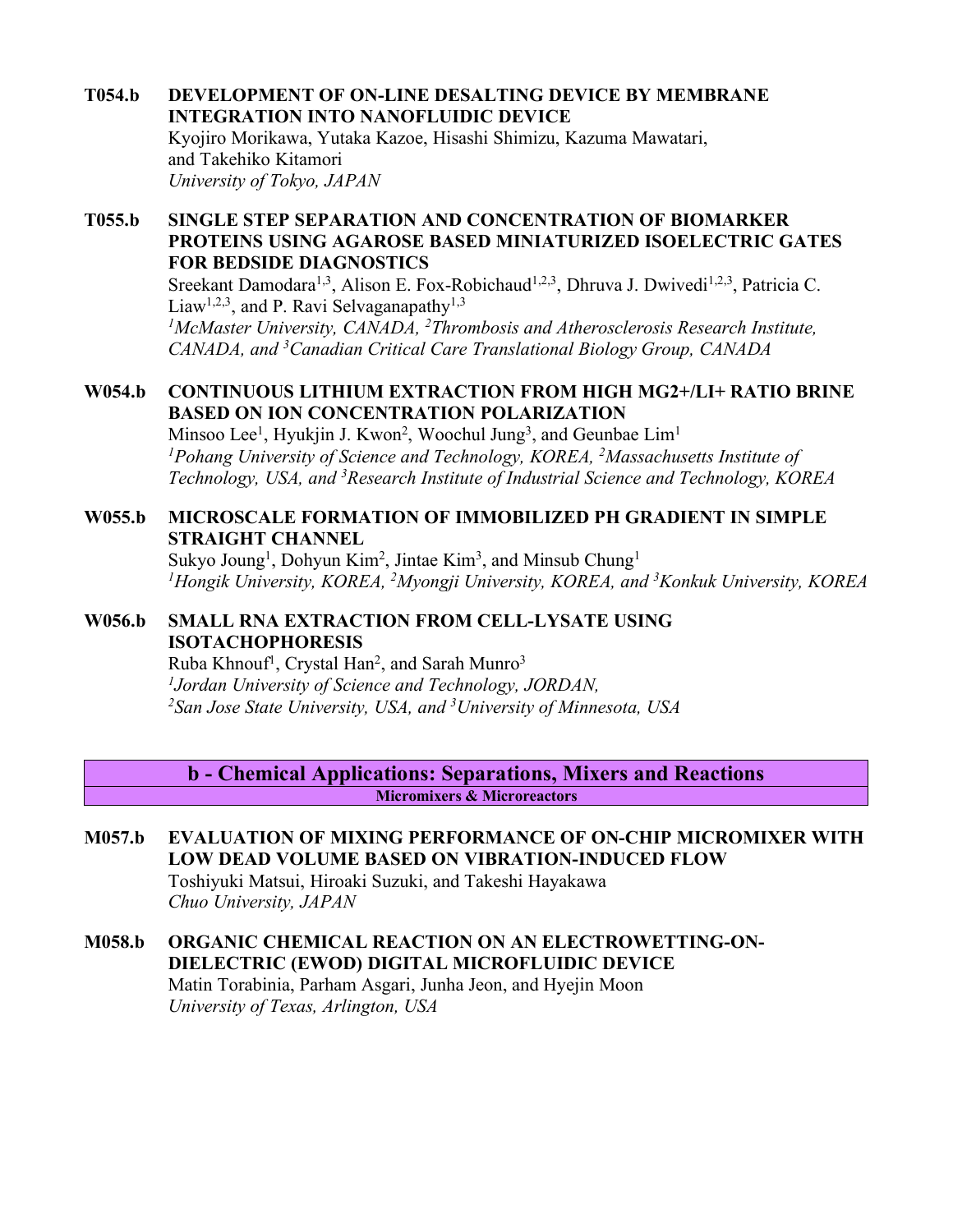### **M059.b THREE-DIMENSIONAL LAMINAR-FLOW MICROMIXER FOR KINETIC STUDIES OF INCREASED ACCURACY THROUGH A PRE-FOCUSED STREAM INJECTION**

Sheng Ni and Levent Yobas *Hong Kong University of Science and Technology, HONG KONG*

- **T056.b 3D HELICAL MICROMIXER BY LOST WAX CASTING** Daiki Tachibana, Ken Matsubara, Yoshimi Tanaka, Hiroki Ota, and Ohmi Fuchiwaki *Yokohama National University, JAPAN*
- **T057.b HIGH-PRESSURE MULTIPHASE MICROFLUIDICS FOR GREENER MANUFACTURING OF ACTIVE PHARMACEUTICAL INGREDIENTS** Deepali Arora<sup>1</sup>, Rossen Sedev<sup>1</sup>, Craig Priest<sup>2</sup>, Jane Beh<sup>1</sup>, and Neil Foster<sup>1</sup> *1 Curtin University, AUSTRALIA and 2 University of South Australia, AUSTRALIA*
- **T058.b PILOT-SCALE SOLVENT EXTRACTION OF HIGH-VALUE METALS** Die Yang, Moein N. Kashani, and Craig Priest *University of South Australia, AUSTRALIA*
- **T059.b VERSATILE MICROFLUIDIC PLATFORM FOR PROTOCOLS ON A CHIP VIA THE UTILIZATION CAPACITIVE SENSING FOR SAMPLE DISPENSING AND SURFACE ACOUSTIC WAVE (SAW) DRIVEN MIXING** Yaqi Zhang, Citsabehsan Devendran, Alex de Marco, and Adrian Neild *Monash University, AUSTRALIA*
- **W057.b AN ULTRA-RAPID ACOUSTIC MICROMIXER BY BOUNDARY-DRIVEN MICROSTREAMING OF INTEGRATED SHARP-EDGES AND BUBBLES** Mohammadreza Rasouli and Maryam Tabrizian *McGill University, CANADA*
- **W058.b IMPEDANCE-BASED EXCITATION-FREQUENCY OPTIMIZATION FOR A TRANSFER-TAPE-SUPPORTED LASER-MICROMACHINED CAVITATION-MICROSTREAMING MICROMIXER** Hyunjin Jeon, Abdi Mirgissa Kaba, Kyehan Rhee, and Dohyun Kin *Myongji University, KOREA*
- **W059.b THE EFFECT OF MICROREACTOR STRUCTURE ON QUANTITATIVE ANALYSIS OF TRACE VOLATILE ORGANIC COMPOUNDS** Qi Li, Zhenzhen Xie, Michael Nantz, and Xiao-An Fu *University of Louisville, USA*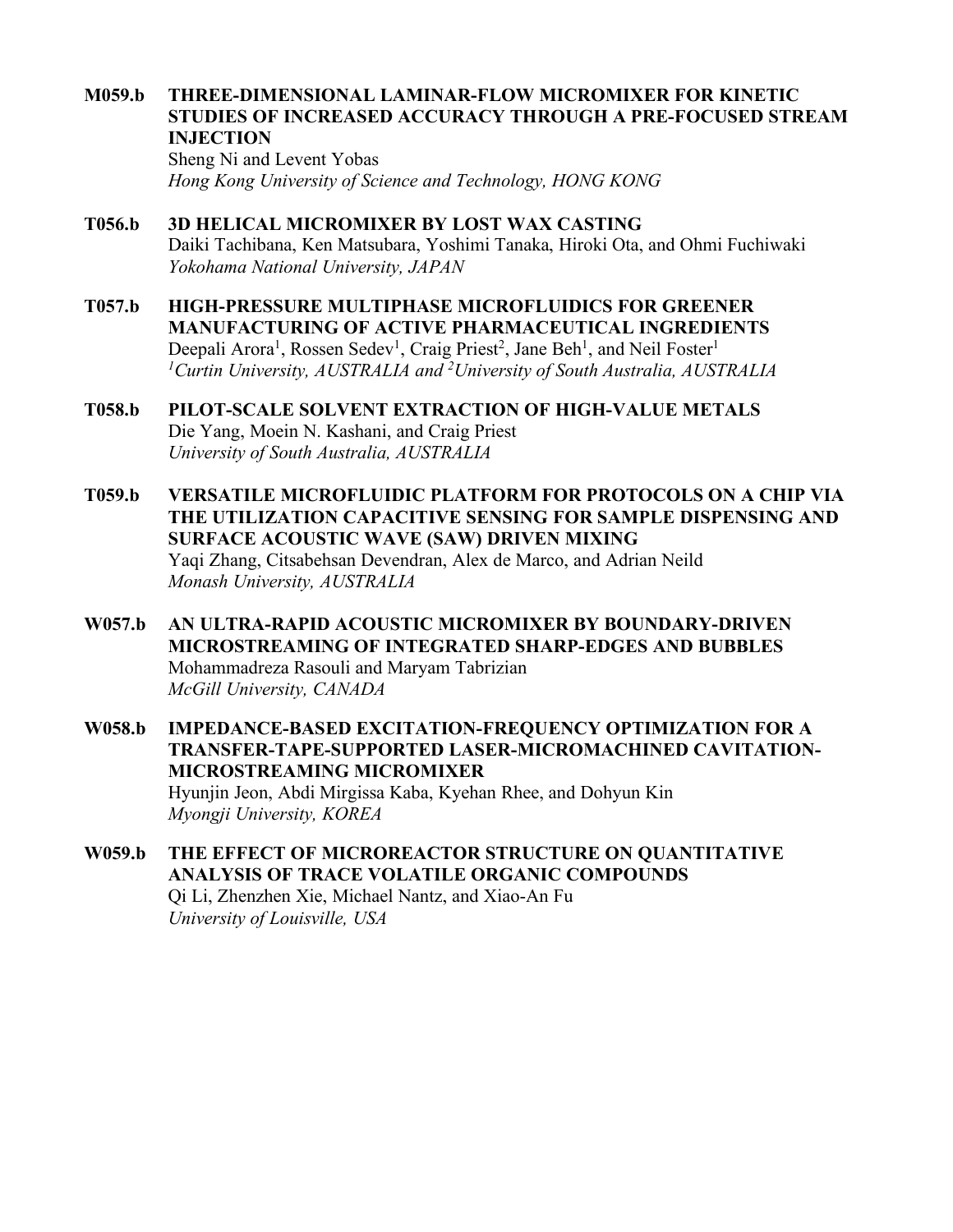### **b - Chemical Applications: Separations, Mixers and Reactions Particle Separation**

### **M060.b HIGH THROUGHPUT SEPARATION OF BACTERIA FROM BLOOD FOR SEPSIS DIAGNOSTICS USING EXTENDED ELASTO-INERTIAL MICROFLUIDICS**

Sharath Tippur Narayana Iyengar, Tharagan Kumar, Gustaf Mårtensson, and Aman Russom *KTH Royal Institute of Technology, SWEDEN*

### **M061.b PDMS-BASED MICROPOROUS SIEVING MATRICES FOR SIZE-SELECTIVE FILTRATION OF SUBMICROMETER-SIZED PARTICLES**

Takatomo Ouchi, Yurika Sakurai, Kayo Nakada, Masumi Yamada, and Minoru Seki *Chiba University, JAPAN*

### **M062.b THE MAGNUS FORCE ON SPINNING MICROPARTICLES**

Miguel Solsona<sup>1</sup>, Hans Keizer<sup>1</sup>, Yannic Klein<sup>2</sup>, Hans L. de Boer<sup>1</sup>, Wouter Olthuis<sup>1</sup>, Leon Abelmann<sup>3</sup>, and Albert van den Berg<sup>1</sup> *1University of Twente, THE NETHERLANDS, 2 Mesoscale Chemical Systems, THE NETHERLANDS, and 3Korea Institute of Science and Technology (KIST), Europe, THE NETHERLANDS*

# **M063.b VIABLE/NON-VIABLE CELL ASSAY USING ELECTROKINETIC DETERMINISTIC LATERAL DISPLACEMENT**

Bao D. Ho, Jason P. Beech, and Jonas O. Tegenfeldt *Lund University, SWEDEN*

## **T060.b INERTIAL FOCUSING OF DEFORMABLE PARTICLES IN TRIANGULAR CHANNELS**

Yo Han Choi, Jeong-ah Kim, and Wonhee Lee *Korea Advanced Institute of Science and Technology (KAIST), KOREA*

## **T061.b SIZE BASED SEPARATION OF PARTICLES WITH MICROFLUIDIC VORTEX TRAPPING INCORPORATING AN ORTHOGONAL TURN**

Navya Rastogi, Pranjal Seth, Ramray Bhat, and Prosenjit Sen *Indian Institute of Science, INDIA*

## **T062.b THE SEPARATION AND IDENTIFICATION OF PARASITE EGGS FROM HORSE FECES**

Jason P. Beech<sup>1</sup>, Kushagr Punyani<sup>1</sup>, Eva Tydén<sup>2</sup>, and Jonas O. Tegenfeldt<sup>1</sup> *1Lund University, SWEDEN and 2Swedish University of Agricultural Sciences, SWEDEN*

## **W060.b A 3D PRINTED MODULAR MICROFLUIDIC DEVICE FOR LARGE SCALE CELL HARVESTING FROM BIOREACTORS**

Mahsa Asadniaye Fard Jahromi<sup>1</sup>, Lin Ding<sup>2</sup>, Sajad Razavi Bazaz<sup>3</sup>, Graham Vesey<sup>3</sup>, Mohsen Asadnia<sup>1</sup>, and Majid Ebrahimi Warkiani<sup>2</sup> <sup>1</sup>Macquarie University, AUSTRALIA, <sup>2</sup>University of Technology Sydney, AUSTRALIA, and *3 Regeneus Pty Ltd, AUSTRALIA*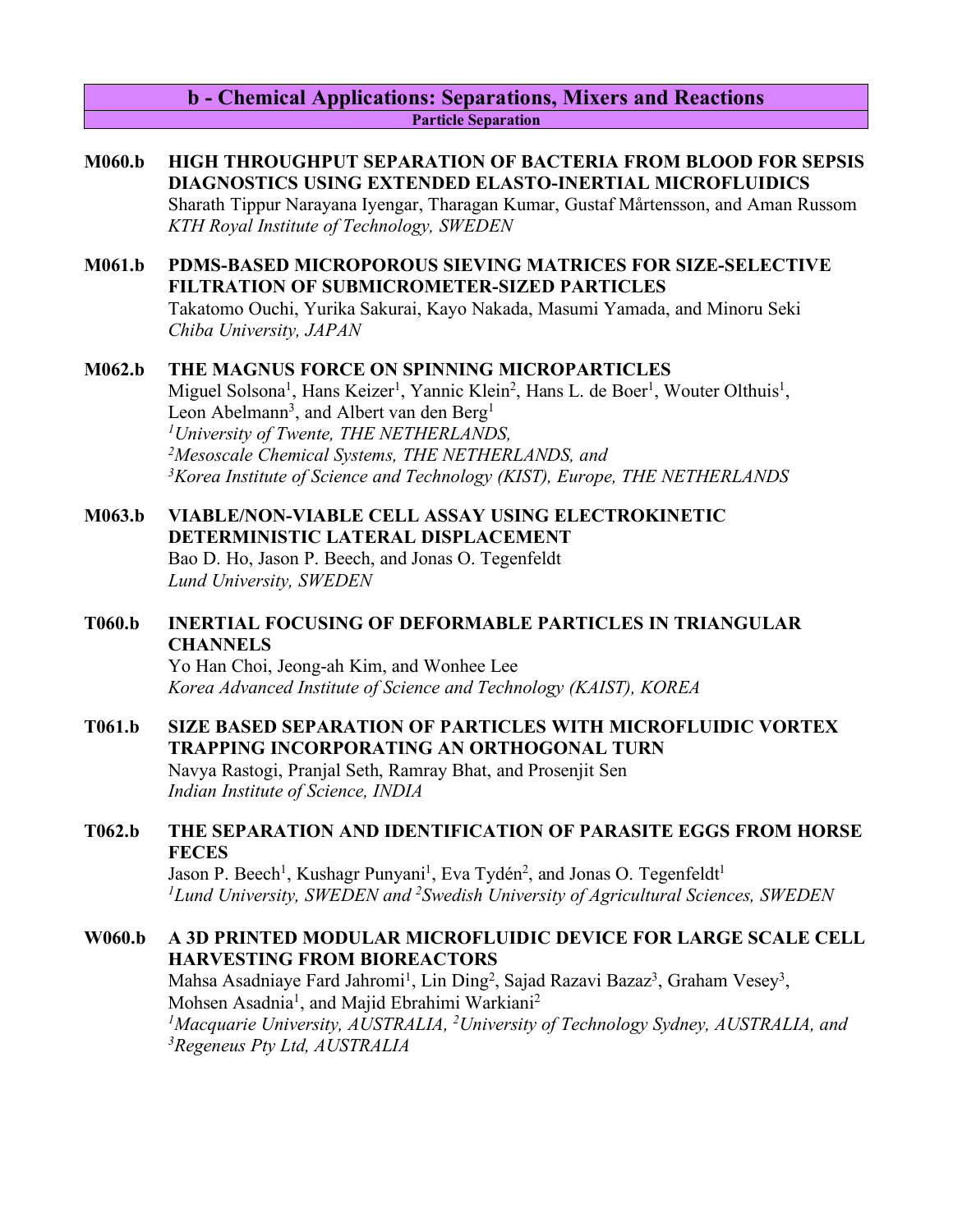# **W061.b MULTIPLE SIZE SEPARATION OF MICROPARTICLES WITH LOW DEAD VOLUME BASED ON GRAVITY-AIDED VIBRATION-INDUCED FLOW**

Naoki Kitada and Takeshi Hayakawa *Chuo University, JAPAN*

## **W062.b VERTICAL SLIT-FRACTIONATION: HIGH-THROUGHPUT PARTICLE/CELL SEPARATION**

Naotaka Jin<sup>1</sup>, Jumpei Yamamoto<sup>1</sup>, Masumi Yamada<sup>1</sup>, Kazuki Iijima<sup>2</sup>, Koji Katayama<sup>2</sup>, and Minoru Seki<sup>1</sup> *1Chiba University, JAPAN and 2Tosoh Corporation, JAPAN*

**b - Chemical Applications: Separations, Mixers and Reactions Other Applications in Chemistry**

## **M064.b MICROFLUIDIC DEVICE FOR DIRECT MEASUREMENT OF INITIAL RATE OF ENZYME REACTION BY ELECTROPHORETIC FILTRATION**

Junku Takao, Tatsuro Endo, Hideaki Hisamoto, and Kenji Sueyoshi *Osaka Prefecture University, JAPAN*

### **M065.b RAPID SCREENING OF RARE EARTH EXTRACTION: DIRECT ANALYSIS OF RATE AND PHASE BEHAVIOR IN A MICROPILLAR ARRAY**

Claudia Binder<sup>1</sup>, Benjamin Lageder<sup>1</sup>, Bronwyn Bradshaw-Hajek<sup>1</sup>, Barbara Breeze<sup>2</sup>, Emma Schofield<sup>2</sup>, Stephen Woollam<sup>3</sup>, and Craig Priest<sup>1</sup> <sup>1</sup>University of South Australia, AUSTRALIA, <sup>2</sup>Johnson Matthey Technology Centre, UK, and *3Anglo American's Technical Solutions, SOUTH AFRICA*

## **T063.b AN INTEGRATED CHIP-APPROACH TO STUDY ENANTIOSELECTIVE HETEROGENEOUS CATALYSTS AT THE MICROSCALE**

Rico Warias<sup>1</sup>, Hannes Westphal<sup>1</sup>, Daniele Ragno<sup>2</sup>, Alessandro Massi<sup>2</sup>, and Detlev Belder<sup>1</sup> *1 Leipzig University, GERMANY and 2 University of Ferrara, ITALY*

## **T064.b MICROFLUIDIC METHOD FOR INVESTIGATING KINETICS OF EMULSION DESTABILIZATION**

Marcin Dudek<sup>1</sup>, Diana Fernandes<sup>2</sup>, Eirik H. Herø<sup>1</sup>, and Gisle Øye<sup>1</sup> *1Norwegian University of Science and Technology, NORWAY and 2Polytechnic Institute of Porto, PORTUGAL*

## **W063.b FEMTO-LITER PROTEIN PURIFICATION BY PARALLEL TWO-PHASE NANOFLUIDICS**

Shu Matsuura, Yutaka Kazoe, and Takehiko Kitamori *University of Tokyo, JAPAN*

## **W064.b OPTIMIZATION OF PROTEIN CONJUGATION ON A USER-FRIENDLY MICROFLUIDIC CHIP**

Andrew W.L. Kinman and Rebecca R. Pompano *University of Virginia, USA*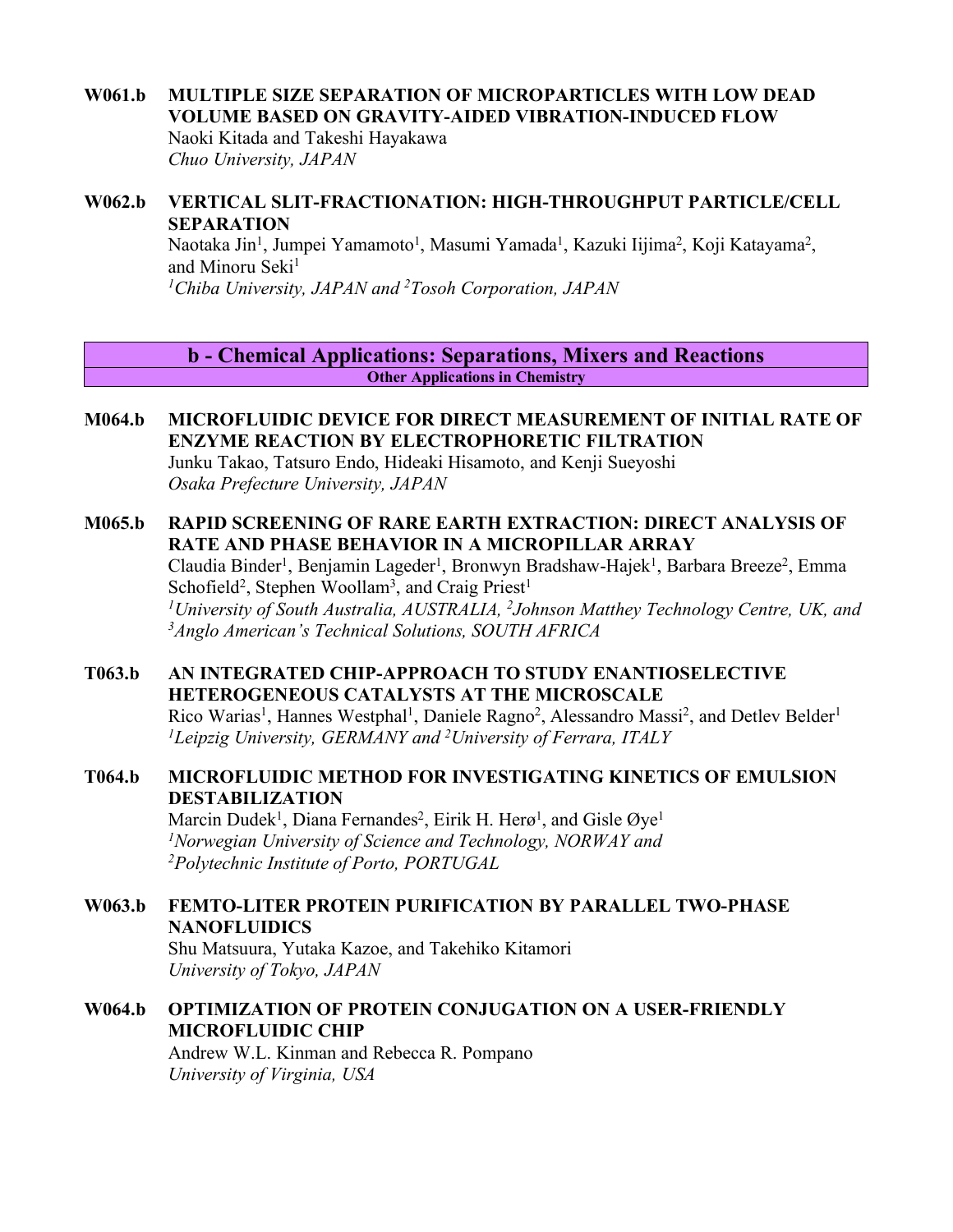**c - Diagnostics, Drug Testing & Personalized Medicine Cancer Research, Capture & Analysis of Circulating Tumor Cells**

## **M066.c A MICROFLUIDIC PLATFORM FOR DIAGNOSIS OF OVARIAN CLEAR CELL CARCINOMA VIA QUANTIFICATION OF FXYD2 GENE**

Ting-Hang Liu<sup>1</sup>, Chang-Ni Lin<sup>2,3</sup>, Keng-Fu Hsu<sup>2,3</sup>, and Gwo-Bin Lee<sup>1</sup> *1National Tsing Hua University, TAIWAN, 2 National Cheng Kung University Hospital, TAIWAN, and 3 National Cheng Kung University, TAIWAN*

## **M067.c ARRAY OF MICRO-MAGNETS FOR CTC SORTING IN LAB-ON-A CHIP DEVICES**

Lucie Descamps<sup>1</sup>, Samir Mekkaoui<sup>1</sup>, Emmanuelle Laurenceau<sup>1</sup>, Marie-Charlotte Audry<sup>1</sup>, Jessica Garcia<sup>2</sup>, Léa Payen<sup>2</sup>, Damien Le Roy<sup>3</sup>, and Anne-Laure Deman<sup>1</sup> <sup>1</sup>Lyon Institute of Nanotechnology, FRANCE, <sup>2</sup>Hospices Civils de Lyon, FRANCE, and *3 Institut Lumière Matière, FRANCE*

# **M068.c DEVELOPING AN OPTICAL DNA MAPPING TOOLBOX TO IDENTIFY CHROMOSOMAL TRANSLOCATIONS IN ACUTE MYELOID LEUKEMIA**

Miriam Hitz<sup>1</sup>, Gaurav Goyal<sup>2</sup>, Vilhelm Müller<sup>2</sup>, Linda Fogelstrand<sup>3</sup>, and Fredrik Westerlund<sup>1</sup> *1University of Applied Sciences, Aachen, GERMANY, 2 Chalmers University of Technology, SWEDEN, and 3Sahlgrenska University Hospital, SWEDEN*

# **M069.c RAPID AND VIABLE ISOLATION OF HETEROGENEOUS CIRCULATING TUMOR CELLS USING HIGH-DENSITY TAPERED-SLIT FILTERS**

Jae-Eul Shim<sup>1</sup>, Jiyoon Bu<sup>1</sup>, Mi-Kyung Lee<sup>1</sup>, Jong-Uk Bu<sup>2</sup>, Tae-Ha Kim<sup>2</sup>, and Young-Ho Cho<sup>1</sup> *1Korea Advanced Institute of Science and Technology (KAIST), KOREA and 2SenPlus, Ltd., KOREA*

## **T065.c A HERRINGBONE MICROFLUIDIC PROBE FOR AFFINITY SEPARATION OF CELLS**

Ayoub Glia, Muhammedin Deliorman, Pavithra Sukumar, and Mohammad Qasaimeh *New York University, Abu Dhabi, UAE*

## **T066.c AN INTEGRATED MICROFLUIDIC PLATFORM TO DETECT TUMOR CELLS FROM BILE JUICE OF CHOLANGIOCARCINOMA PATIENTS BY USING NOVEL AFFINITY REAGENTS**

Wen-Yen Huang<sup>1</sup>, Nai-Jung Chiang<sup>2</sup>, Cheng-Hsiu Chang<sup>3</sup>, Priya Gopinathan<sup>1</sup>, Terry D. Juang<sup>1</sup>, Hsiu-Chi Tu<sup>2</sup>, Yen-Shen Shan<sup>2</sup>, Shang-Cheng Hung<sup>3</sup>, and Gwo-Bin Lee<sup>1</sup> *1National Tsing Hua University, TAIWAN, 2 National Cheng Kung University Hospital, TAIWAN, and 3 Academia Sinica, TAIWAN*

## **T067.c BIOPHYSICS OF CIRCULATING TUMOR CELL CLUSTERS**

Baris Ragip Mutlu<sup>1,2</sup>, Taronish Dubash<sup>1,2</sup>, Claudius Dietsche<sup>1,2</sup>, Avanish Mishra<sup>1,2</sup>, Kevin Keim<sup>3</sup>, Jon Edd<sup>1,2</sup>, Daniel Haber<sup>1,2</sup>, Shyamala Maheswaran<sup>1,2</sup>, and Mehmet Toner<sup>1,2</sup> <sup>1</sup>Massachusetts General Hospital, USA, <sup>2</sup>Harvard Medical School, USA, and *3École Polytechnique Fédérale de Lausanne (EPFL), SWITZERLAND*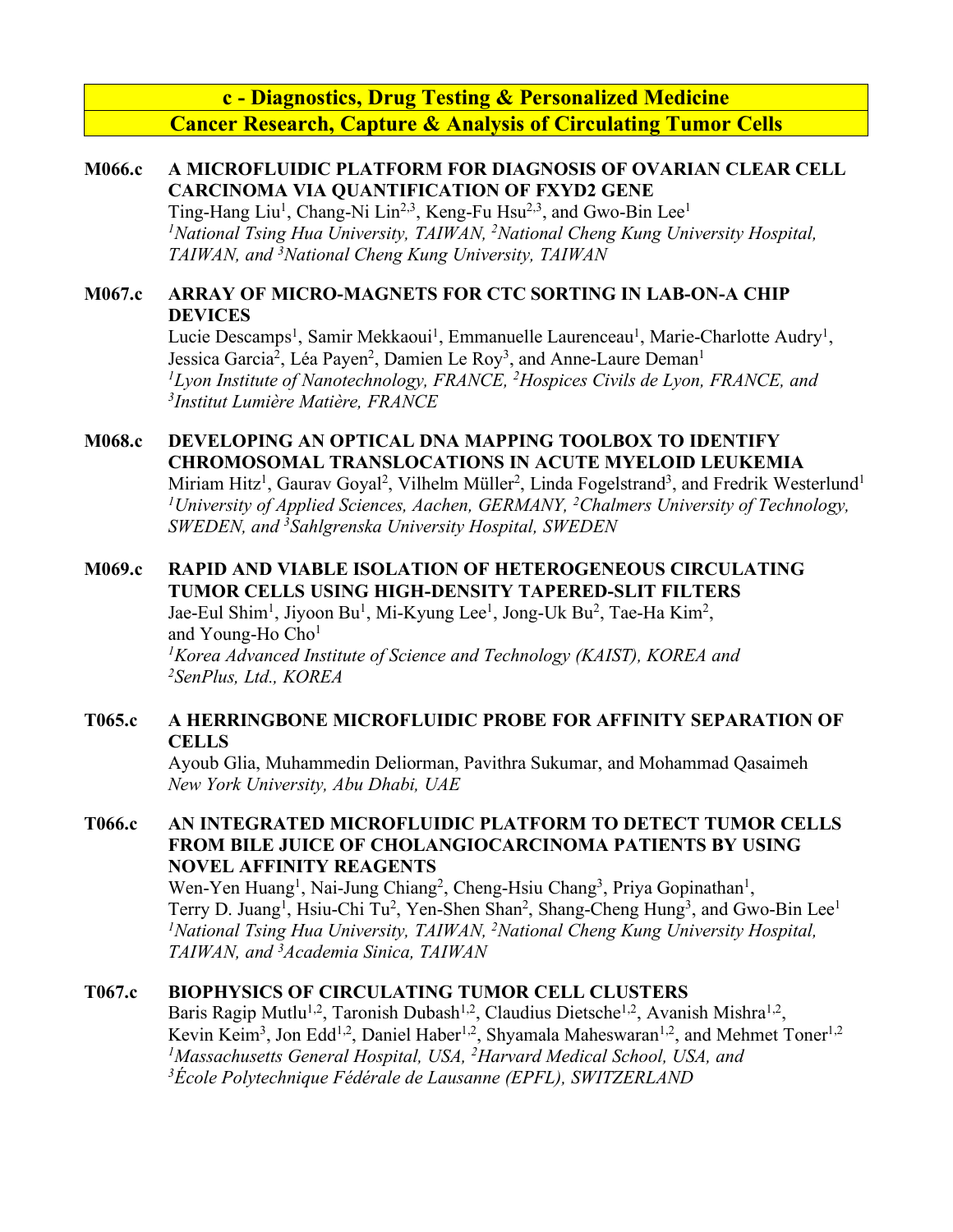## **T068.c MONITORING IMMUNOLOGICAL SYNAPSES AT SINGLE CELL LEVEL IN A MICROFLUIDIC DEVICE**

Faruk A. Shaik<sup>1</sup>, Clara Lewuillon<sup>2</sup>, Yasmine Touil<sup>2</sup>, Aurélie Guillemette<sup>2</sup>, Bruno Quesnel<sup>2</sup>, Carine Brinster<sup>2</sup>, Loïc Lemonnier<sup>3</sup>, Dominique Collard<sup>4</sup>, and Mehmet C. Tarhan<sup>5</sup> *1University of Lille, FRANCE, 2JPARC UMR-S1172, FRANCE, 3PHYCELL U1003, FRANCE, <sup>4</sup> LIMMS/CNRS-IIS, FRANCE, and 5IEMN UMR-8520, FRANCE*

### **T069.c SEPARATION/CAPTURE OF CANCER CELLS IN BLOOD USING A NUCLEIC-ACID APTAMER MODIFIED DYNAMIC DEFORMABLE MICROFILTER**

Yuta Nakashima<sup>1</sup>, Soichiro Fukuyama<sup>1</sup>, Seitaro Kumamoto<sup>1</sup>, Keiichiro Yasuda<sup>2</sup>, Yusuke Kitamura<sup>1</sup>, Masaaki Iwatsuki<sup>1</sup>, Hideo Baba<sup>1</sup>, Toshihiro Ihara<sup>1</sup>, and Yoshitaka Nakanishi<sup>1</sup> *1 Kumamoto University, JAPAN and 2 Ogic Technologies, JAPAN* 

- **W065.c A MICROFLUIDIC PLATFORM FOR APPLYING LOCALIZED AND DYNAMICALLY-CONTROLLED COMPRESSION ON CANCER CELLS** Sevgi Onal, Maan M. Alkaisi, and Volker Nock *University of Canterbury, NEW ZEALAND*
- **W066.c APPLICATION OF DNA-DIRECTED PATTERNING TO FABRICATE AN IN VITRO BONE MARROW MICROENVIRONMENT FOR THE HIGH-THROUGHPUT STUDY OF PROSTATE CANCER DORMANCY** Molly Kozminsky and Lydia Sohn *University of California, Berkeley, USA*
- **W067.c FOCUSING AND SORTING OF TUMOR CELL CLUSTERS IN AN INERTIAL MICROCHANNEL**

Jian Zhou, Qiyue Luan, and Ian Papautsky *University of Illinois, Chicago, USA*

**W068.c PICKING OF CIRCULATORY TUMOR CELLS (CTC'S) USING A MICRO FABRICATED GLASS PIPETTE INTEGRATED WITH SACA CHIP BASED DIGITIZED IMAGING SYSTEM (DIGI-SACA)** Ping-Hao Yeh, Venkanagouda S. Goudar, Hsin-Yao Wu, Hsueh-Yao Chu, and Fan-Gang Tseng *National Tsing Hua University, TAIWAN*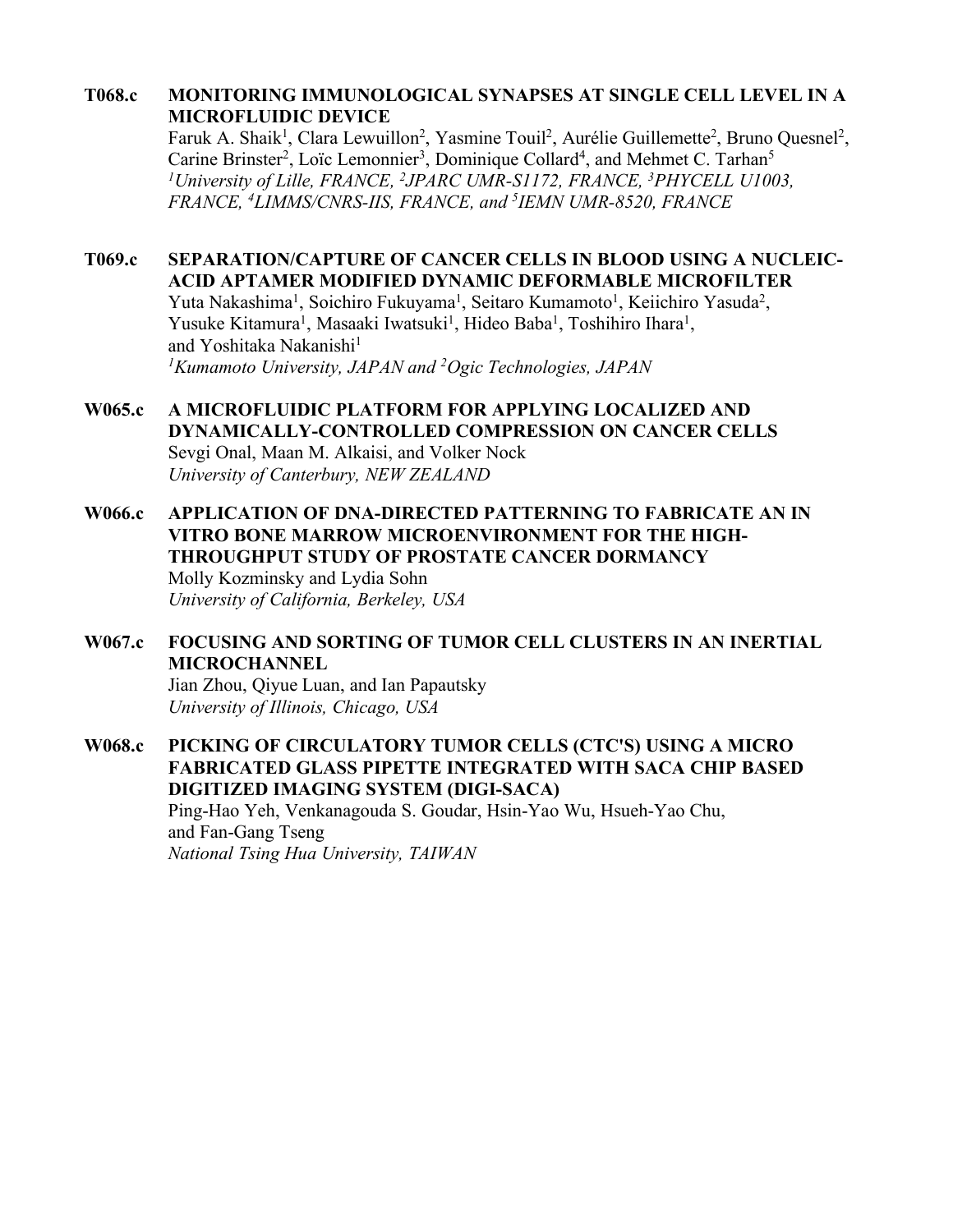### **c - Diagnostics, Drug Testing & Personalized Medicine Clinical Chemistry**

### **W069.c IN SITU PROFILING OF DNA SINGLE NUCLEOTIDE VARIATIONS AND RNA EXPRESSIONS OF CLINICALLY ACTIONABLE GENES SIMULTANEOUSLY FROM SINGLE CIRCULATING TUMOR CELLS ON A MICROFLUIDIC CHIP.**

Amos Lee<sup>1</sup>, Jessica Svedlund<sup>2</sup>, Evangelia Darai<sup>2</sup>, Yongju Lee<sup>1</sup>, Daewon Lee<sup>1</sup>, Han-Byoel Lee<sup>3</sup>, Sung-Min Kim<sup>3</sup>, Okju Kim<sup>1</sup>, Hyung Jong Bae<sup>4</sup>, Ahyoun Choi<sup>1</sup>, Sumin Lee<sup>1</sup>, Seo Woo Song<sup>1</sup>, Yeongjae Choi<sup>1</sup>, Huiran Yeom<sup>1</sup>, Caleb Sangchul Lee<sup>5</sup>, Wonshik Han<sup>1</sup>, Dong Soon Lee<sup>3</sup>, Jin-Young Jang<sup>3</sup>, Narayanan Madaboosi<sup>2</sup>, Mats Nilsson<sup>2</sup>, Sunghoon Kwon<sup>1</sup>, Yunjin Jeong<sup>1</sup>, Seo Woo Song<sup>1</sup>, Yeongjae Choi<sup>1</sup>, Huiran Yeom<sup>1</sup>, Caleb Sangchul<sup>5</sup>, Lee Wonshik Han<sup>3</sup>, Dong Soon Lee<sup>3</sup>, Jin-Young Jang<sup>3</sup>, Narayanan Madaboosi<sup>2</sup>, Mats Nilsson<sup>2</sup>, and Sunghoon Kwon<sup>1</sup> *1Seoul National University, KOREA, 2Science for Life Laboratory, SWEDEN, 3Seoul National University Hospital, KOREA, 4University of Illinois, Urbana-Champaign, USA, and 5 University of California, Berkeley, USA*

**c - Diagnostics, Drug Testing & Personalized Medicine Diagnostic Devices**

### **M070.c A CMOS-BASED LAB-ON-CHIP DIAGNOSTIC SYSTEM FOR RAPID DETECTION AND WORLDWIDE MONITORING OF AZOLE-RESISTANT ASPERGILLUS FUMIGATUS**

Ling-Shan Yu, Jesus Rodriguez-Manzano, Nicolas Moser, Kenny Malpartida-Cardenas, Thomas Sewell, Matthew C. Fisher, and Pantelis Georgiou *Imperial College London, UK*

### **M071.c A MICRONEEDLE-BASED LATERAL FLOW IMMUNOASSAY FOR RAPID PROTEIN DETECTION**

Xue Jiang and Peter B. Lillehoj *Michigan State University, USA*

# **M072.c A SIMPLE POINT-OF-CARE TEST FOR DRUG MONITORING IN WHOLE BLOOD OF PATIENTS WITH AUTOIMMUNE DISEASES**

Henry Ordutowski, Francesco Dal Dosso, Séverine Vermeire, Ann Gils, Jeroen Lammertyn, and Dragana Spasic *KU Leuven, BELGIUM*

### **M073.c CAPILLARY DRIVEN POROUS PDMS MICRONEEDLE FOR NAKED-EYE GLUCOSE SENSOR** Hakjae Lee, Kai Takeuchi, Yui Sasaki, Nobuyuki Takama, Tsuyoshi Minami, and Beomjoon Kim *University of Tokyo, JAPAN*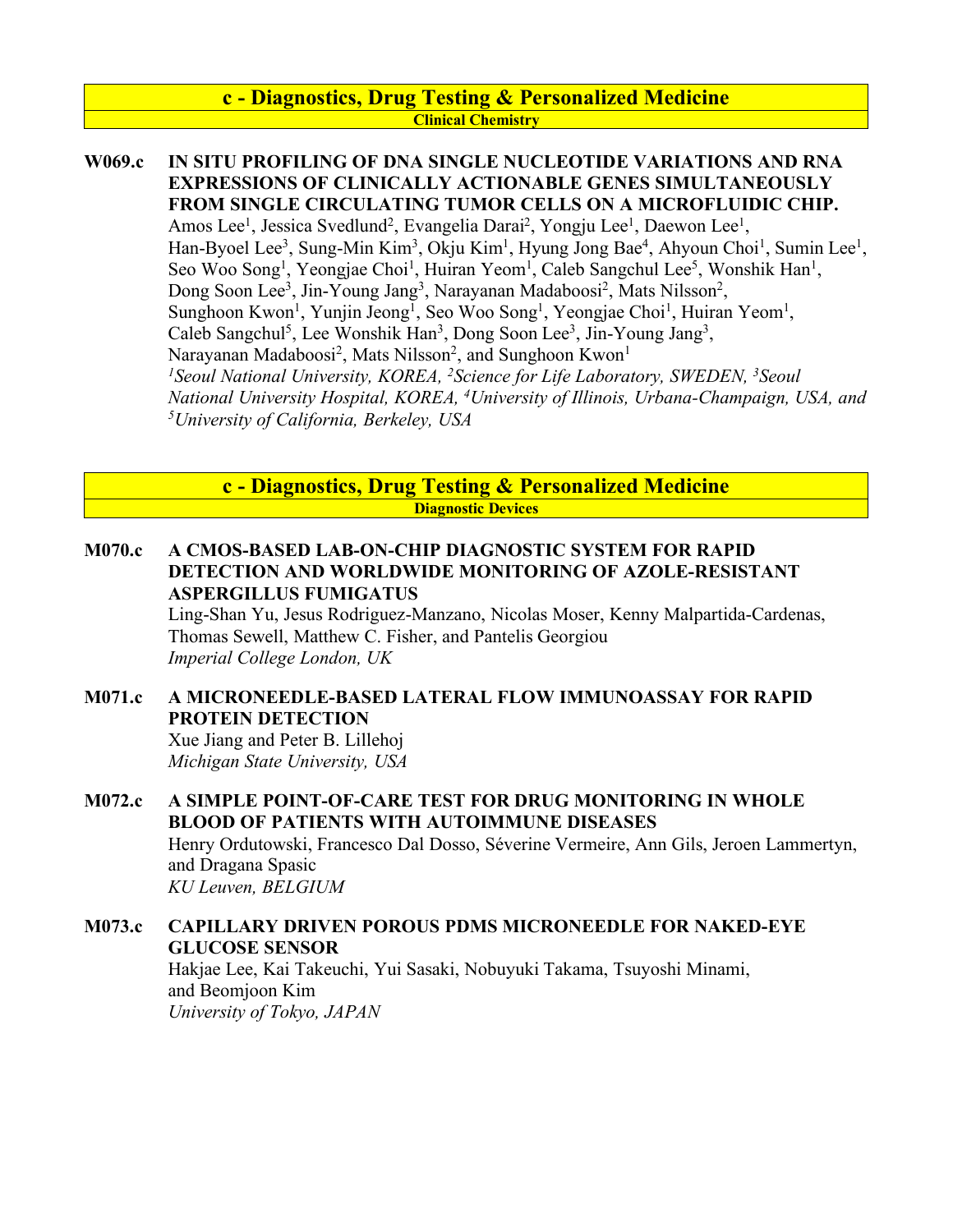### **M074.c DEVELOPMENT AND CLINICAL TESTING OF A MICROFLUIDIC IMMUNOAFFINITY BASOPHIL ACTIVATION TEST FOR POINT-OF-CARE ALLERGY DIAGNOSIS**

Frida Kalm<sup>1,2</sup>, Zenib Aljadi<sup>1</sup>, Harisha Ramachandraiah<sup>1</sup>, Caroline Nilsson<sup>2,3</sup>, Ola Winqvist<sup>4</sup>, Joachim Lundahl<sup>2</sup>, Anna Nopp<sup>2</sup>, and Aman Russom<sup>1</sup> <sup>1</sup>KTH Royal Institute of Technology, SWEDEN, <sup>2</sup>Karolinska Institutet and, SWEDEN, *3Sachs´ Children and Youth Hospital, SWEDEN, and 4Karolinska University Hospital, SWEDEN*

## **M075.c FLOW VISUALIZATION IN A CORONARY NETWORK WITH MICROVASCULAR OBSTRUCTION (MVO) USING A MULTISCALE IN-VITRO BENCHTOP MODEL**

Mirunalini Thirugnanasambandam<sup>1</sup>, Christian Wüthrich<sup>1</sup>, Sabrina Frey<sup>1</sup>, Peter Heeb<sup>2</sup>, Cornelia Nef<sup>2</sup>, André Bernard<sup>2</sup>, and Dominik Obrist<sup>1</sup> *1 University of Bern, SWITZERLAND and 2University of Applied Sciences Buchs NTB, SWITZERLAND*

## **M076.c FULLY-INTEGRATED CARTRIDGE FOR FAST POINT-OF-CARE DIAGNOSIS OF PERIODONTAL DISEASE**

Katherine E. Boehle, J. Jacob Carrano, and John C. Carrrano *Paratus Diagnostics, LLC, USA*

## **M077.c IOT PCR SYSTEM FOR DISEASE DETECTION AND SPREAD MONITORING**

Hanliang Zhu<sup>1</sup>, Pavel Podesva<sup>1</sup>, Xiaocheng Liu<sup>1</sup>, Haoqing Zhang<sup>1</sup>, Tomas Teply<sup>2</sup>, Ying Xu<sup>1</sup>, Honglong Chang<sup>1</sup>, Airong Qian<sup>1</sup>, and Pavel Neuzil<sup>1</sup> *1Northwestern Polytechnical University, CHINA and 2Czech Technical University, CZECH REPUBLIC*

## **M078.c NANOFLUIDIC BARCODES FOR QUANTIFICATION/IDENTIFICATION OF BIOMARKERS**

Sokhna M. Ngom<sup>1</sup>, Francois D. Delapierre<sup>2</sup>, Fatima Flores-Galicia<sup>1</sup>, Stephane Guilet<sup>1</sup>, Edmond Cambril<sup>1</sup>, Jean Gamby<sup>1</sup>, Antoine Pallandre<sup>3</sup>, Isabelle Le Potier<sup>1</sup>, and Anne-Marie Haghiri-Gosnet<sup>1</sup> *1 C2N-CNRS, FRANCE, <sup>2</sup> SPEC-CEA, FRANCE, and 3 LCP-CNRS, FRANCE*

## **M079.c OPTIMIZING ELECTROCHEMICAL IMPEDANCE SPECTROSCOPY BASED IMMUNOASSAYS ON ZINC-OXIDE-NANOWIRE PAPER-BASED ELECTRODES** Xiao Li<sup>1</sup>, Hao Fu<sup>1</sup>, Ted Li<sup>2</sup>, and Xinyu Liu<sup>1</sup> *1 University of Toronto, CANADA and 2 McGill University, CANADA*

**M080.c POINT-OF-CARE HIV NUCLEIC ACID SCREENING ON A MAGNETOFLUIDIC ASSAY CARTRIDGE** Alexander Y. Trick, Fan-En Chen, Liben Chen, and Tza-Huei Wang *Johns Hopkins University, USA*

### **M081.c RAPID SEPSIS DIAGNOSIS BY PHAGOCYTIC ACTIVITY OF IMMUNE CELLS** Seyong Kwon, Min Seok Lee, and Joo H. Kang *Ulsan National Institute of Science and Technology (UNIST), KOREA*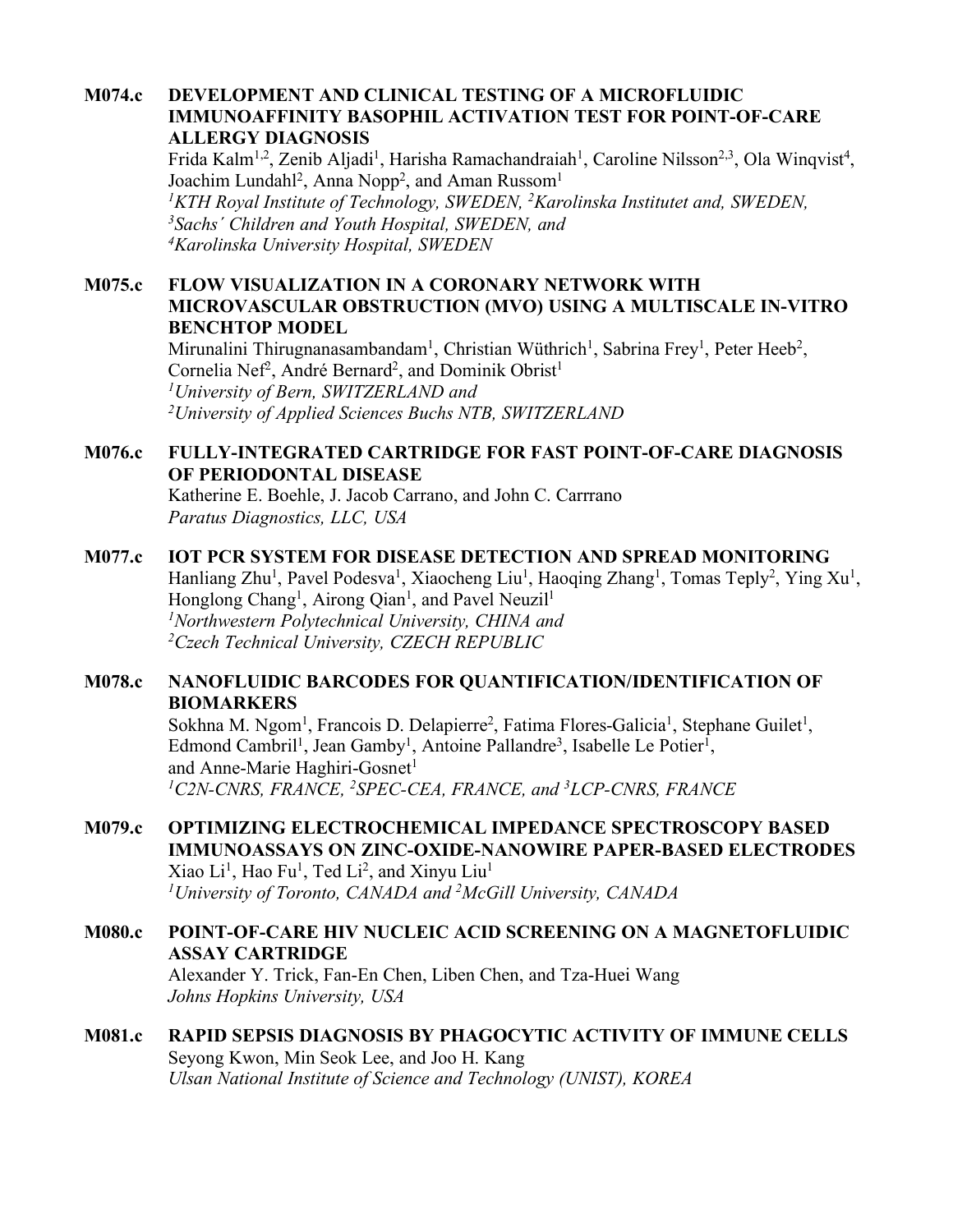#### **M082.c SELF-CONTAINED DIAGNOSTIC PLATFORM FOR PATHOGEN AND ANTIBIOTIC RESISTANCE DETECTION FOR DIABETIC FOOT ULCERS**

Joerg Nestler<sup>1</sup>, Cornelia Stiehl<sup>1</sup>, Jenny Graunitz<sup>1</sup>, Sascha Geidel<sup>1</sup>, Andreas Morschhauser<sup>2</sup>, Thomas Otto<sup>2</sup>, Martina Schneemann<sup>2</sup>, Apoorva Jnana<sup>3</sup>, Sreepathy T. Murali<sup>3</sup>, Kapaettu Satyamoorthy<sup>3</sup>, Dhananjaya Dendukuri<sup>4</sup>, Harald Peter<sup>5</sup>, Sakthi Uma Maheswari<sup>4</sup>, Siddharth Ramakrishnan<sup>4</sup>, Purbasha Halder<sup>4</sup>, and Frank F. Bier<sup>6</sup> *1BiFlow Systems GmbH, GERMANY, 2 Fraunhofer ENAS, GERMANY, 3 Manipal Academy of Higher Education, INDIA, 4 Achira Labs Pvt. Ltd., INDIA, 5 Fraunhofer IZI-BB, GERMANY, and 6Potsdam University, GERMANY*

### **M083.c THIN POLYMERIC SHEET-BASED IMMUNOASSAY PLATFORMS INTEGRATED WITH MICRO/NANO-IMPRINTED MULTISCALE ARCHITECTURES**

Shuhei Aoyama<sup>1,2</sup>, Yuto Akiyama<sup>2</sup>, Kenji Monden<sup>2</sup>, Masumi Yamada<sup>1</sup>, and Minoru Seki<sup>1</sup> *1 Chiba University, JAPAN and 2 Denka Co., Ltd., JAPAN*

### **M084.c WORLD-TO-CHIP INTERFACE FOR BLOOD-PLASMA SEPARATION ON A DIGITAL MICROFLUIDIC DEVICE**

Christopher Dixon, Julian Lamanna, and Aaron R. Wheeler *University of Toronto, CANADA*

## **T070.c A LAB-ON-A-DISK DEVICE FOR ISOLATION AND IDENTIFICATION OF PARASITE EGGS IN STOOL**

Sertan Sukas<sup>1</sup>, Bieke Van Dorst<sup>2</sup>, Agata Kryj<sup>1</sup>, Ole Lagatie<sup>2</sup>, Wim De Malsche<sup>1</sup>, and Lieven Stuvver<sup>2</sup>

*1 Vrije Universiteit Brussel, BELGIUM and 2 Janssen Diagnostics, BELGIUM*

## **T071.c A NOVEL DIAGNOSTIC DEVICE FOR RAPID TESTING OF ANTIBIOTIC ALLERGIES: FOCUS ON FLUIDIC DESIGN AND MANUFACTURING OF DISPOSABLE DISCS**

Elizaveta Vereshchagina<sup>1</sup>, Sergi Morais<sup>2</sup>, Luis A. Tortajada-Genaro<sup>2</sup>, Angel Maquieira<sup>2</sup>, Estrella Fernandez<sup>2</sup>, Teresa Molina<sup>2</sup>, Veaceslav Linte<sup>3</sup>, Brindus Comanescu<sup>3</sup>, Michal M. Mielnik<sup>1</sup>, Erik Andreassen<sup>1</sup>, Anna Franquesa-Vazquez<sup>4</sup>, Werner Balika<sup>4</sup>, and Alfredo Sáe $z^5$ 

*1SINTEF Digital, NORWAY, 2 Universitat Politècnica de València, SPAIN, 3 Optoelectronica, ROMANIA, 4STRATEC Consumables GmbH, AUSTRIA, and 5 Sergio Peransi Llopis Lumensia Sensors, SPAIN*

### **T072.c AN INTEGRATED MICROFLUIDIC DEVICE FOR BLOOD PLASMA SEPARATION AND IMMUNOASSAY DETECTION** Stanley C. Liu and Suraiya Rasheed

*University of Southern California, USA*

# **T073.c CHIP-AND-DIP: CAPILLARY-DRIVEN FLOW DEVICES FOR POINT-OF-CARE DIAGNOSTICS**

Sammer-ul Hassan and Xunli Zhang *University of Southampton, UK*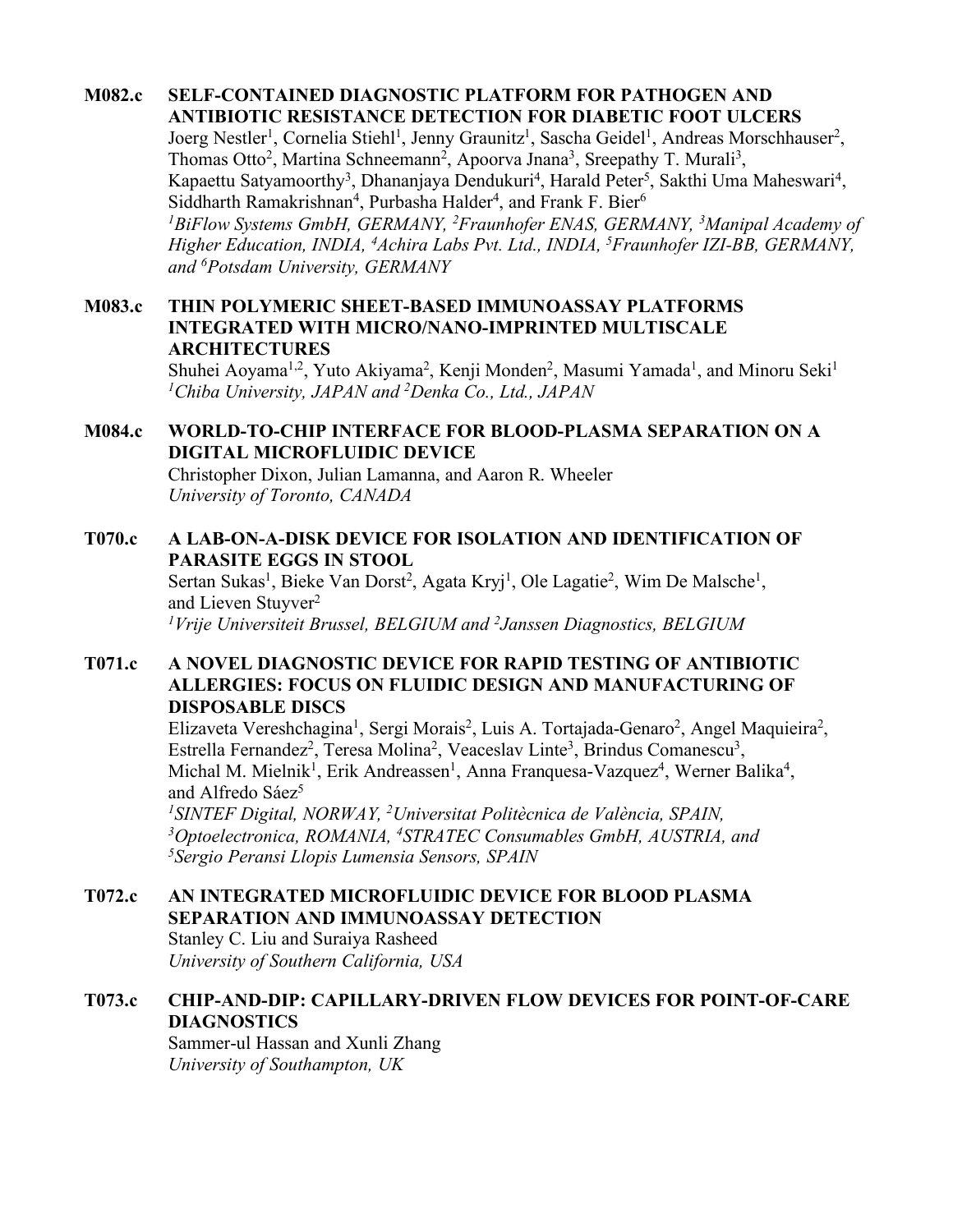### **T074.c DEVELOPMENT OF AN AFFORDABLE AND SENSITIVE DIAGNOSTIC TEST FOR DENGUE DISEASE USING MICROFLUIDICS AND SMARTPHONES.**

Sophie M. Jegouic<sup>1</sup> and Alexander D. Edwards<sup>1,2</sup> *1 University of Reading, UK and 2 Capillary Firm Technology Ltd, UK*

## **T075.c FLUORESCENCE SIGNAL AMPLIFICATION FOR SENSITIVE ENZYME IMMUNOASSAY UTILIZING AN IMMUNO-WALL** Keine Nishiyama<sup>1</sup>, Toshihiro Kasama<sup>2</sup>, Masatoshi Maeki<sup>1</sup>, Akihiko Ishida<sup>1</sup>, Hirofumi Tani<sup>1</sup>, and Manabu Tokeshi<sup>1</sup> *1Hokkaido University, JAPAN and 2 University of Tokyo, JAPAN*

## **T076.c HEMORHEOMETER-ON-A-CHIP: ANALYSIS OF BLOOD BIOPHYSICAL PARAMETERS IN A MICROCHANNEL** Ziya Isiksacan, Murat Serhatlioglu, and Caglar Elbuken *Bilkent University, TURKEY*

## **T077.c LAB-ON-CHIP PLATFORM WITH FULLY INTEGRATED SAMPLE PREPARATION MODULE COUPLED WITH A HYBRIDIZATION-FREE SURFACE ACOUSTIC WAVE SENSOR FOR RAPID FOODBORNE PATHOGEN DETECTION**

Katerina Tsougeni<sup>1</sup>, Georgia Kaprou<sup>1</sup>, C.M. Loukas<sup>1</sup>, Audrey Hamiot<sup>2</sup>, George Papadakis<sup>3</sup>, Bruno Dupuy<sup>2</sup>, Michael Eck<sup>4</sup>, David Rabus<sup>5</sup>, George Kokkoris<sup>1</sup>, Electra Gizeli<sup>3</sup>, Angeliki Tserepi<sup>1</sup>, Evangelos

*1NCSR-Demokritos, GREECE, 2Institute Pasteur, FRANCE, 3Foundation for Research & Technology - Hellas, GREECE, 4 Jobst Technologies GmbH, GERMANY, and 5SENSeOR SAS, FRANCE*

## **T078.c NANOPLASMO-FLUIDIC PCR CHIP WITH MICROLITER VOLUME FOR RAPID DIAGNOSTICS**

Byoung-Hoon Kang<sup>1</sup>, Youngseop Lee<sup>2</sup>, and Ki-Hun Jeong<sup>1</sup> *1Korea Advanced Institute of Science and Technology (KAIST), KOREA and 2 University of California, Berkeley, USA*

# **T079.c PAPER-BASED DEVICE WITH INTEGRATED ION-SELECTIVE OPTODES FOR COLORIMETRIC QUANTIFICATION OF SALIVARY METAL IONS**

Yasuhiro Suenaga, Hiroyuki Shibata, Yuki Hiruta, and Daniel Citterio *Keio University, JAPAN*

### **T0801.c POROUS MICRONEEDLE ELECTRODES FOR THE ELECTROCHEMICAL SENSING ON SKIN** Hiroyuki Kai

*Tohoku University, JAPAN*

## **T081.c REUSABLE MICROFLUIDIC DEVICE FOR COMPLETE BLOOD COUNT APPLICATIONS**

Damien Isebe<sup>1</sup>, Amin Amirouche<sup>2</sup>, Jean L. Papilleau<sup>1</sup>, Philippe Piedcoq<sup>1</sup>, Nicolas Verplanck<sup>2</sup>, Pierre Blandin<sup>2</sup>, Anais Ali-Cherif<sup>1</sup>, and Yves Fouillet<sup>2</sup> *1HORIBA Medical, FRANCE and 2CEA, LETI-Health, FRANCE*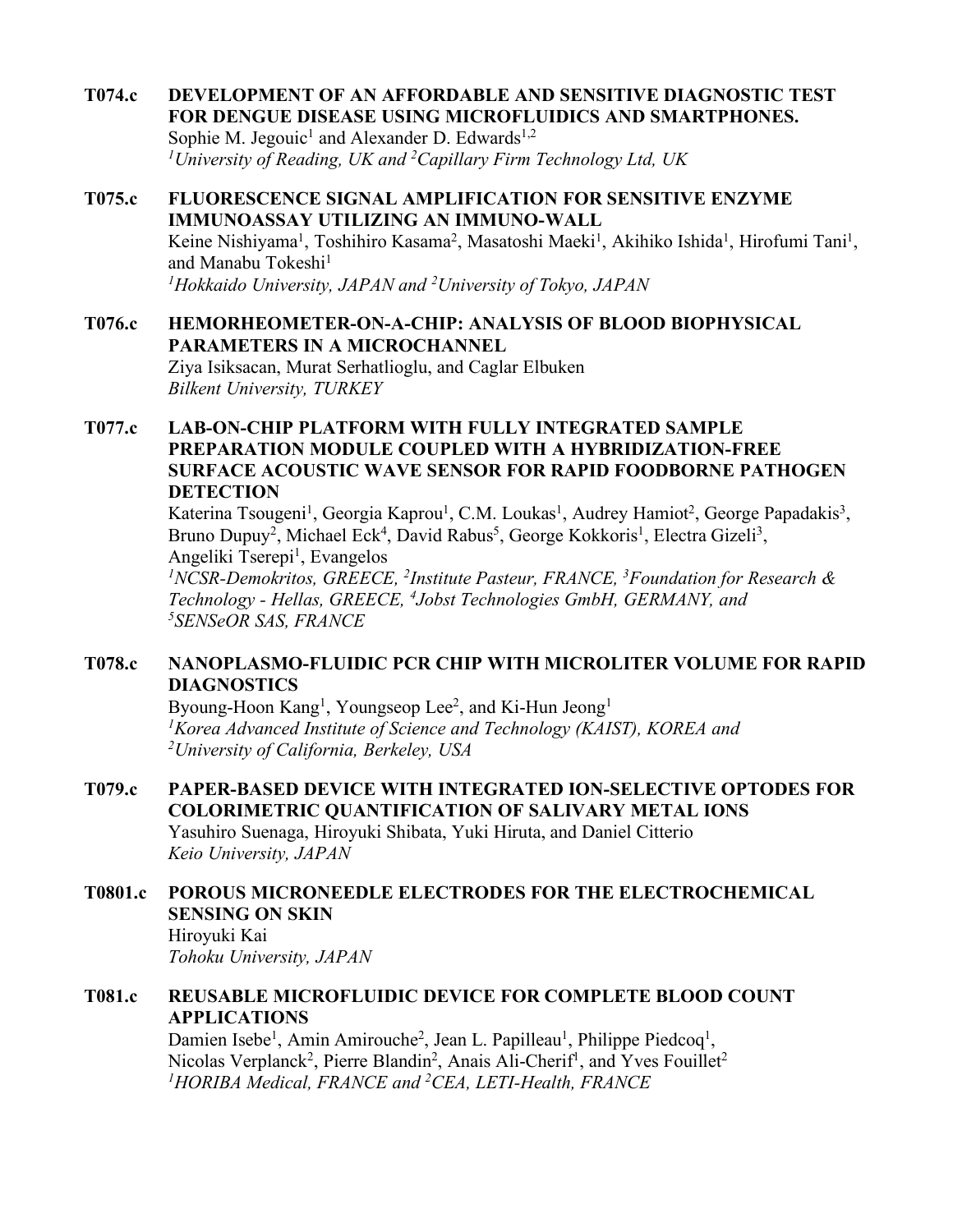## **T082.c SINGLE-STEP BIOLUMINESCENCE LATERAL FLOW IMMUNOASSAYS FOR DIAGNOSTICS**

Riho Shimazu<sup>1</sup>, Junnosuke Kawahara<sup>1</sup>, Kosuke Tomimuro<sup>1</sup>, Kazushi Misawa<sup>1</sup>, Yan Ni<sup>2</sup>, Yuki Hiruta<sup>1</sup>, Maarten Merkx<sup>2</sup>, and Daniel Citterio<sup>1</sup> *1Keio University, JAPAN and 2 Eindhoven University of Technology, THE NETHERLANDS*

# **T083.c TOWARDS INTEGRATED, AUTONOMOUS AND LOW-COST DIAGNOSTICS AT THE POINT-OF-CARE FROM WHOLE BLOOD TO ANSWER**

Amin Kazemzadeh, Ruben Soares, Noa Lapins, and Aman Russom *KTH Royal Institute of Technology, SWEDEN*

**W070.c A LARGE-VOLUME SPUTUM COLLECTION AND DRY-STORAGE DEVICE FOR TUBERCULOSIS MOLECULAR DIAGNOSTIC TESTING** Bhushan J. Toley, Andrea Dsouza, and Saylee Jangam *Indian Institute of Science, INDIA*

# **W071.c A PORTABLE AND FULLY AUTOMATED SYSTEM FOR RAPID DETECTION OF PROTEIN BIOMARKERS IN PERIPHERAL BLOOD**

Minjie Shen, Nan Li, and Youchun Xu *Tsinghua University, CHINA*

### **W072.c AUTOMATED PORTABLE DEVICE FOR ANTIMICROBIAL SUSCEPTIBILITY TEST OF ANTIBIOTICS COMBINATION** Kuo-Wei Hsu<sup>1</sup>, Wen-Bin Lee<sup>1</sup>, Huey-Ling You<sup>2</sup>, Mel S Lee<sup>2</sup>, and Gwo-Bin Lee<sup>1</sup> *1National Tsing Hua University, TAIWAN and 2 Kaohsiung Chang Gung Memorial Hospital, TAIWAN*

### **W073.c DESIGNING, MANUFACTURING, AND VERIFICATION OF RAPID DIAGNOSIS KIT CARTRIDGES FOR UNDILUTED WHOLE BLOOD APPLICATIONS** Yo Han Choi and Kwang Hyo Chung *Electronics and Telecommunications Research Institute, KOREA*

## **W074.c DISTANCE READOUT-BASED PAPER DEVICES FOR MULTIPLEXED URINALYSIS** Rika Sawano, Hiyoyuki Shibata, Kento Maejima, Yuki Hiruta, and Daniel Citterio

- *Keio University, JAPAN* **W075.c FULLY-AUTOMATED SENSITIVE BLOOD-TYPING CHIP**
	- Ken Yamamoto, Ryosuke Sakurai, and Masahiro Motosuke *Tokyo University of Science, JAPAN*

## **W076.c HYBRIDIZATION-BASED DNA ANALYSIS BY SELF-HEATING NANOWIRE MICROFLUIDIC DEVICES**

Hiromi Takahashi<sup>1</sup>, Takao Yasui<sup>1</sup>, Keiko Shinjo<sup>1</sup>, Quanli Liu<sup>1</sup>, Taisuke Shimada<sup>1</sup>, Noritada Kaji<sup>2</sup>, Hiromu Kashida<sup>1</sup>, and Yoshinobu Baba<sup>1</sup> *1Nagoya University, JAPAN and 2 Kyushu University, JAPAN*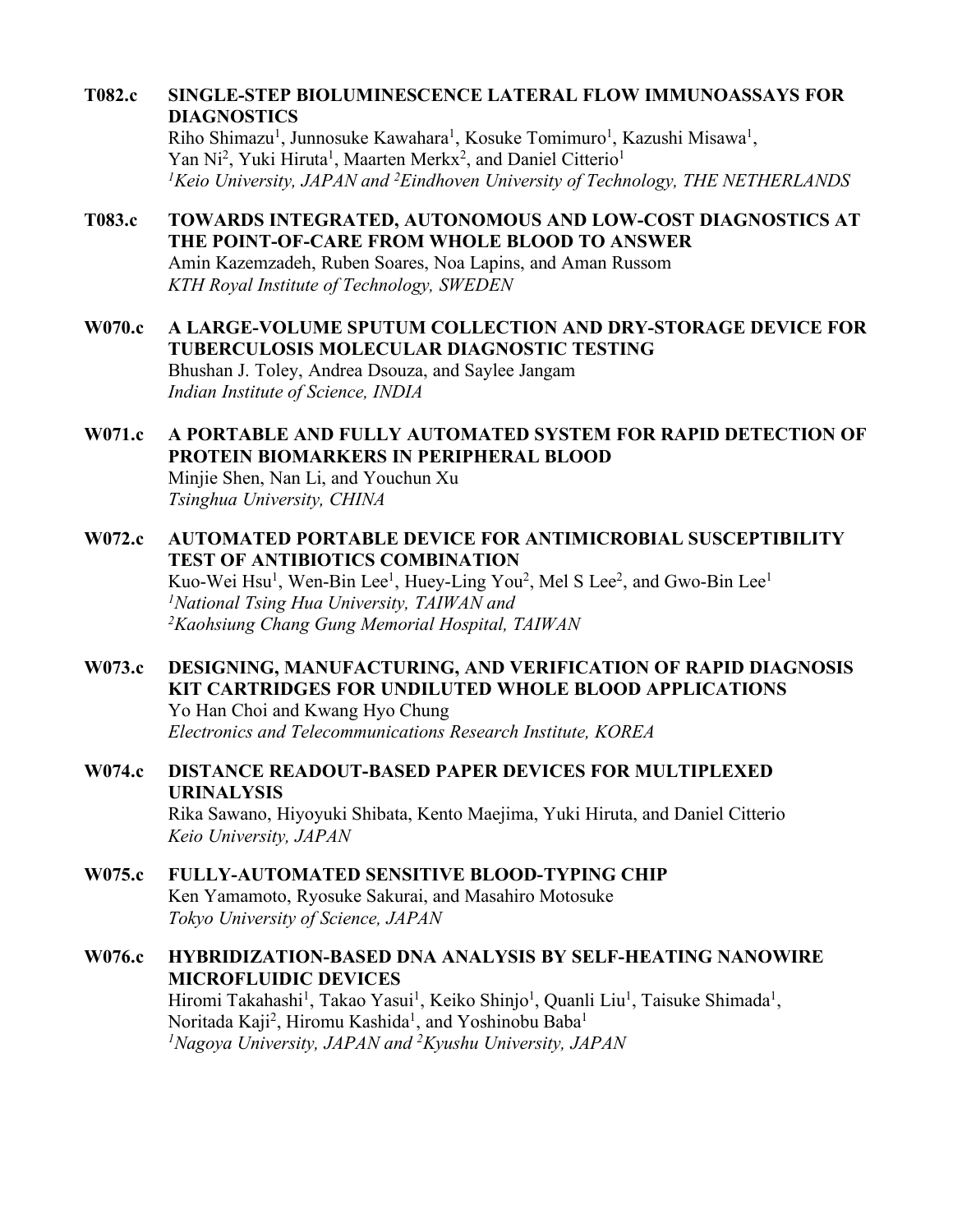## **W077.c LAB-ON-PCB PLATFORM FOR THE SENSITIVE AND RAPID DETECTION OF URINARY TRACT INFECTIONS**

Georgia Kaprou, Myrto Fillipidou, Sotiris Ntouskas, George Kokkoris, Panagiota Petrou, Dimitris Mastellos, Stavros Chatzandroulis, and Angeliki Tserepi *National Center for Scientific Research 'Demokritos', GREECE*

## **W078.c ONE-TOUCH RAPID SALIVA SAMPLING AND DIAGNOSTIC LAB-ON-A-CHIP FOR POINT-OF-CARE TESTING (POCT) OF UNBOUND PARA THYROID HORMONE (PTH)**

Vinitha Thiyagarajan Upaassana, Sthitodhi Ghosh, Alexander Milleman, Thinh Nguyen, and Chong H. Ahn *University of Cincinnati, USA*

## **W079.c PHASE CHANGE MATERIALS AS AN ENABLER FOR MALARIA DETECTION IN LOW-RESOURCE SETTINGS**

Dries Vloemans<sup>1</sup>, Francesco Dal Dosso<sup>1</sup>, Carlos L. Orero<sup>1</sup>, Joanne Macdonald<sup>2</sup>, and Jeroen Lammertyn<sup>1</sup> <sup>1</sup>KU Leuven, BELGIUM and <sup>2</sup>University of the Sunshine Coast, AUSTRALIA

## **W080.c PRODUCT DEVELOPMENT OF A PORTABLE MICROFLUIDIC DEVICE FOR THE DETECTION OF BACTERIAL CONTAMINATION IN ENVIRONMENTAL LIQUID SAMPLES**

Luis F. Alonzo<sup>1</sup>, Andrew Miller<sup>1</sup>, Troy Hinkley<sup>1</sup>, Anne-Laure Le Ny<sup>1</sup>, Sam R. Nugen<sup>2</sup>, and Kevin P. Nichols<sup>1</sup> *1Global Good/Intellectual Ventures Lab, USA and 2Cornell University, USA*

## **W081.c SEGMENTED MICROFLUIDICS ASSISTED BACTERIAL ISOLATION FOR SEPSIS DIAGNOSIS FROM LARGE VOLUME OF BLOOD** Suhanya Duraiswamy<sup>1</sup>, Ruige Wu<sup>2</sup>, and Zhiping Wang<sup>2</sup> *1Indian Institute of Technology Hyderabad, INDIA and 2SIMTech, SINGAPORE*

**W082.c SLµRP: A MODULAR SCALABLE AUTOMATED MICROFLUIDIC SYSTEM FOR DIAGNOSTIC ASSAY OPTIMIZATION AND CARTRIDGE PROTOTYPING** Carlos F. Ng<sup>1</sup>, David P. Kalish<sup>1</sup>, Anne V. Cheng<sup>1</sup>, Richie E. Kohman<sup>1,2</sup>, Jenny M. Tam<sup>2</sup>, Richard Novak<sup>1</sup>, George M. Church<sup>1,2</sup>, and Donald E. Ingber<sup>1,2,3</sup> *1Harvard University, USA, 2Harvard Medical School, USA, and 3Boston Children's Hospital, USA*

**W083.c TOWARDS POINT-OF-CARE HIV DIAGNOSTICS USING DUAL-LABELLED ROLLING CIRCLE PRODUCTS FOR EFFICIENT CAPTURE AND DETECTION IN A MICROFLUIDIC DEVICE** Ruben R.G. Soares<sup>1</sup>, João C. Varela<sup>2</sup>, Ujjwal Neogi<sup>3</sup>, Mats Nilsson<sup>2</sup>, Narayanan Madaboosi<sup>2</sup>, and Aman Russom $<sup>1</sup>$ </sup> <sup>1</sup>KTH Royal Institute of Technology, SWEDEN, <sup>2</sup>Stockholm University, SWEDEN, and *3Karolinska Institutet, SWEDEN*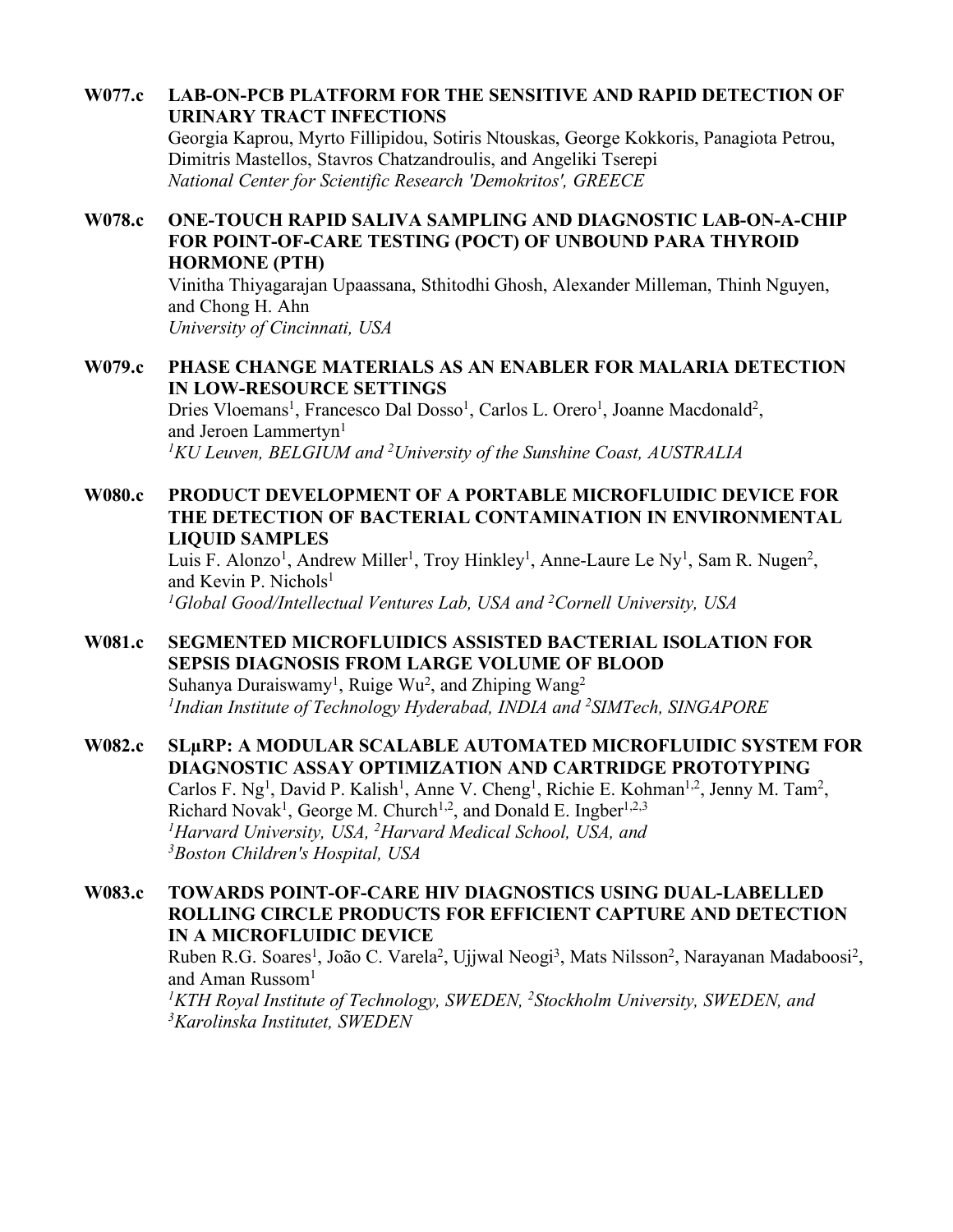**c - Diagnostics, Drug Testing & Personalized Medicine Drug Development, Screening & Drug Delivery**

### **M085.c FABRICATION OF 3D IN VITRO MICRO-PHYSIOLOGICAL SYSTEM CAPABLE TO STUDY THE SYSTEMIC DELIVERY OF ONCOLYTIC VIRUS**

Sang Woo Lee<sup>1</sup>, Kyoung Jin Lee<sup>2</sup>, Soo Yeon Jeong<sup>1</sup>, Heuiran Lee<sup>2</sup>, and Gi Seok Jeong<sup>1</sup> *1Asan Medical Center, KOREA and 2University of Ulsan College of Medicine, KOREA*

### **M086.c FIBER-SHAPED 3D TISSUE IN A 96 WELL PLATE FOR HIGH-THROUGHPUT DRUG SCREENING**

Midori Kato-Negishi, Jun Sawayama, and Shoji Takeuchi *University of Tokyo, JAPAN*

### **M087.c TOWARDS EFFICIENT DRUG CARRIERS - FUNCTIONALIZED GRAPHENE OXIDE STUDY ON 2D-MONOLAYER AND 3D-SPHEROID BREAST CANCER MODELS**

Agnieszka Zuchowska, Artur Kasprzak, Kamil Zukowski, Marta Mazurkiewicz-Pawlicka, Artur Malolepszy, Elzbieta Jastrzebska, Magdalana Poplawska, and Zbigniew Brzozka *Warsaw University of Technology, POLAND*

### **T084.c DIGITAL MICROFLUIDIC DRUG SCREENING ON BIOPSIES FROM XENOGRAFT MOUSE BREAST CANCER**

Jiao Zhai, Yanwei Jia, Pui-in Mak, and Rui P. Martins *University of Macau, CHINA*

## **T085.c MICROFLUIDIC IMMOBILIZED ENZYME REACTORS FOR PREDICTION OF DRUG CLEARANCE IN VIVO**

Iiro Kiiski<sup>1</sup>, Sanna Artes<sup>1</sup>, Ville Jokinen<sup>2</sup>, Päivi Järvinen<sup>1</sup>, and Tiina Sikanen<sup>1</sup> *1University of Helsinki, FINLAND and 2 Aalto University, FINLAND*

## **T086.c MICROSYSTEM FOR EVALUATION THE EFFECTIVENESS OF THERAPEUTIC PROCEDURES (CT AND ECT)**

Sandra Skorupska, Ilona Grabowska-Jadach, Artur Dybko, and Zbigniew Brzózka *Warsaw University of Technology, POLAND*

### **T087.c ULTRA-HIGH-THROUGHPUT SCREENING OF BACTERIAL LIBRARIES TO IDENTIFY NOVEL METABOLITES THAT INDUCE MITOCHONDRIAL BIOGENESIS AND FUNCTION**

Anna Desalvo<sup>1</sup>, Catherine Klapholz<sup>1</sup>, Gareth Ettridge<sup>2</sup>, Christina Kahramanoglou<sup>1</sup>, Kamila Bienkowska<sup>1</sup>, Robert Lightowlers<sup>2</sup>, Doug Turnbull<sup>2</sup>, and Stuart Wood<sup>1</sup> <sup>1</sup> Nanna Therapeutics Ltd, UK and <sup>2</sup> Wellcome Centre for Mitochondrial Research, UK

# **W084.c EXTRAVASATION OF SOFT NANOPARTICLES SIMULATED ON AN EASY-TO-OBSERVE MEMBRANE-INTEGRATED MICROFLUIDIC DEVICE**

Mayu Watanabe<sup>1</sup>, Yumi Moriya<sup>1</sup>, Hiroaki Matsuba<sup>2</sup>, Akihiro Kishimura<sup>2</sup>, Yoshiki Katayama<sup>2</sup>, and Naoki Sasaki<sup>1</sup> *1Toyo University, JAPAN and 2Kyushu University, JAPAN*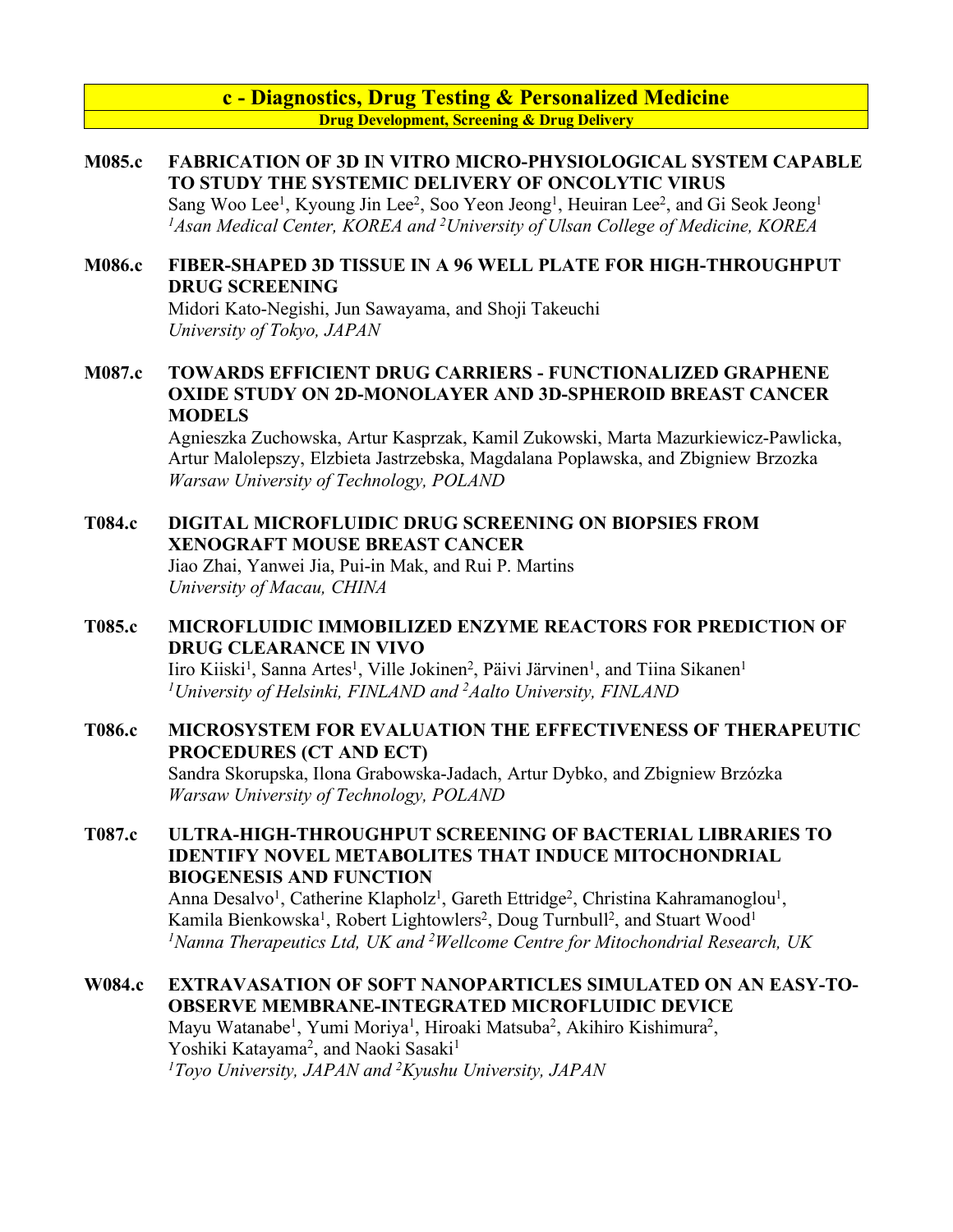**W085.c INJECTABLE WIRELESS MICRO-DEVICE INTEGRATED WITH PHOTODEGRADABLE HYDROGEL FOR DEEP TISSUE THERAPEUTICS** Sophie Lian, Yi Liu, Rongzhou Lin, John.S. Ho, Chia-Hung Chen, and Ri Lu *National University of Singapore, SINGAPORE*

### **W086.c SIDE-BY-SIDE 2D AND 3D CELL CULTURING MICRODEVICES FOR DRUG TOXICITY SCREENING** Päivi Järvinen<sup>1</sup>, Ashkan Bonabi<sup>1</sup>, Ville Jokinen<sup>2</sup>, and Tiina Sikanen<sup>1</sup>

*1University of Helsinki, FINLAND and 2 Aalto University, FINLAND*

**W087.c ULTRASOUND-TRIGGERED CONTROLLED RELEASE OF NANOPARTICLES FROM HYDROGEL MICROBEADS BY RELEASE-PROMOTING PARTICLES** Takeshi Kubota<sup>1</sup>, Yuta Kurashina<sup>1</sup>, and Hiroaki Onoe<sup>1</sup> *1 Keio university, JAPAN and 2 Tokyo Institute of Technology, JAPAN*

> **c - Diagnostics, Drug Testing & Personalized Medicine Liquid Biopsy and Sample Preparation**

**M088.c BIOMIMETIC MEMBRANE ENABLED MULTIVALENT MICROFLUIDIC CHIP FOR HIGHLY EFFICIENT ENRICHMENT OF CIRCULATING TUMOR CELLS** Ling L. Wu, Xin Qu, Yan L. Song, and Chao Y. Yang

*Shanghai Jiao Tong University School of Medicine, CHINA*

## **M089.c HANDHELD DEVICE FOR CENTRIFUGATION-FREE NUCLEIC ACID EXTRACTION**

Ruige Wu, Pinhui Lee, Ke Gan, Wei Hua, and Zhiping Wang *Singapore Institute of Manufacturing Technology (A\*Star), SINGAPORE*

### **M090.c INTEGRATED MICROFLUIDIC DEVICE FOR CIRCULATING EXOSOMES DETECTION TOWARDS BREAST CANCER DIAGNOSIS**

Wenwen Chen<sup>1</sup>, Wentao Su<sup>1</sup>, Jianhua Qin<sup>1</sup>, and Hongjing Li<sup>2</sup> *1Chinese Academy of Sciences, CHINA and 2First Affiliated Hospital of Dalian Medical University, CHINA*

## **M091.c MICROFLUIDIC DEVICE FOR THE SEPARATION OF BLOOD PLASMA FROM CAPILLARY SAMPLES**

Giulia Deiana<sup>1</sup>, Alvaro J. Conde<sup>2</sup>, Conni McCarthy<sup>2</sup>, James Dear<sup>1</sup>, Stewart Smith<sup>1</sup>, and Maïwenn Kersaudy-Kerhoas<sup>2</sup> *1University of Edinburgh, UK and 2 Heriot-Watt University, UK*

**T088.c CREATING A MAP FOR SURGEONS: DIRECT BLOTTING ASSISTED STAMPING OF TISSUE FOR MALDI IMAGING MASS SPECTROMETRY** Katherine E. Donovan, Haidy S. Metwally, Prashant Agrawal, David J. Simon, David Berman, and Richard D. Oleschuk *Queen's University, CANADA*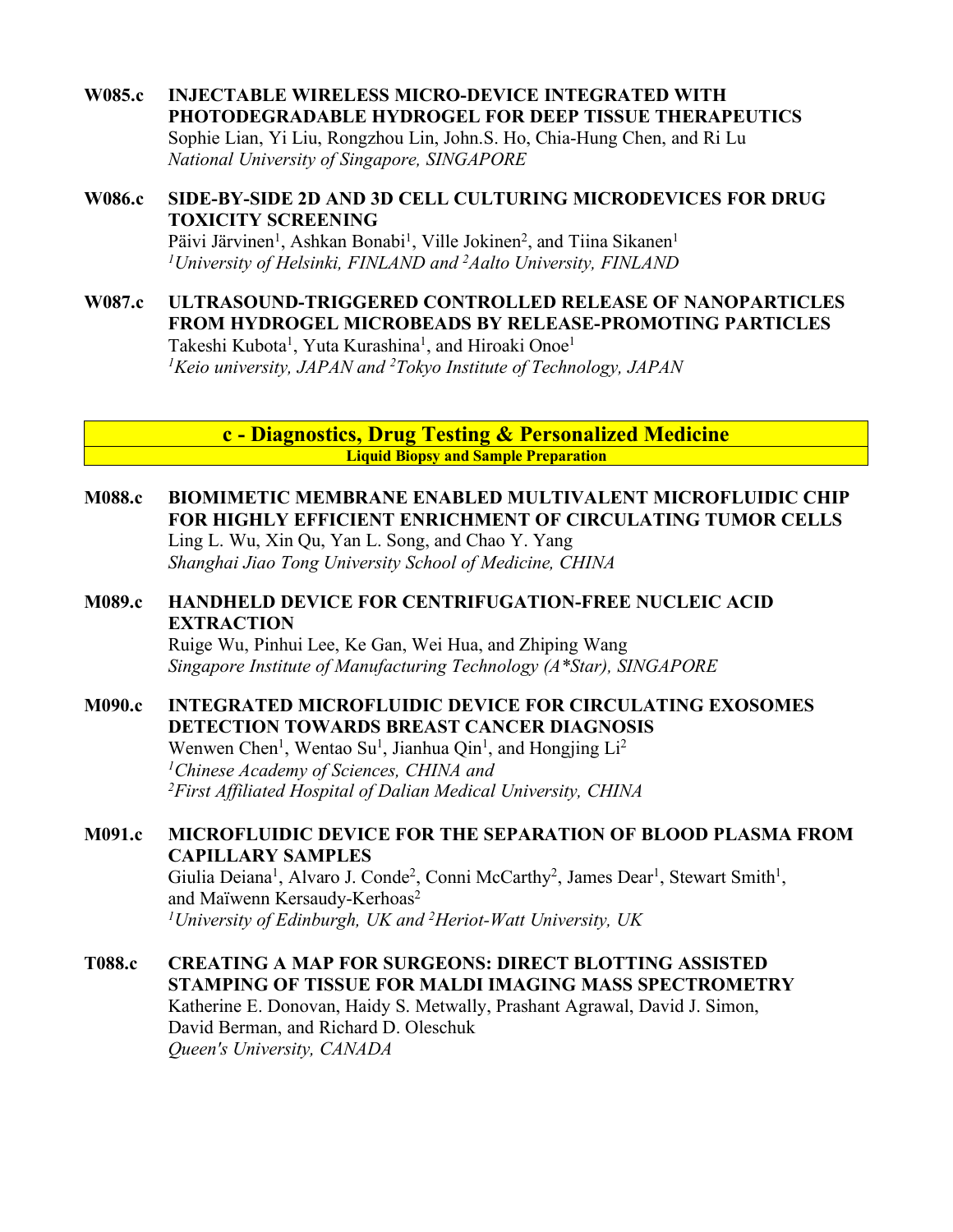**T089.c HIGH-THROUGHPUT SEPARATION AND COLLECTION OF EXOSOMES BASED ON SURFACE ZETA POTENTIAL TOWARD EXOSOMAL DIAGNOSTICS AND THERAPY** Hiroaki Takehara, Hiromi Kishita, Shusuke Sato, and Takanori Ichiki

*University of Tokyo, JAPAN*

# **T090.c LONG DNA ISOLATION USING LATERAL DISPLACEMENT ARRAYS INTEGRATED WITH DNA COMBING**

Oskar E. Ström, Jason P. Beech, and Jonas O. Tegenfeldt *Lund University, SWEDEN*

### **T091.c NITROGEN-MUSTARD COATED MAGNETIC BEADS FOR HYBRIDIZATION AND ELUTION-FREE CIRCULATING TUMOR DNA DETECTION**

Benediktus N. Hapsianto<sup>1</sup>, Naoshi Kojima<sup>2</sup>, Ryoji Kurita<sup>2</sup>, Hitoshi Yamagata<sup>3</sup>, Hiroyuki Fujita<sup>3</sup>, Teruo Fujii<sup>1</sup>, and Soo Hyeon Kim<sup>1</sup> <sup>1</sup>University of Tokyo, JAPAN, <sup>2</sup>National Institute of Advanced Industrial Science (AIST), *JAPAN, and 3Canon Medical Systems Corporation, JAPAN*

### **W088.c SEARCHING CANCER-SPECIFIC EXTRACELLULAR VESICLE USING SIZE FRACTION AND SINGLE VESICLE ANALYSIS**

Dongyoung Kim<sup>1</sup>, Hyun-Kyung Woo<sup>2</sup>, Chaeeun Lee<sup>2</sup>, Yoohong Min<sup>2</sup>, and Yoon-Kyoung Cho2 *1Center for Soft and Living Matter, Institute for Basic Science, KOREA and 2Ulsan National Institute of Science & Technology, KOREA*

## **W089.c INKJET-PRINTING BASED INTEGRATION OF MICROFLUIDICS ON FROZEN SECTION FOR SPATIALLY STAINING**

Fengyi Zheng<sup>1</sup>, Jiasheng Huang<sup>1</sup>, Xiaoyi Shi<sup>1</sup>, Fei Pei<sup>2</sup>, and Zhihong Li<sup>1</sup> *1 Peking University, CHINA and 2 Peking University Health Science Center, CHINA*

## **W090.c MAGNETIC BEAD FREE DNA EXTRACTION ENABLED BY EWOD DIGITAL MICROFLUIDICS**

Shubhodeep Paul and Hyejin Moon *University of Texas, Arlington, USA*

### **W091.c POLYVINYL ALCOHOL (PVA)-FUNCTIONALIZED FILTER FOR EFFECTIVE CELL CAPTURE AND RELEASE** Tingyu Li, Yaoping Liu, and Wei Wang

*Peking University, CHINA*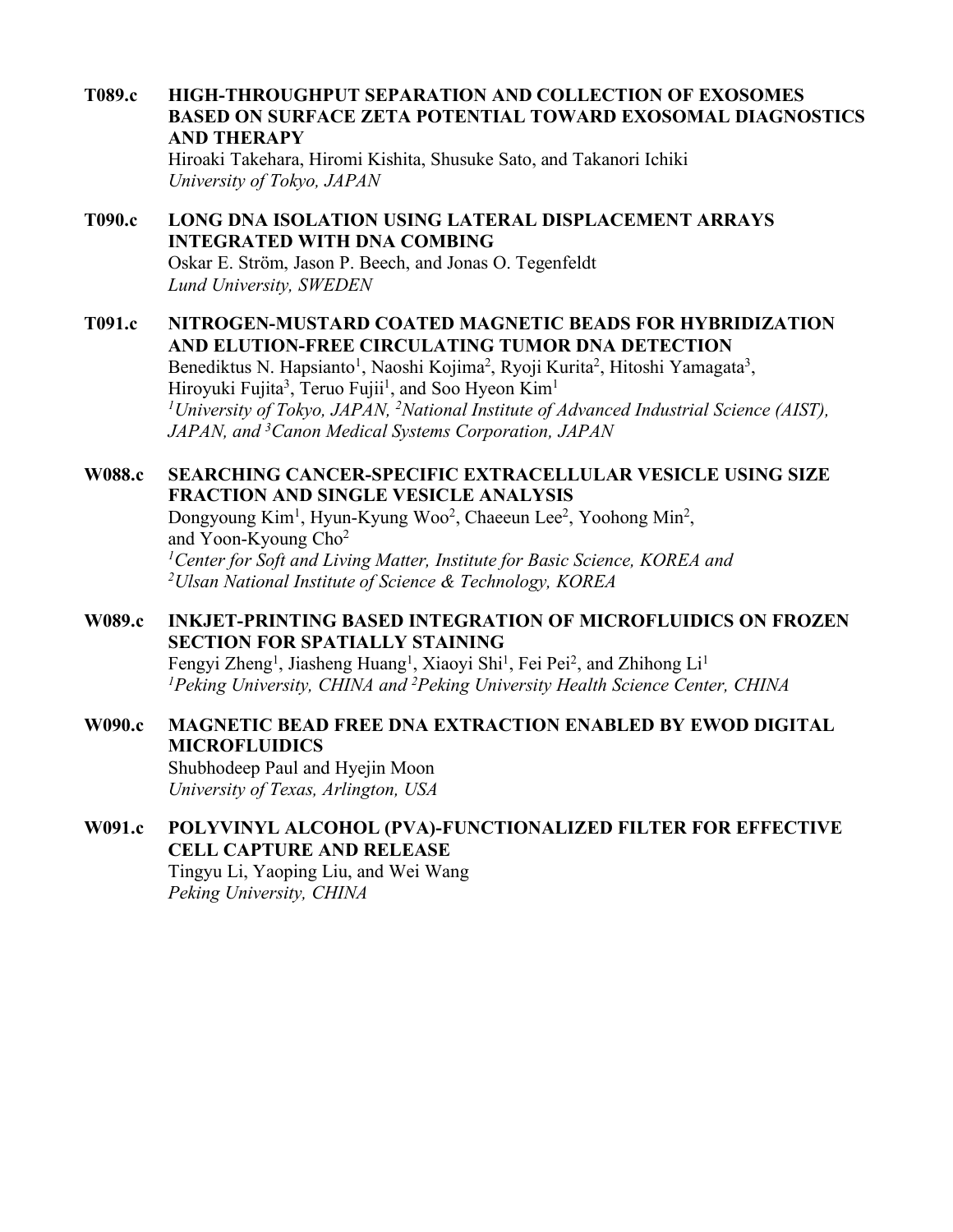### **c - Diagnostics, Drug Testing & Personalized Medicine Neurobiology/Neuroscience**

- **M092.c BACK-TO-BACK CO-CULTURE OF NEURONS/ASTROCYTES ON A MICROPOROUS SIN MEMBRANE AND MULTICHANNEL MEASUREMENT OF NEURONAL POTENTIAL USING A MICROELECTRODE ARRAY** Satoshi Yoshida and Takashi Yasuda *Kyushu Institute of Technology, JAPAN*
- **M093.c ON-LINE MICRODIALYSIS-MICROCHIP ELECTROPHORESIS WITH ELECTROCHEMICAL DETECTION FOR CONTINUOUS IN VIVO MONITORING OF CATECHOLAMINES** Susan Lunte, Shamal Gunawardhana, Galina Bulgakova, and Sara Thomas

*University of Kansas, USA*

### **T092.c CHARACTERIZATION OF NEURON SIGNALING USING MICROELECTRODE ARRAY COMBINED WITH FAST AND PRECISE COOLING DEVICE FOR CRYOANESTHESIA**

Jaehyun Kim<sup>1</sup>, Jong Seung Lee<sup>2</sup>, Soyeon Noh<sup>3</sup>, Nuree Lee<sup>1</sup>, Jungchul Lee<sup>4</sup>, Taesung Kim<sup>3</sup>, Gunho Kim<sup>3</sup>, Seung-Woo Cho<sup>2</sup>, and Jungyul Park<sup>1</sup> *1Sogang University, KOREA, 2Yunsei University, KOREA, 3Ulsan National Institute of Science and Technology(UNIST), KOREA, and 4 Korea Advanced Institute of Science and Technology(KAIST), KOREA*

**W092.c ELECTROPHYSIOLOGICAL RECORDINGS OF CORTICO-STRIATAL NETWORK ACTIVITY IN MICROFLUIDIC-MEA-HYBRID SYSTEM** Jelena Stevanovic, Kathrin Zobel, Bernhard Wolfrum, and Andreas Offenhäusser *Forschungszentrum Jülich GmbH, GERMANY*

> **c - Diagnostics, Drug Testing & Personalized Medicine Nucleic-Acid Analysis**

- **M094.c A VERSATILE MICROFLUIDIC PLATFORM FOR AUTOMATING COMPLEX BIOLOGICAL AND CHEMICAL PROTOCOLS** Mais J. Jebrail, Eugenia Carvajal, Eduardo Cervantes, Poornasree Kumar, Winnie Chow, Yu-Hung Chen, and Foteini Christodoulou *Miroculus, USA*
- **M095.c DIAGNOSIS OF METHYLATED DNA FRAGMENTS OF TUMOR SUPPRESSOR GENES IN BLOOD BY UTILIZING METHYLATION- SPECIFIC APTAMERS ON A MICROFLUIDIC SYSTEM** Chih-Hung Wang and Gwo-Bin Lee

*National Tsing Hua University, TAIWAN*

**M096.c HAIRPIN-STRUCTURED PCR ENHANCER FOR MICROFLUIDIC PLATFORMS** Ren Shen, Yanwei Jia, Pui-In Mak, and Rui P. Martins *University of Macau, CHINA*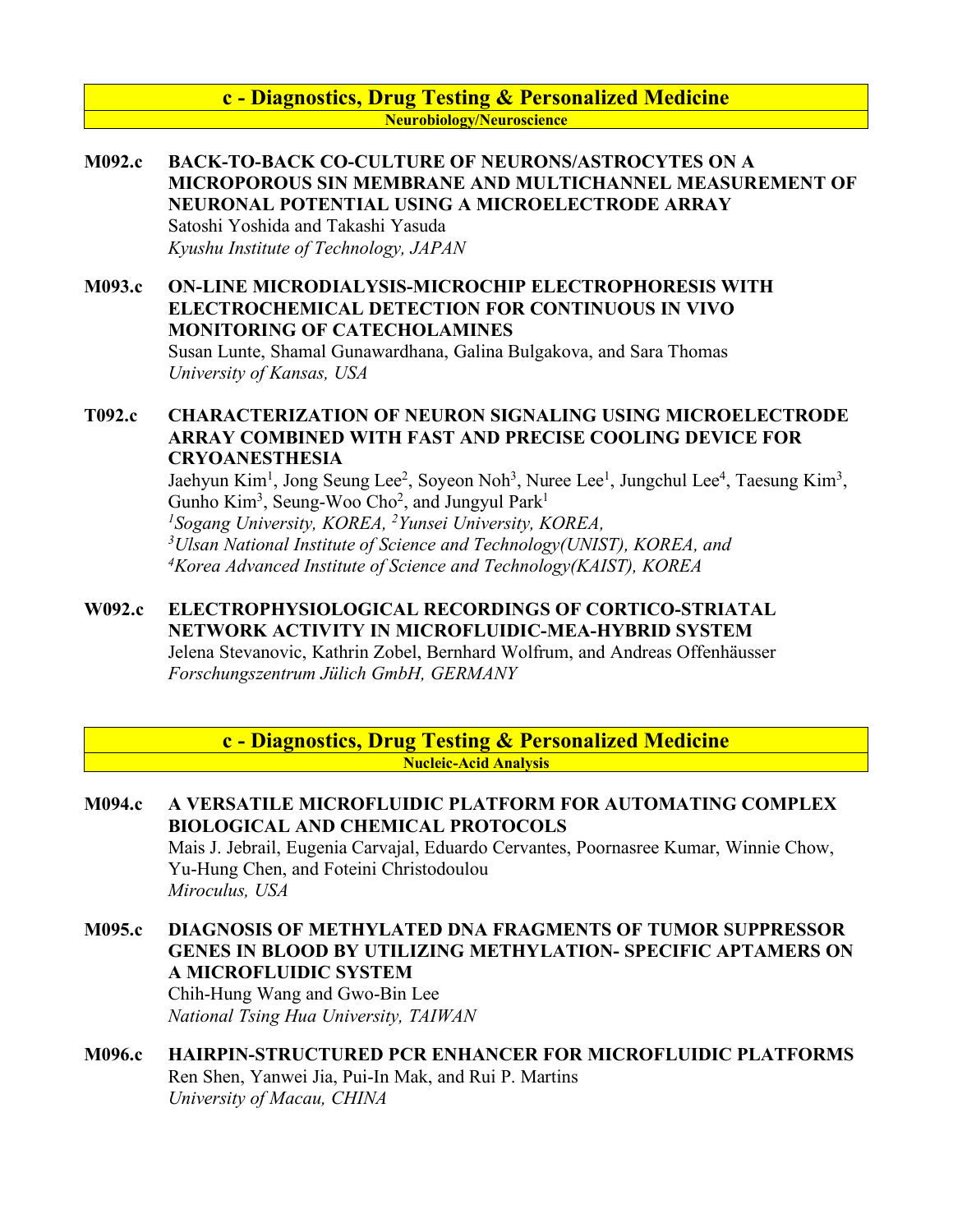### **M097.c MICROWELL ARRAY BASED NAZYME BIOASSAY FOR MUTANT & MULTIPLEXED TARGET DETECTION** Saba Safdar, Karen Ven, Julie van Lent, Jeroen Lammertyn, and Dragana Spasic *KU Leuven, BELGIUM*

## **T093.c AN ULTRASENSITIVE, SEMI-QUANTITATIVE MEASUREMENT OF HIV NUCLEOSIDE REVERSE TRANSCRIPTASE INHIBITORS (NRTI) WITH RT-RECOMBINASE POLYMERASE AMPLIFICATION (RPA) FOR RAPID PREP ADHERENCE TESTING**

Jane Zhang, Ayokunle Olanrewaju, Andrew Bender, Yu Zhang, Paul Drain, and Jonathan Posner *University of Washington, USA*

### **T094.c DNA DIGESTION USING IMMOBILIZED DNASE TYPE I IN A MICROFLUIDIC CARTRIDGE**

Jenny Graunitz<sup>1</sup>, Sandra Kuhn<sup>2</sup>, Cornelia Stiehl<sup>3</sup>, Martina Schneemann<sup>4</sup>, Andreas Morschhauser<sup>4</sup>, Harald Peter<sup>4</sup>, Frank Bier<sup>1</sup>, and Jörg Nestler<sup>3</sup> *1University of Potsdam, GERMANY,*  <sup>2</sup>Mittweida University of Applied Sciences, GERMANY, <sup>3</sup>BiFlow Systems GmbH, GERMANY, *and 4 Fraunhofer Institute for Electronic Nano Systems ENAS, GERMANY*

### **T095.c HIGH THROUGHPUT SAMPLE DISCRETIZATION, REAGENT INTEGRATION, AND CONTROLLED RELEASE FOR MULTIPLEXED LOOP-MEDIATED ISOTHERMAL AMPLIFICATION IN DISPOSABLE THERMOPLASTIC 2D MICROWELL ARRAYS**

Supriya Padmanabhan, Imaly Nanayankkara, Ian White, and Don L. DeVoe *University of Maryland, USA*

## **T096.c OPTICAL DNA MAPPING USING NANOCHANNELS FOR IDENTIFICATION OF PLASMIDS CARRYING CARBAPENEMASE BLANDM-1 GENE FROM PATIENTS ADMITTED TO A VIETNAMESE HOSPITAL**

Sriram Kesarimangalam<sup>1</sup> Kalyanavenkatramanan<sup>1</sup>, Maud Nilsson<sup>2</sup>, Bjorn Berglund<sup>2</sup>, Linus Olson<sup>3</sup>, Hoang-Bich Ngoc<sup>4</sup>, Tran-Minh Dien<sup>4</sup>, Mattias Larsson<sup>3</sup>, Håkan Hanberger<sup>2</sup>, Christian G. Giske<sup>3</sup>, and Fredrik Westerlund<sup>1</sup> *1Chalmers University of Technology, SWEDEN, 2 Linköping University, Linköping, SWEDEN, 3 Karolinska Institute, Stockholm, SWEDEN,* 

*and 4 Vietnam National Children's Hospital, Hanoi, VIETNAM*

## **W093.c A DUAL-HEATER DIGITAL MICROFLUIDIC SYSTEM FOR FAST POLYMERASE CHAIN REACTION WITH SLOPPY TEMPERATURE CONTROL** Liang Wan, Tianlan Chen, Haoran Li, Cheng Dong, Yanwei Jia, Pui-In Mak, and Rui P. Martins *University of Macau, CHINA*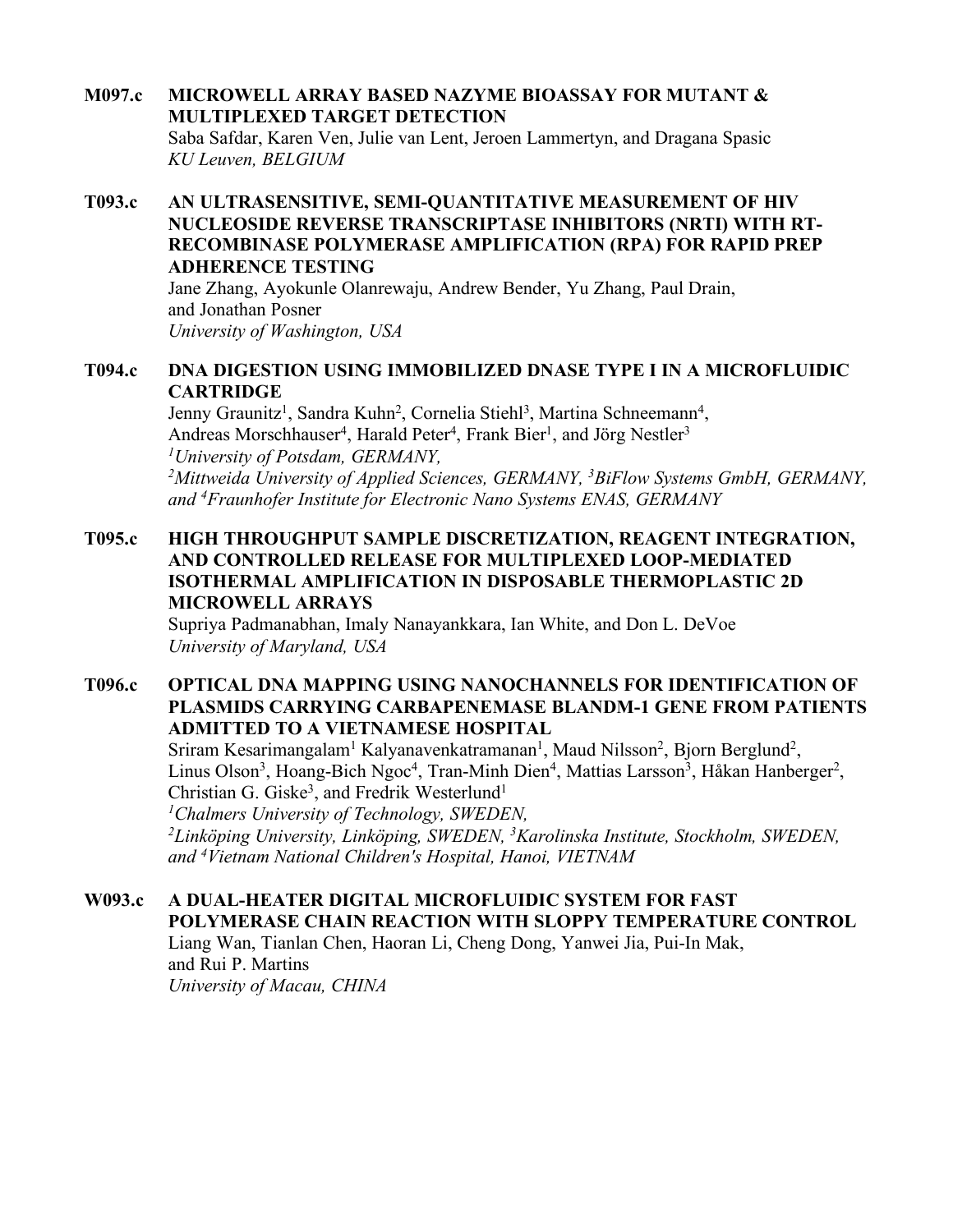### **W094.c BURIED MICROFLUIDIC CHANNELS WITH OBSERVATION WINDOW FOR A HEAT TRANSFER DETERMINATION BASED ON DNA MELTING CURVE ANALYSIS**

Zdenka Fohlerova<sup>1</sup>, Hanliang Zhu<sup>2</sup>, Imrich Gablech<sup>1</sup>, and Pavel Neuzil<sup>1</sup> *1Central European Institute of Technology, CZECH REPUBLIC and 2Northwestern Polytechnical University, CHINA*

# **W095.c DNA OPTICAL MAPPING IN REAL TIME**

Franziska M. Esmek, Thomas Guenther, Marlin Therre, Manja Czech-Sioli, Adam Grundhoff, Nicole Fischer, and Irene Fernandez-Cuesta *University of Hamburg, GERMANY*

## **W096.c INTEGRATION OF ISOTHERMAL MOLECULAR AMPLIFICATION WITH CENTRIFUGAL MICROFLUIDIC PLATFORM AND NANOPARTICLE BASED OPTOMAGNETIC READOUT FOR DETECTION OF E. COLI**

Robert W. Baber<sup>1</sup>, Marco Donolato<sup>2</sup>, Mikkel F. Hansen<sup>1</sup>, and Jeppe Fock<sup>2</sup> *1Technical University of Denmark, DENMARK and 2BluSense Diagnostics, DENMARK*

### **W097.c POINT-OF-CARE NUCLEIC ACID SENSORS VIA PAPER-BASED OLIGONUCLEOTIDE-TEMPLATED REACTIONS**

Robert B. Channon<sup>1</sup>, Suraj Pavagada<sup>2</sup>, Jason Y.H. Chang<sup>3</sup>, Sung H. Kim<sup>1</sup>, David MacIntyre<sup>1</sup>, Phillip R. Bennett<sup>1</sup>, Vasso Terzidou<sup>1</sup>, Danny O'Hare<sup>1</sup>, and Sylvain Ladame<sup>1</sup> *1Imperial College London, UK, 2University of Cambridge, UK, and 3Massachusetts Institute of Technology, USA*

**c - Diagnostics, Drug Testing & Personalized Medicine Pathogen Detection & Antibiotics** 

### **M098.c 3D PRINTED RASPBERRY PI MICROSCOPY FOR LOW COST MICROFLUIDIC BACTERIAL MOTILITY ANALYSIS** Tai The Diep and Alexander Daniel Edwards

*University of Reading, UK*

## **M099.c A MICROFLUIDIC MODULE FOR INTEGRATED LYSIS AND GENETIC MATERIAL DETECTION OF GRAM-POSITIVE AND GRAM-NEGATIVE BACTERIA**

Catarina R.F. Caneira<sup>1</sup>, Sílvia Monteiro<sup>2</sup>, Ricardo Santos<sup>2</sup>, Virginia Chu<sup>1</sup>, and João P. Conde<sup>1</sup> *1 INESC-MN, PORTUGAL and 2 LAIST, PORTUGAL*

## **M100.c BACTERIAL IDENTIFICATION BY OPTICAL MAPPING OF GENOMIC DNA IN NANOFLUIDIC CHANNELS**

Vilhelm Müller<sup>1</sup>, My Nyblom<sup>1</sup>, Anna Johhning<sup>1,2</sup>, Marie Wrande<sup>3</sup>, Albertas Dvirnas<sup>4</sup>, Sriram  $KK<sup>1</sup>$ , Christian G. Giske<sup>5</sup>, Tobias Ambjörnsson<sup>4</sup>, Linus Sandegren<sup>3</sup>, Erik Kristiansson<sup>1,2</sup>, and Fredrik Westerlund<sup>1</sup> <sup>1</sup>Chalmers University of Technology, SWEDEN, <sup>2</sup>University of Gothenburg, SWEDEN, *3Uppsala University, SWEDEN, 4 Lund University, SWEDEN, and 5Karolinska University Hospital, SWEDEN*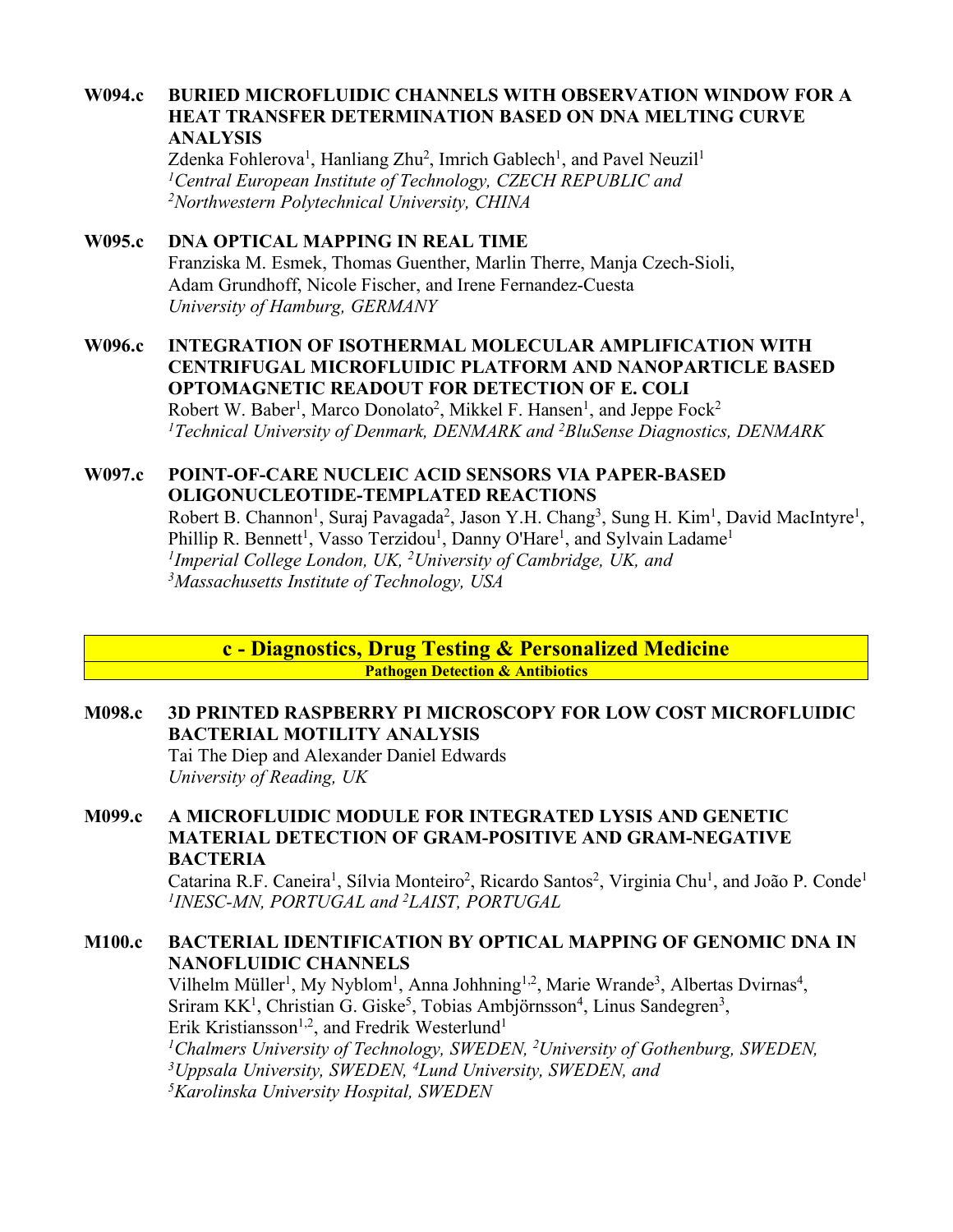### **M101.c FAST ANTIMICROBIAL SUSCEPTIBILITY TESTING OF E. COLI BY OXYGEN CONSUMPTION MEASUREMENTS IN AN ISOTHERMAL MICRO-INCUBATOR PLATFORM**

Yang Liu, Thomas Lehnert, Terry P.N. Baltus, and Martinus Gijs *École Polytechnique Fédérale de Lausanne (EPFL), SWITZERLAND*

## **M102.c LABEL-FREE BACTERIAL SMARTPHONE DETECTION IN MICRO CAPILLARY FILM ALLOWS RAPID TESTING OF THERAPEUTIC BACTERIOPHAGE SPECIFICITY**

Sultan Ilayda Dönmez and Alexander Edwards *University of Reading, UK*

### **M103.c MICROFLUIDICS COUPLED MASS SPECTROMETRY REVEALS METABOLOMIC VARIATIONS DURING MORPHOLOGICAL CHANGES OF BACTERIA UNDER THE IMPACT OF ANTIBIOTICS** Dongxue Zhang and Liang Qiao *Fudan University, CHINA*

## **M104.c RAPID SEPARATION AND DETECTION OF RARE FUNGI SPORES FROM WHOLE BLOOD BASED ON A DUAL-LAYER MICROPORE ARRAY FILTRATION**

Wenbo Zhou<sup>1</sup>, Yaoping Liu<sup>1</sup>, Shuangling Li<sup>2</sup>, Meng Xiao<sup>3</sup>, Jie Gong<sup>4</sup>, Haichao Li<sup>2</sup>, and Wei Wang<sup>1</sup> *1Peking University, CHINA, 2 Peking University First Hospital, CHINA, 3Peking Union Medical College Hospital, CHINA, and* 

*4 Chinese Center for Disease Control and Prevention, CHINA*

## **M105.c USE OF MINIATURIZED DEVICES AND ISOTHERMAL AMPLIFICATION FOR PATHOGEN DETECTION IN THE FIELD**

Carlos Manzanas, Xiao Jiang, Julia C. Loeb, John A. Lednicky, and Z. Hugh Fan *University of Florida, USA*

## **T097.c A DROPLET MICROFLUIDICS PLATFORM FOR SCALABLE AND HIGH-THROUGHPUT ISOLATION OF ANTIBIOTIC-PRODUCING MICROBES** Pieter Berden<sup>1,2</sup>, Camila D. Campos<sup>1,2</sup>, Rodrigo S. Wiederkehr<sup>1</sup>, Liesbet Lagae<sup>1,2</sup>, Tim Stakenborg<sup>1</sup>, Jan Michiels<sup>2</sup>, and Maarten Fauvart<sup>1,2</sup> *1Imec, BELGIUM and 2KU Leuven, BELGIUM*

## **T098.c A MULTIPLEXED ASSAY SYSTEM FOR PATHOGEN DETECTION BASED ON ENCODED MAGNETIC MICROPARTICLES** Young Ki Hahn<sup>1</sup>, Ji Hyun Kim<sup>2</sup>, and Honggu Chun<sup>2</sup> <sup>1</sup>Kyungpook National University, KOREA and <sup>2</sup>Korea University, KOREA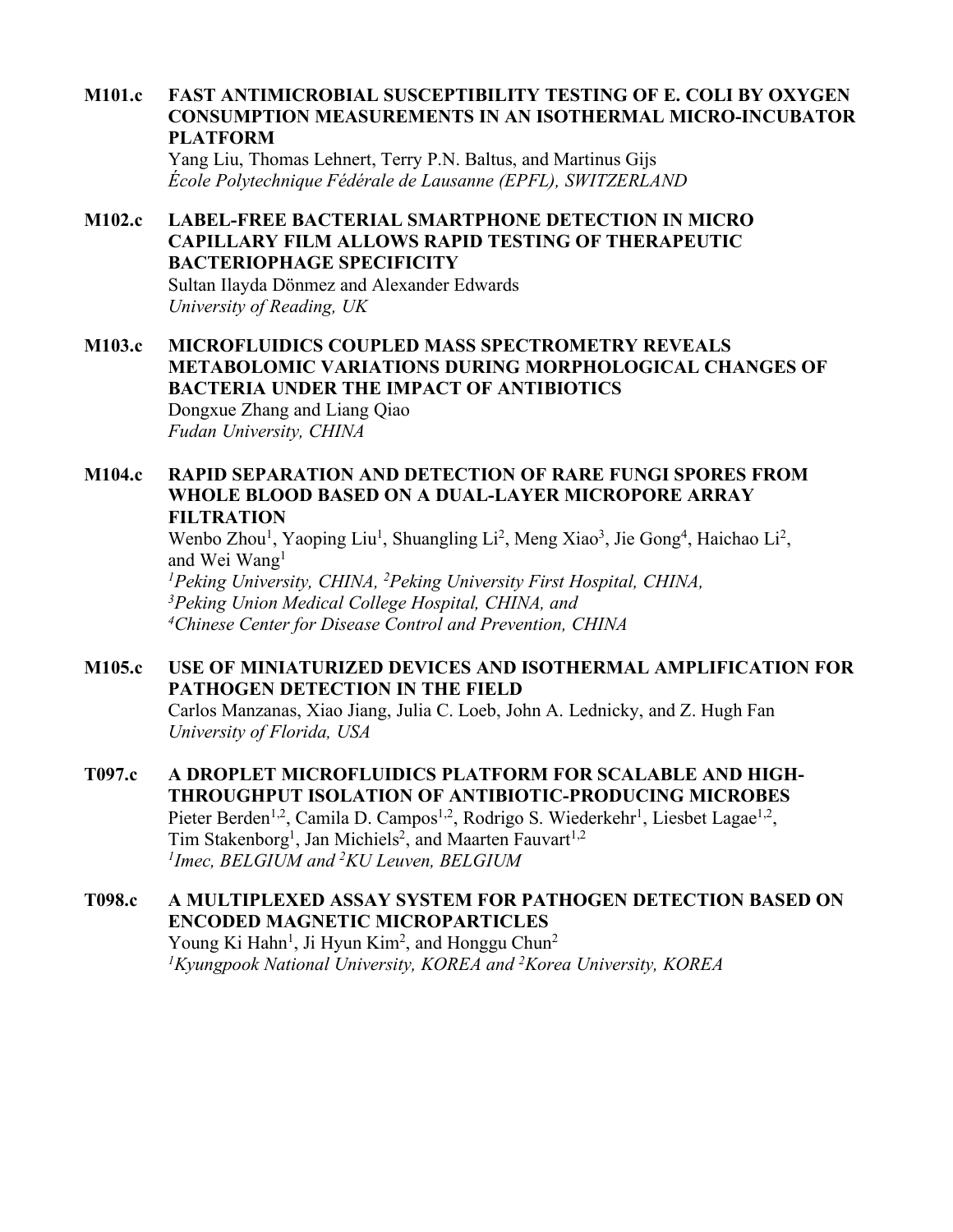### **T099.c BACTERIAL PATHOGENS DETECTION AND ANTIMICROBIAL RESISTANCE TESTING USING PAPER-BASED DEVICES FOR URINARY TRACT INFECTIONS (UTIS)**

Peijun J.W. He<sup>1</sup>, Ioannis N. Katis<sup>1</sup>, Anto J.U. Kumar<sup>1</sup>, Catherine Bryant<sup>1</sup>, Charles W. Keevil<sup>1</sup>, Bhaskar K. Somani<sup>2</sup>, Nitin Mahobia<sup>2</sup>, Robert W. Eason<sup>1</sup>, and Collin L. Sones<sup>1</sup> <sup>1</sup> University of Southampton, UK and <sup>2</sup> University Hospital Southampton NHS Trust, UK

## **T100.c FISH AND CHIPS: IFAST MICROFLUIDIC DEVICE FOR E. COLI O157:H7 CAPTURE AND DETECTION VIA ON-CHIP FISH ASSAY**

Pablo Rodriguez-Mateos<sup>1</sup>, Celia F. Rodrigues<sup>2</sup>, Nuno F. Azevedo<sup>2</sup>, Carina Almeida<sup>3</sup>, Charlotte E. Dyer<sup>1</sup>, Alex Iles<sup>1</sup>, and Nicole Pamme<sup>1</sup> *1University of Hull, UK, 2University of Porto, PORTUGAL, and 3 National Institute for Agricultural and Veterinary Research, PORTUGAL*

## **T101.c MICRO-SCALE IMMUNOMAGNETIC BACTERIAL ENRICHMENT COUPLED TO NANOPLASMONIC SENSING FOR RAPID DETECTION OF PATHOGENS IN WHOLE BLOOD**

Alison Burklund, Amogha Tadimety, and John X.J. Zhang *Dartmouth College, USA*

## **T102.c MOLECULAR DIAGNOSIS OF INFECTIOUS DISEASES FOR POINT-OF-CARE USING DNA HYDROGEL BASED RAPID KIT** Hwangsoo Kim, Wonhwi Na, Hynsung Kim, and Sehyun Shin *Korea University, KOREA*

**T103.c RATIOMETRIC MULTIPLEXED DIGITAL PCR PLATFORM FOR BACTERIAL IDENTIFICATION AND PHENOTYPIC AST OF POLYMICROBIAL SAMPLES** Fan-En Chen, Alexander Y. Trick, Liben Chen, Joon Soo Park, and Jeff Tza-Huei Wang *Johns Hopkins University, USA*

## **W098.c A MICROFLUIDIC SYSTEM INTEGRATING MEMBRANE FILTRATION AND SURFACE-ENHANCED RAMAN SCATTERING FOR RAPID ANTIBIOTIC SUSCEPTIBILITY TEST** Kai-Wei Chang and Nien-Tsu Huang *National Taiwan University, TAIWAN*

**W099.c A SELF-CONTAINED INTEGRATED NUCLEIC ACID ANALYSIS CASSETTE FOR MULTIPLEXED BACTERIA DETECTION** Nan Li, Minjie Shen, and Youchun Xu *Tsinghua University, CHINA*

### **W100.c DISCRIMINATING DRUG-RESISTANT BACTERIA USING AI ANALYSIS ON FINE CURRENT CHANGES FROM INNER ION LEAKAGES** Aomi Yoshikawa<sup>1</sup>, Takao Yasui<sup>1</sup>, Taisuke Shimada<sup>1</sup>, Seiji Yamasaki<sup>2</sup>, Kunihiko Nishino<sup>2</sup>, Takeshi Yanagida<sup>3</sup>, Kazuki Nagashima<sup>3</sup>, Takashi Washio<sup>3</sup>, Tomoji Kawai<sup>3</sup>, and Yoshinobu Baba<sup>1</sup> *1Nagoya University, JAPAN, 2Osaka University, JAPAN, and 3Kyushu University, JAPAN*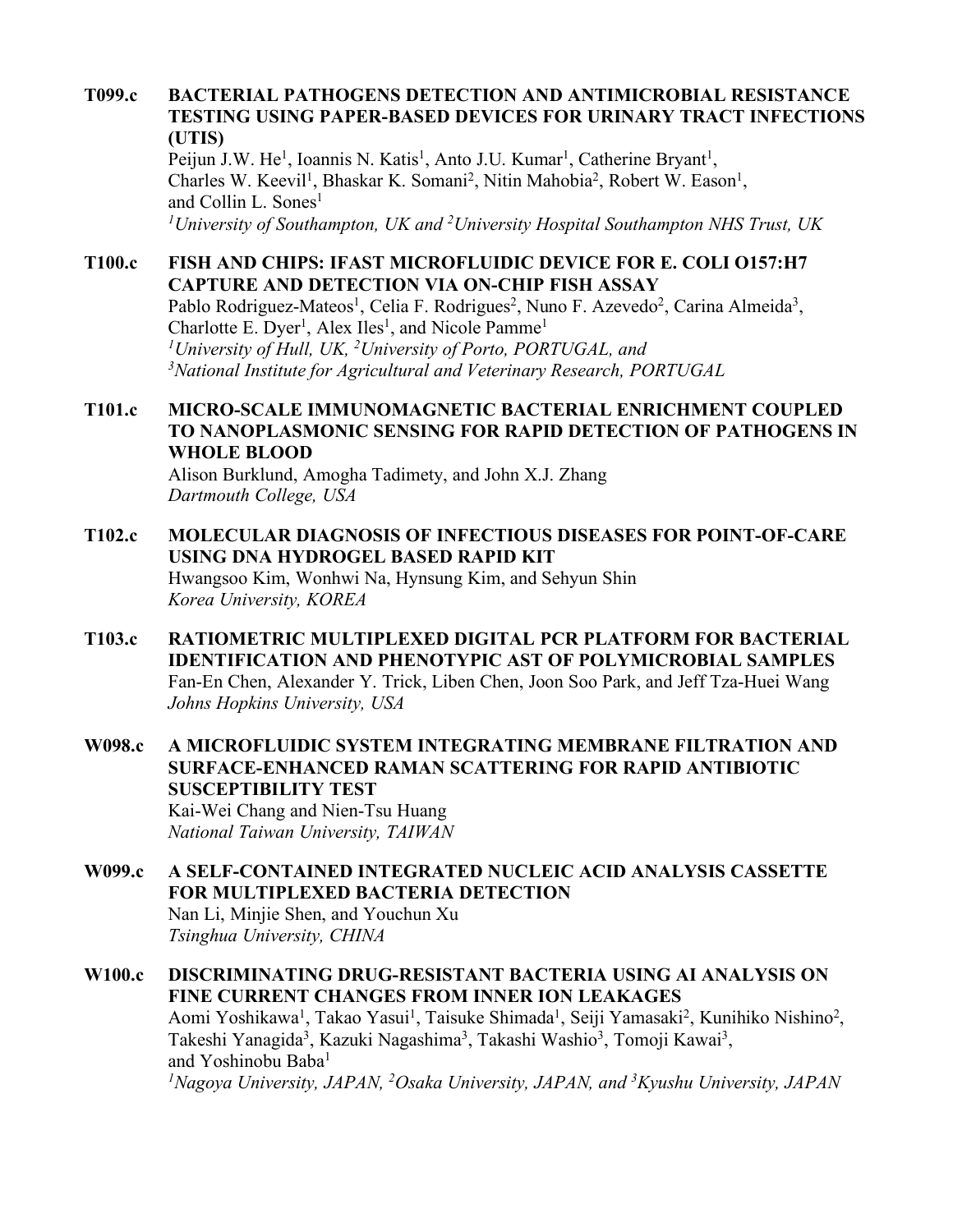## **W101.c FULL INTEGRATION OF SAMPLE PREPARATION AND DNA ANALYSIS FOR FAST MULTIPLEX FIELD-IDENTIFICATION OF BACTERIA**

Remco den Dulk<sup>1</sup>, Camille Echampard<sup>1</sup>, Perrine Viargues<sup>1</sup>, Fabienne Gas<sup>2</sup>, Florent Decugis<sup>2</sup>, Mélissa Baqué<sup>1</sup>, Anne-Gaëlle Bourdat<sup>1</sup>, Manuel Alessio<sup>1</sup>, Sandrine Alais<sup>3</sup>, Jehanne Oudot<sup>3</sup>, Olivier Riffard<sup>3</sup>, Cédric Pasquier<sup>3</sup>, Gregory Wenisch<sup>3</sup>, and Jean-Maxime Roux<sup>1</sup> <sup>1</sup>CEA-Leti, FRANCE, <sup>2</sup>CEA-DRF, FRANCE, and <sup>3</sup>SDMIS, FRANCE

## **W102.c MULTIPLEXED OPTICAL DNA MAPPING TO IDENTIFY PLASMIDS AND THEIR RESISTANCE GENES IN FECAL SAMPLES**

Sriram Kesarimangalam Kalyanavenkatramanan<sup>1</sup>, Yii-Lih Lin<sup>1</sup>, Tsegaye Sewunet<sup>2</sup>, Shoeib Nematzadeh<sup>3</sup>, Christian G. Giske<sup>3</sup>, and Fredrik Westerlund<sup>1</sup> *1Chalmers University of Technology, SWEDEN, 2Jimma University, ETHIOPIA, and 3Karolinska Institutet, SWEDEN*

### **W103.c PALM-SIZED MAGNETOFLUIDIC PLATFORM FOR BACTERIAL IDENTFICATION AND ANTIMICROBIAL SUSCEPTIBILITY TESTING OF INFECTED WOUNDS**

Pei-Wei Lee, Liben Chen, Alexander Y. Trick, Pornpat Athamanolap, and Fan-En Chen *Johns Hopkins University, USA*

## **W104.c SMARTPHONE-BASED DETECTION OF VIBRIO CHOLERAE IN ENVIRONMENTAL WATER SAMPLES USING PARTICLE DIFFUSOMETRY** Taylor J. Moehling<sup>1</sup>, Dong Hoon Lee<sup>1</sup>, Katherine N. Clayton<sup>2</sup>, Steven T. Wereley<sup>1</sup>, Tamara L. Kinzer-Ursem<sup>1</sup>, and Jacqueline C. Linnes<sup>1</sup> *1Purdue University, USA and 2 OmniVis LLC, USA*

**c - Diagnostics, Drug Testing & Personalized Medicine Personalized Medicine**

## **M106.c MICROFLUIDIC PLATFORM FOR TARGETED PHAGE SELECTION: IN PURSUIT OF PERSONALIZED COLORECTAL CANCER TREATMENTS** Eduardo J.S. Brás, Pedro G.M. Condelipes, Pedro M. Fontes, Ricardo F. Serrão, Vanda Marques, Marta B. Afonso, Cecília M.P. Rodrigues, Virginia Chu, João Gonçalves, and João P. Conde *Universidade de Lisboa, PORTUGAL*

**T104.c DROPLET-BASED SINGLE EXTRACELLULAR VESICLE SEQUENCING FOR RARE IMMUNE SUBTYPE DISCOVERY** Jina Ko, Yongcheng Wang, David Weitz, and Ralph Weissleder *Harvard University, USA*

## **T105.c QUAD MICRORAFT ARRAYS AS A PLATFORM FOR GENERATING AND SELECTING HUMAN INDUCED PLURIPOTENT STEM CELLS FROM PERIPHERAL BLOOD**

Nicole M. Smiddy<sup>1</sup>, Adriana S. Beltran<sup>1</sup>, and Nancy L. Allbritton<sup>1,2</sup> *1University of North Carolina, USA and 2 North Carolina State Univeristy, USA*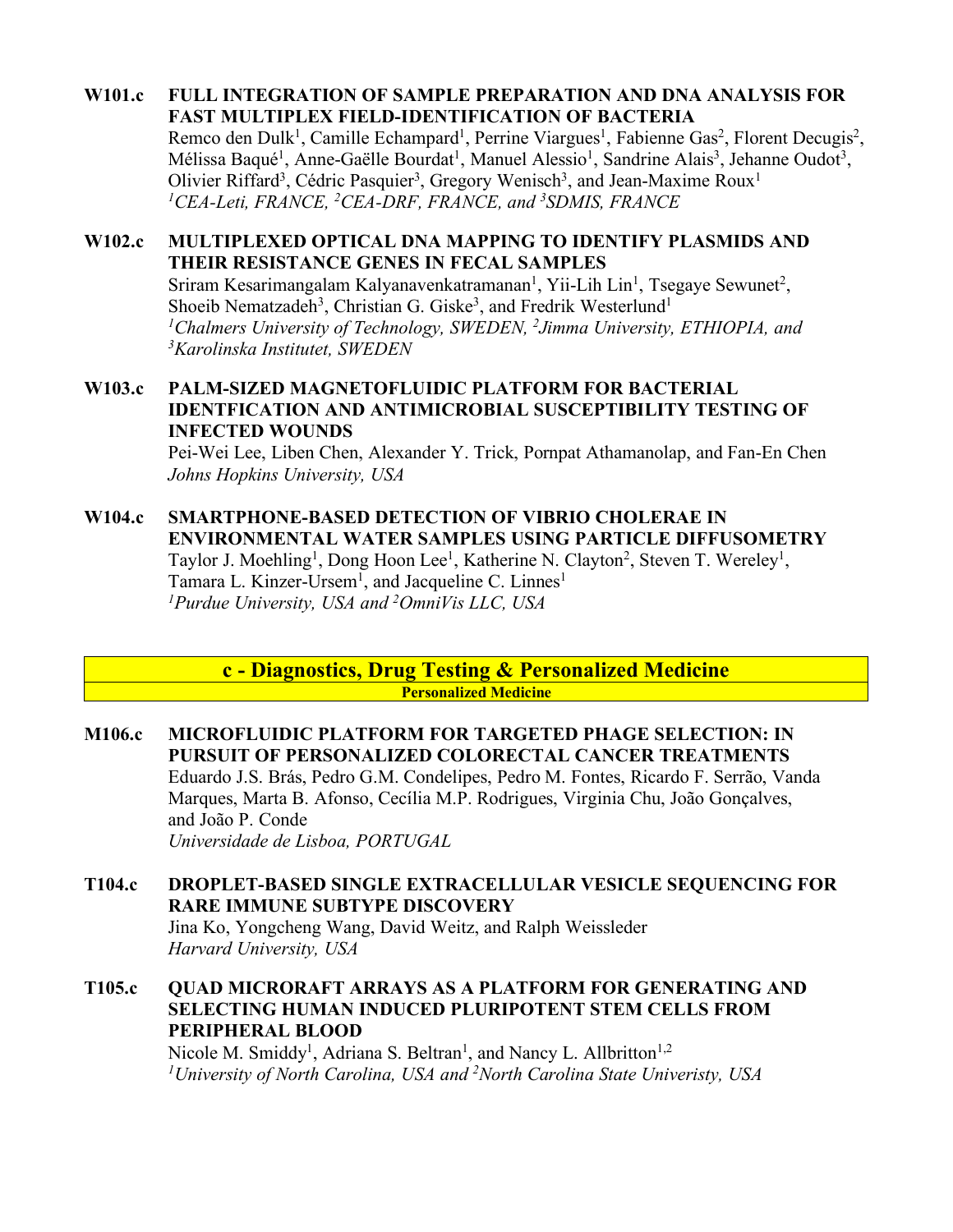## **W105.c DRUG METABOLISM-IN-A-DROPLET: A DIGITAL MICROFLUIDIC APPROACH TOWARD PRECISION MEDICINE**

Gowtham Sathyanarayanan, Markus Haapala, and Tiina Sikanen *University of Helsinki, FINLAND*

> **c - Diagnostics, Drug Testing & Personalized Medicine Protein Analysis & Characterization (e.g., Proteomics)**

**M107.c TRANSPEPTIDASE-MEDIATED IN-SITU COVALENT IMMOBILIZATION OF CELL-FREE SYNTHESIZED ENZYME FOR ON-CHIP DIRECTED EVOLUTION** Shingo Ueno<sup>1</sup>, Yui Shirakata<sup>2</sup>, Mika Shioya<sup>1</sup>, Shusuke Sato<sup>1</sup>, Shoichi Tsuchiya<sup>1</sup>, and Takanori Ichiki<sup>2</sup> *1Innovation Center of NanoMedicine, JAPAN and 2University of Tokyo, JAPAN*

## **T106.c INTEGRATED AND AUTOMATED MICROFLUIDIC PORTABLE INSTRUMENTATION FOR WHOLE BLOOD SAMPLE PREPARATION IN PROTEOMICS ANALYSIS**

Myriam Cubizolles, Remco Den Dulk, Benoit Gilquin, Frédéric Revol-Cavalier, Manuel Alessio, Charles-Elie Goujon, Camille Echampard, Gorka Arrizabalaga, Yohann Couté, Annie Adrait, Mathilde Louwagie, Patricia Laurent, Fabrice Navarro, and Marie-Line

*University Grenolble Alps, FRANCE*

## **W106.c DRIED BLOOD SPOT RECOVERY: A MICROFLUIDIC TECHNIQUE FOR FAST ELUTION WITHOUT DILUTION.**

Etienne Coz<sup>1</sup>, Pierre Garneret<sup>1</sup>, Didier Chevenne<sup>2</sup>, Jean-François Benoist<sup>2</sup>, Fabrice Monti<sup>1</sup>, and Patrick Tabeling<sup>1</sup> *1Institut Pierre-Gilles de Gennes, FRANCE and 2Hospital Robert-Debré, FRANCE*

### **W107.c THE INFLUENCE OF SHEAR ON PROTEIN CRYSTALLIZATION UNDER CONSTANT SHEAR CONDITIONS**

Sander Stroobants<sup>1</sup>, Manly Callewaert<sup>1</sup>, Marzena Krzek<sup>1</sup>, Sudha Chinnu<sup>1</sup>, Pierre Gelin<sup>1</sup>, Iwona Ziemecka<sup>1</sup>, James F. Lutsko<sup>2</sup>, Wim De Malsche<sup>1</sup>, and Dominique Maes<sup>1</sup> *1Vrije Universiteit Brussel, BELGIUM and 2Université Libre de Bruxelles, BELGIUM*

**c - Diagnostics, Drug Testing & Personalized Medicine Regenerative Medicine & Tissue Engineering**

### **M108.c HIERARCHICAL ASSEMBLY OF COLLAGEN MOLECULES INTO TISSUE-ENGINEERED ARTERIAL CONSTRUCTS**

Shashi Malladi<sup>1</sup>, David M. Nieves<sup>2</sup>, Carloyn Haller<sup>3</sup>, Elliot L. Chaikof<sup>3,4</sup>, and Axel Guenther<sup>1</sup> *1University of Toronto, CANADA,* 

*2 Harvard-MIT Division of Health Science and Technology, USA, 3 Harvard University, USA, and 4Beth Israel Deaconess Medical Center, USA*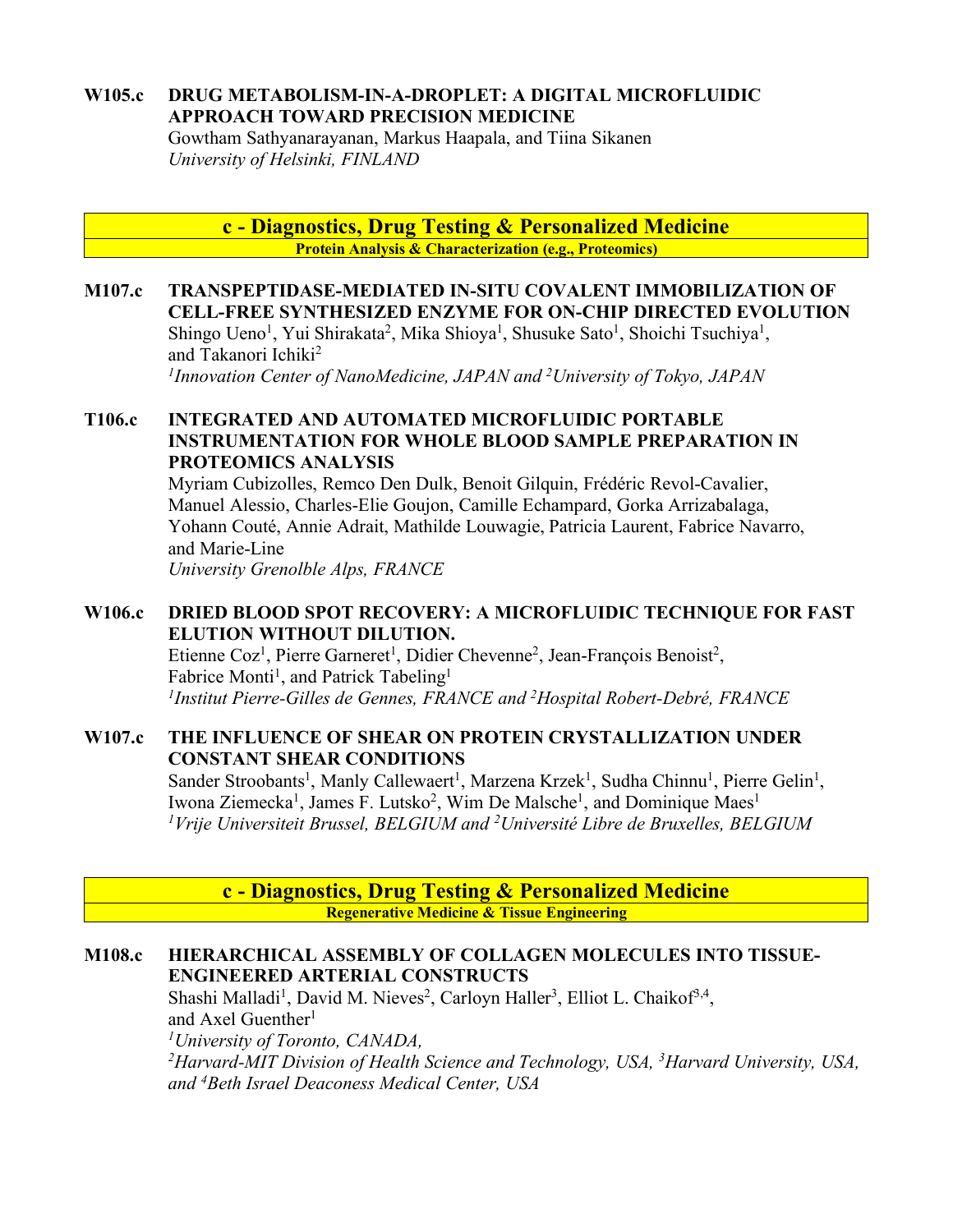**T107.c CELL-ENCAPSULATING CHITOSAN-COLLAGEN HYBRID HYDROGEL CONDUIT FOR PERIPHERAL NERVE REGENERATION** Shun Itai<sup>1</sup>, Karin Suzuki<sup>1</sup>, Yuta Kurashina<sup>2</sup>, Hiroo Kimura<sup>1</sup>, Tsuyoshi Amemiya<sup>1</sup>, Kazuki Sato<sup>1</sup>, Masaya Nakamura<sup>1</sup>, and Hiroaki Onoe<sup>1</sup> *1Keio University, JAPAN and 2 Tokyo Institute of Technology, JAPAN*

## **T108.c SYNERGISTIC ELECTRO-MECHANICAL TRANSFECTION FOR IN-VIVO REGENERATIVE THERAPY USING ELECTRICALLY-INDUCED MICROBUBBLES**

Akiho Hirao<sup>1</sup>, Keiko Miwa<sup>1</sup>, Yasuhiro Moriizumi<sup>2</sup>, and Yoko Yamanishi<sup>1</sup> *1Kyushu University, JAPAN and 2BEX Co., Ltd., JAPAN*

### **W108.c ENGINEERED ADAPTIVE IMMUNE RESPONSE USING A MICROFLUIDICALLY-FABRICATED HYDROGEL SCAFFOLD IMPARTS REGENERATIVE WOUND HEALING**

Maani M Archang<sup>1</sup>, Donald R Griffin<sup>2</sup>, Westbrook M Weaver<sup>1</sup>, Jason S Weinstein<sup>3</sup>, Amber Ruccia<sup>1</sup>, An Chieh Feng<sup>1</sup>, Elias Sideris<sup>1</sup>, Jaekyung Koh<sup>1</sup>, Dino Di Carlo<sup>1</sup>, Tatiana Segura<sup>4</sup>, and Philip O Scumpia<sup>1</sup> *1 University of California, Los Angeles, USA, 2 University of Virginia, USA,* 

*3 Rutgers –New Jersey Medical School, USA, and 4 Duke University, USA*

## **W109.c VERTICAL NANOSTRUCTURED FLEXIBLE ANTI-PATHOGENIC SCAFFOLDS FOR STEM CELL AND TISSUE ENGINEERING**

Sunho Park<sup>1</sup>, Hyun-Ha Park<sup>2</sup>, Kahyun Sun<sup>2</sup>, Minho Seong<sup>2</sup>, Sujin Kim<sup>1</sup>, Hoon Eui Jeong<sup>2</sup>, and Jangho Kim<sup>1</sup>

*1 Chonnam National University, KOREA and 2Ulsan National Institute of Science and Technology (UNIST), KOREA*

### **c - Diagnostics, Drug Testing & Personalized Medicine Others**

## **M109.c A CONVERSATIONAL ROBOTIC LAB ASSISTANT FOR AUTOMATED MICROFLUIDIC 3D MICROTISSUE PRODUCTION**

Krzysztof Langer<sup>1</sup>, Sandra Jernström<sup>2</sup>, Piia Mikkonen<sup>3</sup>, Päivi Östling<sup>2</sup>, Brinton Seashore-Ludlow<sup>2</sup>, and Haakan N. Joensson<sup>1</sup> <sup>1</sup>KTH Royal Institute of Technology, SWEDEN, <sup>2</sup>Karolinska Institutet, SWEDEN, and *3University of Helsinki, FINLAND*

## **M110.c A RAPID ENZYMATIC ASSAY FOR NEAR-PATIENT MEASUREMENT OF ADHERENCE TO HIV PRE-EXPOSURE PROPHYLAXIS**

Ayokunle O. Olanrewaju<sup>1</sup>, Benjamin Sullivan<sup>1</sup>, Jane Y. Zhang<sup>1</sup>, Andrew T. Bender<sup>1</sup>, Tiffany J. Lo<sup>1</sup>, Derin Sevenler<sup>2</sup>, Marta Fernandez-Suarez<sup>3</sup>, Paul K. Drain<sup>1</sup>, and Jonathan D. Posner<sup>1</sup> *1University of Washington, USA, 2 Harvard Medical School, USA, and 3 Independent Consultant, USA*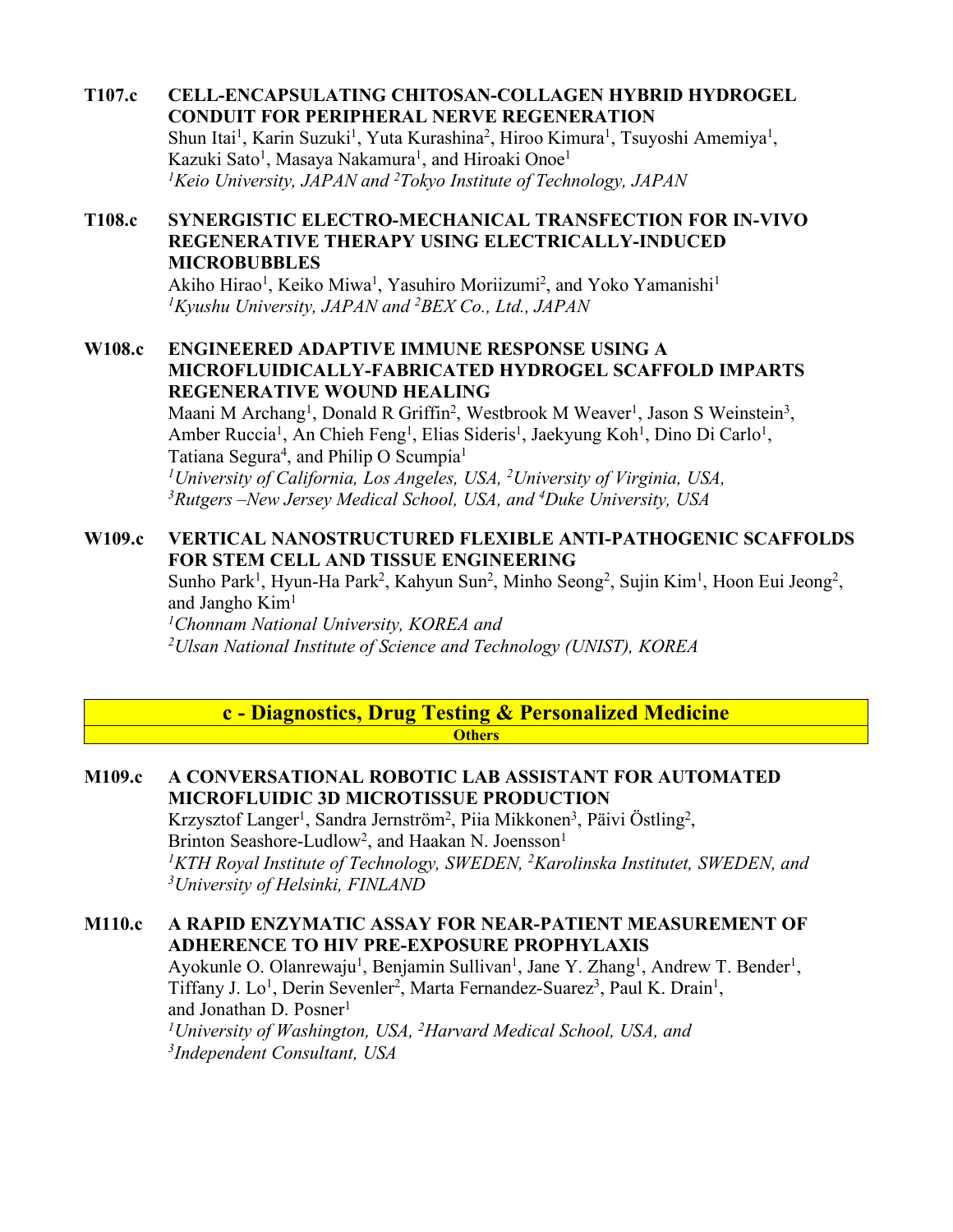## **T109.c REAL-TIME MEASUREMENT OF THE PHYSICAL PROPERTIES OF DNA-LIGAND COMPLEXES**

Deniz Pekin<sup>1</sup>, Grégoire Perret<sup>2</sup>, Momoko Kumemura<sup>3</sup>, Laurent Jalabert<sup>2</sup>, Samuel Meignan<sup>4</sup>, Hiroyuki Fujita<sup>2</sup>, Dominique Collard<sup>2</sup>, and Mehmet C. Tarhan<sup>5</sup> *1Inserm, FRANCE, 2LIMMS/CNRS-IIS, FRANCE, 3Kyushu Institute of Technology, JAPAN, 4Centre Oscar Lambret, FRANCE, and 5University Lille, FRANCE*

# **T110.c SALIVARY MICRORNA CORECTION AND ANALYSIS USING NANOCELLULOSE FOR DOMICILIARY CANCER DIAGNOSIS**

Naoya Misukami<sup>1</sup>, Takao Yasui<sup>1</sup>, and Hironao Koga<sup>2</sup> *1Nagoya University, JAPAN and 2 Osaka University, JAPAN*

## **W110.c RAPID AND PORTABLE PRESUMPTIVE TESTING OF NEW PSYCHOACTIVE SUBSTANCES**

Lauren F. McNeill, Marios Savvos, Oliver B. Sutcliffe, Kirsty J. Shaw, David P. Megson, and Patricia E. Linton *Manchester Metropolitan University, UK*

# **d - Fundamentals in Microfluidics and Nanofluidics Acousto- and Magnetofluidics**

## **M111.d LABEL-FREE SURFACE ACOUSTIC WAVE-BASED EMBEDDED FLOW SENSOR**

Aurore Quelennec, Jason J. Gorman, and Darwin R. Reyes *National Institute of Standards and Technology (NIST), USA*

- **T111.d NEW UNDERSTANDING OF ACOUSTOFLUIDIC DROP DISPENSING FOR DIGITAL MICROFLUIDICS USING SURFACE ACOUSTIC WAVES** Elijah Nazarzadeh, Christian Witte, Julien Reboud, and Jonathan. M. Cooper *University of Glasgow, UK*
- **W111.d HIGH THROUGHPUT CONTINUOUS CELL SECRETOME SEPARATION INSIDE MICROSCALE DROPLETS BY MEANS OF ACOUSTOPHORESIS** Michael Gerlt, Dominik Haidas, Alexandre Ratschat, Philipp Suter, Petra Dittrich, and Juerg Dual *ETH Zürich, SWITZERLAND*

## **W112.d SURFACE ACOUSTIC WAVES PLATFORM FOR TARGETED DELIVERY OF LIPOSOMAL SIRNA AND DNA PLASMID** Xi King<sup>1</sup>, Elijah Nazarzadeh<sup>1</sup>, Manlio Tassieri<sup>1</sup>, Julien Reboud<sup>1</sup>, Jenny K.W. Lam<sup>2</sup>, and Jonathan M. Cooper<sup>1</sup> *1 University of Glasgow, UK and 2 University of Hong Kong, CHINA*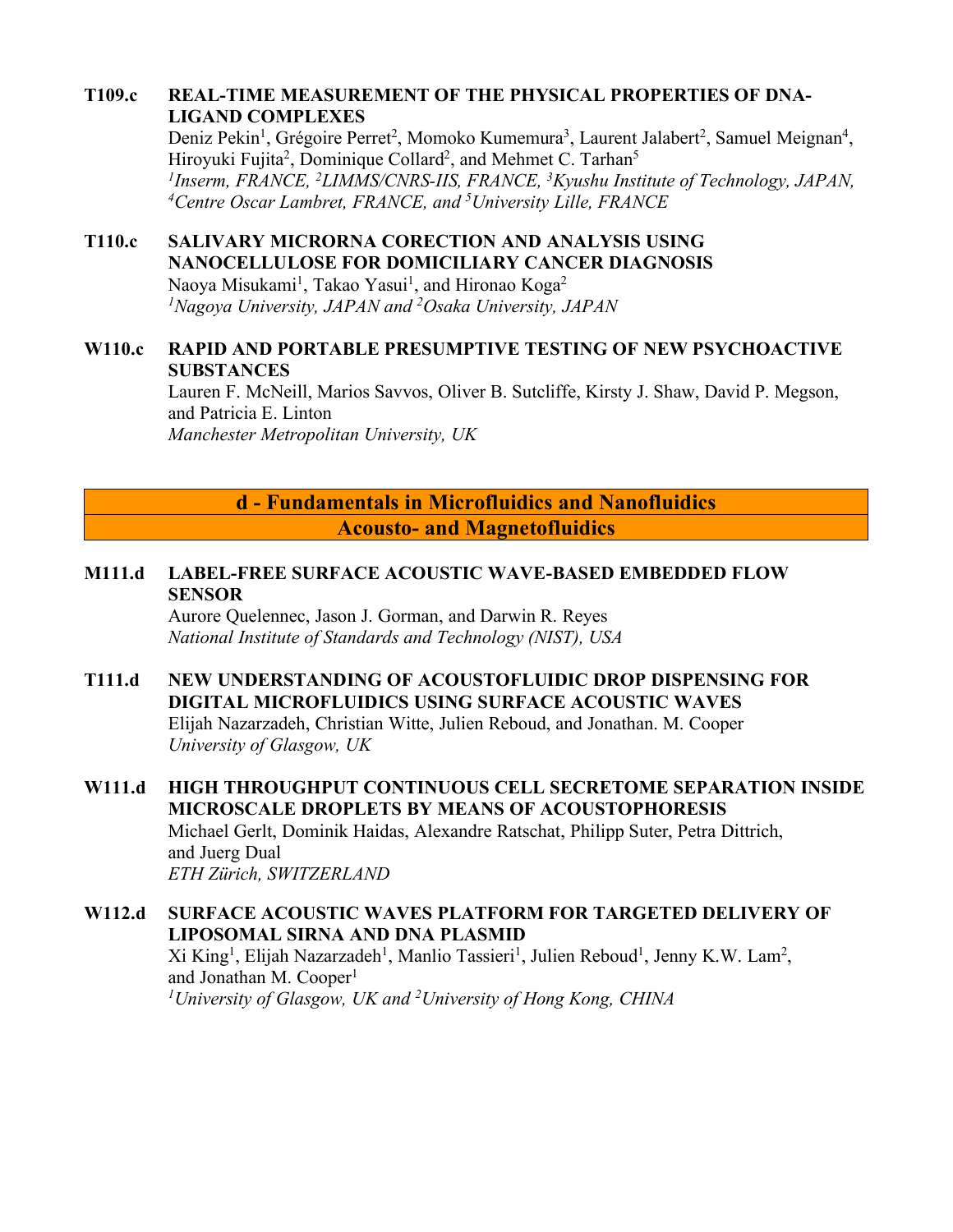## **d - Fundamentals in Microfluidics and Nanofluidics Centrifugal Microfluidics**

#### **M112.d AN AUTOMATED CENTRIFUGAL MICROFLUIDIC SYSTEM INTEGRATED WITH ETALON SENSOR FILMS FOR RAPID IMAGE ANALYSIS BASED DETECTION OF HORMONES IN MILK.**

Yuting Hou<sup>1</sup>, Rohit Mishra<sup>2</sup>, Menglian Wei<sup>1</sup>, Nicholas Balasuriya<sup>1</sup>, Jens Ducrée<sup>2</sup>, Michael J. Serpe<sup>1</sup>, and Jed Harrison<sup>1</sup> *1University of Alberta, CANADA and 2Dublin City University, IRELAND*

#### **M113.d EMBEDDED GLASS FIBERS FOR THE CHROMOGENIC DETECTION OF MIXED ILLICIT DRUG SAMPLES FOR POINT-OF-INTERDICTION TESTING** Killian C. O'Connell, M. Shane Woolf, and James P. Landers *University of Virginia, USA*

### **M114.d PHASE-SEPARATED CORE-SHELL HYDROGEL MICROBEADS FROM HOMOGENEOUS MIXED POLYMER SOLUTION BY SIMULTANEOUS GELATION**

Yuta Kurashina<sup>1</sup>, Mio Tsuchiya<sup>2</sup>, Keitaro Kasahara<sup>2</sup>, and Hiroaki Onoe<sup>2</sup> *1 Tokyo Institute of Technology, JAPAN and 2 Keio University,* 

### **T112.d ARTIFICIAL GUT-ON-A-DISC PLATFORM TO EVALUATE PH SENSITIVE COATINGS OF ORAL DRUG DELIVERY DEVICES**

Sriram Thoppe Rajendran<sup>1</sup>, Khorshid Kamguyan<sup>1</sup>, David Kinahan<sup>2</sup>, En-Te Hwu<sup>1</sup>, Line Hagner Nielsen<sup>1</sup>, Kinga Zór<sup>1</sup>, and Anja Boisen<sup>1</sup> *1Technical University of Denmark, DENMARK and 2Dublin City University, IRELAND*

#### **T113.d ON-DISC DROPLET FUSION FOR CELL TRANSFECTION** Yuye Wang, Shiyue Liu, SiuKai Kong, and Ho-Pui Ho *Chinese University of Hong Kong, HONG KONG*

## **T114.d REVERSIBLE VALVING SOLUTIONS FOR CENTRIFUGAL PLATFORMS WHILE SPINNING**

Sarai M. Torres Delgado<sup>1</sup>, Moritz Huber<sup>1</sup>, Bahman Moradi<sup>2</sup>, Jan G. Korvink<sup>1</sup>, Christof Megnin<sup>2</sup>, and Dario Mager<sup>1</sup> *1 Karlsruhe Institute of Technology, GERMANY and 2 MEMETIS GmbH, GERMANY*

## **W113.d AUTONOMOUS MULTIPLEXED CENTRIFUGAL DEVICE TO EXECUTE FULLY AUTOMATED SANDWICH ELISA WITH MINIMUM REAGENTS LOADING OPERATION**

Shunya Okamoto and Yoshiaki Ukita *University of Yamanashi, JAPAN*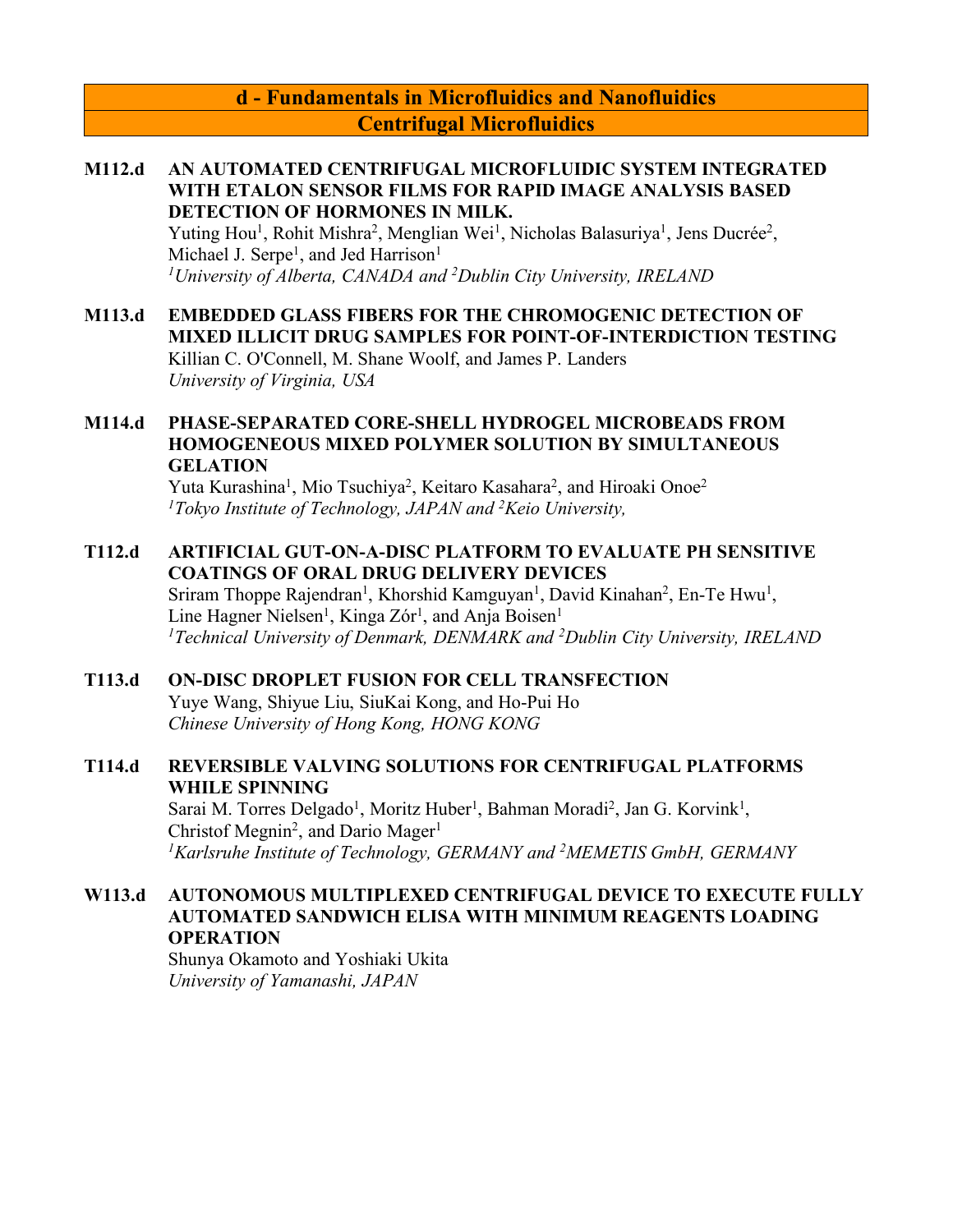### **W114.d HIGH THROUGHPUT GENERATION OF CALCIUM-ALGINATE MICRO-PARTICLES USING CENTRIFUGAL FORCE-BASED DEVICE FOR CELLS ENCAPSULATION**

Huong Le<sup>1</sup>, Thuy Duong<sup>1</sup>, Phan Lam<sup>1</sup>, Nguyen Trung<sup>1</sup>, Nguyen Phuong<sup>1</sup>, Hyewon Son<sup>1</sup>, Seok Oh<sup>1</sup>, H. Soek<sup>1</sup>, Suwon Lee<sup>1</sup>, C.Ho Hwang<sup>2</sup>, and Kyo-in Koo<sup>1</sup> *1University of Ulsan, KOREA and 2 University of Ulsan College of Medicine, KOREA*

### **W115.d THE CENTRIFUGO-PNEUMATIC LAB-ON-A-DISK PLATFORM: TOWARDS ROBUST FLOW CONTROL FOR LARGER-SCALE FUNCTIONAL INTEGRATION**

Lars H. von Deyn and Jens Ducrée *Dublin City University, IRELAND*

> **d - Fundamentals in Microfluidics and Nanofluidics Digital Microfluidics**

### **M115.d AN ELECTRONICALLY-CONTROLLED DIGITAL FERROFLUIDIC ARCHITECTURE FOR SCALABLE AND ADDRESSABLE BIOANALYTICAL OPERATIONS**

Wenzhuo Yu, Yilian Wang, Haisong Lin, Nathan Chen, Xu He, Kevin Sun, Dino Di Carlo, and Sam Emaminejad

*University of California, Los Angeles, USA*

### **M116.d DROPLET EVAPORATION PROFILES IN DIAMAGNETIC LEVITATION** Vincent Haguet<sup>2</sup>, Sergey Semenov<sup>1</sup>, Christian Jeandey<sup>2</sup>, and Mickaël Antoni<sup>1</sup> *1Aix-Marseille Université, FRANCE and 2 CEA Grenoble, FRANCE*

## **M117.d POINT-OF-CARE DIAGNOSIS OF RESPIRATORY SYNCYTIAL VIRUS BY DIGITAL NANOBUBBLE DETECTION**

Yaning Liu<sup>1</sup>, Haihang Ye<sup>1</sup>, Ruth Levitz<sup>2</sup>, HoangDinh Huynh<sup>2</sup>, Jeffrey Kahn<sup>2</sup>, and Zhenpeng  $Qin<sup>1</sup>$ *1University of Texas, Dallas, USA and 2 University of Texas Southwestern Medical Center, USA*

**T115.d PATHWAY ENGINEERING USING RAPID-PROTOTYPE DIGITAL MICROFLUIDICS**

James M. Perry, Guy Soffer, Ehsan Moazami, and Steve C.C. Shih *Concordia University, CANADA*

### **T116.d IMPROVED DYNAMICS FOR DROPLET ACTUATION BY STRATEGICALLY USING TRIANGULAR COPLANAR ELECTRODES IN DIGITAL MICROFLUIDIC SYSTEM**

Mainak Basu, Soumen Das, and Sunando DasGupta *Indian Institute of Technology Kharagpur, INDIA*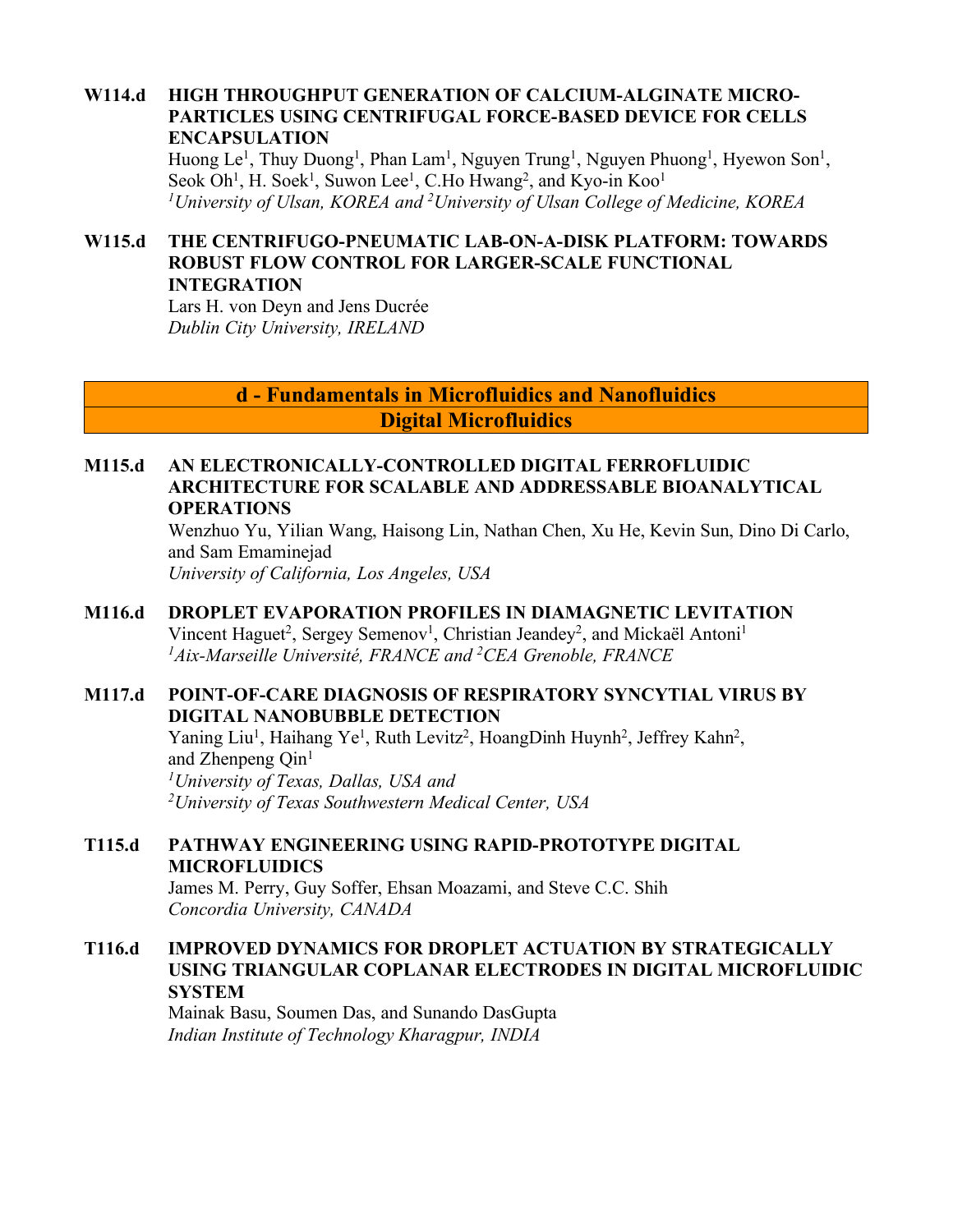# **T117.d ULTRA-LOW-FREQUENCY INDUCED TINY DROPLET TRANSPORTATION WITH SMALL DROPLET-TO-ELECTRODE AREA RATIO IN DIGITAL MICROFLUIDIC PLATFORMS**

Mingzhong Li, Man-Kay Law, Pui-In Mak, and Rui P. Martins *University of Macau, CHINA*

### **W116.d DIELECTROPHORETIC TRAPPING OF NON-STATIONARY FLOATING LIQUID MARBLES**

Jing Jin, Chin H. Ooi, Kamalalayam R. Sreejith, Dzung V. Dao, and Nam-Trung Nguyen *Griffith University, AUSTRALIA*

### **W117.d INTEGRATED MAGNETOFLUIDIC NUCLEIC ACID PURIFICATION WITH DIGITAL PCR AND HIGH-RESOLUTION MELT FOR BACTERIAL IDENTIFICATION**

David Gaddes, Pornpat Athamanolap, Alex Trick, Christine O'Keefe, and Jeff Wang *Johns Hopkins University, USA*

> **d - Fundamentals in Microfluidics and Nanofluidics Droplet Microfluidics**

- **M118.d AUTOMATED DROPLET SAMPLING OF ENDOCRINE TISSUE WITH DOWNSTREAM MERGERS FOR COMBINATORIAL MIX-AND-READ ASSAYS** Nan Shi, Juan Hu, and Christopher J. Easley *Auburn University, USA*
- **M119.d BUBBLE BREAKUP IN AN EXPANSION MEDIATED MICROFLUIDIC CHANNEL** Alinaghi Salari, Jiang Xu, Michael Kolios, and Scott Tsai Ryerson University, CANADA

# **M120.d DEEP LEARNING GUIDED IMAGE-BASED DROPLET SORTING FOR BIOLOGICAL SCREENINGS**

Vasileios Anagnostidis<sup>1</sup>, Benjamin E Sherlock<sup>1</sup>, Jeremy Metz<sup>1</sup>, Philip Mair<sup>2</sup>, Florian Hollfelder<sup>2</sup>, and Fabrice Gielen<sup>1</sup> *1University of Exeter, UK and 2University of Cambridge, UK*

#### **M121.d FEMTOLITER-DROPLET SHOOTING BY MICRO/NANO FLUIDICS FOR DIGITAL MASS SPECTROMETRY** Yuto Takagi, Yutaka Kazoe, and Takehiko Kitamori *University of Tokyo, JAPAN*

## **M122.d LABEL-FREE DROPLET DETECTION THROUGH 3D ELECTRODE-BASED IMPEDANCE SPECTROSCOPY**

Hyun Soo Kim<sup>1</sup>, Sunghyun Cho<sup>1</sup>, Hyesoo Park<sup>1</sup>, Kang-Ho Lee<sup>1</sup>, Ohwon Kwon<sup>1</sup>, Younghak Cho<sup>2</sup>, and Jaewon Park<sup>3</sup> <sup>1</sup> Korea Institute of Machinery and Materials, KOREA, <sup>2</sup> Seoul National University of Science *and Technology, KOREA, and 3Southern University of Science and Technology, KOREA*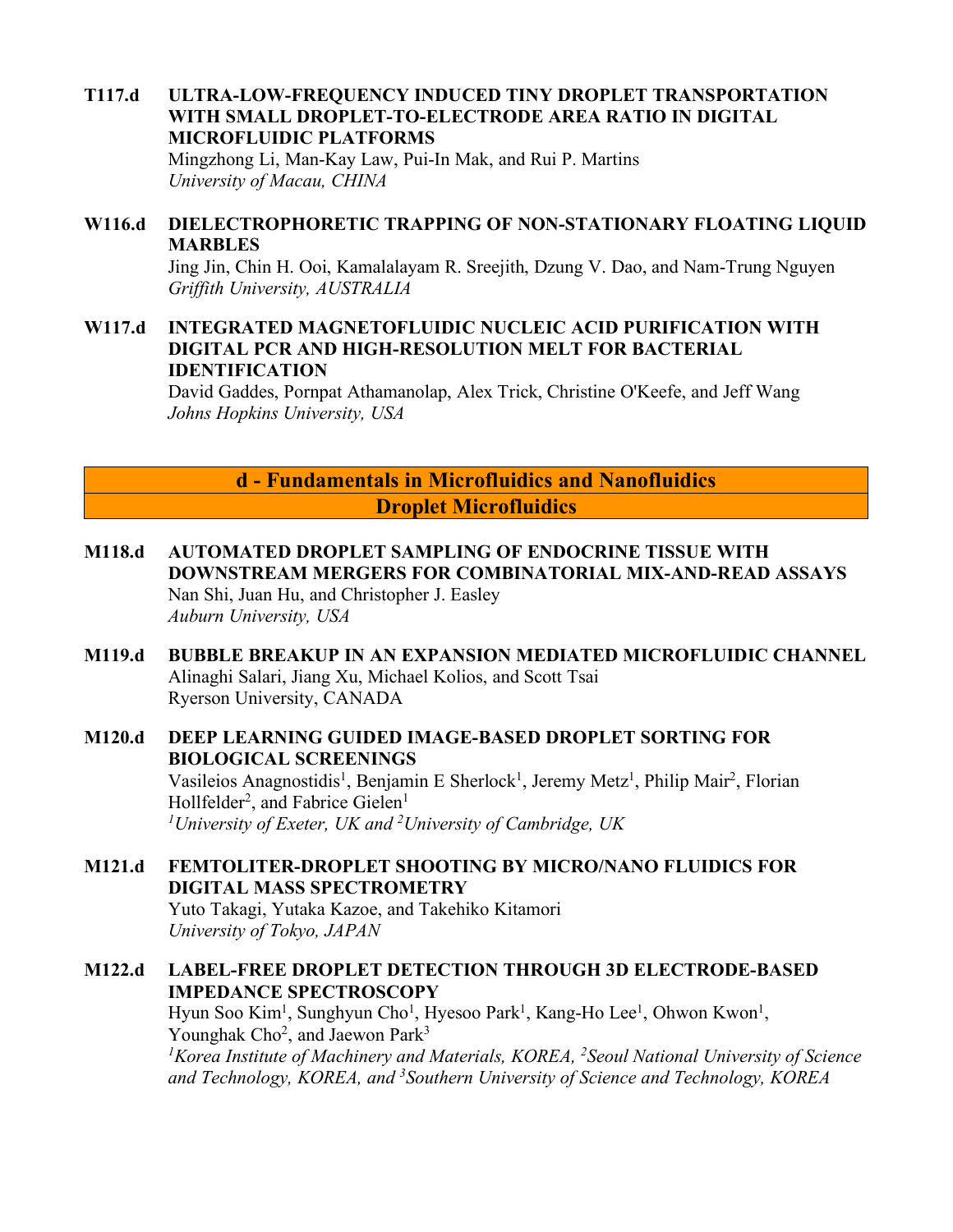### **M123.d MICRO PERISTALTIC PUMP SYSTEM FOR THE GENERATION OF ARBITRARY DROPLET SEQUENCE AND MULTIPLE-STEP BIOCHEMICAL ASSAYS**

Wahida Bhuiyan, Gareth Evans, and Xize Niu *University of Southampton, UK*

### **M124.d NON-NEWTONIAN, HIGH VISCOSITY POLYMER BLENDS WITHIN DROPLET MICROFLUIDIC DEVICES**

Polly Sanders, Solweig Chartier, Alexander Iles, Jia Min Chin, and Nicole Pamme *University of Hull, UK*

### **M125.d PROVE OF PRINCIPLE: PARALLEL BACTERIAL ESTERASE ASSAY IN TRAPPED 35 NL-DROPLETS USING EMULSION TRANSPORT**

Charmi Chande<sup>1</sup>, Jialan Cao<sup>1</sup>, Thomas Henkel<sup>2</sup>, Marc Kielpinskie<sup>2</sup>, Michael Köhler<sup>1</sup>, and Alexander Groß1 *1 Technical University Ilmenau, GERMANY and* 

*2Leibniz Institute for Photonic Technologies, GERMANY*

### **M126.d SELECTIVE PARTITIONING OF MICRODROPLETS USING HORIZONTAL MICROVALVES**

Mohammad Reza Raveshi<sup>1</sup>, Sagar N. Agnihotri<sup>2</sup>, Muhsincan Sesen<sup>1</sup>, Rajneesh Bhardwaj<sup>2</sup>, and Adrian Neild<sup>1</sup> *1Monash University, AUSTRALIA and 3 Indian Institute of Technology, Bombay, INDIA*

## **M127.d SIMULTANEOUS MICRODROPLETS GENERSTION BY TAIL BREAKUP INDUCED WITH MULTI-BRANCH CHANNEL**

Satsuki Kajiya<sup>1</sup>, Dong Hyun Yoon<sup>1</sup>, Yoshito Nozaki<sup>1</sup>, Taisuke Isano<sup>2</sup>, Hitoshi Yamagata<sup>2</sup>, Hiroyuki Fujita<sup>2</sup>, Tetsushi Sekiguchi<sup>1</sup>, and Shuichi Shoji<sup>1</sup> *1 Waseda University, JAPAN and 2 Canon Medical Systems Corp., JAPAN*

### **M128.d TRYPANOFLUIDICS: VARIABILITY OF ENZYMATIC RESPONSE IN POPULATIONS OF TRYPANOSOMES**

Simone H. Oldenburg, Deniz Pekin, Lionel Buisson, Thomas Beneyton, Jean-Christophe Baret, and Loïc Rivière *Université de Bordeaux, FRANCE*

#### **T118.d BIOCOMPATIBLE POLYELECTROLYTE MICROCAPSULES GENERATED WITH MAGNETIC WATER-IN-WATER DROPLET MICROFLUIDICS** Maryam Navi, Jennifer Kieda, Niki Abbasi, and Scott Tsai

*Ryerson University, CANADA*

## **T119.d CONTINUOUS FLOW CELL-CELL INTERACTION SCREENING VIA A SEQUENTAL INJECTOR**

Weikang Nicholas Lin, Matthew Zirui Tay, Shih-Chung Wei, Ri Lu, and Chia-Hung Chen *National University of Singapore, SINGAPORE*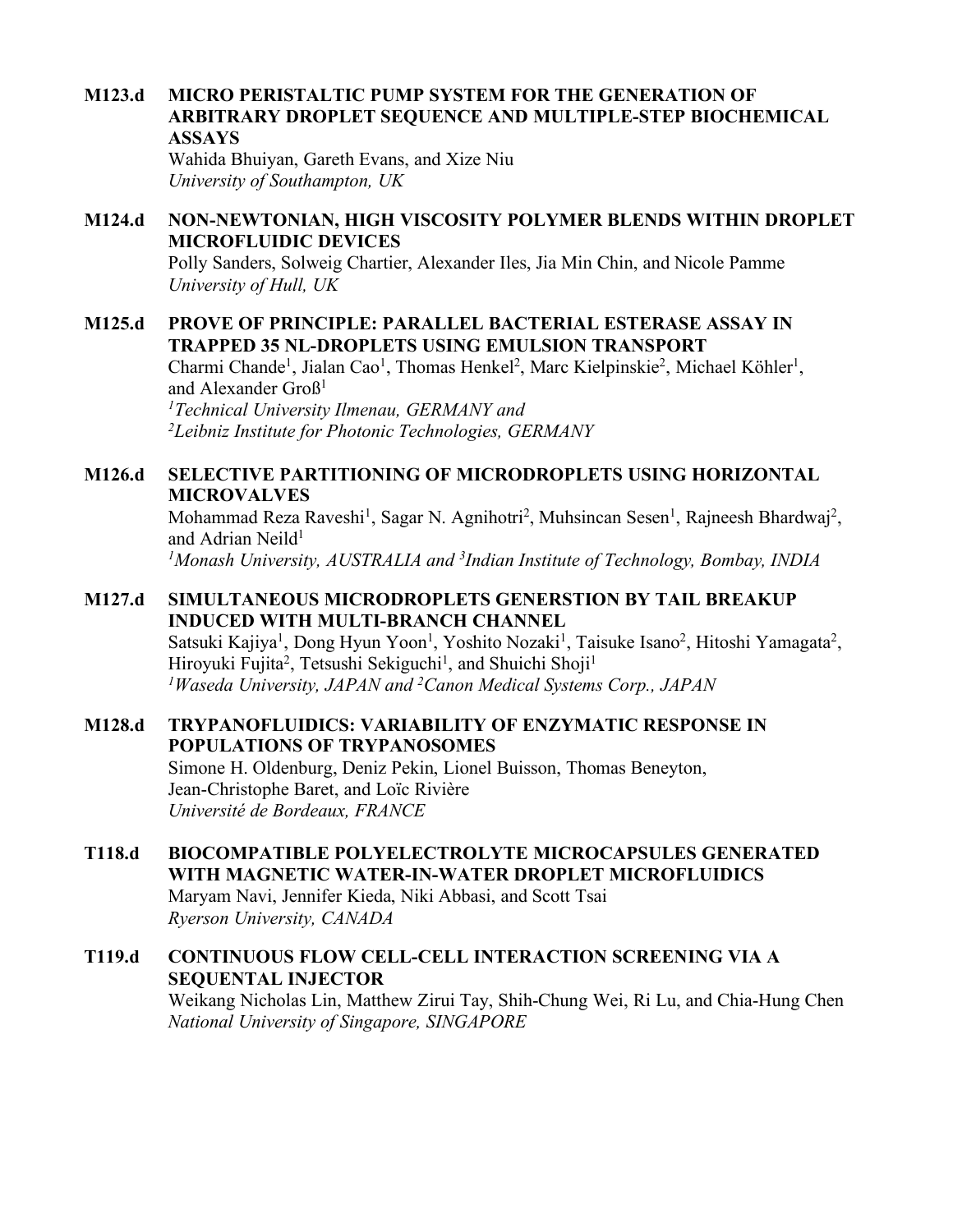**T120.d DROP-QPCR: A DROPLET MICROFLUIDIC PLATFORM FOR FAST AND CONTINUOUS-FLOW QPCR ANALYSIS**

Ismail Hajji<sup>1</sup>, Mathilde Richerd<sup>1</sup>, Simon Dumas<sup>1</sup>, Charles Cavaniol<sup>1</sup>, Lauriane Geremie<sup>1</sup>, Marco Serra<sup>1</sup>, Renaud Renault<sup>1</sup>, Ivan Ferrante<sup>1</sup>, Jean-Louis Viovy<sup>1</sup>, Stéphanie Descroix<sup>1</sup>, and Davide Ferraro<sup>2</sup>

*1Institut Curie, FRANCE and 2Università di Padova, ITALY*

## **T121.d HIGH THROUGHPUT SCREENING PLASTIC-DEGRADATION STRAINS BASED ON MICROFLUIDIC FADS PLATFORM**

Yuxin Qiao and Wenbin Du *Chinese Academy of Sciences, CHINA*

### **T122.d MASSIVELY-PARALLELIZED PRODUCTION OF FEMTOLITER DROPLETS AND ITS APPLICATION TO SELF-ASSEMBLED NANOPARTICLE CLUSTERS FOR NOVEL METAMATERIALS.**

Corentin B.M. Tregouet<sup>1</sup>, Chris L. Kennedy<sup>2</sup>, Ramakrishna Kotni<sup>2</sup>, Sofie Kölling<sup>3</sup>, Johan G. Bomer<sup>3</sup>, Jasper J.A. Lozeman<sup>3</sup>, Detlef Lohse<sup>3</sup>, Albert van den Berg<sup>3</sup>, Alfons van Blaaderen<sup>2</sup>, and Mathieu Odijk<sup>3</sup> *1Université Rennes 1, FRANCE, 2Utrecht University, THE NETHERLANDS, and 3 University of Twente, THE NETHERLANDS*

- **T123.d MICRONEEDLE-ASSISTED MICROFLUIDIC FLOW FOCUSING FOR HIGH THROUGHPUT WATER-IN-WATER DROPLET GENERATION** Morteza Jeyhani, Vaskar Gnywali, Niki Abbasi, Dae Kun Hwang, and Scott S.H. Tsai *Ryerson University, CANADA*
- **T124.d ON-CHIP SAMPLE AUTOMATED DISCRETIZATION, SELECTIVE RETRIEVAL AND CONTROLLABLE METERING UTILIZING MEMBRANE INTEGRATED TRAPS FOR SINGLE-CELL ENCAPSULATION AND SORTING** Hesam Babahosseini<sup>1</sup>, Tom Misteli<sup>2</sup>, and Don L. DeVoe<sup>1</sup> *1University of Maryland, USA and 2National Institutes of Health (NIH), USA*
- **T125.d ON-DEMAND DROPLET GENERATOR FOR EXTRACTION OF ELECTROKINETICALLY FOCUSED ANALYTES** Vasileios A. Papadimitriou, Stella A. Kruit, Loes I. Segerink, and Jan C.T. Eijkel *University of Twente, THE NETHERLANDS*

**T126.d SEQUENTIAL FORMATION OF DAUGHTER DROPLETS BY BREAKUP OF MICRODROPLETS INTO BYPASS CHANNEL** Shohei Hattori<sup>1</sup>, Dong Hyun Yoon<sup>1</sup>, Yoshito Nozaki1, Taisuke Isano<sup>2</sup>, Hitoshi Yamagata<sup>2</sup>, Hiroyuki Fujita<sup>2</sup>, Tetsushi Sekiguchi<sup>1</sup>, and Shuichi Shoji<sup>1</sup> *1 Waseda University, JAPAN and 2 Canon Medical Systems Corp., JAPAN*

**T127.d SUPERPARAMAGNETIC NANOPARTICLE ENCAPSULATION VIA DROPLET-BASED MICROFLUIDICS FOR TARGETING DRUG DELIVERY SYSTEM** Sakon Rahong<sup>1</sup>, Ratchanont Sukthai<sup>1</sup>, Narin Paiboon<sup>2</sup>, Kunat Suktham<sup>2</sup>, Annop Klamchuen<sup>2</sup>, and Suvimol Surassmo2

*1King Mongkut's Institute of Technology Ladkrabang (KMITL), THAILAND and 2 National Nanotechnology Center (NANOTEC), THAILAND*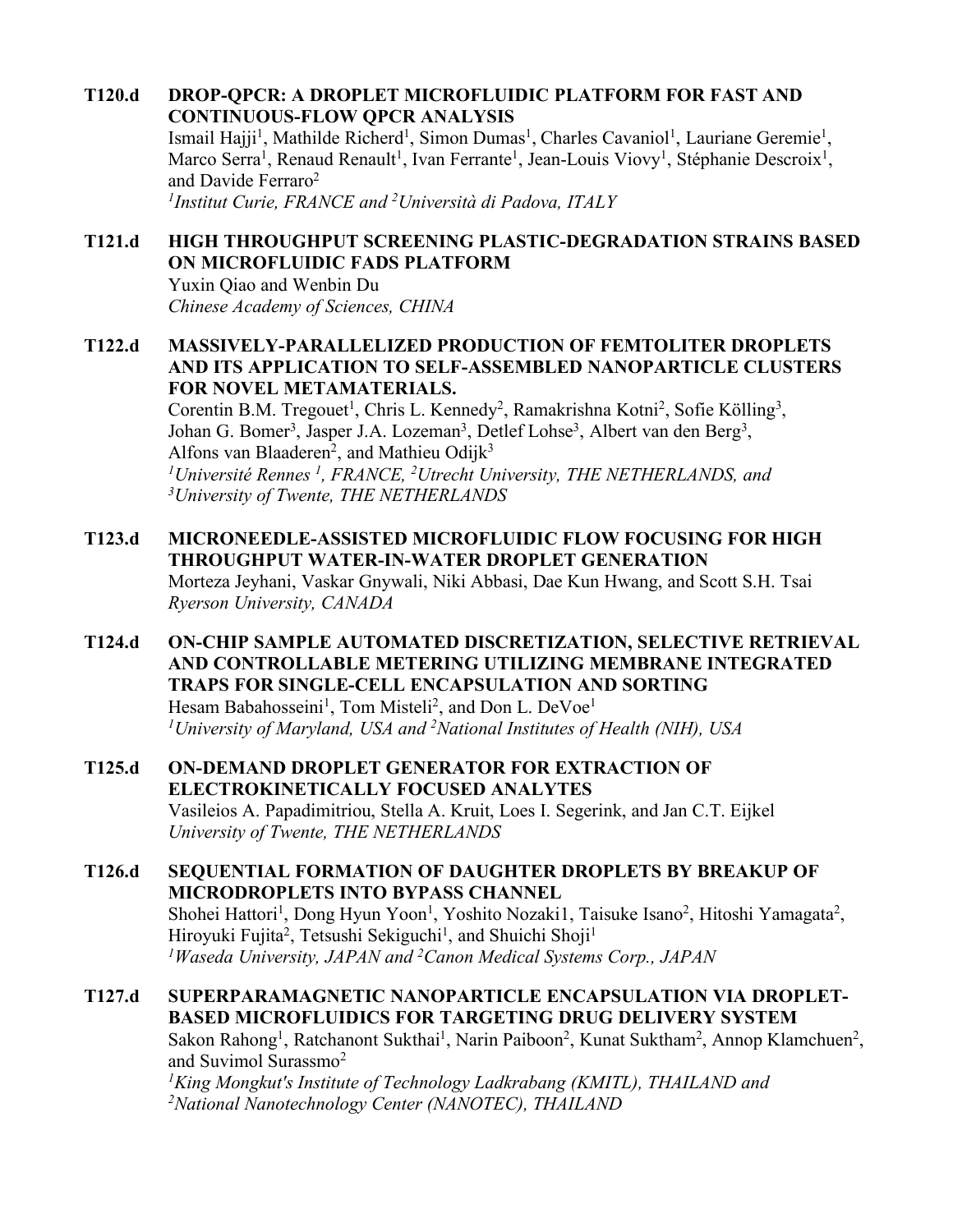### **T128.d WATER EVAPORATION BASED SELF-AQUEOUS TWO-PHASE SYSTEM DROPLET FORMATION**

Byeong-Ui Moon, Lidija Malic, Keith Morton, Abdelrahman Elmanzalawy, and Teodor Veres *National Research Council Canada, CANADA*

# **W118.d A PORTABLE DROPLET SORTING PLATFORM WITH INTEGRATED THERMOCAPILLARY SORTING AND CAPACITANCE DETECTING**

Yigang Shen<sup>1</sup>, Yaliku Yaxiaer<sup>2</sup>, Yusufu Aishan<sup>1</sup>, and Yo Tanaka<sup>3</sup> *1Osaka University, JAPAN, 2Nara Institute of Science and Technology, JAPAN, and 3RIKEN, JAPAN*

## **W119.d CLIMBING DROPLETS DRIVEN BY MECHANOWETTING**

Ye Wang<sup>1</sup>, Edwin de Jong<sup>2</sup>, Patrick R. Onck<sup>2</sup>, and Jaap M.J. den Toonder<sup>1</sup> *1 Eindhoven University of Technology, THE NETHERLANDS and 2University of Groningen, THE NETHERLANDS*

## **W120.d CONTROLLED RELEASE OF LIPOSOMAL CARGO IN DOUBLE EMULSIONS TO INDUCE GENE EXPRESSION IN BACTERIA**

Ariane Stucki, Petra Jusková, Nicola Nuti, Steven Schmitt, Lucas Armbrecht, and Petra S. Dittrich *ETH Zürich, SWITZERLAND*

# **W121.d FABRICATION AND EVALUATION OF ATTOLITER DROPLETS**

Risa Takane, Hiroto Kawagishi, Yasunori Matsui, Hiroshi Ikeda, and Yan Xu *Osaka Prefecture University, JAPAN*

## **W122.d IMPROVING DNA LIBRARY PREPARATION FOR NEXT GENERATION SEQUENCING THANKS TO AN INNOVATIVE DROPLET MICROFLUIDIC DEVICE**

Davide Ferraro<sup>1</sup>, Marco Serra<sup>2</sup>, Thanh Duc Mai<sup>3</sup>, Almut Eisele<sup>2</sup>, Leïla Périé<sup>2</sup>, Jean-Louis Viovy<sup>2</sup>, and Stephanie Descroix<sup>2</sup> <sup>1</sup>University of Padova, ITALY, <sup>2</sup>Institut Curie, FRANCE, and *3 Institut Galien de Paris-Sud, FRANCE*

## **W123.d MICRODROPLET ARRAY CONCENTRATION WITH SIZE-TRIGGERED RELEASE SYSTEM**

Piangrawee Santivongskul, Mao Fukuyama, and Akihide Hibara *Tohoku University, JAPAN*

## **W124.d MULTIPLEXING ANTIBIOTIC SCREENING IN DROPLET MICROFLUIDICS USING AN OPTOFLUIDIC PLATFORM**

Sundar Hengoju, Lisa Mahler, Oksana Shvydkiv, Miguel Tovar, Miriam Rosenbaum, and Martin Roth *Hans Knöll Institute, GERMANY*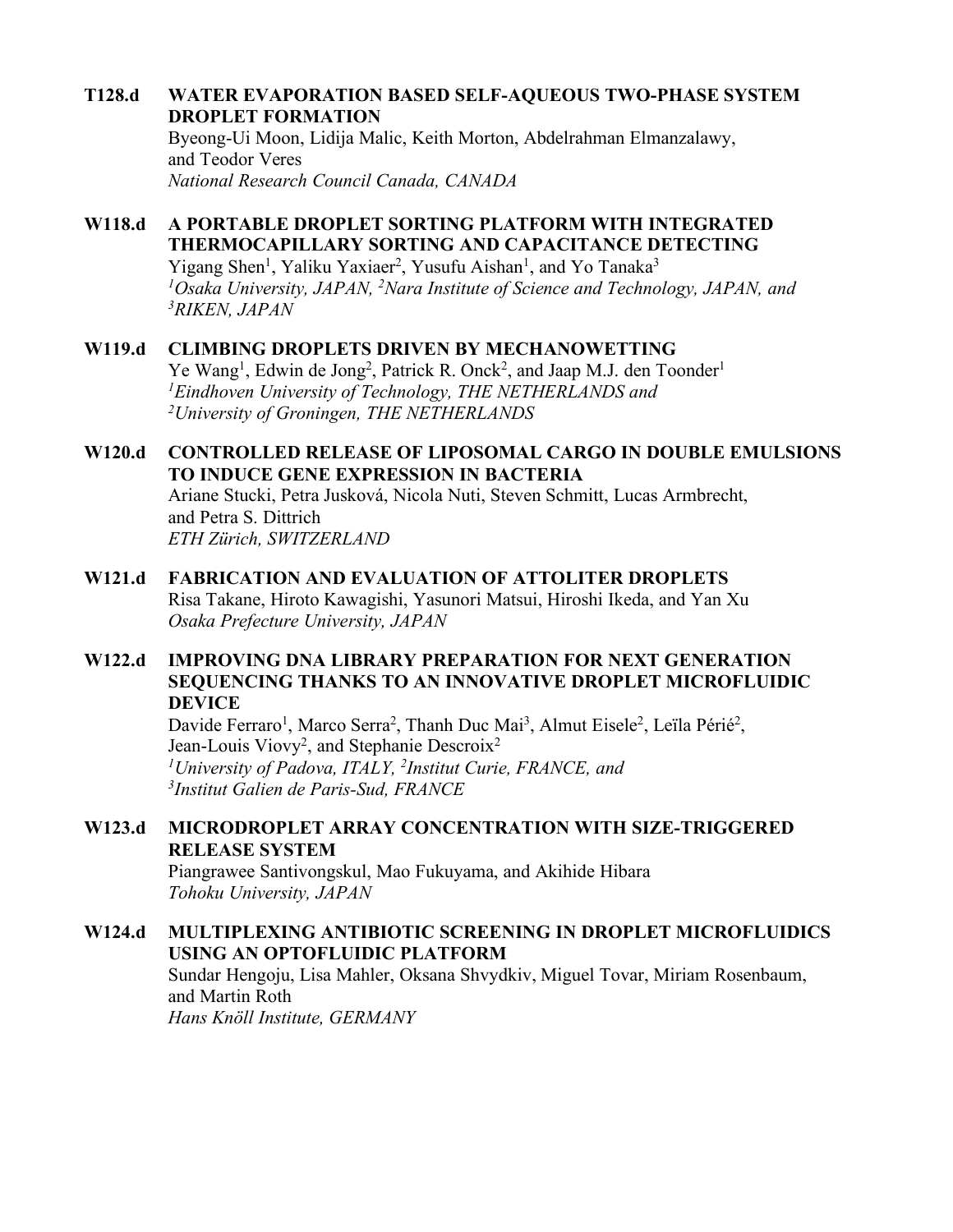### **W125.d PHOSPHOLIPID EXTRACTION AND PHASE SEPARATION USING DROPLET MICROFLUIDICS**

David J. Rowe, Daniel J. Heath, Anthony D. Postle, James S. Wilkinson, and Goran Z. Mashanovich *University of Southampton, UK*

### **W126.d RAYDROP, AN UNIVERSAL DROPLET GENERATOR BASED ON A NON EMBEDDED ''CO-FLOW-FOCUSING''**

Adrien Dewandre, Javier Rivero-Rodriguez, Youen Vitry, Benjamin Sobac, and Benoit Scheid *Université libre de Bruxelles, BELGIUM*

### **W127.d SILICON CHAMBERS FOR ENHANCED-IMAGING OF DROPLET ARRAYS IN A GRADED TEMPERATURE FIELD**

Nicolas Lobato-Dauzier<sup>1</sup>, Robin Deteix<sup>1</sup>, Matthieu Denoual<sup>2</sup>, Soo Hyeon Kim<sup>1</sup>, Hiroshi Toshiyoshi<sup>1</sup>, Hiroyuki Fujita<sup>3</sup>, Teruo Fujii<sup>1</sup>, and Anthony J. Genot<sup>4</sup> *1University of Tokyo, JAPAN, 2 Greyc - ENSICAEN/CNRS, FRANCE, 3 Tokyo City University, JAPAN, and 4 LIMMS-IIS/CNRS, FRANCE*

### **W128.d TOWARDS DEVELOPMENT OF DROPLET MICRO-REACTOR FOR INDUSTRIAL RELEVANT SCREENING IN BIOTECHNOLOGY**

Kartik Totlani, Thorben de Riese, Maxime Bisschops, Walter van Gulik, Michiel Kreutzer, and Volkert van Steijn *Technical University Delft, THE NETHERLANDS*

**d - Fundamentals in Microfluidics and Nanofluidics Electrokinetic Phenomena**

### **M129.d TUNING DETERMINISTIC LATERAL DISPLACEMENT SEPARATION WITH AC ELECTROKINETICS**

Victor Calero Martin<sup>1</sup>, Pablo Garcia-Sanchez<sup>2</sup>, Antonio Ramos<sup>2</sup>, and Hywel Morgan<sup>1</sup> *1University of Southampton, UK and 2 Universidad de Sevilla, SPAIN*

### **M130.d ION CONCENTRATION POLARISATION FOR PARTICLE MESOPOROSITY DIFFERENTIATION**

Vasileios A. Papadimitriou, Miguel Solsona, Wouter Olthuis, Albert van den Berg, and Jan C.T. Eijkel *University of Twente, THE NETHERLANDS*

## **T129.d OBSERVATION OF MEMBRANE CHANGES AND VIABILITY OF CELLS IN A PARALLELIZED ELECTROROTATION PLATFORM**

Kevin Keim, Mohamed Z. Rashed, and Carlotta Guiducci *École Polytechnique Fédérale de Lausanne (EPFL), SWITZERLAND*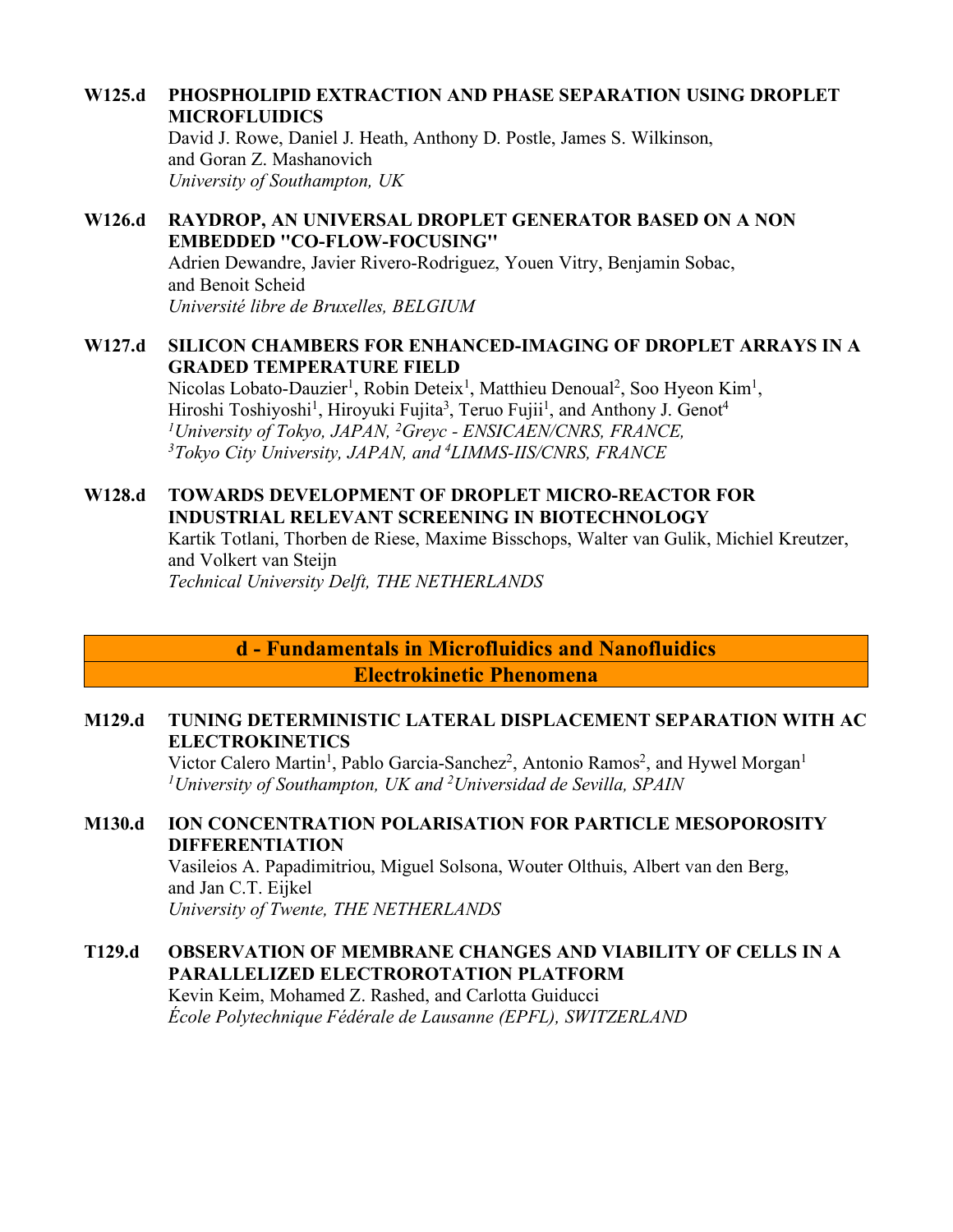## **W129.d DIELECTROPHORETIC ANALYSIS: A TOOL FOR STUDYING THE IMPACT OF ORGANIC SOLVENTS ON WHOLE-CELL BIOCATALYSTS**

Miriam S. Epping, Armin Grundmann, Harald Groeger, and Martina Viefhues *Bielefeld University, GERMANY*

**W130.d ''TUNABLE NANOGATE'' DEVICE FOR SIZE-SORTING OF NANOPARTICLES** Satoko Fujiwara, Tatsuro Endo, Hideaki Hisamoto, and Kenji Sueyoshi *Osaka Prefecture University, JAPAN*

> **d - Fundamentals in Microfluidics and Nanofluidics Modeling/Numerical Simulation**

**M131.d SIMULATION OF THE MIGRATION OF RIGID NON-SPHERICAL PARTICLES IN CURVED MICRO CHANNELS**

Thomas E. Hafemann and Jochen Fröhlich *Technical University Dresden, GERMANY*

- **T130.d A TRANSPORT-REACTION MODEL FOR EXPANDING THE DYNAMIC RANGE OF LATERAL FLOW IMMUNOASSAYS USING REAL-TIME IMAGING** Sathishkumar Narayanaswamy and Bhushan J. Toley *Indian Institute of Science, INDIA*
- **T131.d UNRAVEL THE PHYSICS OF PARTICLE FOCUSING MECHANISM IN MICROCHANNELS** Marzieh Chaharlang and Brady Goenner

*University of Utah, USA*

**W131.d OPTIMIZING RESIDENCE TIME DISTRIBUTION IN CAPILLARY-BASED SYSTEMS USING COMPUTATIONAL FLUID DYNAMIC SIMULATIONS** Kirandeep K. Gill<sup>1</sup>, Deema A. Masoudi<sup>1</sup>, Sughan Narayanasamy<sup>1</sup>, Patrick Hester<sup>2</sup>, Pedro Estrela<sup>1</sup>, and Nuno M. Reis<sup>1</sup> *1University of Bath, UK and 2 Lamina Dielectrics Ltd, UK*

> **d - Fundamentals in Microfluidics and Nanofluidics Nanofluidics/Nanofluidic Phenomena**

### **M132.d NANO X-RAY DIFFRACTOMETRY DEVICE TO INVESTIGATE STRUCTURE OF WATER IN NANOCHANNELS**

Kazuma Mawatari<sup>1</sup>, Jun Shirai<sup>1</sup>, Koji Ohara<sup>2</sup>, Shinji Kohara<sup>3</sup>, Toshio Yamaguchi<sup>4</sup>, Koji Yoshida<sup>4</sup>, and Takehiko Kitamori<sup>1</sup>

*1 University of Tokyo, JAPAN, 2 Japan Synchrotron Radiation Research Institute, JAPAN, 3National Institute for Materials Science, JAPAN, and 4Fukuoka University, JAPAN*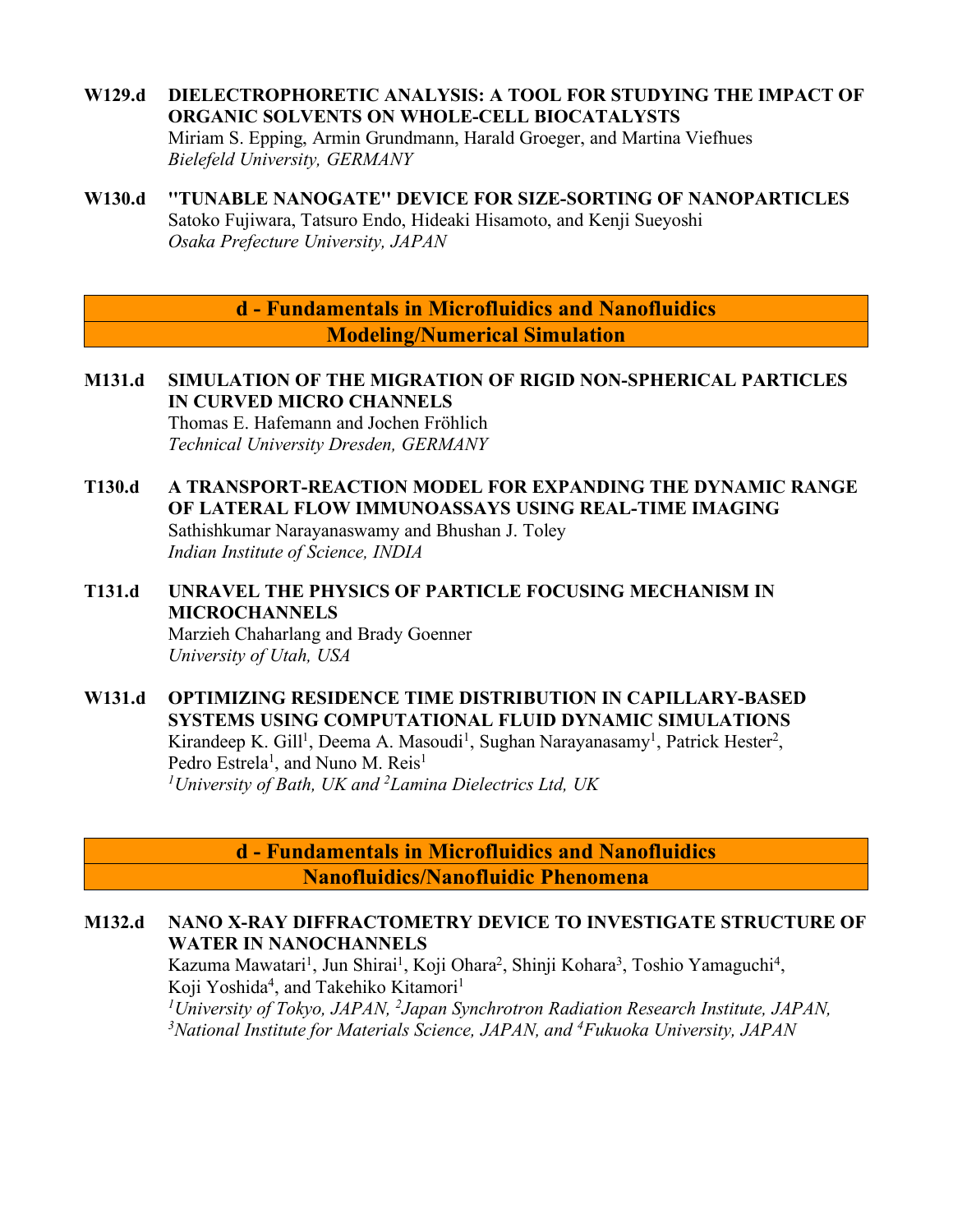### **M133.d UNRAVELING THE UNEXPECTED CHANNEL-LENGTH-DEPENDENT NANOFLUIDIC SALINITY GRADIENT POWER: EXPERIMENTS AND MODELING**

Li-Hsien Yeh and Po-Hsien Peng *National Taiwan University of Science and Technology, TAIWAN*

#### **T132.d THERMAL DIFFUSIVITY MEASUREMENT IN NANOCHANEL BY PHOTOTHERMAL OPTICAL PHASESHIFT SPECTROSCOPY** Kazuma Mawatari, Tokio Sato, and Takehiko Kitamori

*University of Tokyo, JAPAN*

## **W132.d EFFECT OF PORE SIZE ON SLIP FLOW IN MICRO- AND NANO-POROUS MEDIA**

Md Minhajul Islam and D. Jed Harrison *University of Alberta, CANADA*

### **W133.d THERMAL AND ELECTROKINETIC EFFECT ON DIFFUSIOOSMOSIS-DRIVEN IONIC TRANSPORT THROUGH NANOPORES**

Jongwan Lee<sup>1</sup>, Kyunghun Lee<sup>1</sup>, Cong Wang<sup>2</sup>, Dogyeong Ha<sup>1</sup>, Jungyul Park<sup>2</sup>, and Taesung Kim<sup>1</sup> *1Ulsan National Institute of Science and Technology (UNIST), KOREA and 2Sogang University, KOREA*

> **d - Fundamentals in Microfluidics and Nanofluidics Platforms Based on Capillary Forces**

## **M134.d A HYDROGEL MICRONEEDLE PATCH FOR CONTINUOUS MONITORING OF GLUCOSE FROM INTERSTITIAL FLUID**

Somayeh Ramezanian and Jacqueline C. Linnes *Purdue University, USA*

## **M135.d ENABLING RHEOLOGICAL ANALYSIS OF COMPLEX FLUIDS AT THE POINT-OF-NEED**

Jose C. Contreras-Naranjo and Victor M. Ugaz *Texas A&M University, USA*

## **M136.d POINT-OF-CARE 2DPN ELISA WITH AUTOMATED ENHANCED DETECTION OF AMPLIFIED NUCLEIC ACIDS**

Kristin M. Byers<sup>1</sup>, Anna R. Bird<sup>1</sup>, Hyndae Cho<sup>2</sup>, and Jacqueline Linnes<sup>1</sup> *1 Purdue University, USA and 2 Crosslife Technologies Inc., USA*

### **T133.d 3D PRINTED DOMINO CAPILLARIC CIRCUITS WITH INTEGRATED REAGENTS AND SAMPLE AUTONOMOUS ALIQUOTING FOR DIAGNOSTICS** Oriol Ymbern, Arya Tavakoli, Mohamed Yafia, Andy Ng, and David Juncker *McGill University, CANADA*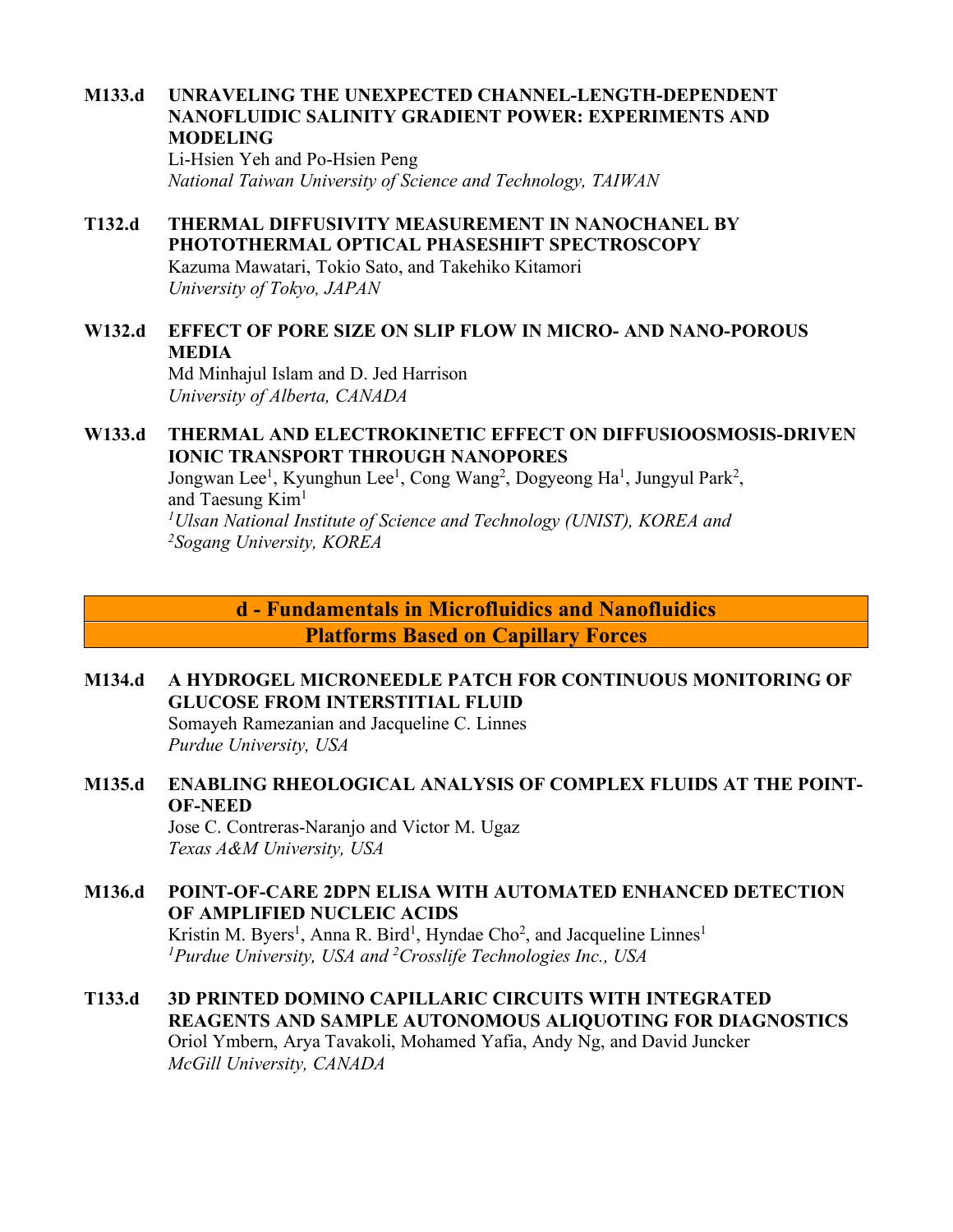### **T134.d ADVANCES IN FLUID CONTROL TECHNIQUES FOR PAPER BASED MICROFLUIDIC DEVICES (MICROPADS)**

Aditya R. Jangid, E. Brandon Strong, Carsten Knutsen, Jay T. Wells, Megan L. Mitchell, Brittany Lore, Nick Tod, Emiliano Escamilla, Andres W. Martinez, and Nathaniel W. Martinez *California Polytechnic State University, USA*

## **T135.d EVAPORATION FLOW: ANALYSIS THAT IS INDEPENDENT OF HUMIDTY AND TEMPERATURE**

Marta K. Orlowska<sup>1</sup>, Bin Guan<sup>1</sup>, Rossen Sedev<sup>1,2</sup>, and Craig Priest<sup>1</sup> *1University of South Australia, AUSTRALIA and 2 Curtin University, AUSTRALIA*

## **T136.d PORTABLE UV ADSORPTION BASED HIGHLY SENSITIVE DETECTION OF HAEMOGLOBIN ON PLASTIC MICROFLUIDIC CHIP**

Wei Wang, Khine Maw Kay, and WeiDong Zhou *Singapore Institute of Manufacturing Technology (A\*Star), SINGAPORE*

### **W134.d 3D-PRINTED PASSIVE GRADIENT GENERATORS**

Cesar Parra, Hans Van Cauteren, Ruben Dochy, Clement Achille, and Rob Ameloot *KU Leuven, BELGIUM*

### **W135.d DEVELOPMENT OF LASER-CUT MICROFLUIDIC PAPER-BASED ANALYTICAL DEVICE WITH SUCROSE VALVE FOR AUTOMATED COMPETITIVE ELISA OF AFLATOXIN B1**

Sumamal Charernchai<sup>1</sup>, Miyuki Chikae<sup>1</sup>, Wanida Wonsawat<sup>2</sup>, Daisuke Hirose<sup>1</sup>, Phan T. Tue<sup>3</sup>, and Yuzuru Takamura<sup>1</sup>

*1Japan Advanced Institute of Science and Technology (JAIST), JAPAN, 2Suan Sunandha Rajabhat University, THAILAND, and 3Tokyo Institute of Technology, JAPAN*

### **W136.d MERGING 3D PRINTING WITH PAPER-BASED MICROFLUIDIC DEVICES (MICROPADS)**

E. Brandon Strong, Aditya R. Jangid, Siddharth Prabhu, Megan L. Mitchell, Jonah Holbrook, Jacqueline Chuang, Oscar Mercado, Bo Liu, Andres W. Martinez, and Nathaniel W. Martinez *California Polytechnic State University, USA*

### **W137.d SYNTHETIC MICROFLUIDIC PAPER WITH SUPERIOR FLUORESCENT SIGNAL READOUT**

Weijin Guo, Jonas Hansson, and Wouter van der Wijngaart *KTH Royal Institute of Technology, SWEDEN*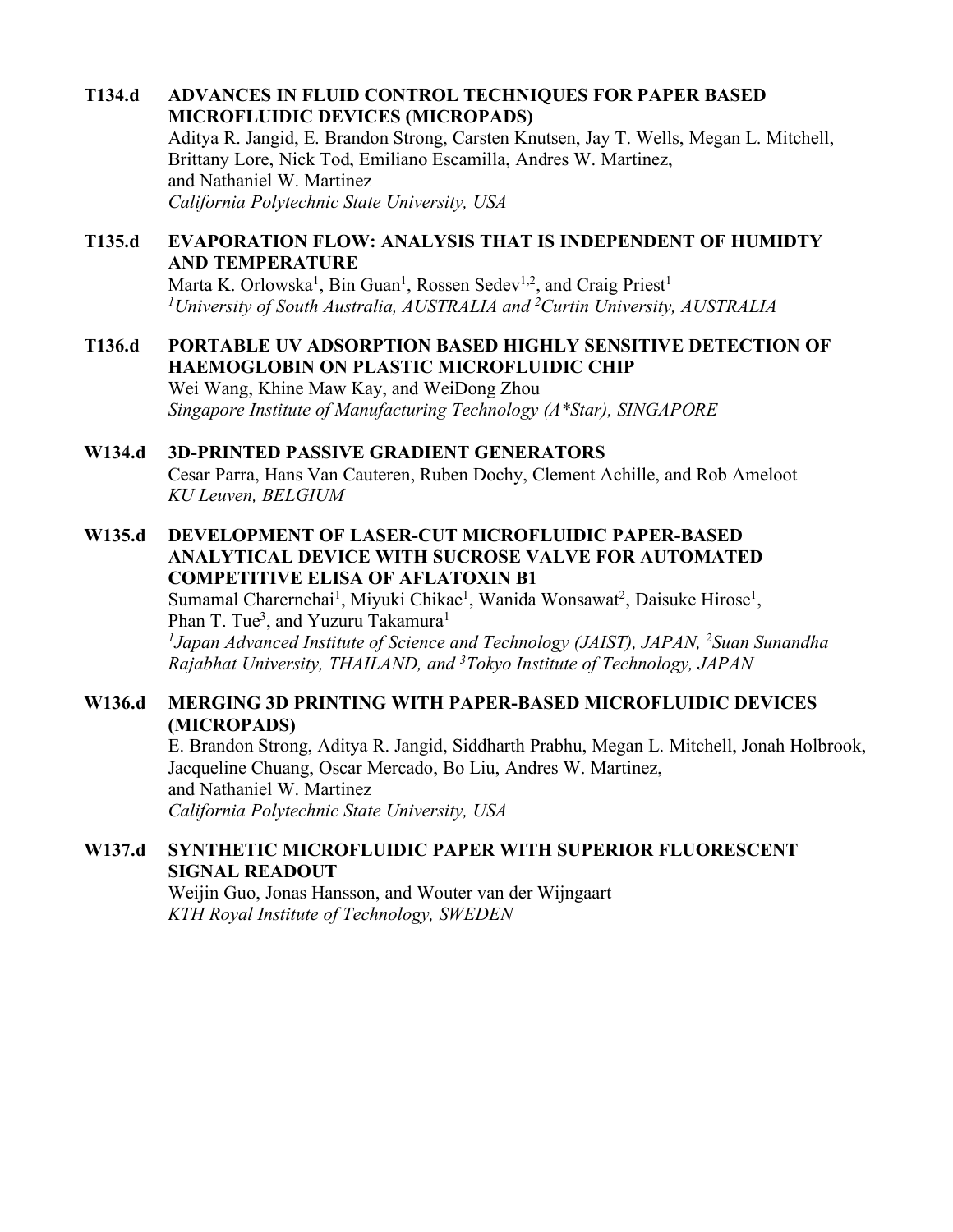## **d - Fundamentals in Microfluidics and Nanofluidics Others**

- **M137.d BOUNDARY LAYER MODIFICATION FOR A MICROTESLA ROTOR PUMPING OF NON-NEWTONIAN FLUIDS** Jessica Hallgath and Joe Fujiou Lo *University of Michigan, USA*
- **M138.d DIRECT IMAGING OF CHANNEL CROSS-SECTION FOR INVESTIGATING INERTIAL FOCUSING DYNAMICS IN A CURVED CHANNEL** Jian Zhou and Ian Papautsky *University of Illinois, Chicago, USA*
- **T137.d A FACILE AND ROBUST METHOD FOR THE PREPARATION OF QUASI-DOUBLE EMULSIONS USING A HIGH-DENSITY MICROWELL ARRAY** Yin Wu, Xu Cui, Zongwei Zhang, and Gang Li *Chongqing University, CHINA*
- **T138.d LATERAL FOCUSING IN VISCOELASTIC FLOW IN SPIRAL CHANNELS** Hua Gao, Jian Zhou, and Ian Papautsky *University of Illinois, Chicago, USA*
- **W138.d INVESTIGATING VON WILLEBRAND FACTOR (VWF) PROTEOLYSIS BY ADAMTS13 ON-A-CHIP** Amid Shakeri and Tohid F. Didar *McMaster University, CANADA*
- **W139.d SPATIOTEMPORALLY GENERATED MICROFLUIDS WITH THE AID OF HIGH-SPEED FLOW CONTROL**

Yusuke Kasai, Makoto Saito, Shinya Sakuma, and Fumihito Arai *Nagoya University, JAPAN*

> **e - Micro- and Nanoengineering Bonding, Sealing & Interfacing Technologies**

**M139.e CUSTOMIZABLE WORLD-TO-CHIP INTERFACE IN COMBINATION WITH MULTIPHASE MICROFLUIDICS EXPANDING THE APPLICATION RANGE OF A LAB-ON-CHIP PLATFORM** Hannah Bott, Franz Lärmer, and Jochen Hoffmann

*Robert Bosch GmbH, GERMANY* 

**M140.e HIGH-YIELD PARALLEL ASSEMBLY OF SINGLE SPHERE ON GEOMETRICALLY DESIGNED ADHESIVE POLYMER-POST** Junghyun Bae, Seojoo Kim, and Wook Park *Kyung Hee University, KOREA*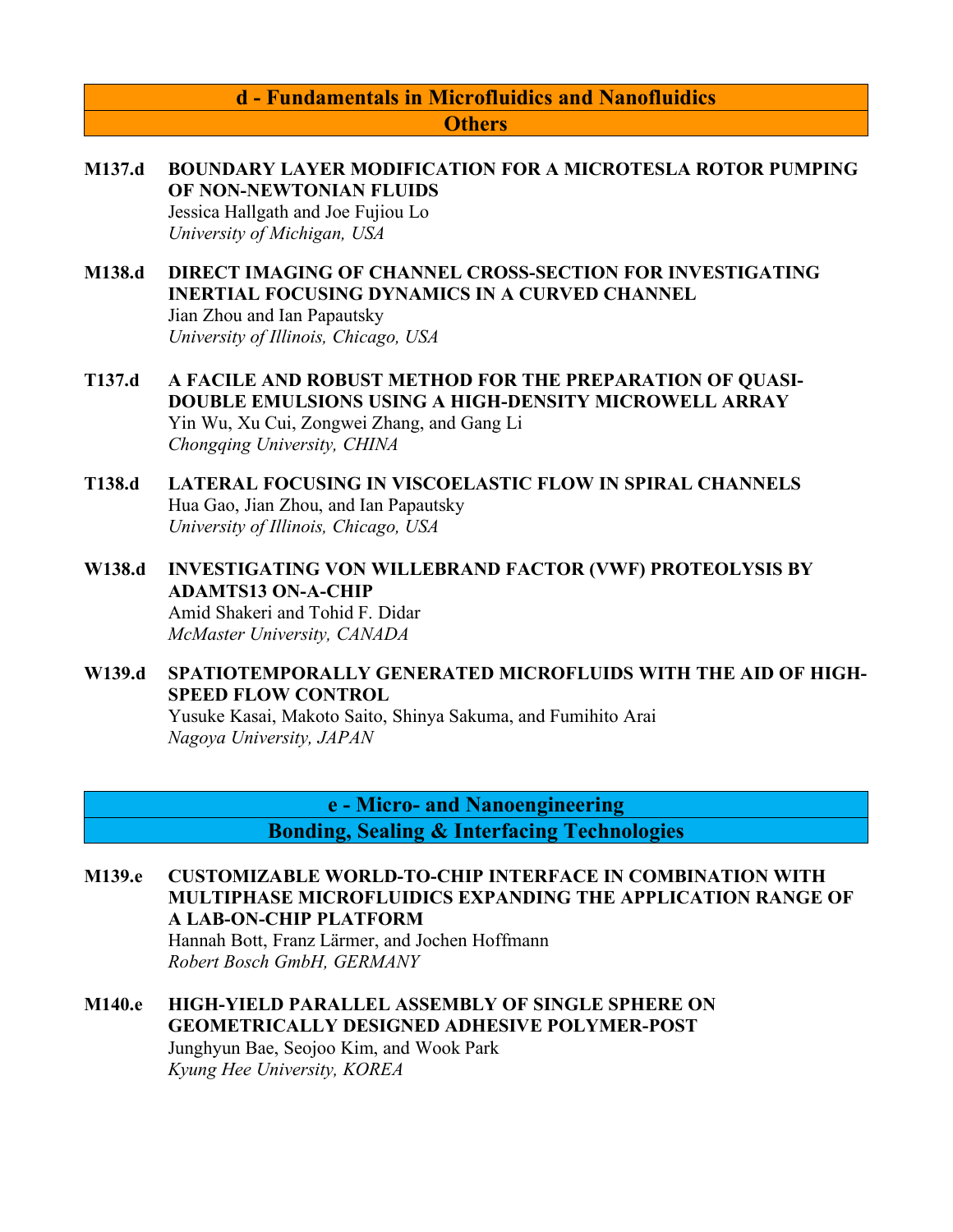### **M141.e POST-PROCESSING COMPATIBLE PACKAGING METHOD FOR CMOS OPTO-NANOFLUIDIC CHIP**

Jaehwan Kim, Huaiyu Meng, and Rajeev J. Ram *Massachusetts Institute of Technology, USA*

### **T139.e ENABLING COST-EFFECTIVE GLASS MICROFLUIDICS FOR LIFE SCIENCES: THE EXAMPLE OF A COMPLETE SEQUENCING DEVICE FABRICATED AT WAFER SCALE**

Sarah Heub<sup>1</sup>, Rita Smajda<sup>1</sup>, Guy Voirin<sup>1</sup>, Gilles Weder<sup>2</sup>, Anke Sanz-Velasco<sup>2</sup>, Tobias Bauert<sup>2</sup>, Alexios Tzannis<sup>2</sup>, Raphaël Pugin<sup>1</sup>, and Michel Despont<sup>1</sup> *1CSEM, SWITZERLAND and 2 IMT AG, SWITZERLAND*

### **T140.e INTEGRATION OF POROUS SILICON-BASED OPTICAL APTASENSORS IN A 3D-PRINTED MICROFLUIDIC PLATFORM FOR PROTEIN DETECTION**

Sofia Arshavsky-Graham<sup>1,2</sup>, Niklas-Maximilian Epping<sup>2</sup>, Anton Enders<sup>2</sup>, Thomas Scheper<sup>2</sup>, Janina Bahnemann<sup>2</sup>, and Ester Segal<sup>1</sup> *1Technion – Israel Institute of Technology, ISRAEL and 2Leibniz Universität Hannover, GERMANY*

## **T141.e RAPID PDMS-GLASS BONDING USING ARGON PLASMA JET TOWARDS AUTOMATIC CHIP FABRICATION**

Shih-Chi Chuang and Chia-Hung Dylan Tsai *National Chiao Tung University, TAIWAN*

## **W140.e FABRICATION OF PMMA MICROFLUIDIC DEVICES INTEGRATED WITH POROUS PETE MEMBRANES FOR RELIABLE CYTOTOXICITY TESTS OF DRUGS**

Thao Nguyen<sup>1</sup>, Su Hyun Jung<sup>1</sup>, Min Seok Lee<sup>1</sup>, Tae-Eun Park<sup>1</sup>, Suk-kyun Ahn<sup>2</sup>, and Joo H. Kang<sup>1</sup> *1Ulsan National Institute of Science and Technology (UNIST), KOREA and 2 Pusan National University, KOREA*

### **W141.e PDMS BONDING WITHOUT O2 PLASMA TREATMENT**

Haruka Oda and Shoji Takeuchi *University of Tokyo, JAPAN*

> **e - Micro- and Nanoengineering Micropumps, Valves, and Dispensers**

## **M142.e 3D FABRICATED PNEUMATIC GAIN VALVES FOR INTEGRATED LOGIC CONTROLLERS**

Hsiang-Chih Yang, Liang-Yen Liu, and Yu-Chuan Su *National Tsing Hua University, TAIWAN*

## **M143.e STAINLESS MICROFLUIDIC PROBE WITH 2D-ARRAY APPERTURES**

Shogo Kamiya, Koki Takahashi, Hidekuni Takao, Fusao Shimokawa, and Kyohei Terao *Kagawa University, JAPAN*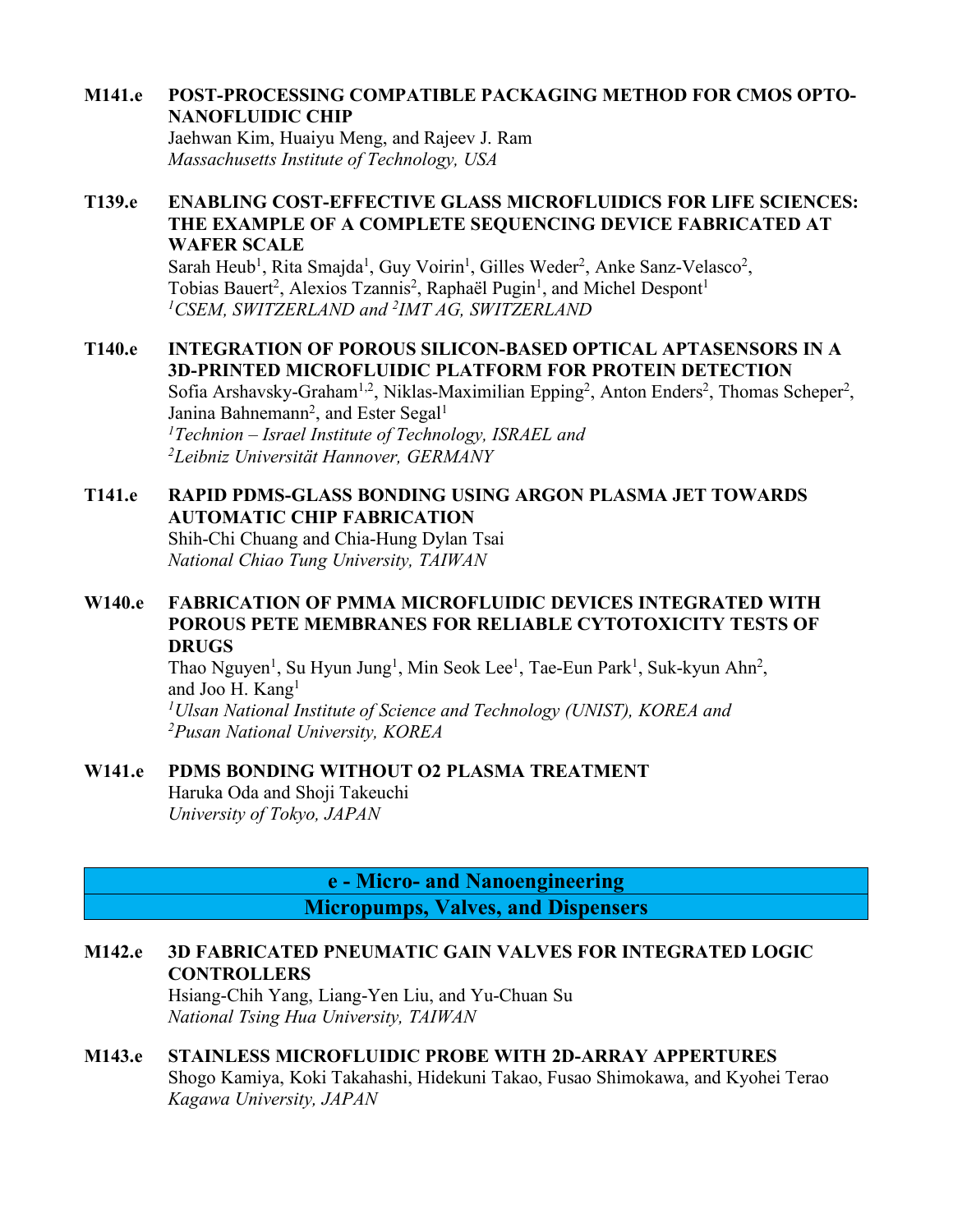### **T142.e HIGH-THROUGHPUT, LARGE-SCALE AND ULTRA-LOW PROTEIN CONSUMPTION: A NOVEL DROPLET-BASED PROTEIN CRYSTALLIZATION METHOD**

Huifeng Wang<sup>1</sup>, Jianbo Chen<sup>2</sup>, Sheng Ye<sup>1</sup>, and Qun Fang<sup>1</sup> *1Zhejiang University, CHINA and 2Hangzhou Jiejing Biotechnolgy Co., Ltd, CHINA*

### **T143.e VALVES AND PUMPS USING COLLAGEN-BASED TUBULAR CONSTRUCTS** Kelvin Chow, Nima Vaezzadeh, and Axel Günther *University of Toronto, CANADA*

### **W142.e FROM 'DIGITAL' TO 'ANALOGUE' PUMPING: COMPLEMENTING AN EXISTING LAB-ON-CHIP ARCHITECTURE WITH NOVEL MICROFLUIDIC PUMPING METHODS**

Hannah Bott<sup>1</sup>, Franz Lärmer<sup>1</sup>, Roland Zengerle<sup>2</sup>, and Jochen Hoffmann<sup>1</sup> *1 Robert Bosch GmbH, GERMANY and 2 University of Freiburg, GERMANY*

## **W143.e MULTIFUNCTIONAL FEMTO PIPETTE IN OPEN MICROFLUIDICS**

Eleonoor Verlinden<sup>1</sup>, Masoud Madadelahi<sup>1</sup>, Edin Sarajlic<sup>2</sup>, Amir Shamloo<sup>3</sup>, Andreas E. Engel<sup>1</sup>, Urs Staufer<sup>1</sup>, and Murali K. Ghatkesar<sup>1</sup> <sup>1</sup>Delft University of Technology, THE NETHERLANDS, <sup>2</sup>SmartTip B.V., THE *NETHERLANDS, and 3 Sharif University of Technology, IRAN*

## **e - Micro- and Nanoengineering**

**Microscale Fabrication, Patterning, and Integration**

### **M144.e A FLEXIBLE PLATFORM WITH INKJET-PRINTED ORGANIC ELECTROCHEMICAL TRANSISTORS INTEGRATED IN MICROFLUIDICS FOR SELECTIVE ION DETECTION**

Silvia Demuru, Brince P. Kunnel, and Danick Briand *École Polytechnique Fédérale de Lausanne (EPFL), SWITZERLAND*

## **M145.e ADDITIVE MANUFACTURING OF MULTILAYERED MICROFLUIDIC DEVICES WITH DENSELY PACKED MICROSCALE FEATURES** Chia-Heng Chu, Enerelt Burentugs, Jacob M. Owens, Ruxiu Liu, Dohwan Lee,

and Ali Fatih Sarioglu *Georgia Institute of Technology, USA*

### **M146.e ARRAY OF SOFT OR HARD MAGNETIC MICROTRAPS BASED ON COMPOSITE POLYMER NOVEL TECHNOLOGY**

Lucie Descamps<sup>1</sup>, Samir Mekkaoui<sup>1</sup>, Emmanuelle Laurenceau<sup>1</sup>, Marie-Charlotte Audry<sup>1</sup>, Jessica Garcia<sup>2</sup>, Léa Payen<sup>2</sup>, Damien Le Roy<sup>3</sup>, and Anne-Laure Deman<sup>1</sup> *1Lyon Institute of Nanotechnology, FRANCE, 2Hospices Civils de Lyon, FRANCE, and 3Institut Lumière Matière, FRANCE*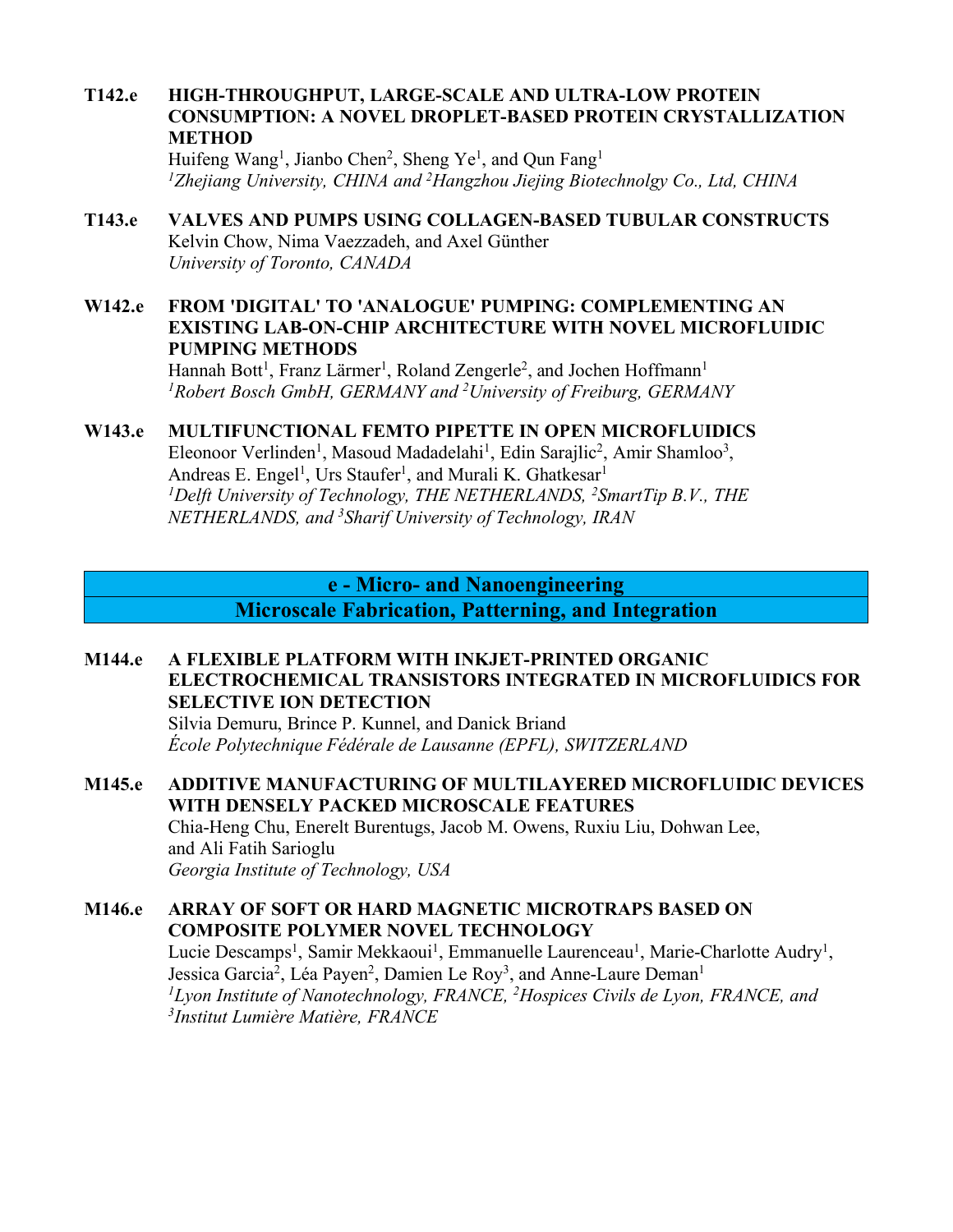- **M147.e BULK SYNTHESIS OF HYDROGEL ANISOTROPIC MICROPARTICLES WITH DEGASSED REPLICA MOLDING LITHOGRAPHY** Hyeon Ung Kim, Yong Jun Lee, Hyun Jee Lee, Nak Jun Lee, and Ki Wan Bong *Korea University, KOREA*
- **M148.e DEVELOPMENT OF A LARGE-AREA TALL MICRONEEDLE ARRAY SKIN PATCH WITH RADIATION: A NEW DESIGN AND ITS ASSESSEMENT FOR A LONG-TERM TRANSDERMAL DRUG DELIVERY** Ki-Hwan Nam *Korea Basic Science Institute, KOREA*
- **M149.e FLEXIBLE, TRANSPARENT, SUB-100 µM MICROFLUIDIC CHANNELS WITH FDM 3D-PRINTED THERMOPLASTIC POLYURETHANE** Matt D. Nelson, Nirupama Ramkumar, and Bruce K. Gale *University of Utah, USA*
- **M150.e GRAPHENE-MEDIATED MICRO-PATTERNING OF CONDUCTIVE POLYMERS TOWARD IMPLANTABLE ELECTRODES** Tetsuhiko Teshima<sup>1</sup>, Koji Sakai<sup>1</sup>, Yoshiaki Kashimura<sup>1</sup>, Hiroki Miyazako<sup>1</sup>, Hiroshi Nakashima<sup>1</sup>, Shingo Tsukada<sup>1</sup>, Yuko Ueno<sup>1</sup>, Toshihisa Osaki<sup>2</sup>, and Shoji Takeuchi<sup>2</sup>

*1Nippon Telegraph and Telephone Corporation, JAPAN and 2 University of Tokyo, JAPAN*

- **M151.e LOW-COST AND 3D-PRINTED HOLLOW MICRONEEDLE ARRAYS WITH COMPLEX DESIGNS FOR TRANSDERMAL DRUG DELIVERY APPLICATIONS** Christopher Yeung, Haisong Lin, Shawnus A. Chen, Kimber King, Brian King, Farooq Akhtar, and Sam Emaminejad *University of California, Los Angeles, USA*
- **M152.e MINIATURIZED WRINKLED ELECTRODE WITH 30-FOLD ENHANCEMENT IN ELECTROCHEMICAL SIGNAL**

Amanda H. Imamura<sup>1</sup>, Julia Zakashansky<sup>2</sup>, Emanuel Carrilho<sup>1</sup>, and Michelle Khine<sup>2</sup> *1 University of São Paulo, BRAZIL and 2 University of California, USA*

**M153.e PDMS CURING INHIBITION BY 3D-PRINTED TEMPLATES. WHY? AND HOW TO AVOID IT?** Bastien Venzac, Shanliang Deng, Shuhan Yang, Aufried Lenferink, Cees Otto,

and Séverine Le Gac *University of Twente, THE NETHERLANDS*

- **M154.e RAPID FABRICATION OF A SLIPCHIP DEVICE FOR LOCAL STIMULATION USING DESKTOP SLA PRINTING** Megan A. Catterton and Rebecca R. Pompano *University of Virginia, USA*
- **M155.e SELF-DRIVEN SURFACE-ENHANCED RAMAN SCATTERING MICROFLUIDIC DEVICES FABRICATED BY FEMTOSECOND LASER FOR HG2+ DETECTION** Zhi Yu<sup>1</sup>, Xiuyun Li<sup>1</sup>, and Chunlei Guo<sup>2</sup> *1Chinese Academy of Sciences, CHINA and 2University of Rochester, USA*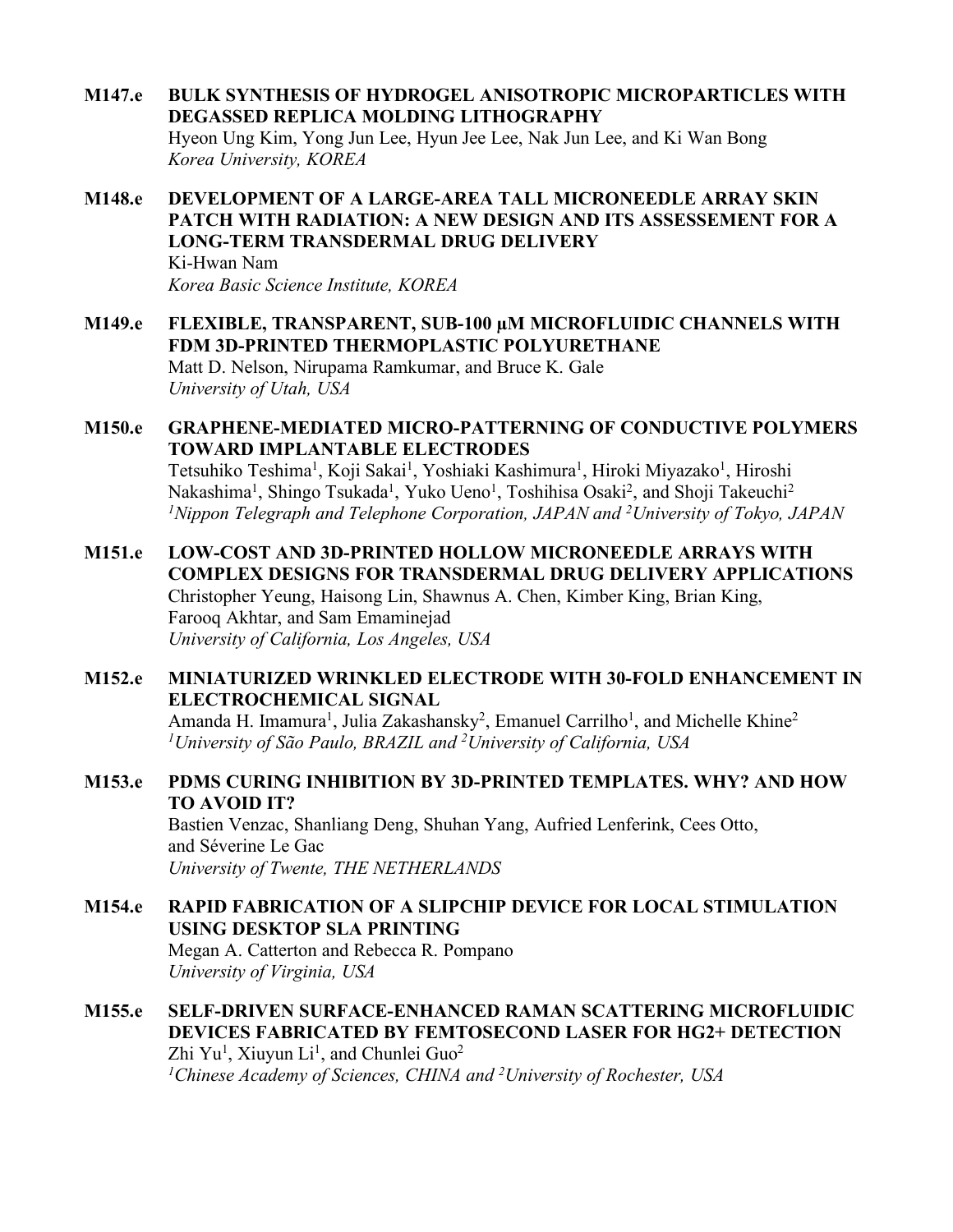### **M156.e STREPTAVIDIN-FUNCTIONALIZED HYDROGEL MICROPARTICLES FOR CUSTOMIZABLE MULTIPLEX BIOMOLECULE DETECTION**

Yoon Ho Roh, Hyun Jee Lee, and Ki Wan Bong *Korea University, KOREA*

- **M157.e THREE DIMENSIONAL LIQUID PATTERING WITH MICROMESH STRUCTURE BY 3D PRINTING FABRICATION** Suryong Kim<sup>1</sup>, Byungjun Lee<sup>2</sup>, Jihoon Ko<sup>1</sup>, Youngtaek Kim<sup>1</sup>, and Noo Li Jeon<sup>1</sup> *1Seoul National University, KOREA and 2Curiochip Inc., KOREA*
- **T144.e A SANDWICH-STRUCTURED RATION DEVICE BASED ON POLYIMIDE-TRANSFERRED VOLUME SENSOR FOR FLEXIBLE MICROFLUIDIC SYSTEM** Zhihua Pu, Jiaming Ma, Wenwen Li, Xiaochen Lai, Xiao Su, Haixia Yu, and Dachao Li *Tianjin University, CHINA*
- **T145.e A TWO-WAY MEMBRANE-INTEGRATED MICROFLUIDIC DEVICE FOR PERMEATION ASSAYS** Marika Sugimoto, Keisuke Yanagisawa, and Naoki Sasaki *Toyo University, JAPAN*
- **T146.e BIOINSPIRED MICROMECHANICAL INTERLOCKING MICROSTRUCTURES FOR ENHANCED ADHERENCE BETWEEN SOFT ELASTOMERIC LAYERS** Navajit S. Baban<sup>1,2</sup>, Ajymurat Orozaliev<sup>2</sup>, Christopher. J. Stubbs<sup>1</sup>, and Y. AK. Song<sup>1,2</sup> *1New York University, USA and 2New York University, Abu Dhabi, UAE*
- **T147.e DEVELOPMENT OF A LARGE-AREA AND SPHERICAL ARRAY OF POLYMERIC PHOTOVOLTAIC PIXELS FOR ARTIFICIAL VISION** Marta J.I. Airaghi Leccardi, Naïg A.L. Chenais, and Diego Ghezzi *École Polytechnique Fédérale de Lausanne (EPFL), SWITZERLAND*
- **T148.e DEVELOPMENT OF PZT ACTUATOR ARRAY ON AN ACTIVE-MATRIX OXIDE TFTS FOR SINGLE CELL SPATIAL TRANSCRIPTOMIC AIMING NEUROGENERATIVE DISEASE**

Rahul Bhardwaj<sup>1</sup>, Phan T. Tue<sup>2</sup>, Shinsuke Ishigaki<sup>3</sup>, Hidetaka Uno<sup>3</sup>, Zhi H. Wang<sup>3</sup>, Yoshiaki Ukita<sup>4</sup>, Sadahiro Iwabuchi<sup>5</sup>, Shinichi Hashimoto<sup>5</sup>, Takehiko Oka<sup>6</sup>, Kozo Kawahara<sup>6</sup>, Gen Sobue<sup>3</sup>, Tsuneo Urisu<sup>3</sup>, Daisuke Hirose<sup>1</sup>, and Yuzuru Takamura<sup>1</sup> <sup>1</sup>Japan Advanced Institute of Science and Technology (JAIST), JAPAN, <sup>2</sup>Tokyo Institute of *Technology, JAPAN, 3Nagoya University Grad School of Medicine, JAPAN, 4University of*  Yamanashi, JAPAN, <sup>5</sup>Kanazawa University, JAPAN, and <sup>6</sup>World Fusion Inc., JAPAN

**T149.e FLOW RATE DETERMINATION IN CAPILLARY-DRIVEN MICROFLUIDICS USING COMBINATORIAL SELECTION OF RESISTORS VIA ELECTROWETTING AND SMARTPHONE CONTROL** Marie L. Salva<sup>1</sup>, Yuksel Temiz<sup>1</sup>, Marco Rocca<sup>2</sup>, Yulieth C. Arango<sup>1</sup>, Christof M. Niemeyer<sup>2</sup>, and Emmanuel Delamarche<sup>1</sup> *1IBM Research - Zurich, SWITZERLAND and 2 Karlsruhe Institute of Technology, GERMANY*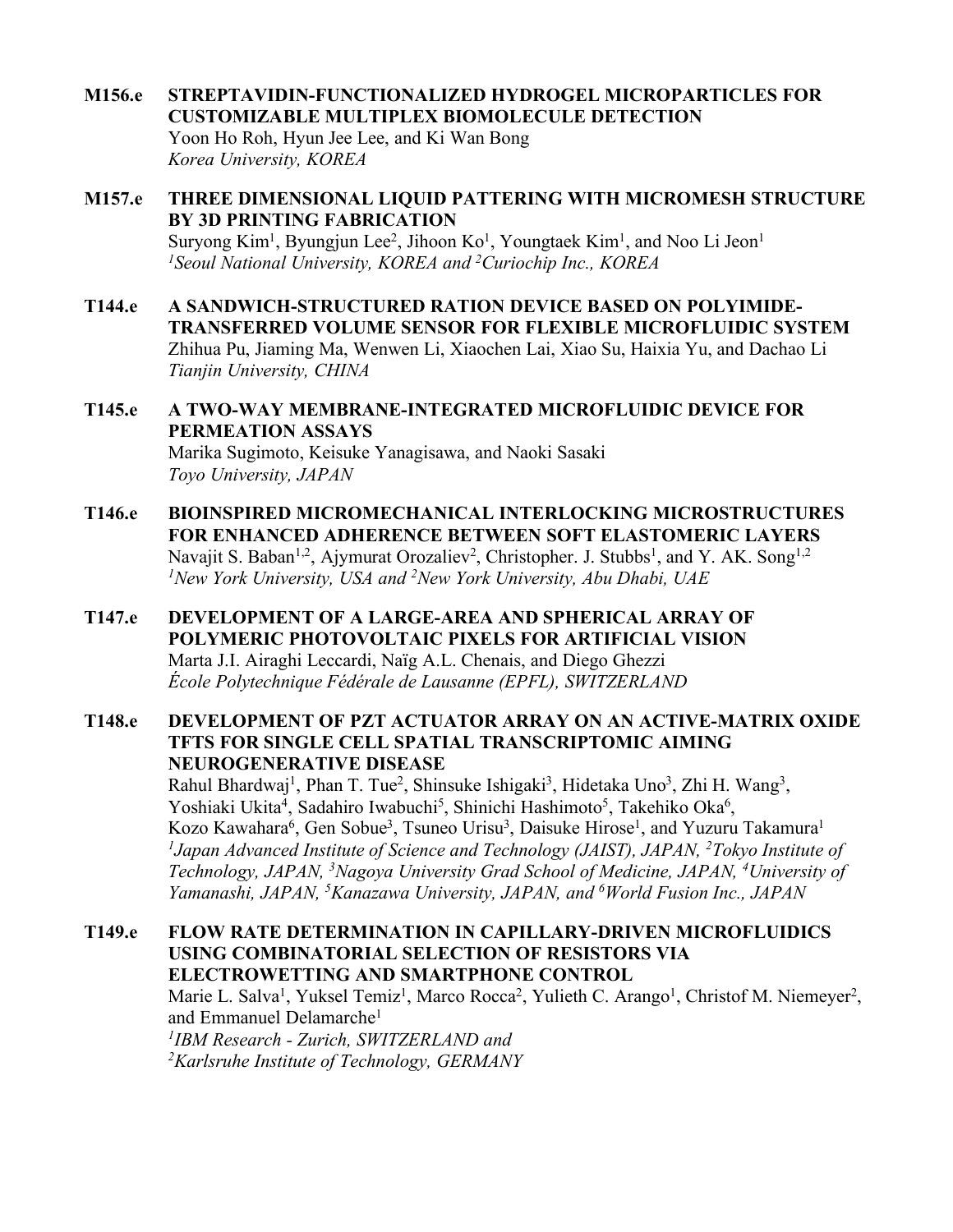## **T150.e HIGH-VOLUME FABRICATION OF SYLGARD 184 DEVICES FOR SINGLE CELL ANALYTICS**

Christina Liedert<sup>1</sup>, Benedek Poor<sup>2</sup>, Olli-Heikki Huttunen<sup>1</sup>, Johanna Hiitola-Keinänen<sup>1</sup>, Sanna Aikio<sup>1</sup>, Heli Pessa<sup>2</sup>, Pinja Elomaa<sup>2</sup>, Jussi Hiltunen<sup>1</sup>, Päivi Saavalainen<sup>2</sup>, and Leena Hakalahti<sup>1</sup> *1VTT Technical Research Centre of Finland, FINLAND and 2University of Helsinki, FINLAND*

## **T151.e LOW-COST, LARGE-SCALE, CONTINUOUS PRODUCT OF GIANT MAGNETIC MICROPARTICLES, AND CUSTOMIZED FUNCTIONALIZATION**

Suk-Heung Song, Sujung Lim, and Wook Park *Kyung Hee University, KOREA*

### **T152.e PARTICLE MANIPULATION ON MAGNETIC GRID PATTERN** Fujio Tsumori *Kyushu University, JAPAN*

**T153.e RAPID AND LOW-COST FABRICATION AND INTEGRATION OF COMPLEX 3D MICROFLUIDIC ARCHITECTURES FOR LAB-ON-BODY APPLICATIONS** Haisong Lin, Christopher Yeung, Yichao Zhao, Shuyu Lin, Bo Wang, Xuanbing Cheng, Zhaoqing Wang, Tianyou Cai, Wenzhuo Yu, and Sam Emaminejad *University of California, Los Angeles, USA*

### **T154.e ROLL-TO-ROLL MANUFACTURING OF MICROFLUIDIC CHIPS FOR BIOANALYTICAL APPLICATIONS**

Jan Hesse<sup>1</sup>, Anja Haase<sup>1</sup>, Dieter Nees<sup>1</sup>, Stephan Ruttloff<sup>1</sup>, Johannes Götz<sup>1</sup>, Pelin Tören-Özgün<sup>1</sup>, Markus Rumpler<sup>1</sup>, Martin Smolka<sup>1</sup>, Georgios Kokkinis<sup>2</sup>, Günther Kriechhammer<sup>2</sup>, Daniel Scheidl<sup>2</sup>, Bianca Wilfing<sup>2</sup>, Ingo Katzmayr<sup>3</sup>, Max Sonnleitner<sup>3</sup>, Mirko Lohse<sup>4</sup>, and Manuel Thesen<sup>4</sup> *1Joanneum Research Forschungsgesellschaft mbH, AUSTRIA, 2Pessl Instruments GmbH, AUSTRIA, 3GENSPEED Biotech GmbH, AUSTRIA, and 4 micro resist technology GmbH, GERMANY*

**T155.e SELF-PROPELLING MICRO SWIMMER WITH CONTROLLABLE MOTION** Cheolheon Park<sup>1</sup>, Y.J Choi<sup>2</sup>, H.S Choi<sup>2</sup>, S.W Song<sup>2</sup>, S.H Kwon<sup>2</sup>, and W Park<sup>1</sup> *1Kyung Hee University, KOREA and 2Seoul National University, KOREA*

### **T156.e THE DEVELOPMENT OF A MICROFLUIDIC BLOOD OXYGENATOR WITH FOUR-SIDED GAS TRANSFER CHANNELS** Mohammadhossein Dabaghi, Neda Saraei, Gerhard Fusch, Niels Rochow, John L. Brash, Christoph Fusch, and Ravi Selvaganapathy *McMaster University, CANADA*

### **T157.e 3D PRINTING OF FLUORINATED POLYMERS TO MODULATE THE SURFACE WETTING BEHAVIOUR** Patrick Risch, Dorothea Helmer, Frederik Kotz, and Bastian E. Rapp *University of Freiburg, GERMANY*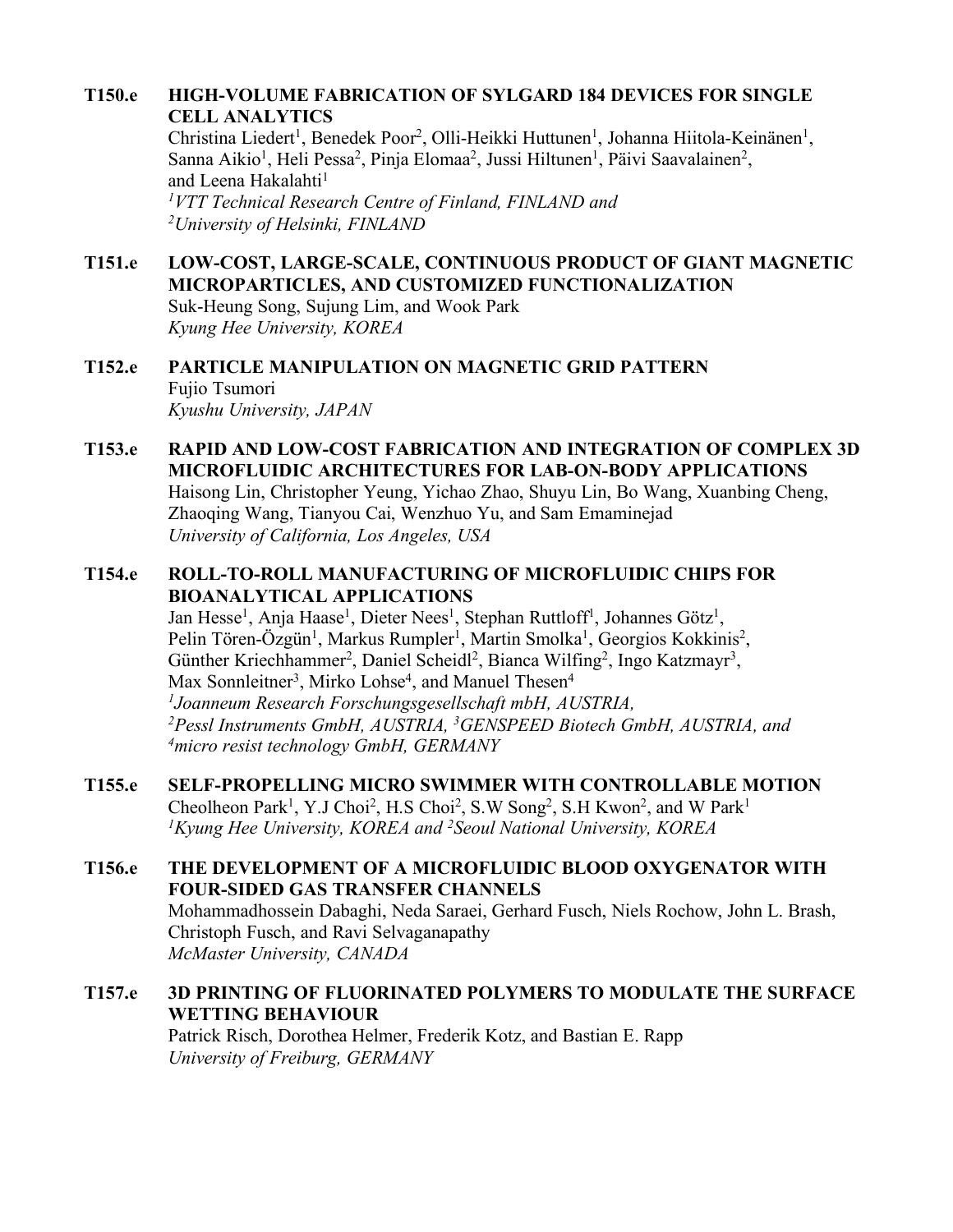## **W144.e ULTRA-THIN GLASS MICRO DOME STRUCTURE (GMDS) FOR MULTIDIRECTIONAL CELL OBSERVATION**

Yusufu Aishan, Yalikun Yaxiaer, Satoshi Amaya, Yigang Shen, and Yo Tanaka *Osaka University, JAPAN*

### **W145.e A SIMPLE AND ROBUST FABRICATION METHOD FOR CREATING 3D TAPERED POLYDIMETHYLSILOXANE CHANNELS** Hoon Suk ho<sup>1</sup>, Henk-Willem Veltkamp<sup>2</sup>, Danielle Baptista<sup>1</sup>, Séverine Le Gac<sup>2</sup>, and Pamela Habibovi<sup>1</sup> *1Maastricht University, THE NETHERLANDS and 2University of Twente, THE NETHERLANDS*

## **W146.e APPLICATION OF 3D-PRINTED MICROFLUIDIC DEVICE AND MINIATURE PHOTODETECTION TECHNOLOGY TOWARDS PHOTOMETRY-BASED BIOCHEMICAL ANALSYSIS IN DEEP-SEA**

Tatsuhiro Fukuba<sup>1</sup> and Yuki Sano<sup>2</sup> *1Japan Agency for Marine-Earth Science and Technology, JAPAN and 2Yokohama City University, JAPAN*

## **W147.e BIOMIMETIC UNDULATED MICROWRINKLES CONSTRUCTION BY ORIENTING MICROPARTICLES IN RESPONSIVE HYDROGEL SHEETS VIA DIELECTROPHORESIS**

Min-Yu Chiang, Yu-Chih Lo, and San-Yuan Chen *National Chiao Tung University, TAIWAN*

### **W148.e DUAL-FIBER OPTICAL STRETCHER CONFIGURED FOR SINGLE CELL ROTATIONAL MANIPULATION**

Liang Huang, Fei Liang, Peng Zhao, Yongxiang Feng, and Wenhui Wang *Tsinghua University, CHINA*

#### **W149.e FABRICATION OF A CELL-LOSE-FREE (CLF) CONCAVE WELL ARRAY, AND THE SIZE-CONTROLLED MULTICELLULAR TUMOROID GENERATION** Soo Yeon Jeong, Sang Woo Lee, Tae Hoon Shin, and Gi Seok Jeong *Asan Medical Center, KOREA*

## **W150.e KIRIGAMI-INSPIRED MESH FOR RARE CELL RECOVERY**

Yaoping Liu<sup>1</sup>, Meixuan Zhang<sup>1</sup>, Han Xu<sup>1</sup>, Xiaolong Rao<sup>2</sup>, and Wei Wang<sup>1</sup> *1Peking University, CHINA and 2 Peking University First Hospital, CHINA*

## **W151.e LIGHT DRIVEN MASSIVE INTEGRATE GEL ACTUATOR FOR SINGLE CELL MANIPULATION**

Yuha Koike<sup>1</sup>, Yoshiyuki Yokoyama<sup>2</sup>, and Takeshi Hayakawa<sup>1</sup> *1Chuo University, JAPAN and 2 Toyama Industrial Technology Research and Development Center, JAPAN*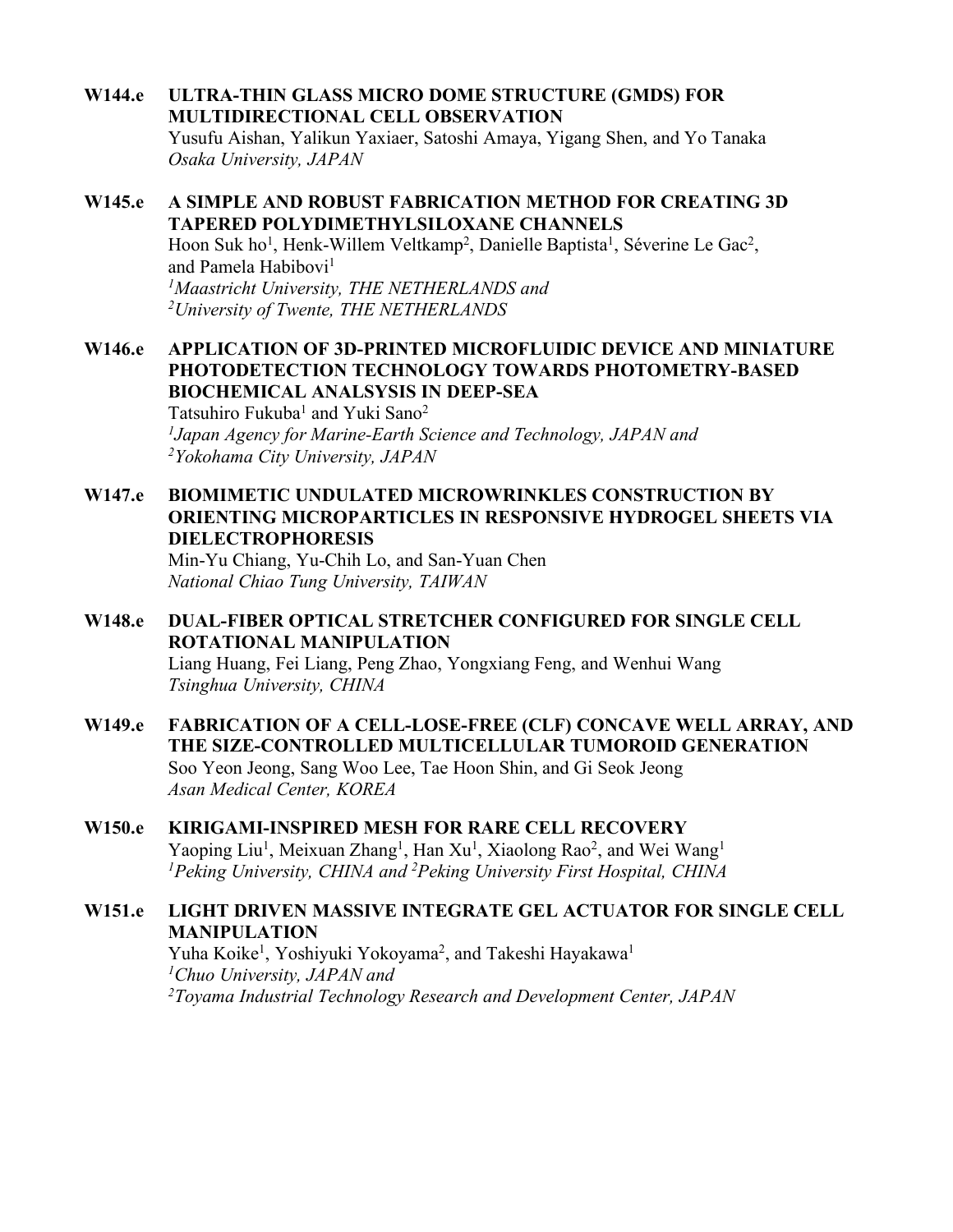### **W152.e MICROFLUIDIC, HIGHER-THROUGHPUT ICE RECRYSTALLIZATION INHIBITION ASSAY**

Prashant Agrawal, Audrey K. Gruneberg, Laurie A. Graham, Peter L. Davies, and Richard D. Oleschuk *Queen's University, CANADA*

- **W153.e PCB-IMPLEMENTED GRAPHENE ELECTROLYTE-GATED FIELD-EFFECT TRANSISTORS FOR BIOSENSING APPLICATIONS** Sotirios Papamatthaiou, Pedro Estrela, and Despina Moschou *University of Bath, UK*
- **W154.e PDMS MICROFLUIDIC DEVICES FABRICATION BY A CYCLIC BIOMACHINING PROCESS**

Arrate Santaolalla, Yara Alvarez- Braña, Gorka Gallastegui, Lourdes Basabe-Desmonts, Naiara Rojo, and Fernando Benito-Lopez *University of the Basque Country, SPAIN*

- **W155.e SACRIFICIAL TEMPLATE REPLICATION FABRIACTION OF ARBITRARY THREE-DIMENSIONAL MICROCHANNELS IN FUSED SILICA GLASS** Frederik Kotz, Patrick Risch, Michael Thiel, Alexander Quick, Semih Sevim, Joseph Puigmarti-Luis, Dorothea Helmer, and Bastian E. Rapp *University of Freiburg, GERMANY*
- **W156.e STIMULI-RESPONSIVE HYDROGEL INSTRUMENT BASED ON FRAME TRANSFORMATION (SHIFT) BY UTILIZING DEFOCUSING PHOTOLITHOGRAPHY TECHNIQUE**

Jinsik Yoon and Wook Park *Kyung Hee University, KOREA*

**W157.e THE ENCELADUS ORGANIC ANALYZER: INSTRUMENTATION AND METHODS FOR DETECTING TRACE ORGANIC MOLECULES IN OUR SOLAR SYSTEM**

Zachary Estlack<sup>1</sup>, Md E. Razu<sup>2</sup>, Beau Compton<sup>2</sup>, Zachary Duca<sup>3</sup>, Amanda Stockton<sup>3</sup>, Matin Golozar<sup>4</sup>, Anna Butterworth<sup>4</sup>, Jeremy McCauley<sup>4</sup>, James New<sup>5</sup>, Jungkyu Kim<sup>1</sup>, and Richard A. Mathies<sup>4</sup>

*1University of Utah, USA, 2Texas Tech University, USA, 3Georgia Tech, USA, 4 University of California, Berkeley, USA, and 5 Univeristy of Kent, UK*

> **e - Micro- and Nanoengineering Nanoscale Fabrication, Patterning, and Integration**

## **M158.e FABRICATION AND EVALUATION OF FLEXIBLE NANOVALVES IN 2D NANOCHANNELS**

Hiroto Kawagishi<sup>1</sup>, Shunichi Funano<sup>2</sup>, Yo Tanaka<sup>2</sup>, Shuichi Kawamata<sup>1</sup>, and Yan Xu<sup>1</sup> *1 Osaka Prefecture University, JAPAN and 2 RIKEN, JAPAN*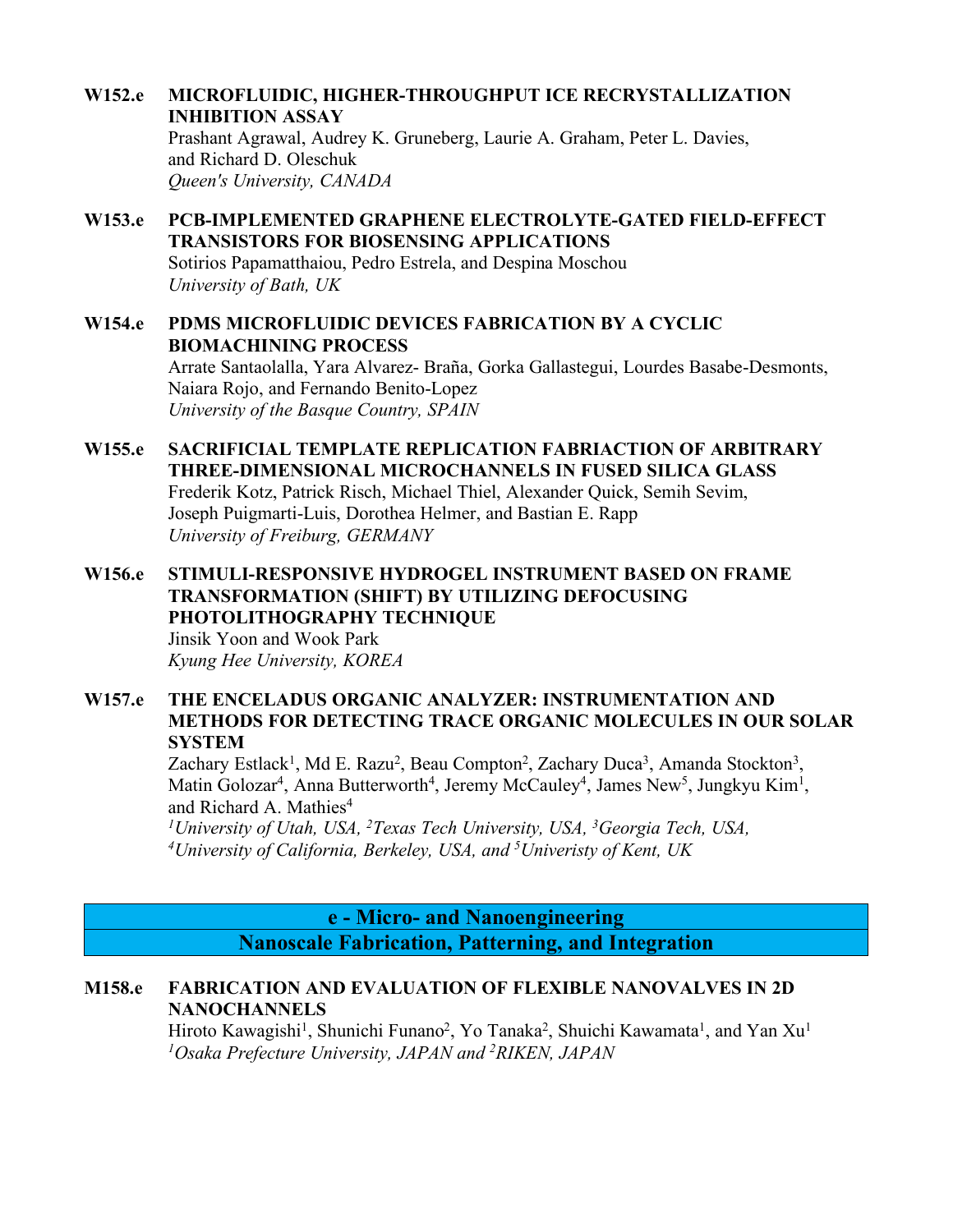- **M159.e HIGH-PERFORMANCE CERAMIC EOF PUMP REALIZED BY MASSIVELY PARALLEL SACRIFICIAL SILICON NANO-PILLAR MOULDING** Lucas J. Kooijman, Yasser Pordeli, Bernard Y. van der Wel, Erwin W. Berenschot, Jan C.T. Eijkel, and Niels R. Tas *University of Twente, THE NETHERLANDS*
- **M160.e RAPID STIMULI-RESPONSIVITY OF HYDROGEL MICROFIBER ACTUATOR WITH SURFACE POROUS STRUCTURE** Masahiko Karube and Hiroaki Onoe *Keio University, JAPAN*
- **T158.e FABRICATION OF NANOCHANNELS WITH EMBEDDED METAL ELECTRODES FOR ACTIVE CONTROL OF ZETA POTENTIAL** Kuang-Hua Chou, Alex Eden, David Huber, and Sumita Pennathur *University of California, Santa Barbara, USA*
- **T159.e LARGE-SCALE NANOPORE ARRAY BASED ON A COST-EFFECTIVE SHRINKAGE PROCESS FOR NANOSIZED TARGET SEPARATION** Y Liu, J Liu, and Wei Wang *Peking University, CHINA*
- **W158.e A SIMPLE METHOD FOR 3D MULTIMATERIAL NANOSTRUCTURE MANUFACTURING** Benoît X.E. Desbiolles, Arnaud Bertsch, and Philippe Renaud

*École Polytechnique Fédérale de Lausanne (EPFL), SWITZERLAND*

### **W159.e FREESTANDING GRAPHENE CVD GROWTH ON INSULATING SUBSTRATE USING GA CATALYST**

Tomoki Tsuji, Kenta Arima, Kazuya Yamamura, and Kentaro Kawai *Osaka University, JAPAN*

### **W160.e INTEGRATING A NANOPORE INTO A MICRO-CHANNELED AFM CANTILEVER FOR THE LOCALIZED DETECTION OF IONS AND BIOMOLECULES**

Tilman Schlotter<sup>1</sup>, Morteza Aramesh<sup>1</sup>, Csaba Forro<sup>1</sup>, Lievie Drowling-Carter<sup>1</sup>, Ines Lüchtefeld<sup>1</sup>, Stephan J. Ihle<sup>1</sup>, Ivan Shorubalko<sup>2</sup>, Vahid Hosseini<sup>1</sup>, Dmitry Momotenko<sup>1</sup>, Tomaso Zambelli<sup>1</sup>, Enrico Klotzsch<sup>3</sup>, and Janos Vörös<sup>1</sup> *1ETH Zürich, SWITZERLAND, 2EMPA Dübendorf, SWITZERLAND, and 3 Humboldt Universität zu Berlin, SWITZERLAND*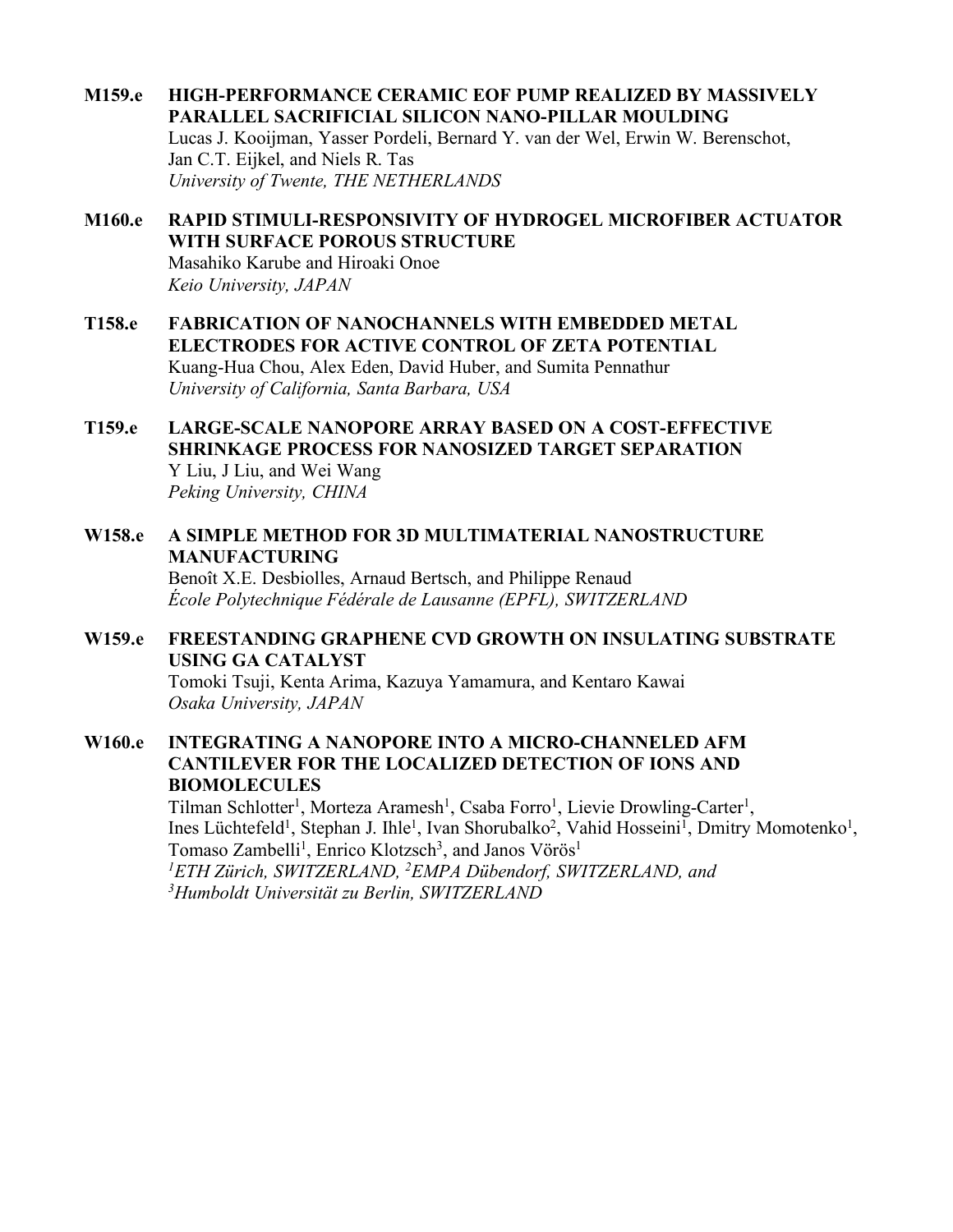**e - Micro- and Nanoengineering Novel, Smart, and Responsive Materials**

#### **M161.e FABRICATION AND CHARACTERIZATION OF FLEXDYM–POLYCARBONATE DEVICES: IMPLEMENTING NEW MATERIALS FOR ORGAN-ON-CHIP TECHNOLOGIES**

Alexander H. McMillan<sup>1,2</sup>, Emma K. Thomée<sup>1,3</sup>, Alessandra Dellaquila<sup>1,4</sup>, and Sasha Cai Lesher-Pérez<sup>1</sup>

*1 Elvesys, FRANCE, 2 KU Leuven, BELGIUM, 3 University of Strasbourg, FRANCE, and 4University of Bielefeld, GERMANY*

**T160.e 3D DIFFUSION-INDUCED MICROFABRICATION OF MECHANICALLY HETEROGENEOUS HYDROGEL FOR BIOMEDICAL APPLICATION** Chih-Chen Lin, Liang-Yen Liu, and Yu-Chuan Su *National Tsing Hua University, TAIWAN*

### **T161.e NANOZYME-AMPLIFIED LATERAL FLOW IMMUNOASSAY FOR MOLECULAR SIGNATURE DETECTION OF CARDIOVASCULAR DISEASES** Marta Broto<sup>1</sup>, Yiyun Chen<sup>1</sup>, Michael R. Thomas<sup>1</sup>, Chris S. Wood<sup>1</sup>, Amrit S. Lota<sup>2</sup>, Sanjay Prasad<sup>2</sup>, and Molly M. Stevens<sup>1</sup> *1 Imperial College London, UK and 2 Royal Brompton Hospital, UK*

**W161.e ENGINEERED 3D ELECTROOSMOTIC MICROCHANNELS FOR RAPID AND MASS TRANSPORTATION OF BODY FLUIDS IN WEARABLE DEVICES** Shinya Kusama, Kaito Sato, Yuya Matsui, Shotaro Yoshida, and Matsuhiko Nishizawa *Tohoku University, JAPAN*

## **e - Micro- and Nanoengineering Surface Modification**

### **M162.e ANALYZING PEPTIDE ADSORPTION STATES VIA NANOWIRE-EMPLOYED INFRARED SPECTROMETRY**

Hiroki Naito<sup>1</sup>, Takao Yasui<sup>1</sup>, Taisuke Shimada<sup>1</sup>, Nobutaka Shioya<sup>2</sup>, Takafumi Shimoaka<sup>2</sup>, Masayoshi Tanaka<sup>3</sup>, Kazuki Nagasima<sup>4</sup>, Mina Okochi<sup>3</sup>, Takeshi Yanagida<sup>4</sup>, Takeshi Hasegawa<sup>2</sup>, and Yoshinobu Baba<sup>1</sup> *1Nagoya University, JAPAN, 2Kyoto University, JAPAN, 3 Tokyo Institute of Technology, JAPAN, and 4 Kyushu University, JAPAN*

### **M163.e NANOFORESTS GROWN ON MICROPILLARS FOR CARBONYL COMPOUNDS PRECONCENTRATION AND SERS DETECTION**

Jie Cheng, Yudong Yang, Haiyang Mao, Yifei Ye, Wenjie Zhao, Xinyu Wei, Yang Zhao, Mingxiao Li, and Chengjun Huang *Chinese Academy of Sciences, CHINA*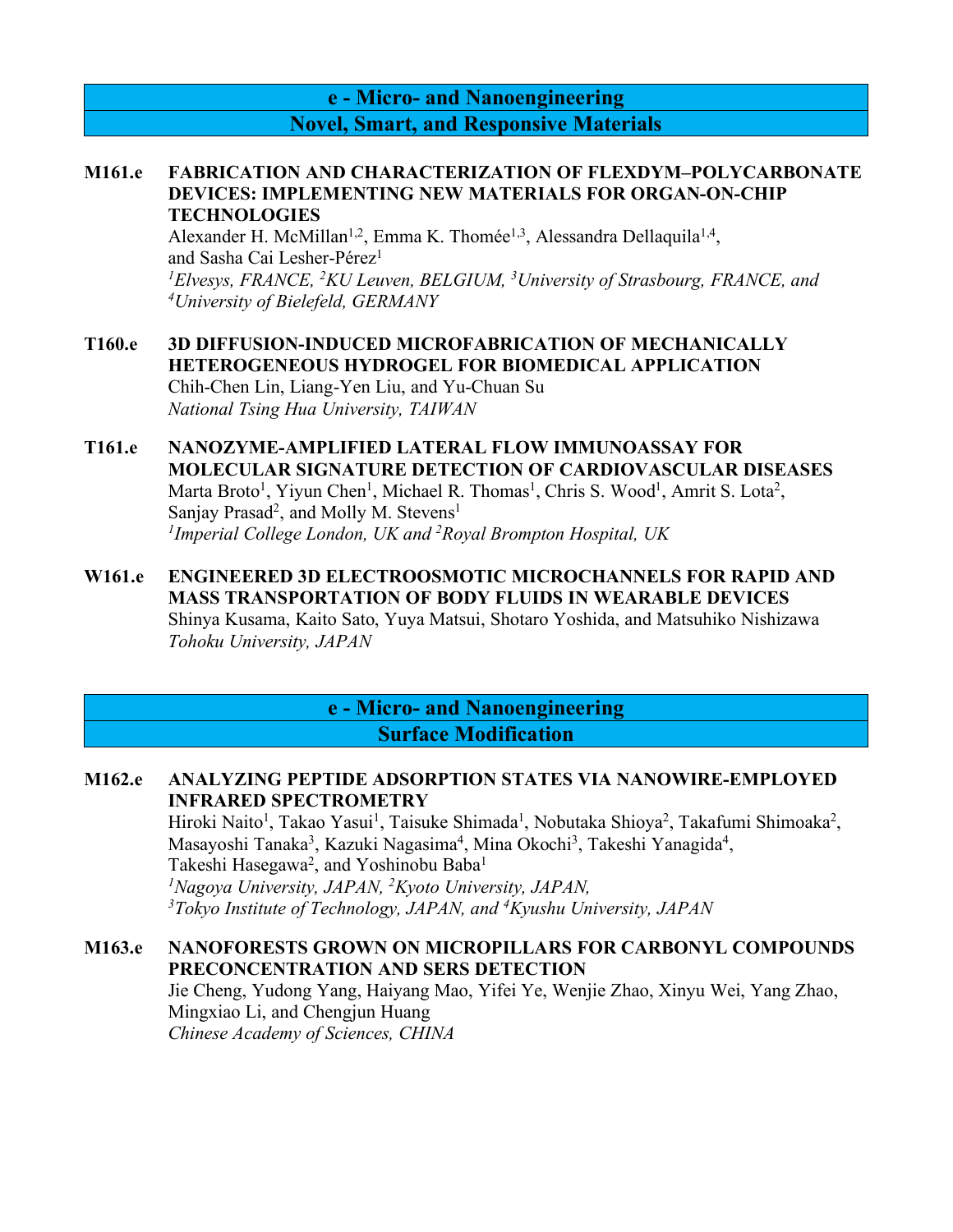### **T162.e FABRICATION OF TIO2 MICRO-SPIKES AND MICRO-FLOWERS FOR MASSIVELY PARALLEL INTRACELLULAR DELIVERY**

Loganathan Mohan<sup>1</sup>, Srabani Kar<sup>2</sup>, Balasubramaniam Nandhini<sup>1</sup>, Pallavi Gupta<sup>1</sup>, Pallavi Shinde<sup>1</sup>, Pallab Sinha Mahapatra<sup>1</sup>, and Tuhin Subhra Santra<sup>1</sup> *1Indian Institute of Technology, Madras (IITM), INDIA and 2University of Cambridge, London, UK*

## **T163.e STRETCHABLE AND TRANSPARENT SUPERHYDROPHOBIC AND OLEOPHOBIC PDMS THIN FILM WITH HIERARCHICAL STRUCTURES**

Chaerin Yu<sup>1</sup>, Eungjun Lee<sup>2</sup>, Do Hyun Kim<sup>2</sup>, and Dong-Weon Lee<sup>1</sup> *1Chonnam National University, KOREA and 2Korea Advanced Institute of Science and Technology, KOREA*

## **W162.e ADDITIVE SURFACE MODIFICATION BY POLYMER THIN FILM FORMATION USING ELECTROSPRAY DEPOSITION APPARATUS WITH A TERNARY ELECTRODE**

Yuta Kuwahata, Hiroaki Takehara, and Takanori Ichiki *University of Tokyo, JAPAN*

## **W163.e MASKLESS SURFACE PATTERNING BY PLASMA POLYMERIZATION FOR MULTIBIOSENSING APPLICATIONS**

Laura Barillas<sup>1</sup>, Ekaterina Makhneva<sup>1</sup>, Ihsan Amin<sup>1</sup>, Klaus-Dieter Weltmann<sup>1</sup>, Hermann Seitz<sup>2</sup>, and Katja Fricke<sup>1</sup> *1Leibniz Institute for Plasma Science and Technology (INP), GERMANY and 2University of Rostock, GERMANY*

## **e - Micro- and Nanoengineering Others**

## **M164.e PRODUCING PERIODIC SEQUENTIAL FLOW BY GRAVITY-DRIVEN MICROFLUIDIC ACTUATORS** Zhenglin Li and Sung-Jin Kim

*Konkuk university, CHINA*

**T164.e SURFACE TENSION DRIVEN SWARM ROBOTS FOR EMERGING COORDINATING MOTIONS**

Koki Yoshida, Tomoki Hayashi, and Hiroaki Onoe *Keio University, JAPAN*

## **W164.e BUBBLE-ASSISTED MICRO / NANOFLUIDICS: DEMONSTRATION OF BUBBLE GENRATION AND VALVE FUNCTION**

Shun Furukawa, Kazuma Mawatari, and Takehiko Kitamori *University of Tokyo, JAPAN*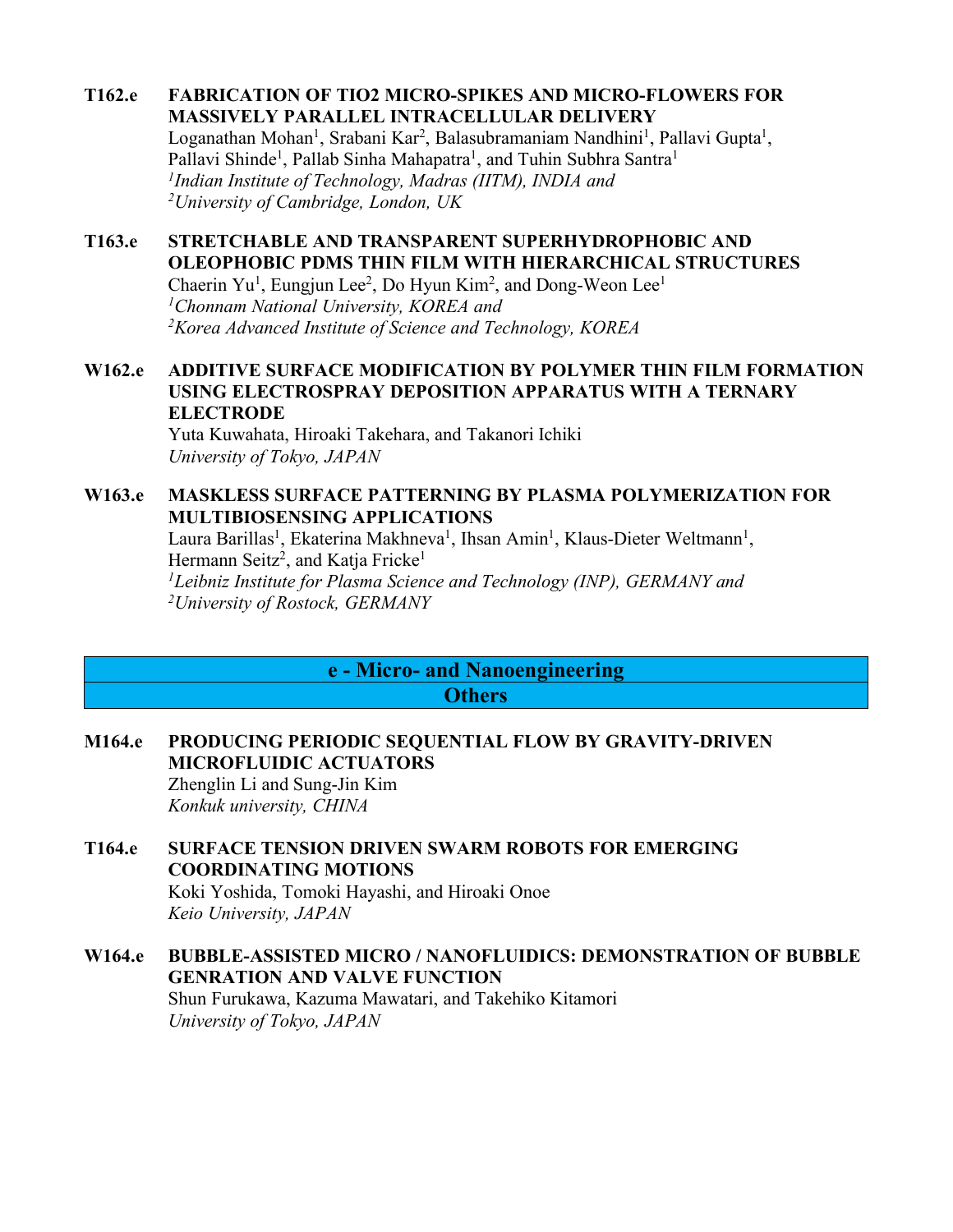## **f - Sensors and Detection Technologies Biosensors**

## **M165.f A MICROFLUIDIC CHIP INTEGRATING IMPEDANCE FLOW CYTOMETRY AND ELECTRIC IMPEDANCE SPECTROSCOPY FOR SINGLE-CELL ELECTRICAL PROPERTY MEASUREMENT**

Yongxiang Feng, Peng Zhao, Fei Liang, Liang Huang, and Wenhui Wang *Tsinghua University, CHINA*

**M166.f AN ''ENZYME-RESPONSIVE IONIC LIQUID'' TOWARD CAPILLARY ARRAY-BASED IMMUNOASSAY MICRODEVICES** Ryoutarou Oishi, Tatsumi Mizuta, Kenji Sueyoshi, Tatsuro Endo, and Hideaki Hisamoto *Osaka Prefecture University, JAPAN*

## **M167.f ANALYTE CAPTURE IN AN ARRAY OF FUNCTIONALIZED DROPLETS FOR A REGENERABLE BIOSENSOR** Charles-Louis Azzopardi<sup>1</sup>, Franck Chollet<sup>1</sup>, Jean-François Manceau<sup>1</sup>, and Wilfrid Boireau<sup>2</sup> *1Unviersity Bourgogne Franche-Comté, FRANCE and 2CNRS, FRANCE*

**M168.f CENTRIFUGAL MICROFLUIDIC PLATFORM COMPRISING AN ARRAY OF BEAD MICROCOLUMNS FOR THE MULTIPLEXED COLORIMETRIC QUANTIFICATION OF INFLAMMATORY BIOMARKERS AT THE POINT-OF-CARE**

Ahmad S. Akhtar, Inês F. Pinto, Ruben R.G. Soares, and Aman Russom *KTH Royal Institute of Technology, SWEDEN*

## **M169.f DEVELOPING INTEGRATED CENTRIFUGAL CONVECTIVE PCR DEVICE FOR DETECTION OF DRUG-RESISTANT GENE**

Sakiko Ushiro, Masato Saito, Wilfred V. Espulgar, and Eiichi Tamiya *Osaka University, JAPAN*

# **M170.f ELECTRICAL DETECTION OF DEOXYRIBONUCLEASE USING DNA MOLECULES IMMOBILIZED BETWEEN MICROELECTRODES**

Takahiro Himuro, Shota Tsukamoto, and Yoji Saito *Seikei University, JAPAN*

## **M171.f ENHANCING THE SENSING PERFORMANCE OF APTAMERIC GFETs FOR INTERLEUKIN-6 DETECTION USING NEGATIVE ELECTRIC FIELD**

Zhuang Hao *Harbin Institute of Technology, CHINA*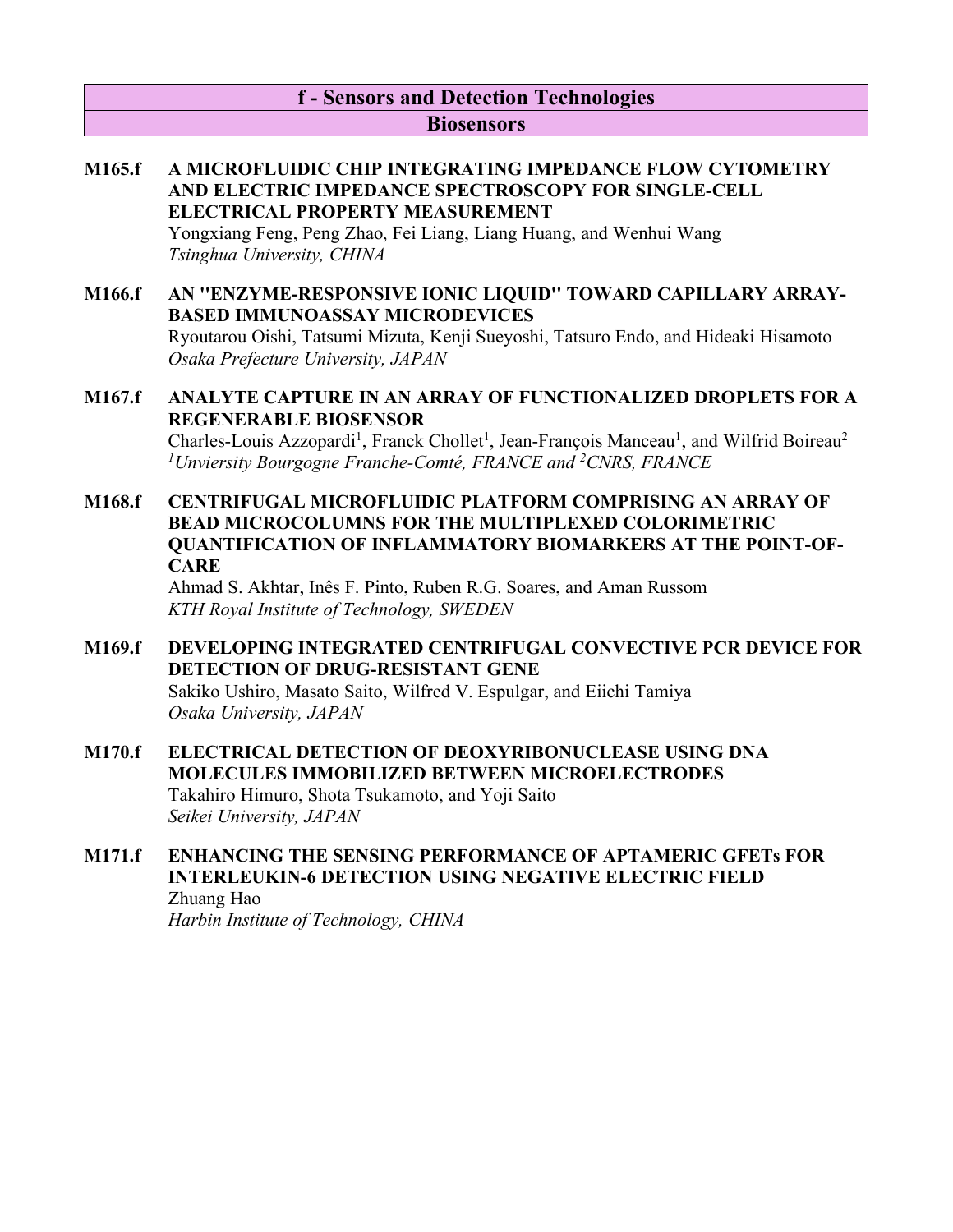### **M172.f IDENTIFYING MULTIPLE VIRAL SPECIES AT A SINGLE PARTICLE LEVEL USING A COMBINATION OF NANOPORES AND MACHINE LEARNING APPROACH**

Akihide Arima<sup>1</sup>, Makusu Tsutsui<sup>2</sup>, Takeshi Yoshida<sup>2</sup>, Kazumichi Yokota<sup>2</sup>, Wataru Tonomura<sup>2</sup>, Takao Yasui<sup>1</sup>, Taisuke Shimada<sup>1</sup>, Tomoko Yamazaki<sup>2</sup>, Kenji Tatematsu<sup>2</sup>, Shun'ichi Kuroda<sup>2</sup>, Masateru Taniguchi<sup>2</sup>, Takashi Washio<sup>2</sup>, Tomoji Kawai<sup>2</sup>, and Yoshinobu Baba<sup>1</sup> *1Nagoya University, JAPAN and 2 Osaka University, JAPAN*

## **M173.f INKJET-PRINTED SINGLE-STEP COMPETITIVE IMMUNOASSAY MICRODEVICE FOR THE DETECTION OF CRP**

Yuko Kawai<sup>1</sup>, Masaya Kakuta<sup>2</sup>, Kenji Sueyoshi<sup>1</sup>, Tatsuro Endo<sup>1</sup>, and Hideaki Hisamoto<sup>1</sup> *1Osaka Prefecture University, JAPAN and 2Sysmex Corporation, JAPAN*

## **M174.f MULTIPLEXED DETECTION OF PLANT HEALTH BIOMARKERS**

Eduardo J.S. Brás, Ana M. Fortes, Virginia Chu, Pedro Fernandes, and João P. Conde *Universidade de Lisboa, PORTUGAL*

#### **M175.f PRIMARY HAEMOSTASIS ASSESMENT BY DIRECT SENSING OF PLATELETS-COLLAGEN INTERACTION DYNAMICS IN A BROAD SHEAR RATE SPECTRUM WITH MICROACOUSTIC BIOSENSOR APPROACH**

Aleksandr Oseev<sup>1</sup>, Fabien Remy-Martin<sup>1</sup>, Alain Rouleau<sup>1</sup>, Thomas Pierre Lecompte<sup>2</sup>, Guillaume Mourey<sup>3</sup>, Jean-François Manceau<sup>1</sup>, Céline Élie-Caille<sup>1</sup>, Wilfrid Boireau<sup>1</sup>, Emmanuel Demaistre<sup>4</sup>, and Thérèse Leblois<sup>1</sup>

*1Université de Bourgogne Franche-Comté, FRANCE, 2 Hôpitaux Universitaires de Genève, SWITZERLAND, 3University Hospital of Besançon, FRANCE, and 4Centre Hospitalier Universitaire de Dijon, FRANCE*

### **M176.f RETROREFLECTIVE OPTICAL IMMUNOSENSING BASED ON THE BIOSPECIFIC PARTICLE MOVEMENT AND TIME-LAPSE IMAGING IN MICROCHANNEL**

Kyung Won Lee, Kwan Young Jeong, Ka Ram Kim, Hyeong Jin Chun, and Hyun C. Yoon *Ajou University, KOREA*

## **M177.f SMARTPHONE-INTEGRATED IMMUNOSENSING BASED ON THE WAVELENGTH FILTERING FROM CHROMOGENIC ENZYMATIC REACTION** Kwan Young Jeong, Saemi Kim, Kyung Won Lee, Ka Ram Kim, Hyeong Jin Chun, and Hyun C. Yoon *Ajou University, KOREA*

## **M178.f SWEAT LACTIC ACID MONITORING SYSTEM USING PLASTER-BASED SAMPLING DEVICE FOR APPLICATION IN INTENSIVE CARE UNIT** Yusuke Suzuki<sup>1</sup>, Hiroyuki Kudo<sup>1</sup>, Akiko Hosoyama<sup>2</sup>, Kenichiro Morisawa<sup>2</sup>, and Yasuhiko Taira2 <sup>1</sup>Meiji University, JAPAN and <sup>2</sup>St. Marianna University School of Medicine, JAPAN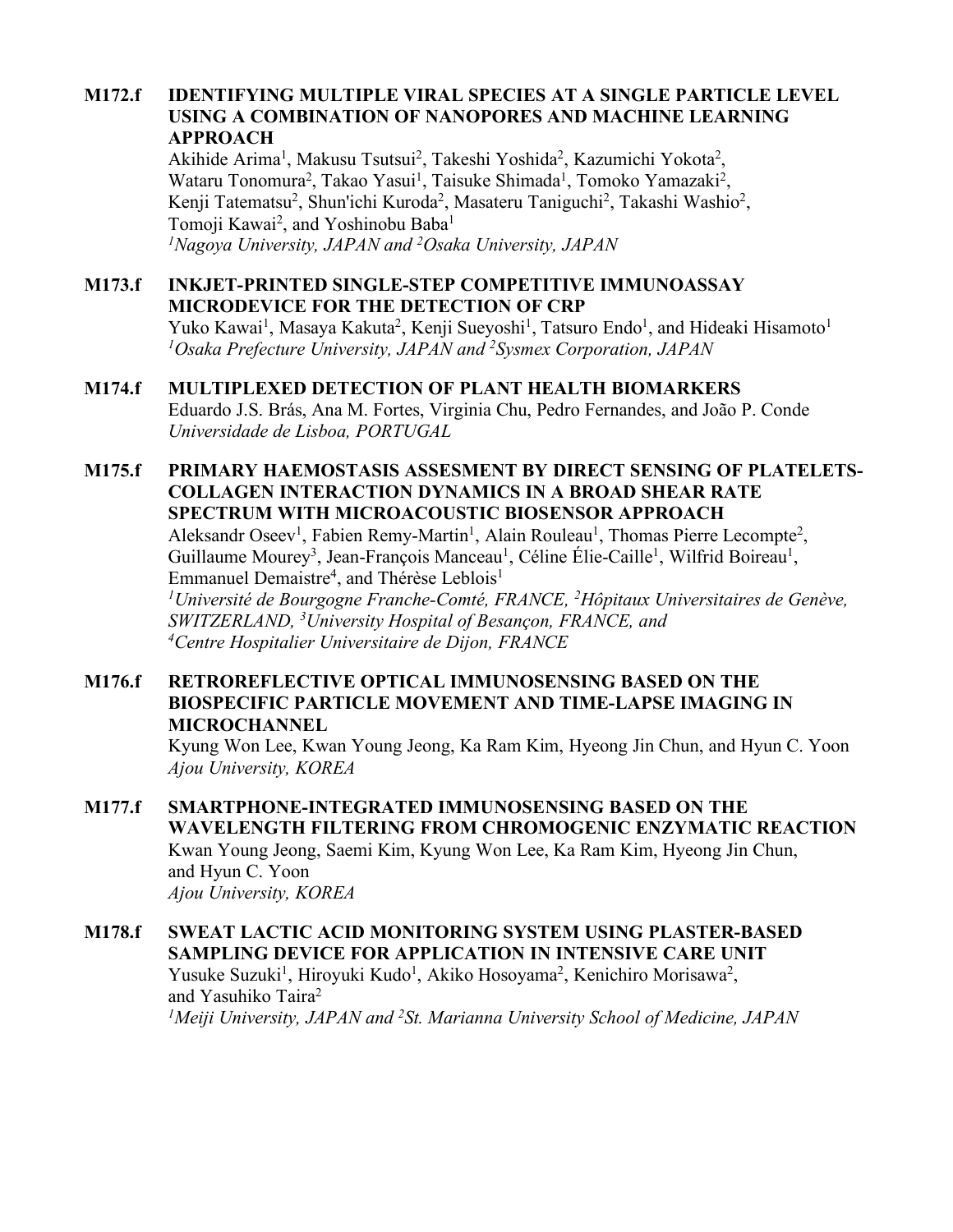## **M179.f USE OF A GLASS FIBRE MEMBRANE (GF/DVA) TOWARDS THE DEVELOPMENT OF A LATERAL FLOW ASSAY FOR DETECTION OF TRICLOSAN IN RIVER WATER**

Samantha Richardson, Alexander Iles, Jeanette M. Rotchell, Mark Lorch, and Nicole Pamme *University of Hull, UK*

### **T165.f A DNA NANOTECHNOLOGY TOOLBOX FOR MIX-AND-MATCH BIOSENSOR DESIGN**

Iene Rutten<sup>1</sup>, Saba Safdar<sup>1</sup>, Karen Ven<sup>1</sup>, Devin Daems<sup>2</sup>, Dragana Spasic<sup>1</sup>, and Jeroen Lammertyn<sup>1</sup> <sup>1</sup>KU Leuven, BELGIUM and <sup>2</sup>University of Antwerp, BELGIUM

### **T166.f AN ON-DEMAND HIGH-INTEGRATED MICROFLUIDIC DROPLET PLATFORM FOR SENSITIVE AND RAPID SERS DETECTION OF EPSTEIN-BARR VIRUS DNA**

Wen Wu, Ya-Ning Wang, Wen-Shu Zhang, Wen-Qi Ye, Yue Wang, and Zhang-Run Xu *Northeastern University, CHINA*

### **T167.f ANGULAR-BASED MEASUREMENT IN 3D PAPER-BASED ANALYTICAL DEVICES**

Dong-Ho Kim, Seong-Geun Jeong, Byungjin Lee, and Jae-Seong Kim *Chungnam National University, KOREA*

## **T168.f CONTINUOUS TISSUE-SELEX UTILIZING A PRE-SCREENING PROCESS FOR MEMBRANE TARGETING APTAMERS ON AN INTEGRATED MICROFLUIDIC SYSTEM**

Yi-Cheng Tsai and Gwo-Bin Lee *National Tsing Hua University, TAIWAN*

## **T169.f SLIPSZYMES: LUBRICANT-INFUSED DNAZYME SURFACES FOR DETECTION OF PATHOGENIC BACTERIA IN COMPLEX FLUIDS**

Hanie Yousefi<sup>1</sup>, Akansha Prasad<sup>2</sup>, Amid Shakeri<sup>2</sup>, Hsuan-Ming Su<sup>2</sup>, Carlos D.M. Filipe<sup>2</sup>, and Tohid F. Didar2

*1 University of Toronto, CANADA and 2 McMaster University, CANADA*

### **T170.f ELECTRICAL DETECTION OF THE MECHANICAL ALTERATION OF SICKLING RED BLOOD CELLS WITHIN A MICROFLUIDIC CAPILLARY NETWORK**

Tieying Xu, Maria Lizarralde, Jean Roman, Wassim El Nemer, Bruno Le Pioufle, and Olivier Français *ENS Paris-Saclay, FRANCE*

### **T171.f FLEXIBLE MICROFLUIDIC NETWORKS ENABLING RAPID PROTOTYPING OF NOVEL SURFACE CHEMISTRIES IN LAB-ON-CHIP SYSTEMS FOR BIOSENSING APPLICATIONS**

Francesca Costantini<sup>1</sup>, Lorenzo Iannascoli<sup>1</sup>, Nicola Lovecchio<sup>1</sup>, Mara Mirasoli<sup>2</sup>, Giampiero de Cesare<sup>1</sup>, Domenico Caputo<sup>1</sup>, and Augusto Nascetti<sup>1</sup> <sup>1</sup> Sapienza University of Rome, ITALY and <sup>2</sup> Alma Mater University of Bologna, ITALY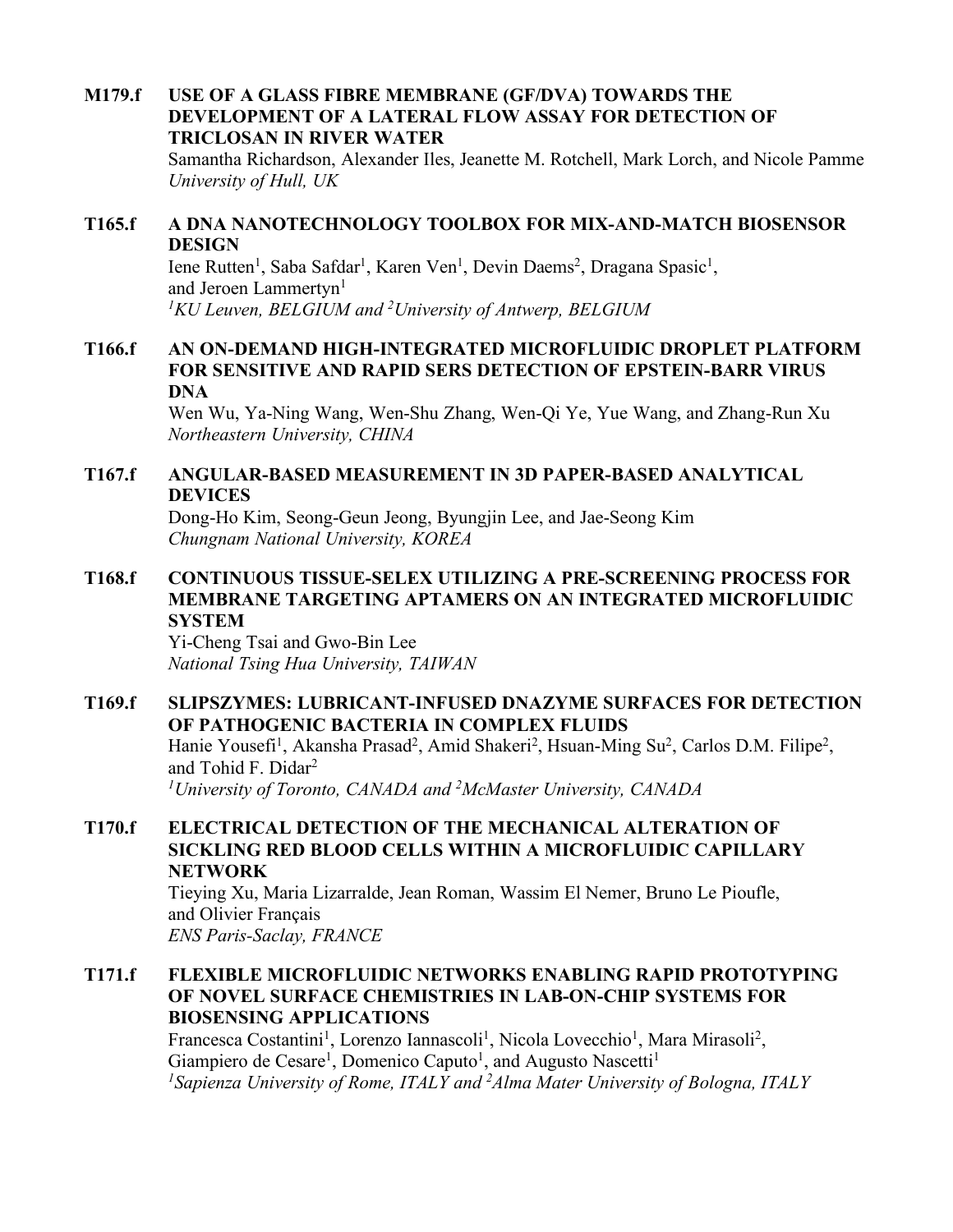## **T172.f IMMUNOASSAYS BASED ON HOT ELECTRON INDUCED ELECTROCHEMILUMINESCENSE ON DISPOSABLE CELL CHIPS WITH PRINTED ELECTRODES**

Nur-E-Habiba<sup>1</sup>, Kalle Salminen<sup>2</sup>, Päivi Grönroos<sup>2</sup>, Esko Kauppinen<sup>2</sup>, Veikko Sariola<sup>1</sup>, and Sakari Kulmala2 <sup>1</sup>Tampere University, FINLAND and <sup>2</sup>Aalto University, FINLAND

# **T173.f ISOTHERMAL NANOPORE DNA SENSING USING DIFFUSION CURRENT**

Wei-Lun Hsu, Soumyadeep Paul, Zhen Gu, Ya-Lun Ho, Jean-Jacques Delaunay, Yi-Lun Ying, Yi-Tao Long, and Hirofumi Daiguji *University of Tokyo, JAPAN*

**T174.f OPTICAL BIOSENSING ON A SMART HANDSET: NON-SPECTROSCOPIC SENSING PLATFORM BASED ON RETROREFLECTION** Ka Ram Kim, Hyeong Jin Chun, Kyung Won Lee, Kwan Young Jeong, and Hyun Chul Yoon *Ajou University, KOREA*

#### **T175.f QUANTUM-LIMITED 2D SENSORS FOR PH AND BIOSENSING** Arvind Balijepalli<sup>1</sup>, Son T. Le<sup>1</sup>, Harish C. Pant<sup>2</sup>, and Curt A. Richter<sup>1</sup> *1National Institute of Standards and Technology (NIST), USA and 2National Institutes of Health (NIH), USA*

**T176.f SENSITIVE REAGENT-FREE ELECTROCHEMICAL DETECTION OF HORMONE CORTISOL USING HYBRID NANOCOMPOSITE-BASED SENSORS** Bo Wu, Ye Liu, Yi-Chieh Wang, and Li-Jing Larry Cheng *Oregon State University, USA*

### **T177.f SURFACE ENHANCED RAMAN SCATTERING ACTIVE CHIPS FOR MYCOTOXIN DETECTION IN FOOD MATRICES** Alessandro Chiadò, Chiara Novara, Niccolò Paccotti, Paola Rivolo, Francesco Geobaldo, and Fabrizio Giorgis *Politecnico di Torino, ITALY*

- **T178.f THREE-DIMENSIONAL PAPER-BASED DEVICE WITH INTEGRATED TIMER FUNCTION FOR PERSONAL IMMUNOASSAY APPLICATIONS** Chung-An Chen, Chiao-Wen Chen, Shi-Jia Chen, Chin-Chou Chu, and Chien-Fu Chen *National Taiwan University, TAIWAN*
- **T179.f UTILIZING A LIGHT IMAGE ARRAY WITH VARYING LIGHT INTENSITIES IN OPTICALLY-INDUCED DIELECTROPHORESIS (ODEP)-BASED MICROFLUIDIC SYSTEM FOR A CULTURE-FREE SCREEN OF BACTERIA WITH DIFFERENT RESPONSES TO ANTIBIOTICS TREATMENT** Po-Yu Chu, Chih-Yu Chen, and Min-Hsien Wu *Chang Gung University, TAIWAN*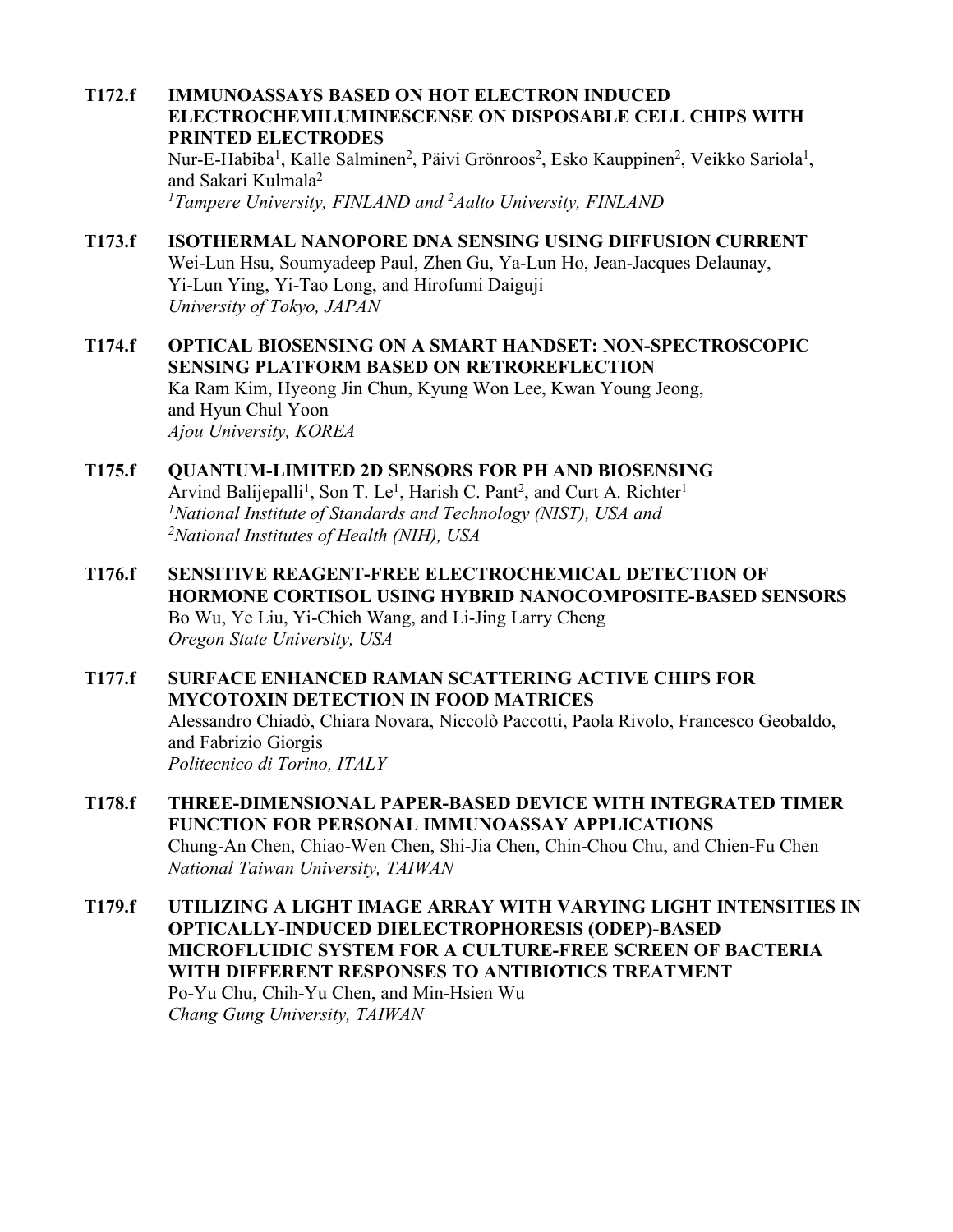### **W165.f A NOVEL HANDHELD MICRO-CAPILLARY BIOSENSOR FOR SALIVARY CORTISOL**

Young J. Kim, Wan J. Kim, and Bong J. Jeong *Electronics and Telecommunications Research Institute, KOREA*

### **W166.f A NOVEL OXYGEN NANOSENSOR FOR IN VITRO MICROENVIRONMENT MONITORING IN MESENCHYMAL STEM CELL CULTURE** Yunjie Hao<sup>1,2</sup>, Manohar P. Koduri<sup>1,2</sup>, Fangang Tseng<sup>1</sup>, James Henstock<sup>2</sup>, John A. Hunt<sup>3</sup>, and Judy Curran2 <sup>1</sup>National Tsing Hua University, TAIWAN, <sup>2</sup>University of Liverpool, UK, and *3Nottingham Trent University, UK*

## **W167.f AN INTEGRATED CAPILLARY-DRIVEN IMPEDIMETRIC BIOSENSOR FOR MICROPARTICLE-LABELED IMMUNOASSAY**

Ali Khodayari Bavil<sup>1</sup>, Drago Sticker<sup>2</sup>, Peter Ertl<sup>2</sup>, and Jungkyu Kim<sup>3</sup> <sup>1</sup> Texas Tech University, USA, <sup>2</sup> Vienna University of Technology, AUSTRIA, and *3University of Utah, USA*

#### **W168.f ASSESSMENT OF CARDIOMYOCYTE MATURITY BY MEASURING CHANGES IN CONTRACTILE FORCE ACCORDING TO DRUG CONCENTRATION** Jong Yun Kim and Dong-Weon Lee *Chonnam National University, KOREA*

## **W169.f CYTOTOXICITY ASSAYS WITH SINGLE CELL RESOLUTION BASED ON SINGLE CELL ADHESION DOT ARRAYS (SCADA)**

Maite Garcia-Hernando, Alba Calatayud-Sanchez, Jaione Etxebarria-Elezgarai, Marian M. De Pancorbo, Fernando Benito-Lopez, and Lourdes Basabe-Desmonts *University of the Basque Country, SPAIN*

### **W170.f DIGITAL PHOTOGRAPHY TECHNIQUES IN MICROFLUIDICS: EXPOSURE BRACKETING FOR HIGH DYNAMIC RANGE MAGNETOPHORETIC CYTOMETRY**

Ozgun Civelekoglu, Ningquan Wang, Ruxiu Liu, Mert Boya, Tevhide Ozkaya-Ahmadov, and A. Fatih Sarioglu

*Georgia Institute of Technology, USA*

### **W171.f ENHANCED RAMAN AND FLUORESCENCE SIGNALS BY HIGH-ASPECT-RATIO NANOCORRUGATED PARTICLES FOR LIQUID-BIOPSY MIRNA DETECTION.**

Kuan-Hung Chen, Meng-Ju Pan, and Fan-Gang Tseng *National Tsing Hua University, TAIWAN*

## **W172.f HIGH-PERFORMANCE BIOELECTRONIC NOSE BASED ON OLFACTORY RECEPTOR-INCORPORATED NANODISC FOR THE DETECTION OF DEATH-ASSOCIATED ODOR**

Hyun Seok Song *Korea Institute of Science and Technology (KIST), KOREA*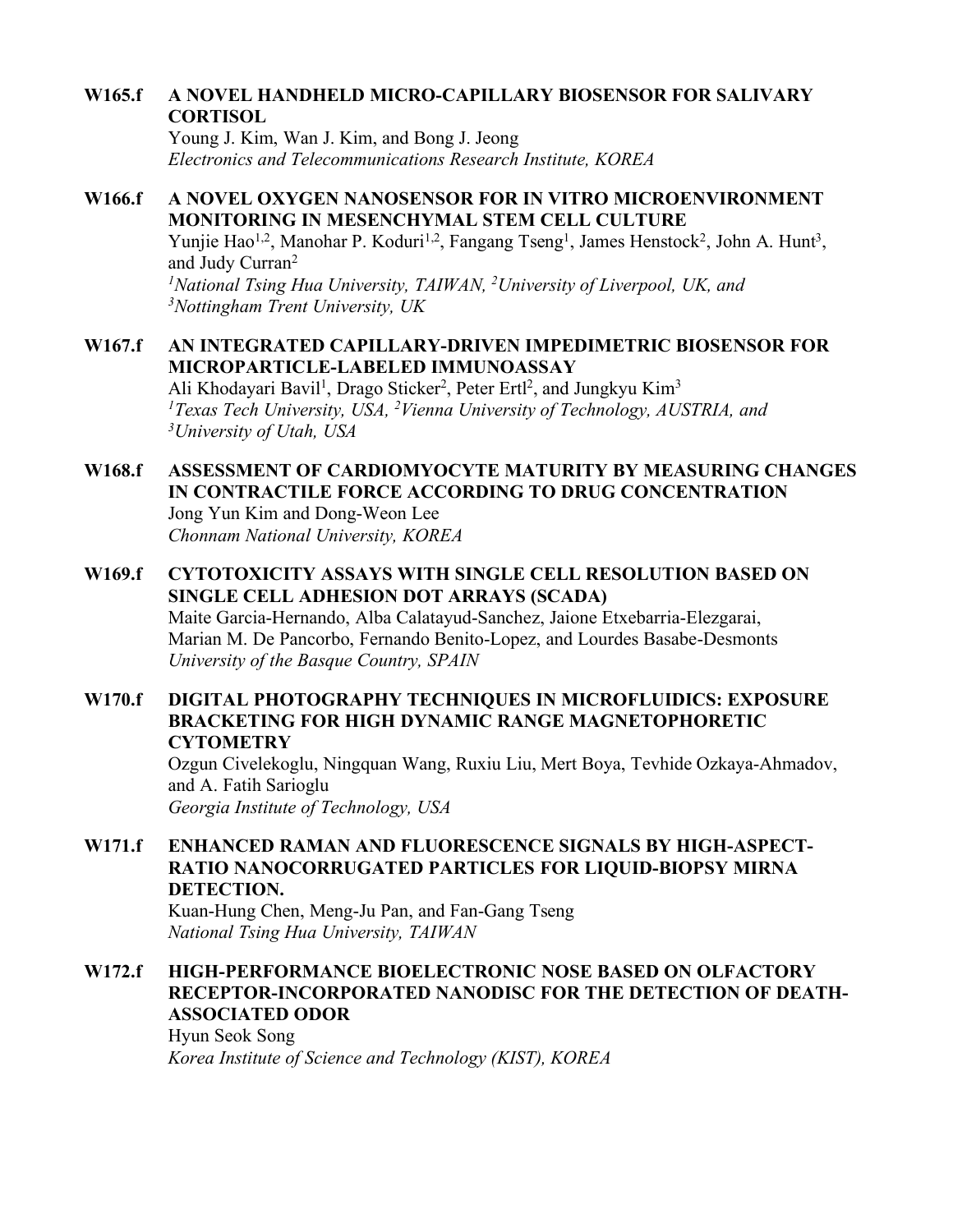### **W173.f INTEGRATED MICROFLUIDIC DEVICE FOR UNIVERSAL SECRETORY IMMUNOPHENOTYPING STUDIES FOR ADHERENT AND NON-ADHERENT CELLS**

Roberto Rodríguez-Moncayo, Rocio J. Jimenez-Valdes, Alan M. González-Suárez, and Jose L. García-Cordero *Centro de Investigación y de Estudios Avanzados del IPN, MEXICO*

## **W174.f LAB-ON-A-CHIP BASED ELECTROCHEMICAL DETECTION OF FERRITIN**

Mayank Garg<sup>1</sup>, Martin G. Christensen<sup>2</sup>, Alexender Iles<sup>2</sup>, Amit L. Sharma<sup>1</sup>, Nicole Pamme<sup>2</sup>, and Suman Singh<sup>1</sup> *1CSIR-CSIO, INDIA and 2University of Hull, UK*

**W175.f PRECIPITATION-BASED ENZYMATIC SIGNAL AMPLIFICATION IN HYDROGELS** Nidhi Juthani and Patrick S. Doyle *Massachusetts Institute of Technology, USA*

- **W176.f REAL-TIME PROCESSING OF CODE-MULTIPLEXED COULTER SIGNALS BASED ON A TWO-STAGE DEEP LEARNING STRUCTURE** Ningquan Wang, Ruxiu Liu, Norh Asmare, and A. Fatih Sarioglu *Georgia Institute of Technology, USA*
- **W177.f DEVELOPMENT OF IN-AIR EIS SENSOR ENABLING TO DISTINGUISH IMPEDANCE OF CELL POPULATION AND TIGHT-JUNCTION FORMATION AT AIR-LIQUID INTERFACE**

Seungbeom Noh and Hanseup Kim *University of Utah, USA*

### **W178.f SURFACE PLASMON RESONANCE IMAGING ENHANCED BY ACTIVE MASS TRANSPORT**

Marion Costella<sup>1</sup>, Marie Frénéa-Robin<sup>2</sup>, Julien Marchalot<sup>3</sup>, Julien Moreau<sup>1</sup>, Oleh Andreiev<sup>1</sup>, Paul Charette<sup>1</sup>, and Michael Canva<sup>1</sup> <sup>1</sup>Université de Sherbrooke, FRANCE, <sup>2</sup>Université Lyon<sup>1</sup>, FRANCE, and *3INSA Lyon, FRANCE*

### **W179.f ULTRASENSITIVE MIRNA DETECTION USING TARGET CYCLING AMPLIFICATION AND DIGITAL MICROFLUIDICS** Bin Wang

*Tsinghua University, CHINA*

## **W180.f VERTICALLY SHEATHING LAMINAR FLOW-BASED IMMUNOASSAY USING SIMULTANEOUS DIFFUSION-DRIVEN IMMUNE REACTIONS**

Amanzhol Kurmashev<sup>1</sup>, Seyong Kwon1, Je-Kyun Park<sup>2</sup>, and Joo. H Kang<sup>1</sup> *1Ulsan National Institute of Science and Technology (UNIST), KOREA and 2Korea Advanced Institute of Science and Technology (KAIST), KOREA*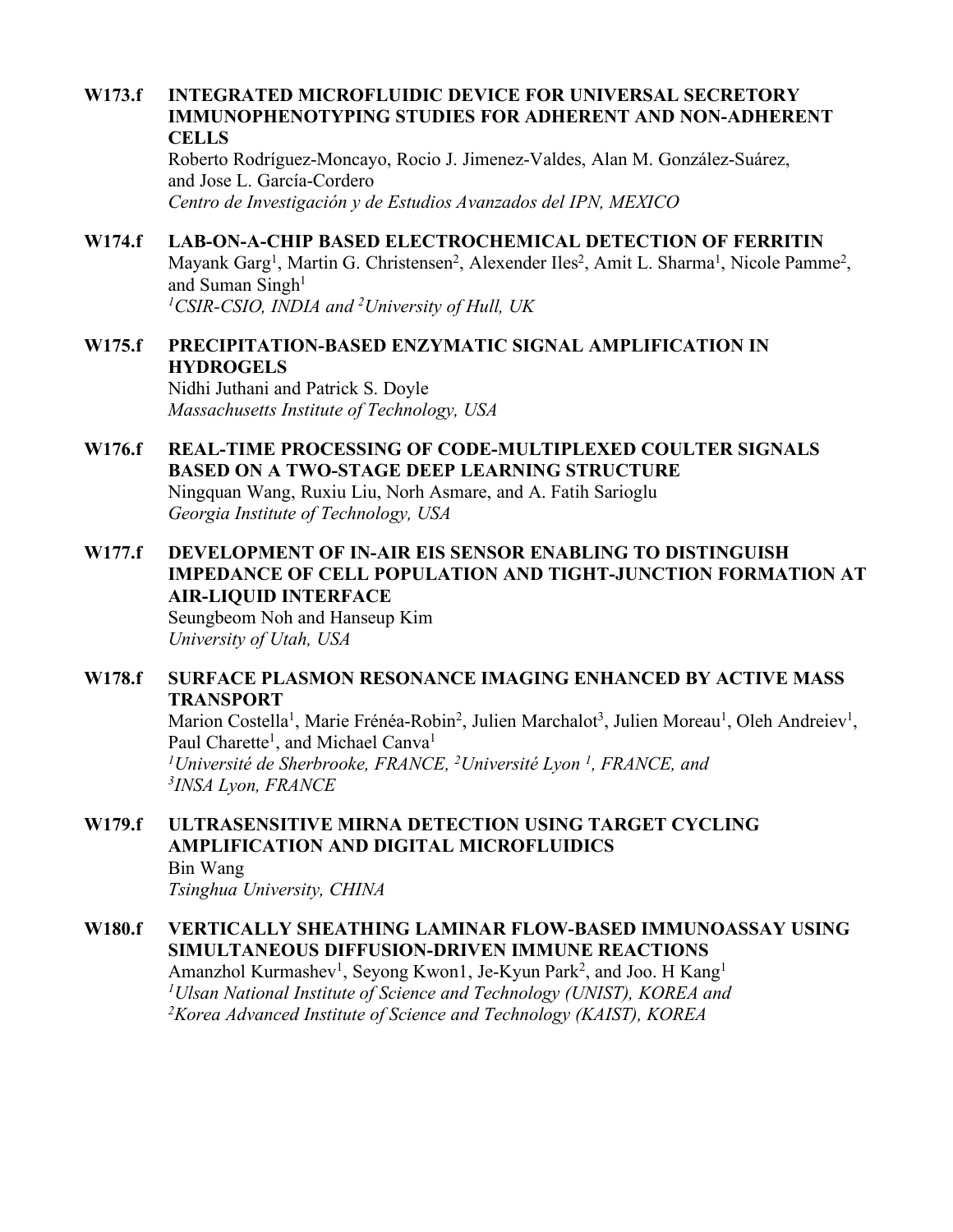## **f - Sensors and Detection Technologies Chemical & Electrochemical Sensors**

### **M180.f A DUAL-GATE ALGAN/GAN HEMT BASED PH SENSOR WITH TUNABLE SENSITIVITY**

Qi Cheng, Maojun Wang, Ming Tao, Ruiyuan Yin, Yue Li, Nana Yang, Chengchen Gao, Yilong Hao, Wenhua Xu, and Zhenchuan Yang *Peking University, CHINA*

### **M181.f AN ULTRASENSITIVE SENSOR AND ANALYTICAL FRAMEWORK FOR WEARABLE AND MULTIPLEXED DRUG MONITORING APPLICATIONS** Shuyu Lin, Bo Wang, Wenzhuo Yu, and Sam Emaminejad *University of California, Los Angeles, USA*

## **M182.f ''CALCIUM-RESPONSIVE IONIC LIQUID'' FOR NAKED EYE-BASED MULTIPLEXED ION DETECTION ON A PDMS MICROCHANNEL ARRAY DEVICE**

Tatsumi Mizuta, Yusuke Niwa, Kenji Sueyoshi, Tatsuro Endo, and Hideaki Hisamoto *Osaka Prefecture University, JAPAN*

- **M183.f LIGHT THERAPY DEVICE WITH TRANSEPIDERMAL POTENTIAL-BASED REAL-TIME MONITORING OF SKIN BARRIER RECOVERY** Hajime Konno, Yuina Abe, Shotaro Yoshida, and Matsuhiko Nishizawa *Tohoku University, JAPAN*
- **M184.f REDUCED GRAPHENE OXIDE-MODIFIED MICROELECTRODE FOR ANTIPSYCHOTIC CLOZAPINE DETECTION IN FINGER-PRICKED BLOOD** Rajendra Prasad Shukla, Remi Cezelles, and Hadar Ben-Yoav *Ben-Gurion University, ISRAEL*

## **M185.f VOLATILE ODORANT DETECTION BY OLFACTORY RECEPTORS FORMED IN A LIPID BILAYER MEMBRANE**

Tetsuya Yamada, Koki Kamiya, Toshihisa Osaki, and Shoji Takeuchi *1Kanagawa Institute of Industrial Science and Technology, JAPAN and 2 University of Tokyo, JAPAN*

## **T180.f A DROPLET MICROFLUIDIC-BASED SENSOR FOR MONITORING RIVER NITRATE/NITRITE CONCENTRATIONS**

Adrian M. Nightingale<sup>1</sup>, Sammer-ul Hassan<sup>1</sup>, Brett M. Warren<sup>2</sup>, Kyriacos Makris<sup>2</sup>, Gareth W.H. Evans<sup>1</sup>, Evanthia Papadopoulou<sup>2</sup>, Sharon Coleman<sup>1,2</sup>, and Xize Niu<sup>1,2</sup> *1 University of Southampton, UK and 2 SouthWestSensor Ltd, UK*

## **T181.f AN ULTRA-LOW POWER HIGHLY-SENSITIVE VAPOR SENSOR BASED ON QUANTUM TUNNELING**

Aishwaryadev Banerjee, Rugved Likhite, Hanseup Kim, and Carlos H. Mastrangelo *University of Utah, USA*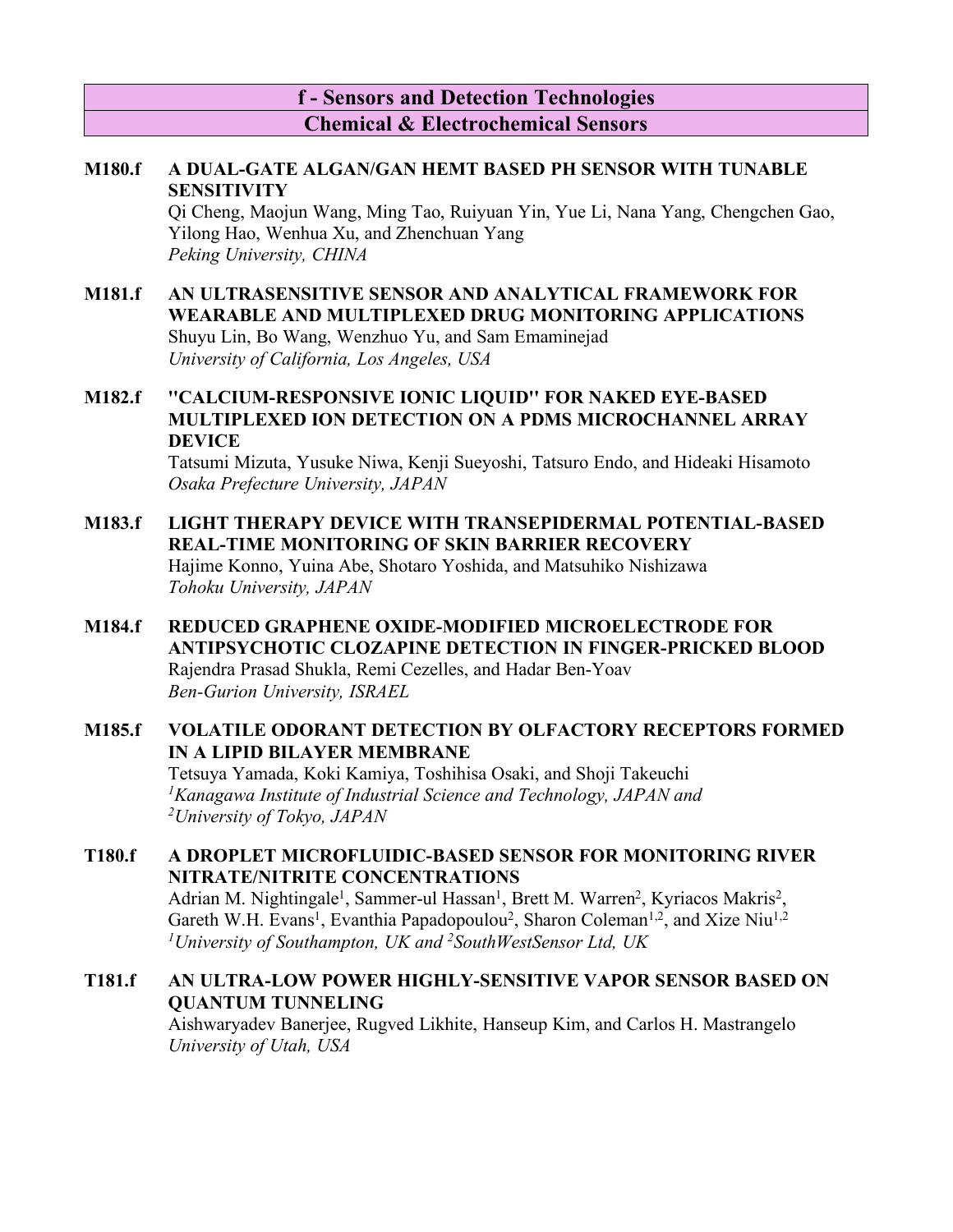**T182.f DETECTION OF SWELL/SHRINK BEHAVIOR OF STIMULI-RESPONSIVE HYDROGEL BY SINGLE WALLED CARBON NANOTUBE STRAIN SENSOR** Erika Iyama<sup>1</sup>, Daisuke Kiriya<sup>2</sup>, and Hiroaki Onoe<sup>1</sup> *1 Keio University, JAPAN and 2 Osaka Prefecture University, JAPAN*

### **T183.f MICROFLUIDIC PARTICLE DAM FOR VISUAL AND QUANTITATIVE DETECTION OF LEAD IONS** Gaobo Wang, Lok Ting Chu, Hogi Hartanto, William B. Utomo, Reynard A. Pravasta, and Ting-Hsuan Chen *City University of Hong Kong, HONG KONG*

- **T184.f RAPID ON-SITE DETERMINATION OF TOTAL NITROGEN IN WATER USING A PORTABLE ANALYTICAL SYSTEM** Chen Zhao<sup>1</sup>, Longyan Chen<sup>1</sup>, Guowei Zhong<sup>2</sup>, Qiyang Wu<sup>1</sup>, Jinxia Liu<sup>2</sup>, and Xinyu Liu<sup>1</sup> *1University of Toronto, CANADA and 2McGill University, CANADA*
- **W181.f AN ELECTROENZYMATIC SENSOR WITH ENHANCED SENSITIVITY AND SELECTIVITY FOR WEARABLE NUTRIENT MONITORING APPLICATIONS** Xuanbing Cheng, Bo Wang, Yichao Zhao, and Sam Emaminejad *University of California, Los Angeles, USA*

## **W182.f ANALYTICAL MICROSYSTEM FOR THE POTASSIUM MONITORING IN WINE MAKING PROCESSES**

Antonio Calvo Lopez, Ernest Martinez Bassedas, Mar Puyol Bosh, and Julian Alonso Chamarro *Autonomous University of Barcelona, SPAIN*

**W183.f INELASTIC TUNNELING SPECTROSCOPY MICROMACHINED GAS SENSOR FOR ENVIRONMENTAL APPLICATIONS** Aishwaryadev Banerjee, Rugved Likhite, Hanseup Kim, and Carlos H. Mastrangelo *University of Utah, USA*

### **W184.f MICROFLUIDICS UNDER THE SEA: A LAB-ON-CHIP SENSOR FOR IN-SITU MEASUREMENTS OF OCEAN ALKALINITY** Allison M. Schaap, Stathios Papadimitriou, Edward Mawji, Socratis Loucaides, and Matthew Mowlem *National Oceanography Centre, UK*

**W185.f THREE DIMENSIONAL CARBON MULTIELECTRODE ARRAYS FOR ELECTROCHEMICAL DETECTION OF DOPAMINE IN LOW CONCENTRATIONS**

Joonas J. Heikkinen, Noora Isoaho, Ville Jokinen, and Sami Franssila *Aalto University, FINLAND*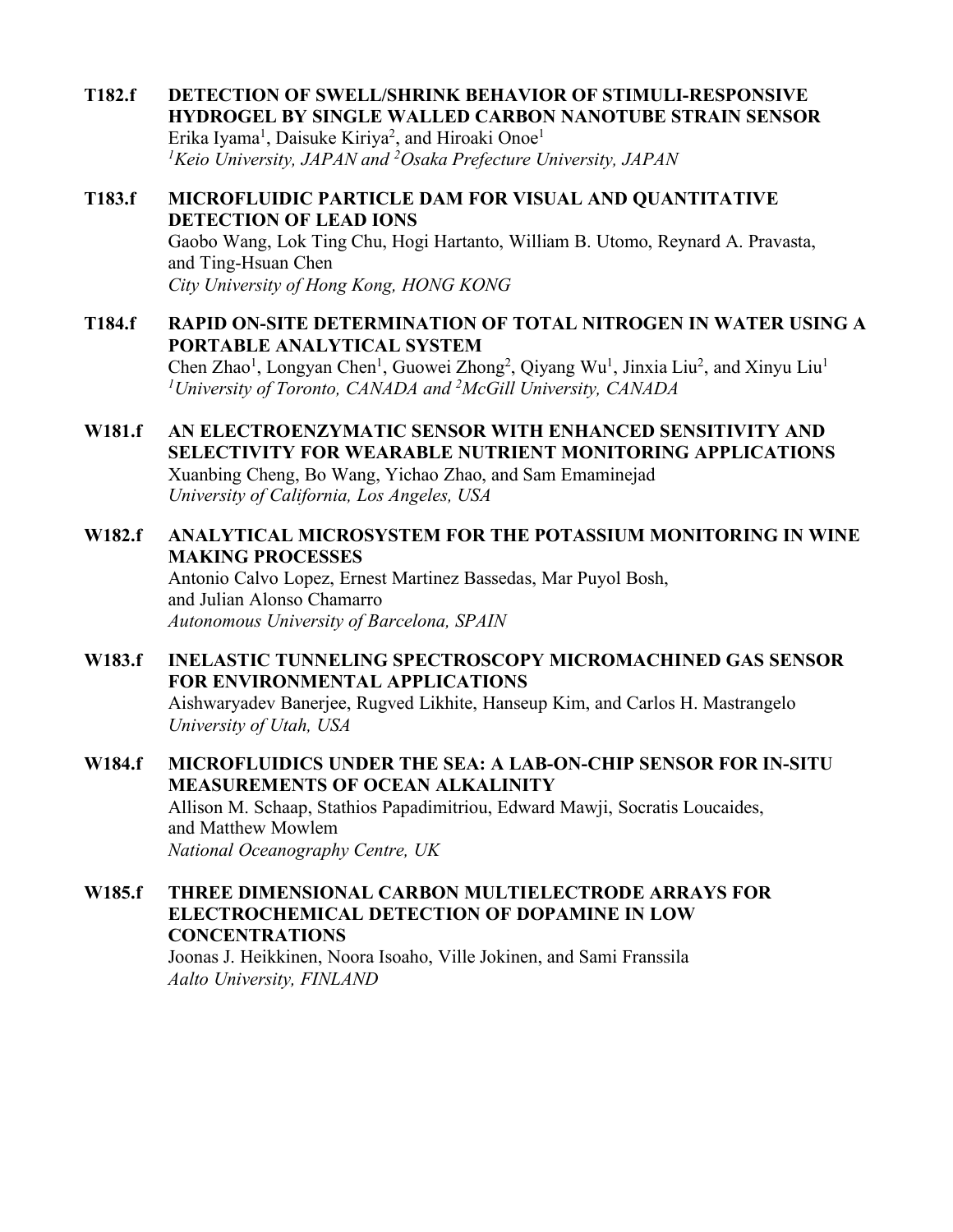## **f - Sensors and Detection Technologies Label-free Detection**

### **M186.f ABSORBANCE SPECTRA-ACTIVATED DROPLET SORTING FOR HIGH-THROUGHPUT LABEL-FREE CHEMICAL IDENTIFICATION**

Todd A Duncombe<sup>1</sup>, Aaron Ponti<sup>1</sup>, Alice Mauer<sup>2</sup>, Florian Seebeck<sup>2</sup>, and Petra S. Dittrich<sup>1</sup> *1ETH Zürich, SWITZERLAND and 2University of Basel, SWITZERLAND*

### **M187.f IMPEDANCE SPECTROSCOPY AND OPTICAL IMAGING FOR AUTOMATED MULTIMODAL PALYNOLOGY**

Riccardo Reale<sup>1</sup>, Adele De Ninno<sup>2</sup>, Maria A. Brighetti<sup>1</sup>, Luca Businaro<sup>2</sup>, Alessandro Travaglini<sup>1</sup>, Paolo Bisegna<sup>1</sup>, and Federica Caselli<sup>1</sup> *1 University of Rome Tor Vergata, ITALY and 2 CNR Institute for Photonics and Nanotechnologies, ITALY*

## **M188.f IMPEDANCE-BASED QUANTIFICATION OF PARASITIC VOLTAGE DROPS FOR OPTIMIZING AC ELECTROKINETIC TRAPPING IN MICROFLUIDIC DEVICES**

Nathan Swami *University of Virginia, USA*

### **M189.f SERS DETECTION OF Aß40 AND ZN2+-Aß40 PEPTIDES ON AN ELECTRODE NANOGAP ENABLED PLATFORM**

Katrin H.P. Vu<sup>1</sup>, Ming-Che Lee<sup>2</sup>, Gerhard H. Blankenburg<sup>2</sup>, Yun-Ru Chen<sup>2</sup>, Andreas Erbe<sup>3</sup>, Leonardo Lesser-Rojas<sup>4</sup>, and Chia-Fu Chou<sup>2</sup> <sup>1</sup>National Tsing Hua University, GERMANY, <sup>2</sup>Academia Sinica, TAIWAN,

*3Norwegian University of Science and Technology, NORWAY, and 4 University of Costa Rica, COSTA RICA*

### **T185.f A HIGH THROUGHPUT ELECTRONIC CELL ANALYZER FOR CELL MECHANOPHENOTYPING**

Norh Asmare, A K M Arifuzzman, Ningquan Wang, Mert Boya, Rixiu Liu, and A. Fatih Sarioglu *Georgia Institute of Technology, USA*

## **T186.f DIELECTROPHORETIC DETECTION OF IMATINIB RESISTANCE IN K562 CELLS USING A LAB-ON-A-CHIP SYSTEM**

Yagmur Demircan Yalcin<sup>1</sup>, Taylan Berkin Toral<sup>2</sup>, Sertan Sukas<sup>2</sup>, Ender Yildirim<sup>2</sup>, Ozge Zorlu<sup>2</sup>, Ufuk Gunduz<sup>1</sup>, and Haluk Kulah<sup>1</sup> *1Middle East Technical University, TURKEY and 2 Mikro Biyosistemler Electronics Inc., TURKEY*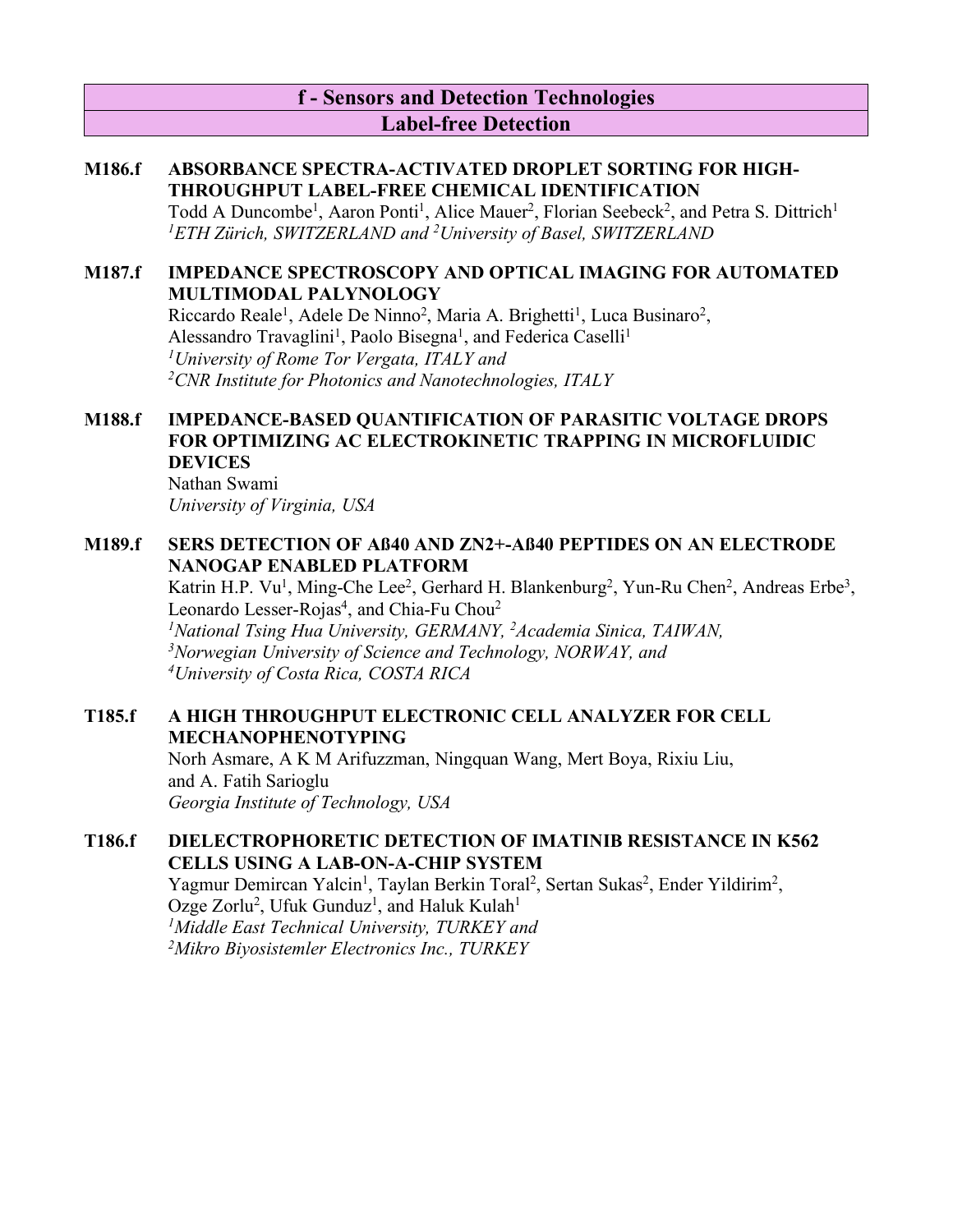## **T187.f LABEL-FREE ELECTRICAL IMPEDANCE SPECTROSCOPY BASED SENSOR-IN-A-TUBE FOR SINGLE CELLS ANALYSIS**

Aleksandr Egunov<sup>1</sup>, Mariana Medina-Sánchez<sup>1</sup>, Dmitriy D. Karnaushenko<sup>1</sup>, Nicole Kretschmann<sup>2</sup>, Katja Akgün<sup>2</sup>, Tjalf Ziemssen<sup>2</sup>, Daniil Karnaushenko<sup>1</sup>, and Oliver G. Schmidt $1,3$ 

*1Leibnitz IFW Dresden, GERMANY, 2Universitätsklinikum Carl Gustav Carus an der Technischen Universität Dresden, GERMANY, and 3Chemnitz University of Technology, GERMANY*

**T188.f NON-INVASIVE DETECTION OF NEPHROTOXICITY ON A PROXIMAL TUBULE ON-A-CHIP BY TRANS-EPITHELIAL/TRANS-ENDOTHELIAL ELECTRICAL RESISTANCE MEASUREMENTS**

Ryohei Ueno<sup>1</sup>, Ramin B. Sadeghian<sup>1</sup>, Yuji Takata<sup>1</sup>, Kiyotaka Tsuji<sup>2</sup>, and Ryuji Yokokawa<sup>1</sup> *1 Kyoto University, JAPAN and 2 Panasonic Corporation, JAPAN*

## **T189.f TOWARDS REAL-TIME MULTIPARAMETRIC IMPEDANCE CYTOMETRY** John McGrath<sup>1</sup>, Riccardo Reale<sup>2</sup>, Carlos Honrado<sup>1</sup>, Paolo Bisegna<sup>2</sup>, Nathan Swami<sup>1</sup>, and Federica Caselli<sup>2</sup>

*1University of Virginia, USA and 2University of Rome Tor Vergata, ITALY*

## **W186.f DETECTION OF STEROID HORMONES VIA TARGET-INDUCED QUENCHING OF QUANTUM DOTS**

Ye Liu, Bo Wu, Yi-Chieh Wang, and Li-Jing Larry Cheng *Oregon State University, USA*

### **W187.f FAST REACTION SCREENING COMBINING SEGMENTED FLOW MICROFLUIDICS AND SURFACE ENHANCED RAMAN SPECTROSCOPY** Alexander Mendl<sup>1</sup>, Michael Köhler<sup>2</sup>, and Dusan Boskovic<sup>1</sup> *1 Fraunhofer Institute for Chemical Technology, GERMANY and 2Ilmenau University of Technology, GERMANY*

### **W188.f LABEL-FREE NANOPARTICLE DETECTION IN 10^2 nm CHANNEL BY UTILIZING PHOTOTHERMAL OPTICAL DIFFRACTION** Yoshiyuki Tsuyama and Kazuma Mawatari

*University of Tokyo, JAPAN*

# **W189.f SEPARATION OF MITOCHONDRIAL DISEASED CELLS BASED ON ORGANELLE-LEVEL DIFFERENCE USING A DEP MICROFLUIDIC SYSTEM**

Pei-Yin Chi<sup>1,2</sup>, Ting-Wei Chuang<sup>1</sup>, Tzu-Tsai Chu<sup>1</sup>, Chia-Tzu Kuo<sup>1</sup>, Yu-Ting Wu<sup>3</sup>, Vahid Farmehini<sup>4</sup>, Dar-Bin Shieh<sup>5</sup>, Fan-Gang Tseng<sup>2</sup>, Yau-Huei Wei<sup>3</sup>, Nathan Swami<sup>4</sup>, and Chia-Fu Chou<sup>1</sup>

*1 Academia Sinica, TAIWAN, 2* <sup>1</sup> Academia Sinica, TAIWAN, <sup>2</sup>National Tsing Hua University, TAIWAN,<br><sup>3</sup>Changhua Christian Hospital, TAIWAN, <sup>4</sup>University of Virginia, USA, and *5 National Cheng-Kung University, TAIWAN*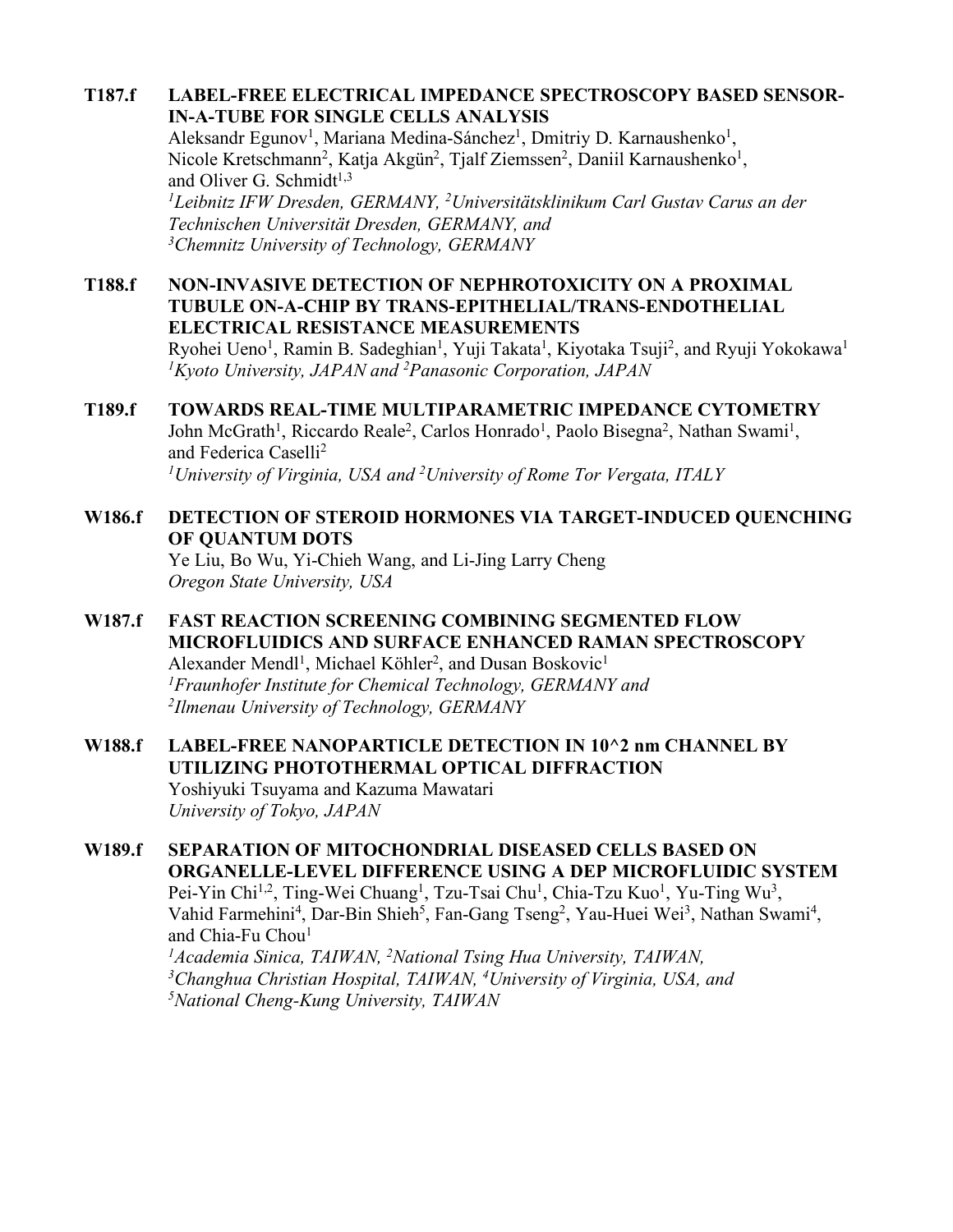### **W190.f SINGLE-CELL MICROSCOPIC RAMAN SPECTROSCOPY FOR RAPID MICROBIAL DETECTION**

Daisuke Onoshima, Kentaro Uchida, Hiroshi Yukawa, Kenji Ishikawa, Masaru Hori, and Yoshinobu Baba *Nagoya University, JAPAN*

## **f - Sensors and Detection Technologies Optical Detection & Imaging**

## **M190.f OPTOFLUIDIC CYTOMETRY FOR BACTERIA DETECTION** Shi L. Feng, Patricia Y. Liu, Jing B. Zhang, Yi Zhang, Nguyen K. Truc, Yap P.H. Eric, Wee Ser, and Ai Q. Liu *Nanyang Technological University, SINGAPORE*

## **M191.f A NEW MICROFLUIDIC FLOW MONITORING METHOD USING INFRARED SENSOR UNIT**

Thinh H. Nguyen<sup>1</sup>, Alex Milleman<sup>1</sup>, Sthitodhi Ghosh<sup>1</sup>, Vinitha TU, <sup>1</sup> Bon-Ki Ku<sup>2</sup> and Chong  $H$ . Ahn<sup>1</sup> *1 University of Cincinnati, USA and 2 CDC-NIOSH, USA*

### **M192.f DEVELOPMENT OF A HIGH SPATIO-TEMPORAL RESOLUTION ELECTROCHEMICAL IMAGING SYSTEM USING A CLOSED BIPOLAR ELECTRODE ARRAY**

Tomoki Iwama, Kumi Y. Inoue, Hiroya Abe, Tomokazu Matuse, and Hitoshi Shiku *Tohoku University, JAPAN*

## **M193.f HIGH-THROUGHPUT OPTOFLUIDIC 3D CELL IMAGING** Masashi Ugawa and Sadao Ota *University of Tokyo, JAPAN*

### **M194.f LENSFREE EARLY DETECTION OF BACTERIAL COLONIES** Vincent Haguet<sup>1</sup>, Dorothée Balle<sup>1</sup>, and Gaëlle Saint-Auret<sup>2</sup> *1 CEA Grenoble, FRANCE and 2 RIKEN, FRANCE*

- **M195.f OPEN SOURCE LAB AUTOMATION FOR HIGH THROUGHPUT MICROFLUIDIC MICROBIOLOGY** Sarah H. Needs and Alexander D. Edwards *University of Reading, UK*
- **M196.f OPTICAL INJECTION OF FLUORESCENCE MICROSENSOR TO A SPECIFIC CELL BY OPTICAL TWEEZERS AND LOCAL HEATING** Hisataka Maruyama, Ryota Yanagawa, and Fumihito Arai *Nagoya University, JAPAN*

## **M197.f PHOTOTHERMAL DETECTION PROBE USING OPTICAL FIBER** Hisashi Shimizu and Shoji Takeuchi *University of Tokyo, JAPAN*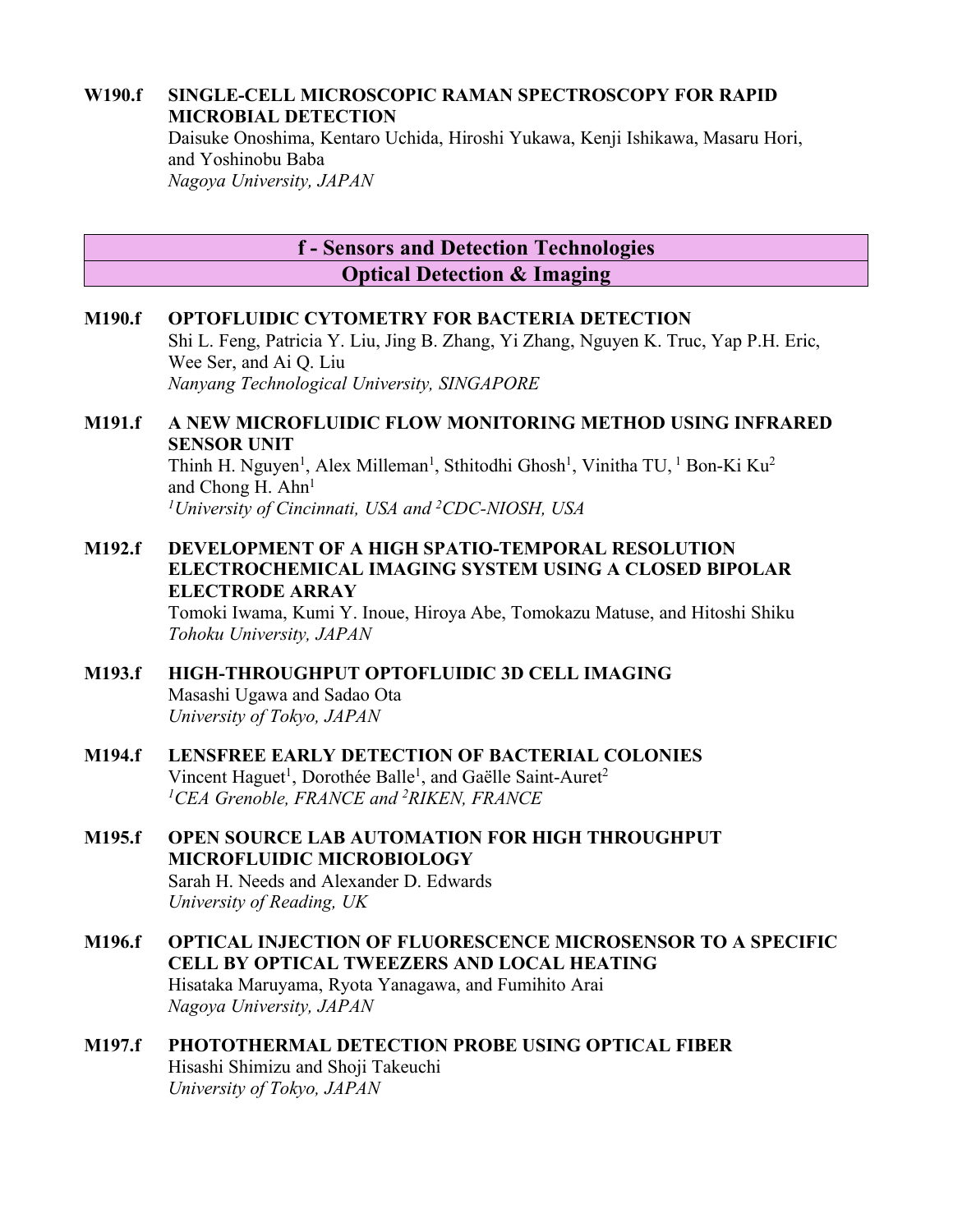### **M198.f PORTABLE FLUORESCENCE POLARIZATION ANALYZER FOR ON-SITE MULTISAMPLE IMMUNOASSAY**

Ayano Nakamura<sup>1</sup>, Osamu Wakao<sup>1</sup>, Ken Satou<sup>2</sup>, Mitsutoshi Aoyagi<sup>3</sup>, Kazuhiko Nishimura<sup>3</sup>, Chikaaki Mizokuchi<sup>2</sup>, Ken Sumiyoshi<sup>2</sup>, Masatoshi Maeki<sup>1</sup>, Akihiko Ishida<sup>1</sup>, Hirofumi Tani<sup>1</sup>, Koji Shigemura<sup>2</sup>, Akihide Hibara<sup>4</sup>, and Manabu Tokeshi<sup>1</sup> *1Hokkaido University, JAPAN, 2 Tianma Japan, Ltd., JAPAN, 3Hokkaido Institute of Public Health, JAPAN, and 4Tohoku University, JAPAN*

### **M199.f ULTRA-SMALL FOUR-EMISSION-POINT SPECTRAL-DETECTION SYSTEM BY SEVEN-DICHROIC-MIRROR ARRAY**

Takashi Anazawa<sup>1</sup> and Motohiro Yamazaki<sup>2</sup> <sup>1</sup>Hitachi, Ltd., JAPAN and <sup>2</sup>Hitachi High-Technologies Corporation, JAPAN

### **T190.f A DEEP LEARNING ENABLED FIELD-PORTABLE CELL ANALYZER**

Dongmin Seo<sup>1</sup>, Sanghoon Shin<sup>1</sup>, Haechang Yang<sup>1</sup>, Seungmin Myeong<sup>1</sup>, Euijin Han<sup>1</sup>, Sangwoo Oh<sup>2</sup>, Moonjin Lee<sup>2</sup>, and Sungkyu Seo<sup>1</sup> *1 Korea University, KOREA and 2 Korea Research Institute of Ships & Ocean Engineering, KOREA*

### **T191.f CONTINUOUS GLUCOSE MONITORING INSIDE SPHEROIDS BY MESOPOROUS FLUORESCENT MICROPARTICLES** Jun Sawayama and Shoji Takeuchi *University of Tokyo, JAPAN*

**T192.f HEAVY METALS MICROANALYSER FOR WATER QUALITY MONITORING BASED ON SELECTIVE CARBON DOTS FLUORESCENCE QUENCHING** Alex Pascual, Miguel Berenguel-Alonso, Julian Alonso-Chamarro, and Mar Puyol *Universitat Autònoma de Barcelona, SPAIN*

## **T193.f IN-SITU MONITORING OF ESCHERICHIA COLI GROWTH ON DIGITAL MICROFLUIDICS BY OPTICAL CHEMOSENSORS FOR MICROBIAL CELL METABOLISM STUDIES**

Wenting Qiu and Stefan Nagl *Hong Kong University of Science and Technology, HONG KONG*

## **T194.f LAB-ON-A-CD CAPABLE OF CONTINUOUS FLUORESCENCE MEASUREMENT** Kazuhiro Morioka<sup>1</sup>, Takuya Nojo<sup>2</sup>, Akihide Hemmi<sup>3</sup>, Norio Teshima<sup>4</sup>, Tomonari Umemura<sup>1</sup>, Shungo Kato<sup>2</sup>, Katsumi Uchiyama<sup>2</sup>, and Hizuru Nakajima<sup>2</sup> *1Tokyo University of Pharmacy and Life Sciences, JAPAN, 2Tokyo Metropolitan University, JAPAN, 3 Mebius Advanced Technology Ltd., JAPAN, and 4Aichi Institute of Technology, JAPAN*

## **T195.f NANOLITRE-SCALE CAPILLARY CELL WITH EXTENDED EFFECTIVE OPTICAL PATH AND REDUCED STRAY LIGHT FOR ABSORPTION PHOTOMETRIC DETECTION**

Jozef Sestak, Josef Planeta, and Vladislav Kahle *Czech Academy of Sciences, CZECH REPUBLIC*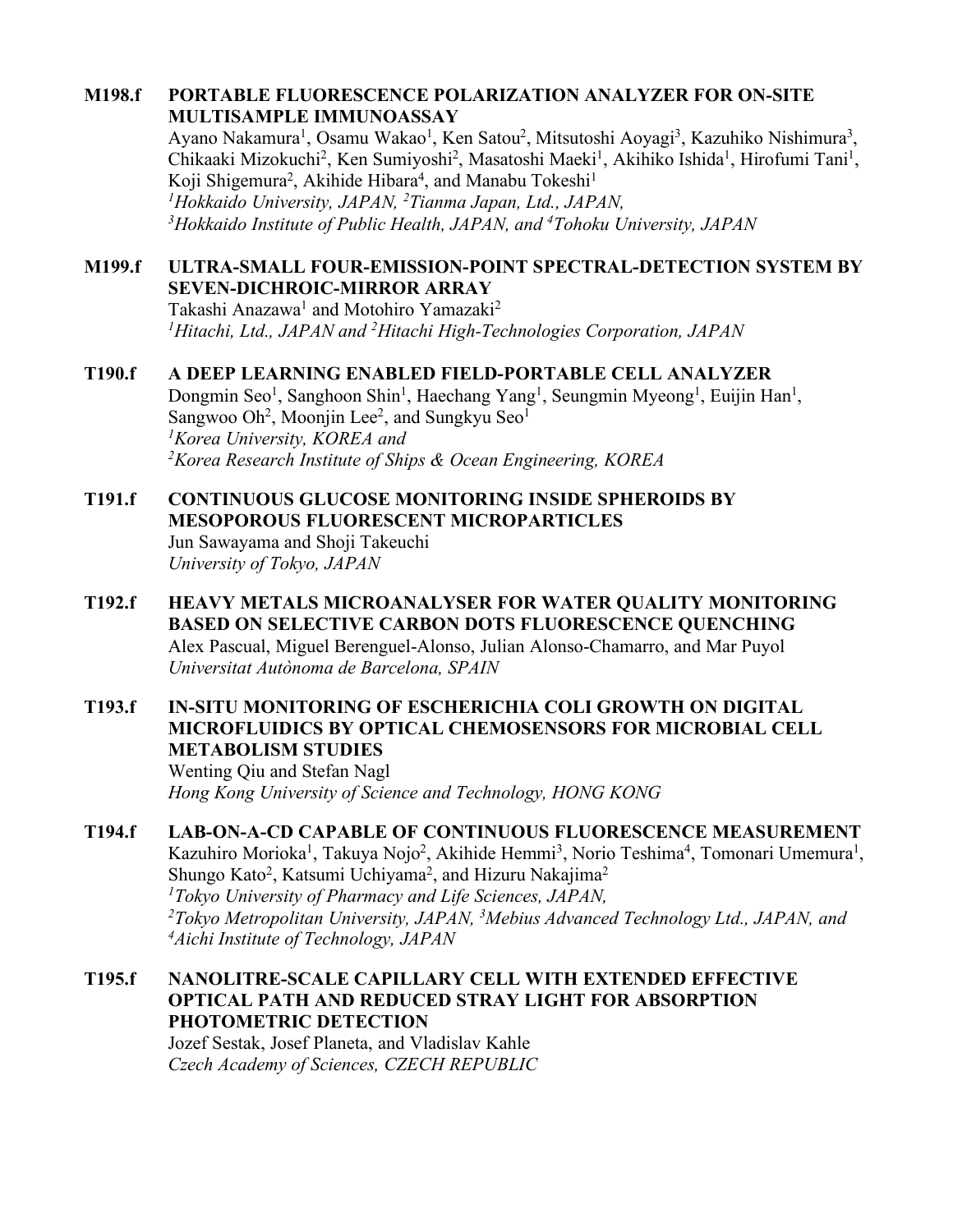- **T196.f PEROVSKITE NANOCRYSTAL – HYFLON AD 60 OPTICAL THERMAL SENSORS FOR TEMPERATURE IMAGING IN DIGITAL MICROFLUIDICS** Zhangdi Lu<sup>1</sup>, Yanxiu Li<sup>2</sup>, Wenting Qiu<sup>1</sup>, Andrey L. Rogach<sup>2</sup>, and Stefan Nagl<sup>1</sup> *1 Hong Kong University of Science and Technology, HONG KONG and 2City University of Hong Kong, HONG KONG*
- **T197.f PLASMON-BASED DETECTION OF TOXICITY BIOMARKERS DERIVED FROM MICROPLASTICS-TREATED MODEL ANIMALS** Seungki Lee, Tae Ho Kang, Jinhee Choi, and Inhee Choi *University of Seoul, KOREA*
- **T198.f SPATIALLY HOMOGENEOUS ILLUMINATION BY A COMPACT OPTICAL ARCHITECTURE** Vincent Haguet and Bernard Sartor *CEA Grenoble, FRANCE*
- **W191.f A MICROFLUIDIC CHIP WITH AN INTEGRATED MICRO-HEATER AND LUMINESCENT TEMPERATURE SENSOR FOR SPATIALLY RESOLVED ANALYSIS OF DNA MELTING CURVES** Xuyan Lin, Chenyu Cui, and Stefan Nagl *Hong Kong University of Science and Technology, HONG KONG*
- **W192.f COLLOIDAL PHOTONIC CRYSTAL ARRAY CHIP BASED ON NANOPARTICLE SELF-ASSEMBLY ON PATTERNED HYDROPHOBIC SURFACE FOR SIGNAL-ENHANCED FLUORESCENT ASSAY**

Rui Guo, Dan-Ni Wang, Yun-Yun Wei, Ying-Zhi Zhang, Chun-Guang Yang, and Zhang-Run Xu *Northeastern University, CHINA*

**W193.f HIGH THROUGHPUT SIZE-DETERMINATION AND MULTIPLEXED FLUORESCENCE ANALYSIS OF SINGLE BIOLOGICAL PARTICLES IN A NANOFLUIDIC DEVICE**

> Quenting Lubart<sup>1</sup>, Sune Levin<sup>1</sup>, Stephan Block<sup>2</sup>, Silver Jõemetsa<sup>1</sup>, Sriram KK<sup>1</sup>, Fredrik Höök<sup>1</sup>, Marta Bally<sup>3</sup>, Elin K. Esbjörner<sup>1</sup>, and Fredrik Westerlund<sup>1</sup> *1Chalmers University of Technology, SWEDEN, 2 Freie Universität Berlin, GERMANY, and 3Umeå University, SWEDEN*

**W194.f INTEGRATED GLASS MICROPRISMS' MATRIX FOR LIGHT COUPLING AND OPTICAL SENSING SYSTEMS IN LAB-ON-A-CHIP PLATFORMS** Aleksandra Pokrzywnicka, Patrycja Sniadek, and Rafal Walczak *Wroclaw University of Science and Technology, POLAND*

**W195.f MACHINE LEARNING BASED IMAGE ANALYSIS OF OPTICALLY DETECTED NEURONS CULTURED IN-VITRO ON HIGH-DENSITY MICRO-PILLAR SUBSTRATES AND CHIPS** Ana Bedalov *University of Split, CROATIA*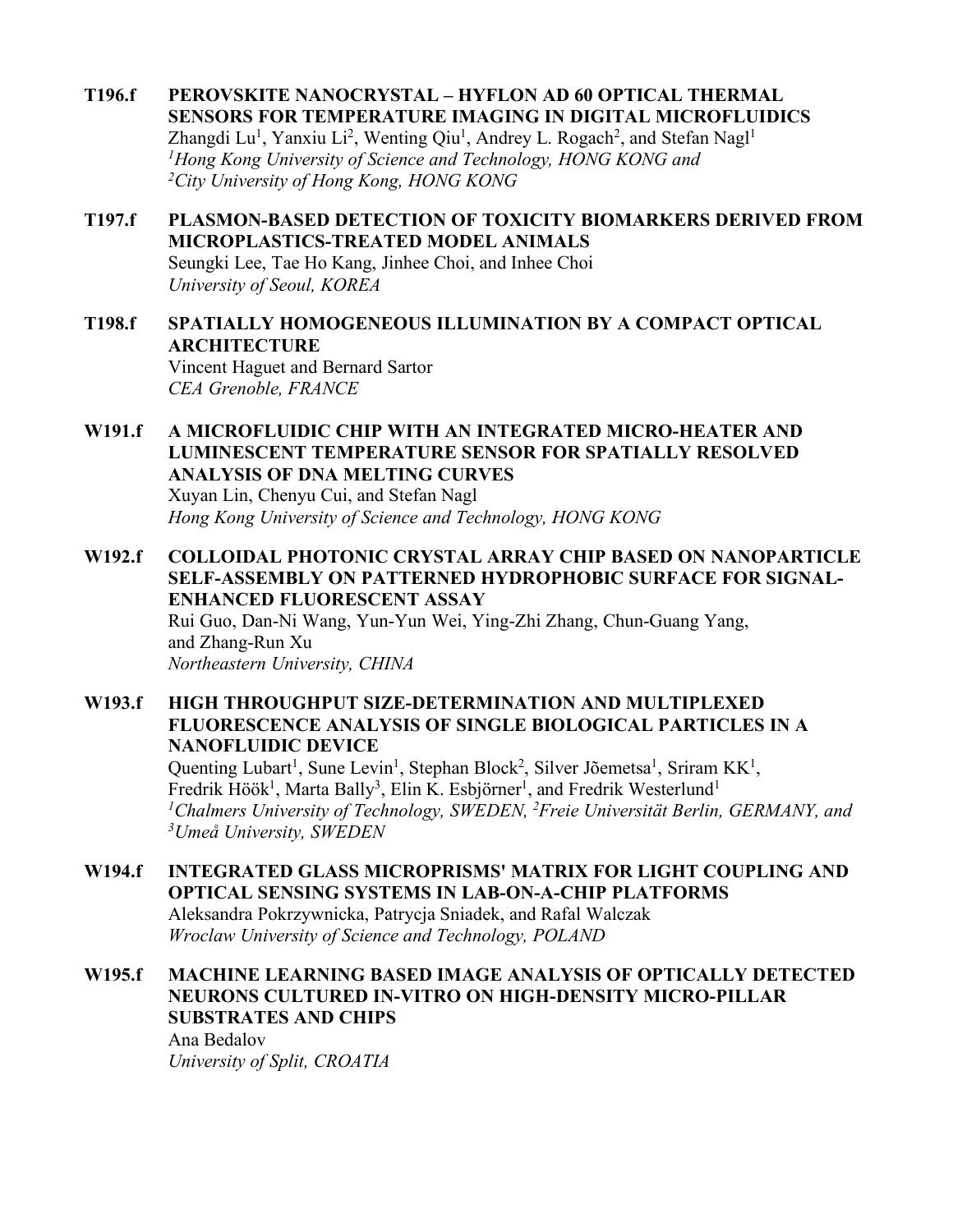**W196.f MAGNETIC LEVITATION-BASED PROTEIN DETECTION USING LENSLESS DIGITAL INLINE HOLOGRAPHIC MICROSCOPY** Sena Yaman, Kerem Delikoyun, and Hüseyin C. Tekin *Izmir Institute of Technology, TURKEY*

#### **W197.f PHOTO-THERMALLY ENHANCED LIGHT SCATTERING METHOD FOR NANO PARTICLE DETECTION** Dan Maeda, Kazuma Mawatari, and Takehiko Kitamori *University of Tokyo, JAPAN*

- **W198.f PORTABLE 3D PRINTED COLORIMETRIC SENSOR FOR REMOTE SOIL MEASUREMENT** Sepideh Keshan Balavandy<sup>1</sup>, Fernando Maya<sup>1</sup>, Ashley Townsend<sup>1</sup>, Kimberley Frederick<sup>2</sup>, and MichaelI C. Breadmore<sup>1</sup> *1University of Tasmania, AUSTRALIA and 2Skidmore College, USA*
- **W199.f REGULATION OF LIPID DROPLETS IN LIVE PREADIPOCYTES USING OPTICAL DIFFRACTION TOMOGRAPHY AND RAMAN SPECTROSCOPY** Yang Liu, C.M. Hsieh, Lip Ket Chin, Shi Lun Feng, JingBo Zhang, and Ser Wee *Nanyang Technological University, SINGAPORE*

## **f - Sensors and Detection Technologies Physical Sensors**

- **M200.f BIOMECHANICAL STUDY OF LIVING CAENORHABDITIS ELEGANS EMBRYOS USING CELLULAR FORCE MICROSCOPY** Roger Krenger<sup>1</sup>, Jan T. Burri<sup>2</sup>, Thomas Lehnert1, Bradley J. Nelson<sup>2</sup>, and Martin A.M. Gijs<sup>1</sup> *1 École Polytechnique Fédérale de Lausanne (EPFL), SWITZERLAND and 2ETH Zürich, SWITZERLAND*
- **M201.f ON-CHIP TRANSPARENT FLOW VELOCITY SENSOR MADE FROM ULTRA-THIN GLASS SHEET PROCESSED BY FEMTOSECOND LASER** Yaxiaer Yalikun<sup>1</sup>, Kaigu Pan<sup>1</sup>, Yo Tanaka<sup>2</sup>, and Yoichiroh Hosokawa<sup>1</sup> *1Nara Institute of Science and Technology, JAPAN and 2 RIKEN, JAPAN*
- **M202.f SURFACE-PATTERNED SILICON CANTILEVER INTEGRATED WITH STRAIN SENSOR TO EVALUATE CONTRACTILE BEHAVIORS IN REAL TIME** Mingming Dong, Nomin-Erdene Oyunbaatar, Dong-Su Kim, and Dong-Weon Lee *Chonnam National University, KOREA*

## **T199.f A LIQUID-METAL ENCAPSULATED BAND-AID LIKE SENSOR FOR NON-INVASIVE MONITORING OF FONTANELLE PRESSURE OF INFANTS** Jaewon Park, Ziyi Huang, and Baoyue Zhang *Southern University of Science and Technology, CHINA*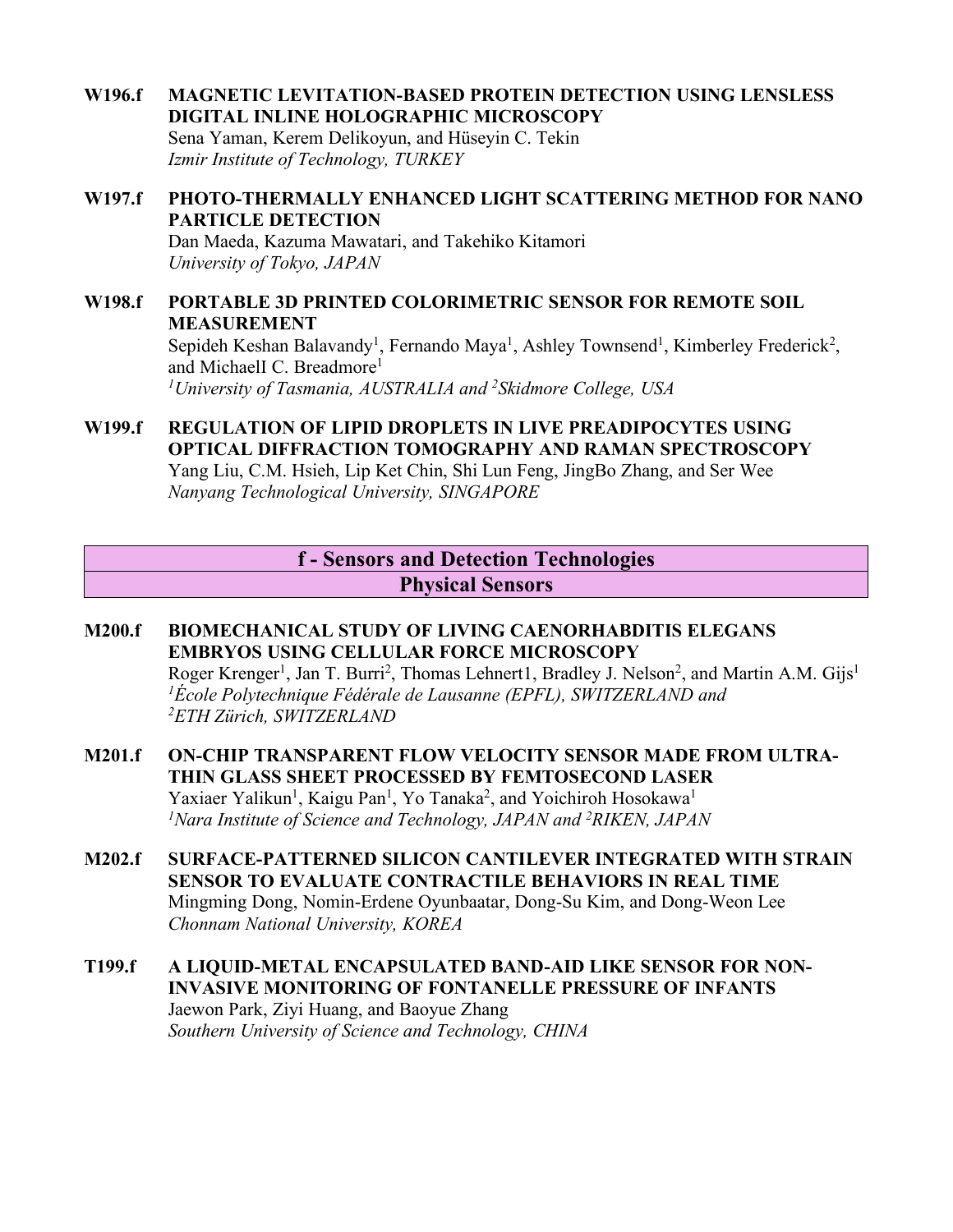**T200.f LOW SAMPLE CONSUMING, PORTABLE VISCOMETER BASED ON LAPLACE-INDUCED-PUMPING AND REFRACTION FOR HEMORHEOLOGY** Matthias Hermann<sup>1</sup>, Kyle Bachus<sup>1</sup>, Graham Gibson<sup>2</sup>, and Richard Oleschuk<sup>1</sup> *1 Queen's University, CANADA and 2 CMC Microsystems, CANADA*

#### **T201.f REAL-TIME SENSING OF OSTEOCLAST ACTIVITY ON A MICROFLUIDIC CHIP BY ELECTRICAL IMPEDANCE** Alexander P.M. Guttenplan<sup>1</sup>, Marijn Lemmens<sup>2</sup>, Gilles Oudebrouckx<sup>2</sup>, Daniel Pereira<sup>1</sup>, Hoon Suk Rho<sup>1</sup>, Zeinab Tahmasebi Birgani<sup>1</sup>, Stefan Giselbrecht<sup>1</sup>, Roman K. Truckenmüller<sup>1</sup>, Ronald Thoelen<sup>2</sup>, and Pamela Habibovic<sup>1</sup> *1Maastricht University, THE NETHERLANDS and 2Hasselt University, BELGIUM*

**T202.f SURFACE-TEXTURED PHOTOSENSITIVE POLYMER THIN FILM AS NEW CRACK-BASED STRAIN SENSOR TO MONITOR HUMAN MOTION** Jongsung Park<sup>1</sup>, Dong-Su Kim<sup>1</sup>, Ji-Kwan Kim<sup>2</sup>, and Dong-Weon Lee<sup>1</sup> *1 Chonnam National University, KOREA and 2 Gwangju University, KOREA*

### **W200.f LIQUID METAL-EMBEDDED MICROFLUIDIC PRESSURE SENSOR FOR REAL-TIME MONITORING**

Jaewon Park, Sunghyun Cho, Junyi Yao, Younghak Cho, Hyunsoo Kim, and Kelu Peng *Southern University of Science and Technology, CHINA*

### **W201.f MEASURING MAGNETIC SUSCEPTIBILITY OF PARAMAGNETIC SOLUTION USING DIAMAGNETIC REPULSION OF POLYMER MICROPARTICLES** Bong Hwan Jang, Seyong Kwon, and Joo H. Kang *Ulsan National Institute of Science and Technology (UNIST), KOREA*

## **W202.f SINGLE BACTERIA DETECTION VIA PIEZOELECTRIC SUSPENDED MICROCHANNEL RESONATORS**

Annalisa De Pastina<sup>1</sup>, Damien Maillard<sup>1</sup>, Birge Özel Duygan<sup>2</sup>, Jan Roelof van der Meer<sup>2</sup>, and Luis Guillermo Villanueva<sup>1</sup> *1 École Polytechnique Fédérale de Lausanne (EPFL), SWITZERLAND and 2University of Lausanne, SWITZERLAND*

## **f - Sensors and Detection Technologies Others**

### **M203.f FACILE FABRICATION OF FULLY INTEGRATED PAPER-BASED ORIGAMI MICRODEVICE FOR COLORIMETRIC DISCRIMINATION OF VIABLE PATHOGENS**

Phuoc Tung Trieu and Nae Yoon Lee *Gachon University, KOREA*

## **T203.f INKJET 3D-PRINTED MICROCANTILEVER NANOGRAM RESOLUTION MASS SENSOR**

Patrycja Sniadek, Bartosz Kawa, and Rafal Walczak *Wroclaw University of Science and Technology, POLAND*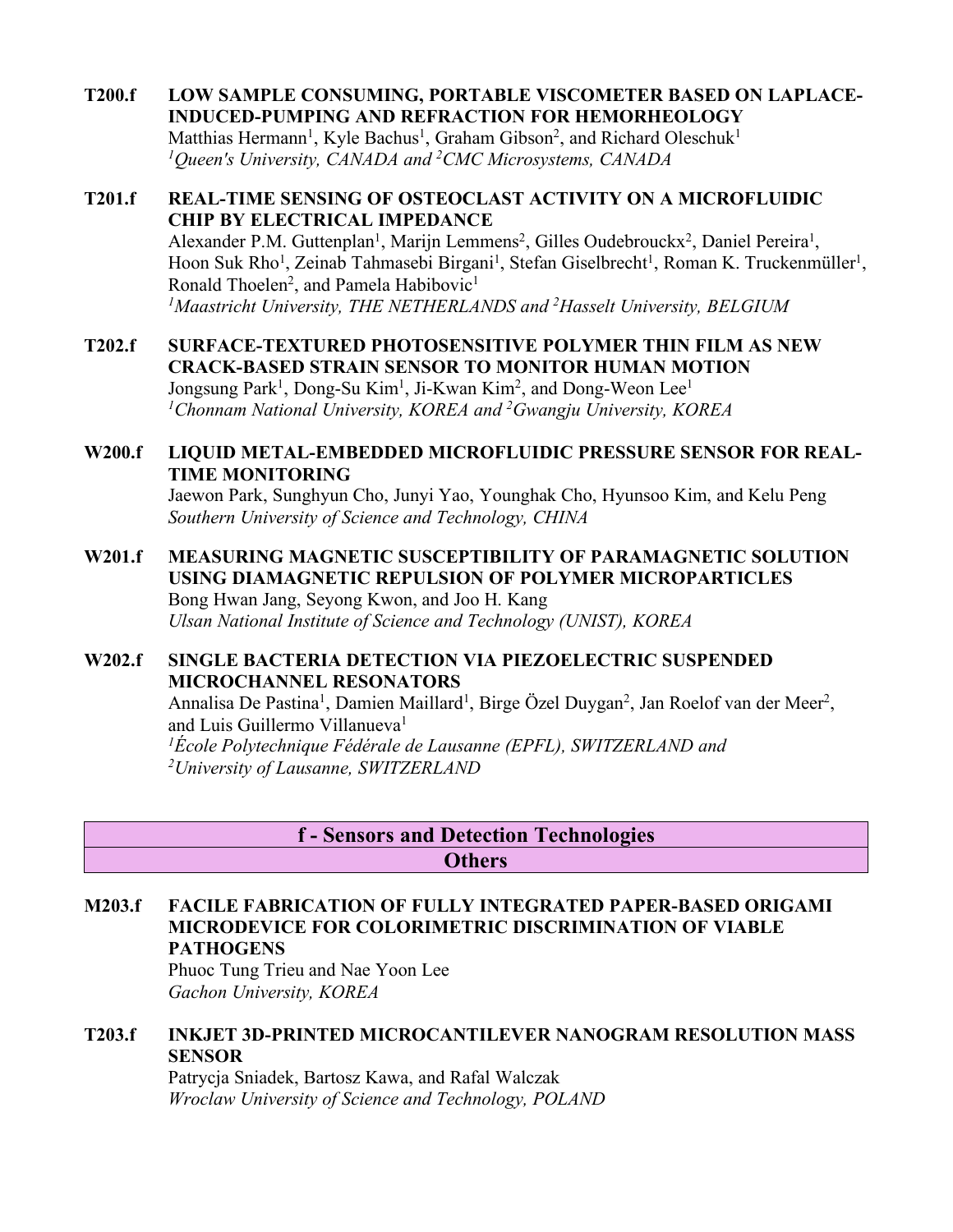# **W203.f DISPOSABLE MULTI-SENSORS FOR DIRECT DETECTING PH, CONDUCTIVITY AND TEMPERATURE OF SALIVA IN MOUTH**

Wei S. Kao, Wei H. Yen, Yu W. Hung, and Che H. Lin *National Sun Yat-sen University, TAIWAN*

### **W204.f PATTERN CLASSIFICATION AND SEGMENTATION IN MULTIDEMENSIONAL DNA CONCENTRATION SPACES BY SYNTHETIC CHEMICAL REACTION NETWORK**

Shu Okumura, Guillaume Gines, Yannick Rondelez, Teruo Fujii, and Anthony Genot *Institution of Industrial Science, JAPAN*

> **g - Other Applications of Microfluidics Artificial Intelligence and microfluidics**

#### **M204.g DEEP CONVOLUTIONAL NEURAL NETWORKS FOR VIABILITY ANALYSIS DIRECTLY FROM CELL HOLOGRAMS CAPTURED USING LENSLESS HOLOGRAPHIC MICROSCOPY**

Kerem Delikoyun, Ersin Cine, Muge Anil-Inevi, Engin Ozcivici, Mustafa Ozuysal, and H. Cumhur Tekin *Izmir Institute of Technology, TURKEY*

### **T204.g DEEP LEARNING ANALYSIS OF NEUTROPHIL NUCLEAR MORPHOLOGY DURING NETOSIS USING A MICROFLUIDIC DEVICE**

Alan M. Gonzalez-Suarez, Roberto Rodriguez-Moncayo, Jose A. Hernandez-Ortiz, and Jose L. Garcia-Cordero *Centro de Investigacion y de Estudios Avanzados del IPN, MEXICO*

# **g - Other Applications of Microfluidics Fuel Cells**

**M205.g DRYING CAPABILITY OF RMFC MICO-CHANNEL EVAPORATOR WITH IMPROVED FLOW DISTRIBUTION, GAS VENTING MANIFOLD AND ARTIFICIAL CAVITIES**

Hung-Yu Chen<sup>1</sup>, Fan-Gang Tseng<sup>1</sup>, and Chin Pan<sup>2</sup> *1National Tsing Hua University, TAIWAN and 2City University of Hong Kong, HONG KONG*

**W205.g A HIGH HYDROGEN CONVERSION AND HIGH-TEMPERATURE CATALYTIC HYDROGEN MICRO-CHIP COMBUSTOR APPLIED TO THERMAL MANAGEMENT FOR METHANOL REFORMER** Ming-Jyun Li, Shang-Yun Huang, and Fan-Gang Tseng

*National Tsing Hua University, TAIWAN*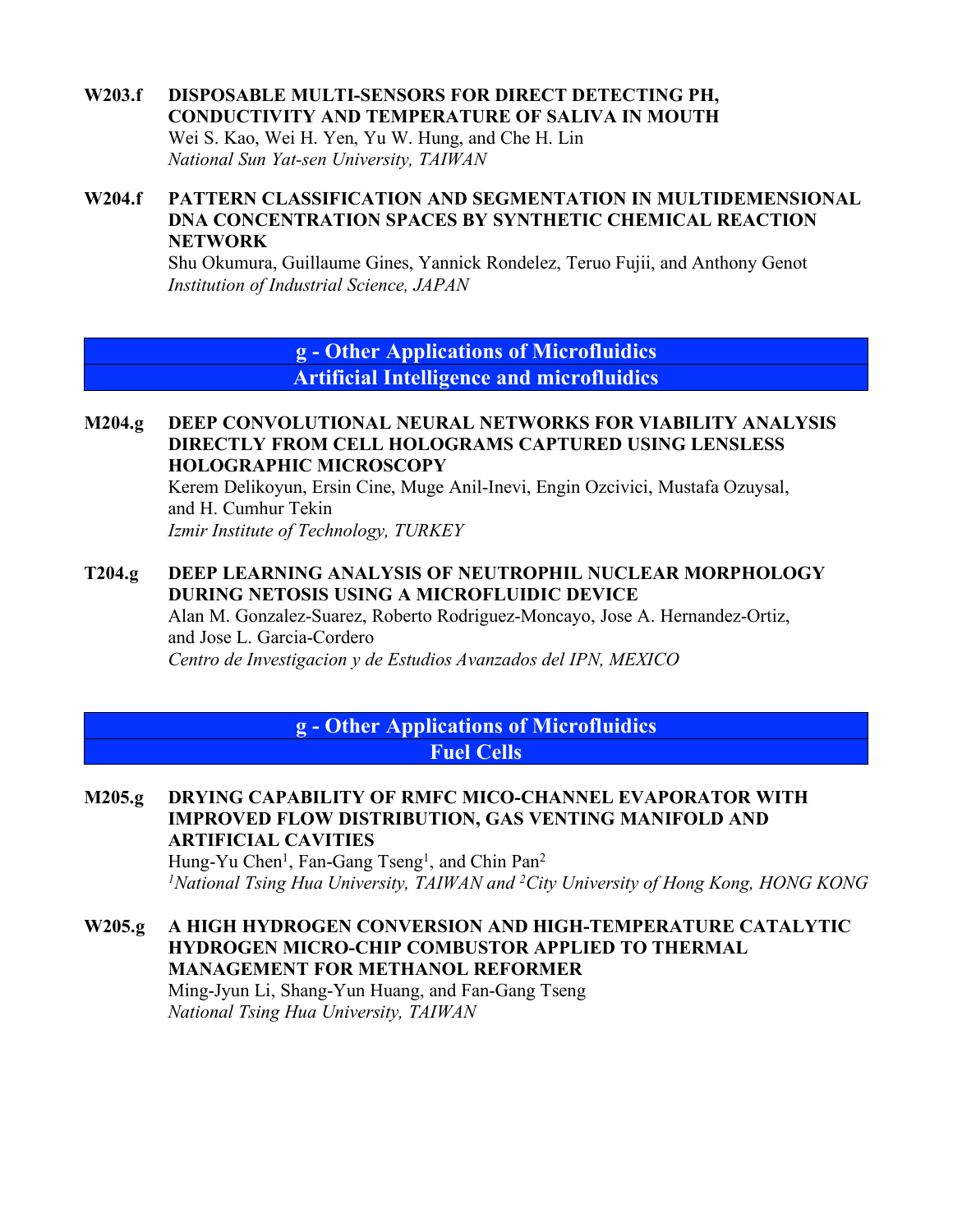**g - Other Applications of Microfluidics Microfluidics for X-Ray and e-Beam Applications**

## **M206.g DROPLET TRIGGERING FOR SERIAL FEMTOSECOND CRYSTALLOGRAPHY USING 3D-PRINTED MICROFLUIDICS**

Dai Hyun Kim, Austin Echelmeier, Jorvani Cruz Villarreal, Sahir Gandhi, Sebastian Quintana, Ana Egatz-Gomez, and Alexandra Ros *Arizona State University, USA*

### **M207.g TRACKING TRANSIENT CHANGES ON THE MILLI-SECOND TIME-SCALE: X-RAY SPECTROSCOPY AND MICROFLUIDIC MIXING**

Thomas Kroll<sup>1</sup>, Leland B. Gee<sup>2</sup>, Diego A. Huyke<sup>2</sup>, Augustin Braun<sup>2</sup>, Michael Mara<sup>2</sup>, Matthew D. James<sup>2</sup>, Ashwin Ramachandran<sup>2</sup>, Dimosthenis Sokaras<sup>1</sup>, Uwe Bergmann<sup>1</sup>, Edward I. Solomon<sup>2</sup>, Daniel D. DePonte<sup>1</sup>, and Juan G. Santiago<sup>2</sup> *1 SLAC National Accelerator Laboratory, USA and 2 Stanford University, USA*

## **T205.g A THREE-DIMENSIONAL MICROFLUIDIC MIXER WITH INDEPENDENTLY ADJUSTABLE MIXING AND PROBING REGIONS**

Diego A. Huyke, Ashwin Ramachandran, Thomas Kroll, Daniel P. DePonte, and Juan G. Santiago *Stanford University, USA*

# **T206.g SAMPLE CONSUMPTION REDUCTION FOR SERIAL CRYSTALLOGRAPHY USING WATER-IN-OIL DROPLETS**

Austin Echelmeier<sup>1</sup>, Jorvani Cruz Villarreal<sup>1</sup>, Daihyun Kim<sup>1</sup>, Sahir Gandhi<sup>1</sup>, Ana Egatz-Gomez<sup>1</sup>, Darren Thifault<sup>1</sup>, Jesse D. Coe<sup>1</sup>, Gerrit Brehm<sup>2</sup>, Caleb Madsen<sup>1</sup>, Sebastian Quintana<sup>1</sup>, Sasa Bajt<sup>3</sup>, Marc Messerschmidt<sup>1,4</sup>, Jose Domingo<sup>1</sup>, Dominik Oberthuer<sup>3</sup>, Max O. Wiedorn<sup>3</sup>, Holger Fleckenstein<sup>3</sup>, Sabine Botha<sup>1</sup>, Derek Mendez<sup>1</sup>, Juraj Knoska<sup>2</sup>, Jose Martin Garcia<sup>1</sup>, Hao Hu<sup>1</sup>, Stella Lisova<sup>1</sup>, Aschkan Allahgholi<sup>3</sup>, Yaroslav Gevorkov<sup>3</sup>, Kartik Ayyer<sup>3</sup>, Steve J. Aplin<sup>3</sup>, Helen M. Ginn<sup>5</sup>, Heinz Graafsma<sup>3</sup>, Andrew J. Morgan<sup>3</sup>, Dominic Greiffenberg<sup>6</sup>, Alexander Klujev<sup>3</sup>, Torsten Laurus<sup>3</sup>, Jennifer Poehlsen<sup>3</sup>, Ulrich Trunk<sup>3</sup>, Filipe R.N.C. Maia<sup>7</sup>, Davide Mezza<sup>6</sup>, Raimund Fromme<sup>1</sup>, Britta Weinhausen<sup>4</sup>, Grant Mills<sup>4</sup>, PatrikVagovic<sup>4</sup>, Yoonhee Kim<sup>4</sup>, Joachim Schulz<sup>4</sup>, Katerina Doerner<sup>4</sup>, Jolanta Sztuk-Dambietz<sup>4</sup>, Manuela Kuhn<sup>3</sup>, Thomas D. Grant<sup>8</sup>, Thomas A. White<sup>3</sup>, Valerio Mariani<sup>3</sup>, Anton Barty<sup>3</sup>, Adrian P. Mancuso<sup>4</sup>, Uwe Weierstall<sup>1</sup>, John C.H. Spence<sup>1</sup>, Henry N. Chapman<sup>3</sup>, Nadia A. Zatsepin<sup>1</sup>, Petra Fromme<sup>1</sup>, Richard A. Kirian<sup>1</sup>, and Alexandra  $Ros<sup>1</sup>$ 

<sup>1</sup> Arizona State University, USA, <sup>2</sup>Göttingen University, GERMANY, *3 Deutsches Elektronen-Synchrotron (DESY), GERMANY, 4 European XFEL, GERMANY, 5University of Oxford, UK, 6 Paul Scherrer Institute, SWITZERLAND, 7 University of Uppsala, SWEDEN, and 8 University of Buffalo, USA*

# **T207.g UNDERSTANDING THE LIPID NANOPARTICLES STRUCTURE DYNAMICS USING A TIME-RESOLVED SAXS MEASUREMENT**

Masatoshi Maeki, Niko Kimura, Kazuki Shimizu, Kento Yonezawa, Nobutaka Shimizu, Akihiko Ishida, Hirofumi Tani, and Manabu Tokeshi *Hokkaido University, JAPAN*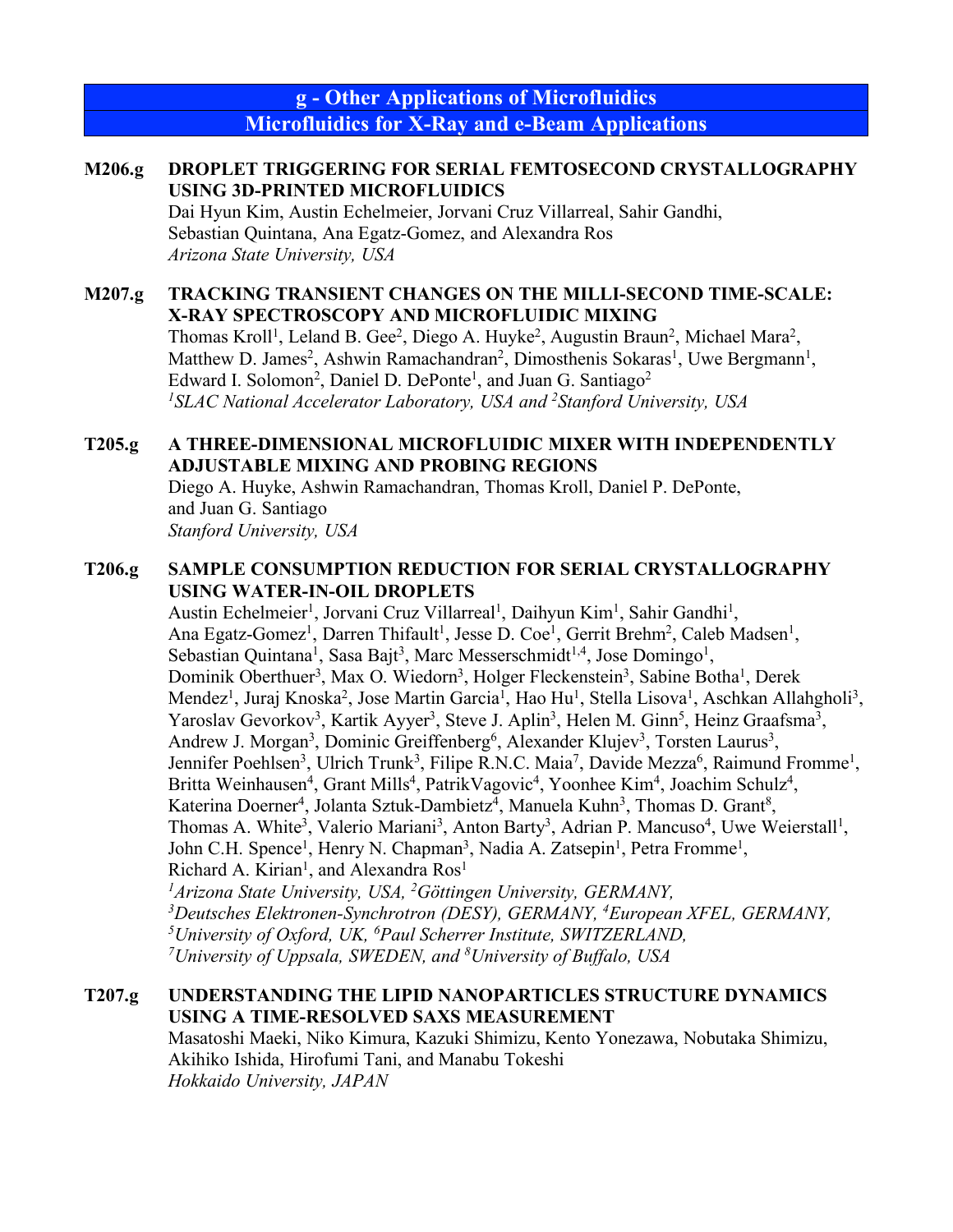**W206.g CRYO-MICROFLUIDIC DEVICES ENABLE MILLISECOND TIME-CORRELATION BETWEEN LIVE-IMAGING AND CRYO-ELECTRON MICROSCOPY IN CAENORHABDITIS ELEGANS** Marie Fuest<sup>1</sup>, Miroslava Schaffer<sup>1</sup>, Giovanni M. Nocera<sup>1</sup>, Rodrigo I. Galilea-Kleinsteuber<sup>1</sup>, Michael Heymann<sup>1</sup>, Jürgen M. Plitzko<sup>1</sup>, and Thomas P. Burg<sup>2</sup>

*1Max Planck Institute for Biophysical Chemistry, GERMANY and 2TU Darmstadt, GERMANY*

## **W207.g TIME-RESOLVED STRUCTURE DETERMINATION VIA RAPID MIXING MICROFLUIDICS**

Martin Trebbin<sup>1</sup>, Diana C.F. Monteiro<sup>1</sup>, and Godfrey Beddard<sup>2</sup> *1University at Buffalo, USA and 2 University of Edinburgh, UK*

> **g - Other Applications of Microfluidics Power Devices**

### **W208.g ION BASED PRESSURE DRIVEN ELECTRIC POWER GENERATOR USING MICRO/NANO GLASS POROUS DEVICE**

Yo Tanaka<sup>1</sup>, Satoshi Amaya<sup>1</sup>, Wataru Nagafuchi<sup>1</sup>, Norihiro Kamamichi<sup>2</sup>, and Yaxiaer Yalikun<sup>1</sup> *1RIKEN, JAPAN and 2Tokyo Denki University, JAPAN*

**g - Other Applications of Microfluidics**

**Others**

### **M208.g A MICRO-FLUIDIC DEVICE TO MEASURE ANTIOXIDATIVE CAPACITY OF TEA CATECHINS**

Alexandra Homsy<sup>1</sup>, Laure Jeadupeux<sup>1</sup>, Marzena Walaszczyk<sup>1</sup>, Claudio Prieur<sup>1</sup>, Frédéric Truffer<sup>1</sup>, Martial Geiser<sup>1</sup>, Isabelle Udrisard<sup>1</sup>, Agnieszka Kosinska Cagnazzo<sup>1</sup>, Wilfried Andlauer<sup>1</sup>, and Harry J. Whitlow<sup>2</sup>

*1 University of Applied Sciences and Arts Western Switzerland, SWITZERLAND and 2 University of Louisiana, USA*

### **M209.g DEVELOPMENT OF CONTROLLED RELEASE TABLET REAGENTS EMBEDDED COMPACT NUTRIENT ANALYZER FOR CONTINUOUS MONITORING OF NUTRIENT CONTENT IN CROP BODY**

Toshihiro Kasama<sup>1</sup>, Naoki Hirohama<sup>1</sup>, Yoshishige Endo<sup>1</sup>, Takumi Okamoto<sup>2</sup>, Tetsushi Koide<sup>2</sup>, Chiharu Sone<sup>3</sup>, Masashi Komine<sup>3</sup>, Yukio Yaji<sup>3</sup>, Atsushi Ogawa<sup>3</sup>, and Ryo Miyake<sup>1</sup>

*1University Tokyo, JAPAN, 2Hiroshima University, JAPAN, and 3Akita Prefectural University, JAPAN*